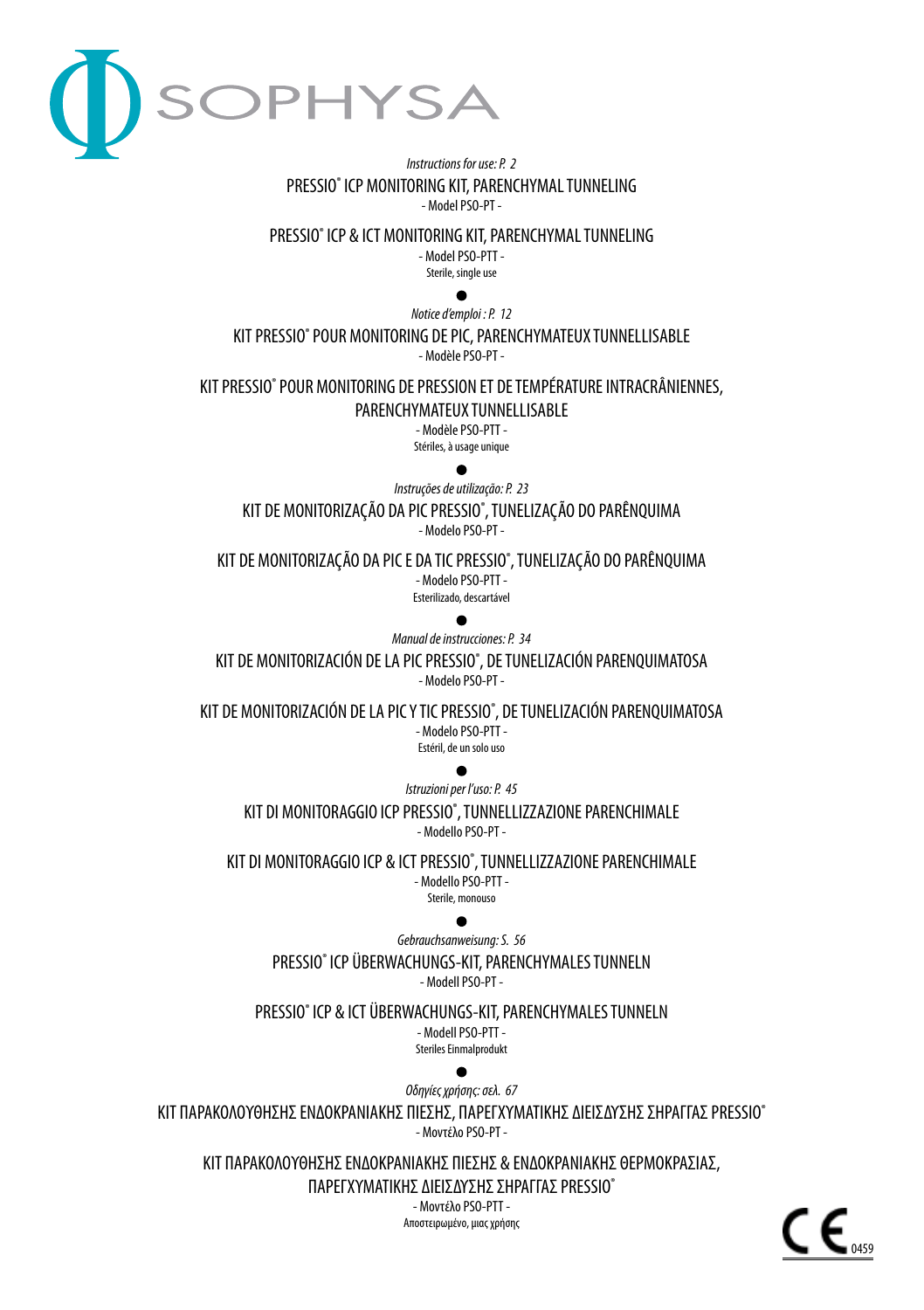# Instructions for use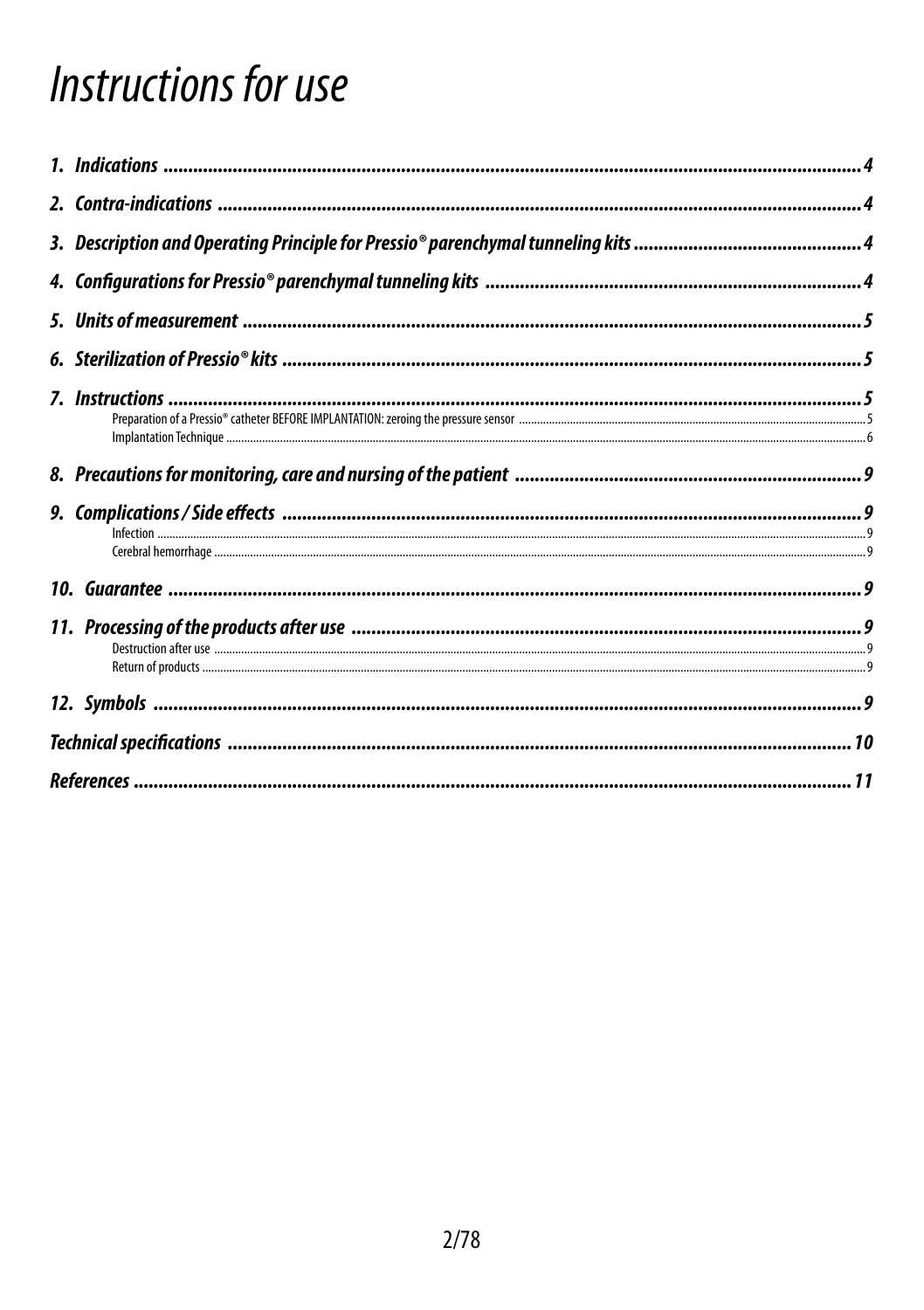

Drill bit with adjustable stop and Allen wrench





Drill bit with adjustable stop and Allen wrench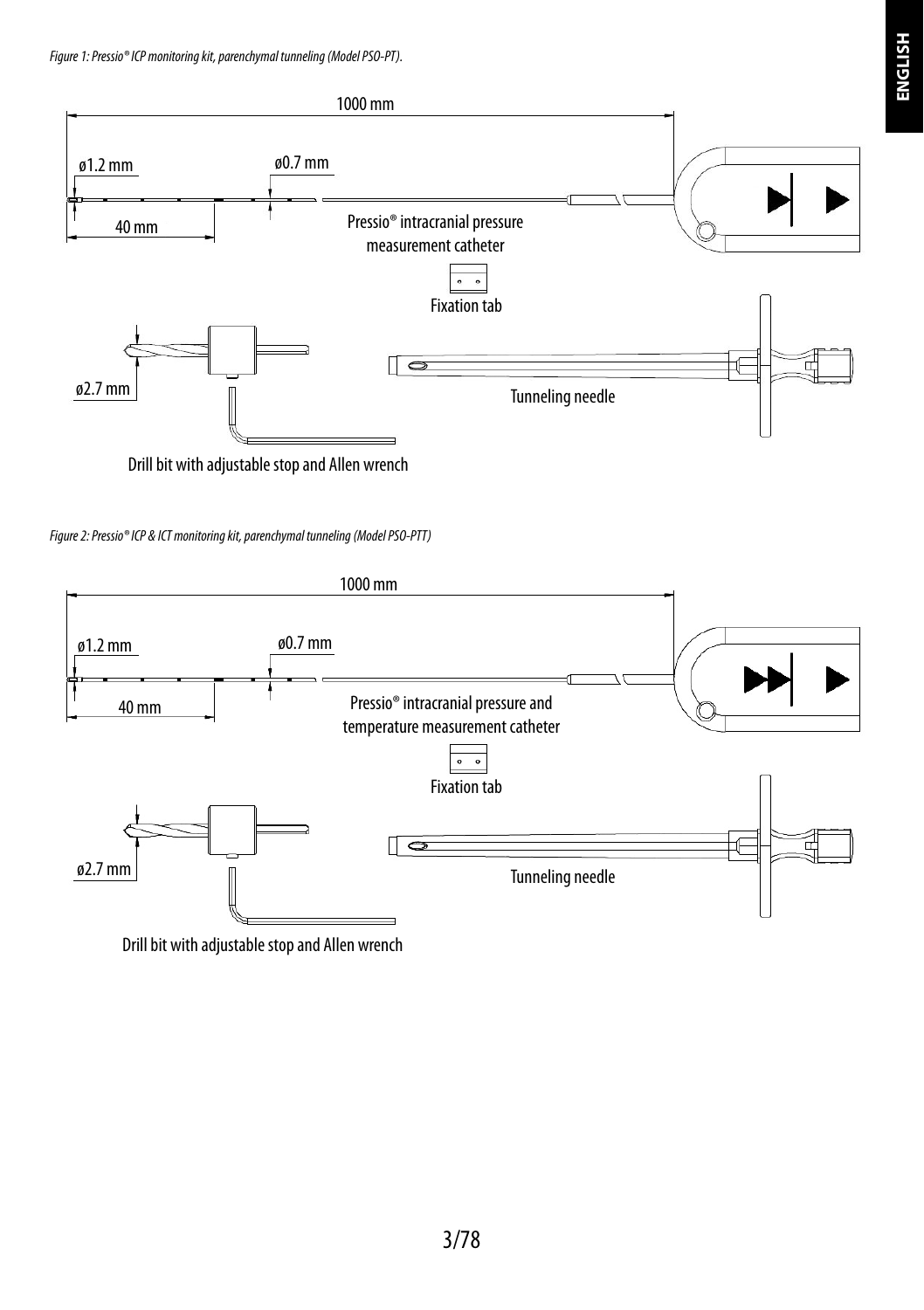Read the instructions for use carefully before implanting the device.

## *1. Indications*

The use of a Pressio® monitoring kit is indicated in patients requiring continuous monitoring of intracranial pressure.

In addition, the PSO-PTT model enables the intracranial temperature to be read.

#### *Note:*

The temperature and pressure values indicated on Pressio® monitoring systems do not prejudge the health status of the patient.

## *2. Contra-indications*

Contra-indications to the use of a Pressio® kit are the following:

- established or suspected infections in the tissues in direct contact with monitoring system components (meningitis, ventriculitis, septicemia or bacteremia) or any infection present in any part whatsoever of the body
- patients on anticoagulant therapy or presenting with bleeding diathesis.

#### *Warning:*

Do not use the Pressio® monitoring kit if there are no trained personnel available to provide continuous surveillance.

# *3. Description and Operating Principle for Pressio® parenchymal tunneling kits*

The Pressio® monitoring catheters are single use implantable devices.

The Pressio<sup>®</sup> monitoring catheters are of the "BF"  $\hat{\boldsymbol{\Lambda}}$  type.

Only use with a Pressio® monitoring system.

#### *Precaution:*

ONLY CONNECT PRESSIO® CATHETERS TO CALIBRATED PRESSIO® EQUIPMENT.

#### *Pressio® ICP monitoring kit, parenchymal tunneling PSO-PT (Figure 1):*

The PSO-PT kit makes continuous monitoring of the intracranial pressure possible. It has a 1m long catheter with a diameter of 2.1Fr. At its end is a 1.2mm diameter capsule enclosing a piezoresistive pressure sensor of the silicon strain gauge type designed to be placed in the cerebral parenchyma.

#### *Pressio® ICP & ICT monitoring kit, parenchymal tunneling, PSO-PTT (Figure 2)*:

The PSO-PTT kit makes continuous monitoring of the intracranial pressure and temperature possible.

It has a 1m long catheter with a diameter of 2.1Fr equipped with a 1.2mm capsule at its end, enclosing a piezoresistive pressure sensor of the silicon strain gauge type and a thermistor temperature sensor, designed to be placed in the cerebral parenchyma.

The two kits can be distinguished visually by their respective markings on the catheter connector.

In both cases, the catheter has centimetric graduation over 10cm from the proximal end, as well as a marker at 15cm.

The end of the catheter opposite the capsule has a connector which makes it possible to connect the catheter to a Pressio® monitoring system (PSO-3000 or PSO-IN00) via a catheter extension cable (PSO-EC20).

The catheter extension cable transmits the measurement signals in the form of analogue signals from the sensor(s) to the Pressio® monitoring system.

The catheter also exchanges a digital signal containing data, such as sensor calibration, value and date on which the pressure sensor was zeroed, with the Pressio® monitoring system.

This data is memorized in the catheter connector and is thus independent of the Pressio® monitoring system used.

#### *Precaution:*

Do not allow the connector to come into contact with Liquid.

The capsule enclosing the sensor(s) is made of titanium and the catheter sheath is made of polyamide.

The entire length of the catheter is radiopaque.

The Pressio® parenchymal tunneling monitoring kits are latex-and phthalate-free products.

The drill bit [1] allows intracranial access.

It has a diameter of 3.5mm.

An adjustable stop [2] makes it possible not to exceed the chosen drilling depth. The Allen wrench [3] enables the position of this stop on the drill bit to be adjusted.



The tunneling needle [4] enables a passage for the catheter to be created under the scalp. The stylet [5], which is delivered already inserted into the needle, makes it possible to avoid coring during the insertion of the needle under the skin. Withdrawing it then leaves a passage for the catheter.



The fixation tab [6] enables the catheter to be attached to the scalp. It is made of silicone.



# *4. Configurations for Pressio® parenchymal tunneling kits*

The Pressio® parenchymal tunneling kits come in two different models: PSO-PT and PSO-PTT *(cf. §3 : " Description and Operating principle for Pressio® parenchymal tunneling kits ").*

In both cases, the specific accessories for the introduction of the catheter into the parenchyma and its fixation to the scalp are included in the kit, ready-to-use.

Sophysa also offers a sterile disposable hand drill (PSO-DR), enabling the skull to be perforated in combination with the drill bit supplied in each kit.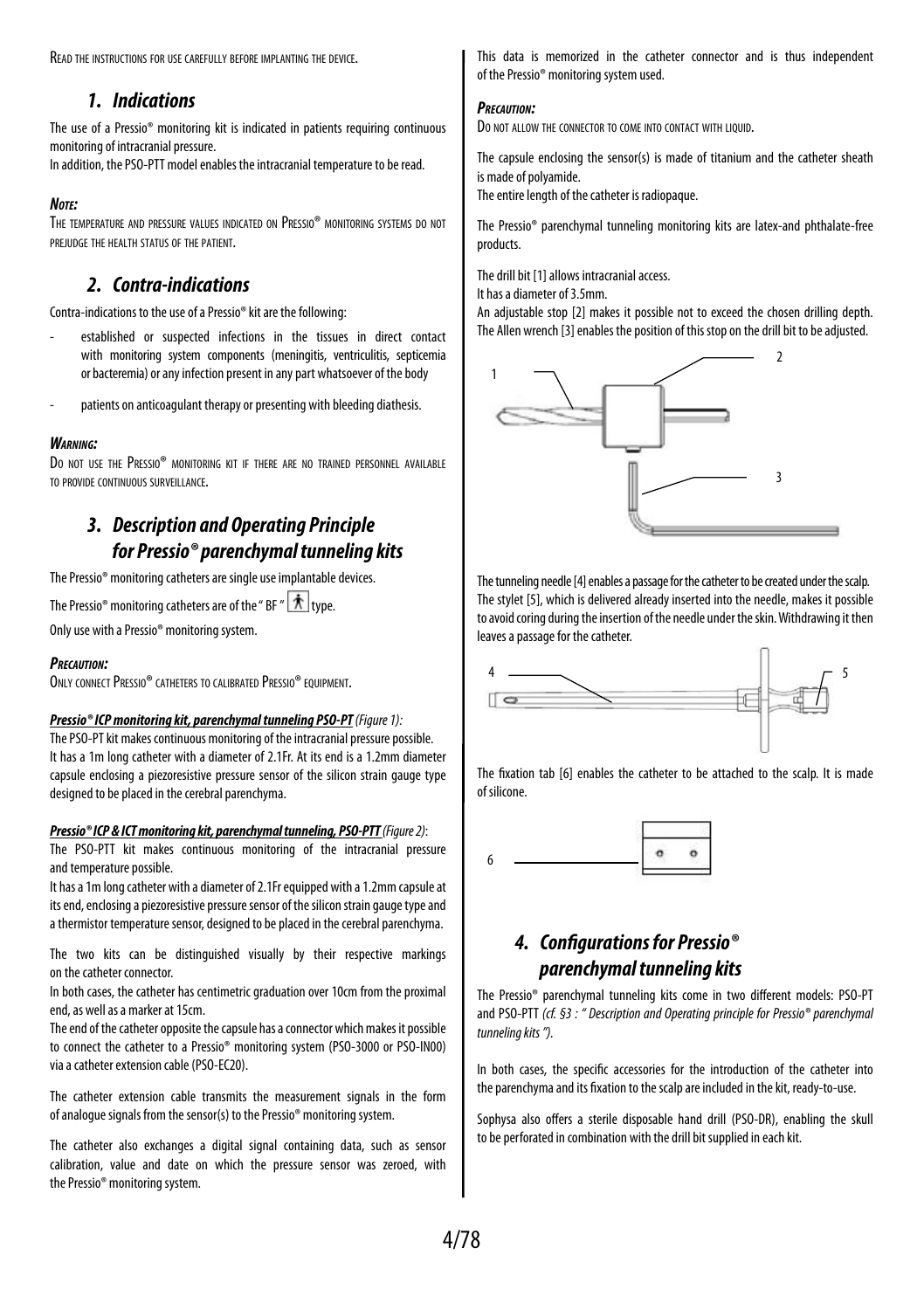Pressio® catheters are used with one of the Pressio® monitoring systems and the appropriate accessories *(cf. PSO-3000, PSO-IN00, and PSO-MT00 instructions for use)*.

#### **Specific case for the PSO-PTT:**

To make the best use of an intracranial temperature and pressure catheter, a Pressio® monitor, Model PSO-3000 Software Version V2, must be used*.*

#### *Notes:*

VERSION V<sub>2</sub> OF THE SOFTWARE CAN BE IDENTIFIED DURING THE SELF-TEST OF THE MONITOR' ON STARTING THE SOPHYSA LOGO AND SOFTWARE VERSION ARE DISPLAYED.

If you do not have a Pressio® software Version V2 monitor, you can use the catheter on one of the other Pressio® monitoring systems, namely thePressio® PSO-3000 Monitor software V1 or the Pressio® PSO-IN00 Interface.

IN THIS CASE ONLY THE PRESSURE WILL BE DISPLAYED. THE TEMPERATURE WILL NOT BE DISPLAYED but the performance of the pressure sensor will be identical.

## *5. Units of measurement*

#### **Catheter diameters (D)**

 $D(mm) = Fr / 3$  $Fr = D(mm) \times 3$ 

#### **Intracranial pressure**

The pressures mentioned are in mmHg. 1 mmHg corresponds to 13.60 mmH $_{2}$ O and to 133 Pa.

#### **Intracranial temperature**

The intracranial temperature can be displayed in degrees Celsius (°C) or degrees Fahrenheit (°F).

 ${}^{\circ}$ F =  ${}^{\circ}$ C x (9/5) + 32  $^{\circ}$ C= ( $^{\circ}$ F - 32) x (5/9)

Equivalence in Kelvin (K):

 $K = {}^{\circ}C + 273.15$ 

 $K = {}^{o}F x (5/9) + 255.37$ 

Consult the Pressio® monitor instructions for use to choose the temperature unit to be displayed.

# *6. Sterilization of Pressio® kits*

The Pressio® monitoring kits are packed individually in double peel-off, sterile, pyrogen-free packaging. They are sterilized with ethylene oxide.

#### *Warnings:*

DO NOT USE THE PRESSIO® MONITORING KITS IF THE STERILE PACKAGING IS OPEN OR DAMAGED. OR IF THE EVRIBY DATE HAS BASSED.

Pressio® monitoring kits are single use devices . Do not re-sterilize or re-use after unpacking and/or explantation.

THEIR PERFORMANCE (DRIFT, ELECTRICAL SAFETY, ETC.) COULD BE AFFECTED DURING DECONTAMINATION and the risk of infection would be significant.

#### *Note:*

SOPHYSA CANNOT BE HELD RESPONSIBLE FOR THE PERFORMANCE OF ANY PRODUCT THAT HAS BEEN re-sterilized and/or re-used, nor for any complications which might result from this.

### *7. Instructions*

**Before any implantation, it is recommended that the instructions for use of the Pressio® monitoring system used be consulted for installing and setting it up (Pressio® monitor or interface).**

#### *Preparation of a Pressio® catheter BEFORE IMPLANTATION: zeroing the pressure sensor*

Before implanting the Pressio® catheter it is necessary to zero the pressure sensor (calibration in relation to atmospheric pressure).

The intracranial temperature sensor is factory calibrated. Therefore the temperature setting does not need prior zeroing.

Ensure that the asepsis of the Pressio® monitoring kit is maintained throughout this step.

#### **1) Powering up the monitoring system**

Connect the catheter extension cable (PSO-EC20) to the Pressio® monitoring system.

Before opening the packaging which guarantees the sterility of the Pressio<sup>®</sup> monitoring kit, turn on the Pressio® monitoring system (PSO-3000 or PSO-IN00). Refer to the instructions for use of the Pressio® Monitor or Interface.

#### **2) Connecting the catheter to the monitoring system**

Make the connection between the catheter and the extension cable (PSO-EC20) respecting the guide pin.

Align the blue arrow on the catheter connector and the blue arrow on the cable connector: the catheter connector will be guided safely into the cable connector. Push up to the stop to ensure that the connection is complete.



The message " ZERO SENSOR " is then displayed on the Pressio® monitor (PSO-3000).

The appearance of error codes, "E001", "E002", "E005" or the message, "CONNECT SENSOR" on the Pressio® monitor after connecting the catheter to the extension cable may be a sign of an incorrect connection.

In this case, make sure that the catheter connector is pushed right up to the stop in the catheter extension cable, and that the latter is correctly connected to the Pressio® monitor*.*

#### **3) Preparation of the sterile water cup**

Prepare a sterile saline solution (or even sterile water) and a cup in a sterile environment. Pour the sterile saline solution (or sterile water) into the cup.



#### *Precaution:*

PRESSURE SENSOR ZEROING MUST BE PERFORMED IN SHALLOW LIQUID ( $\sim$ 5mm). Using a deep receptacle could lead to hydrostatic pressure greater than atmospheric zero, which would then lead to an erroneous reference zero.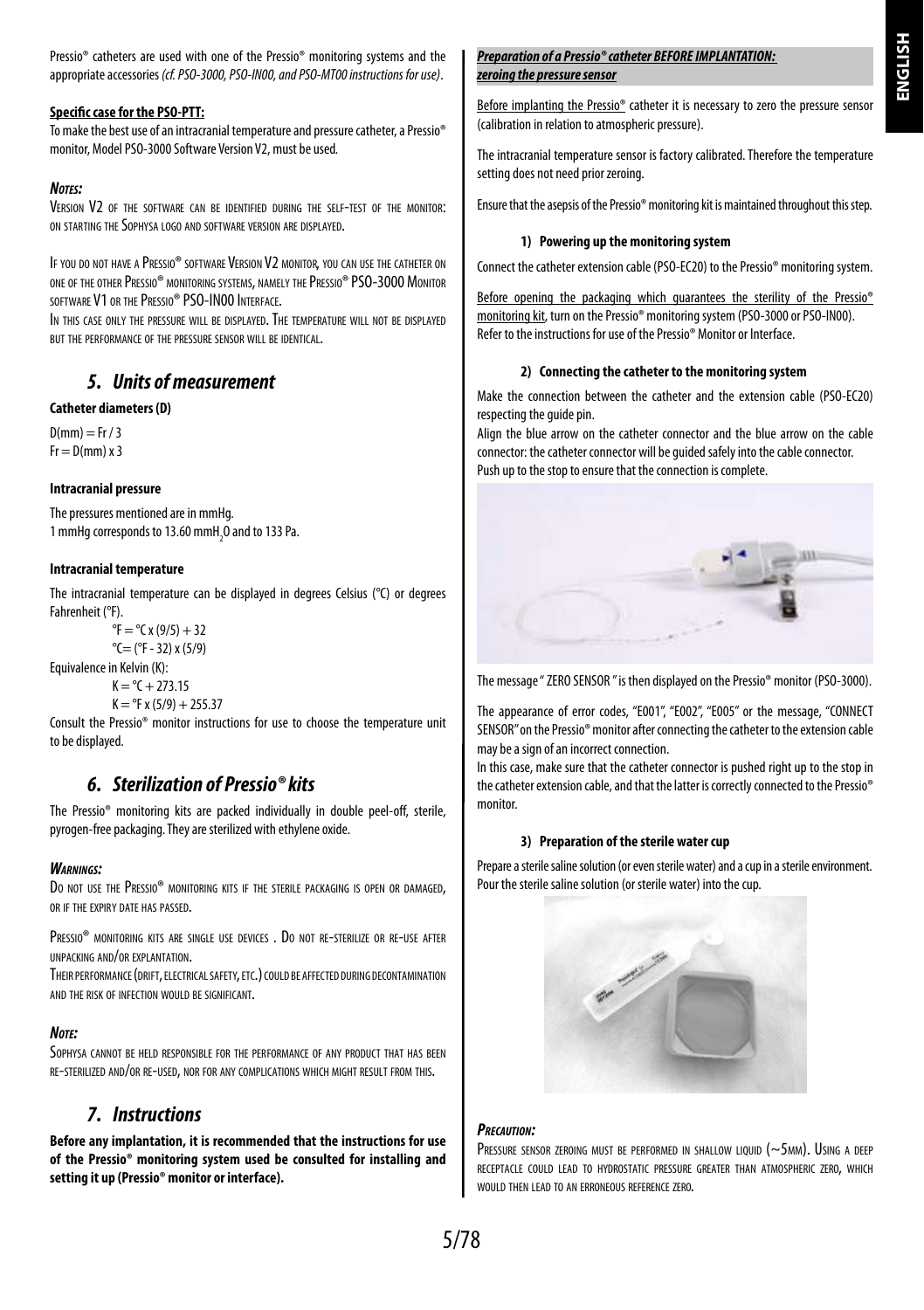#### **4) Zeroing the catheter**

Immerse the sensor (metal part) in the liquid completely.



Be careful not to touch the cup with the sensor*.* 

When the sensor is ready, press the zeroing key.  $\bigcirc$  0



#### *Note:*

During zeroing keep the sensor immersed and avoid moving it in the cup.

#### *Precautions:*

Avoid making any contact with the end of the catheter during sensor zeroing. CALIBRATION IN RELATION TO ATMOSPHERIC PRESSURE COULD BE FALSIFIED.

Ensure the end of the catheter is immersed in the sterile water or <sup>a</sup> sterile saline solution during zeroing. Sensor zeroing in conditions other than those recommended may cause inaccurate pressure readings.

Movement of a task progress bar makes it possible to follow the correct performance of the zeroing.

The procedure takes about 3 seconds*.* 



#### **5) Verification that the zeroing procedure took place correctly**

When the progress bar reaches the end, the message "ZERO SENSOR OK – INSERT SENSOR" shows that the procedure has taken place correctly.

Check that the Pressio® monitor screen displays the value "0 mmHg" (or the patient monitor screen if the Pressio® interface is used).

If during zeroing, the sensor suffers parasite pressure variations or is damaged, the screen will display the message "ZERO SENSOR FAILURE – REPLACE SENSOR".

In this case, disconnect and then reconnect the catheter, and try the zeroing sequence again. If this fails again, change the catheter.

Also refer to the instructions for use for the Pressio® monitoring system used (PSO-3000 or PSO-IN00, § " Anomaly in operation: symptoms / suggested measures").

#### *Note:*

SENSOR ZEROING CAN ONLY BE DONE ONCE. IF A NEW ATTEMPT TO ZERO THE SAME SENSOR IS MADE. THE MESSAGE, "SENSOR ALREADY ZEROED" IS DISPLAYED.

Storing data in the catheter connector memory *(cf. §3)* makes it possible to use Pressio® monitors or interfaces (PSO-3000 models software V2, PSO-3000 software V1 and PSO-IN00) other than the model on which the zeroing was performed.

#### **Specific case for the PSO-PTT:**

#### *Note:*

WHEN THE TEMPERATURE READ BY THE SENSOR IS LOWER THAN 20°C, THE PRESSIO® MONITOR displays: "- - -". This means that the measurement is in the sensor measurement range but outside the display ranges for thePressio® system.

#### *Implantation Technique*

Implantation of the Pressio® catheter must take account of current aseptic neurosurgical practices.

Use the insertion accessories supplied by Sophysa in the Pressio® monitoring kit.

The surgeon will choose the technique depending upon his experience and the clinical status of the patient.

The final implantation of the device must satisfy the conditions for optimal positioning of the sensor in the parenchyma.

#### *Precaution:*

Do not perform the implantation of a monitoring catheter without having a replacement kit available in case it is required.

#### **Choice of implantation area**

Indication for implantation area  $\cdot$  the standard right and left prefrontal areas are the main implantation areas. This region allows the patient to turn his/her head while remaining in the decubitus position without interfering with the intracranial pressure monitoring function. Additionally, in most cases, the incision is made behind the hairline, which is acceptable from an esthetic point of view.

It is recommended that the catheter be tunneled under the scalp to improve its fixation and reduce the risks of infection.

The site where the catheter emerges is generally found 5cm from the burr hole in a posterior position.

#### **Intracranial access**

Once the implantation site has been chosen, the area is shaved and prepared aseptically. A local anesthetic is applied in the incision area. This is generally 2 to 3 centimeters in front of the coronal suture on the mid-pupillary line.

An incision of about one centimeter is made down to the bone.

Make sure the bony plate is well exposed and perform hemostasis on the wound edges.

The adjustable stop on the drill bit supplied in the kit may be positioned as required by loosening the locking screw with the Allen wrench.

Position the adjustable stop depending upon the drilling depth chosen and retighten the locking screw to maintain this position.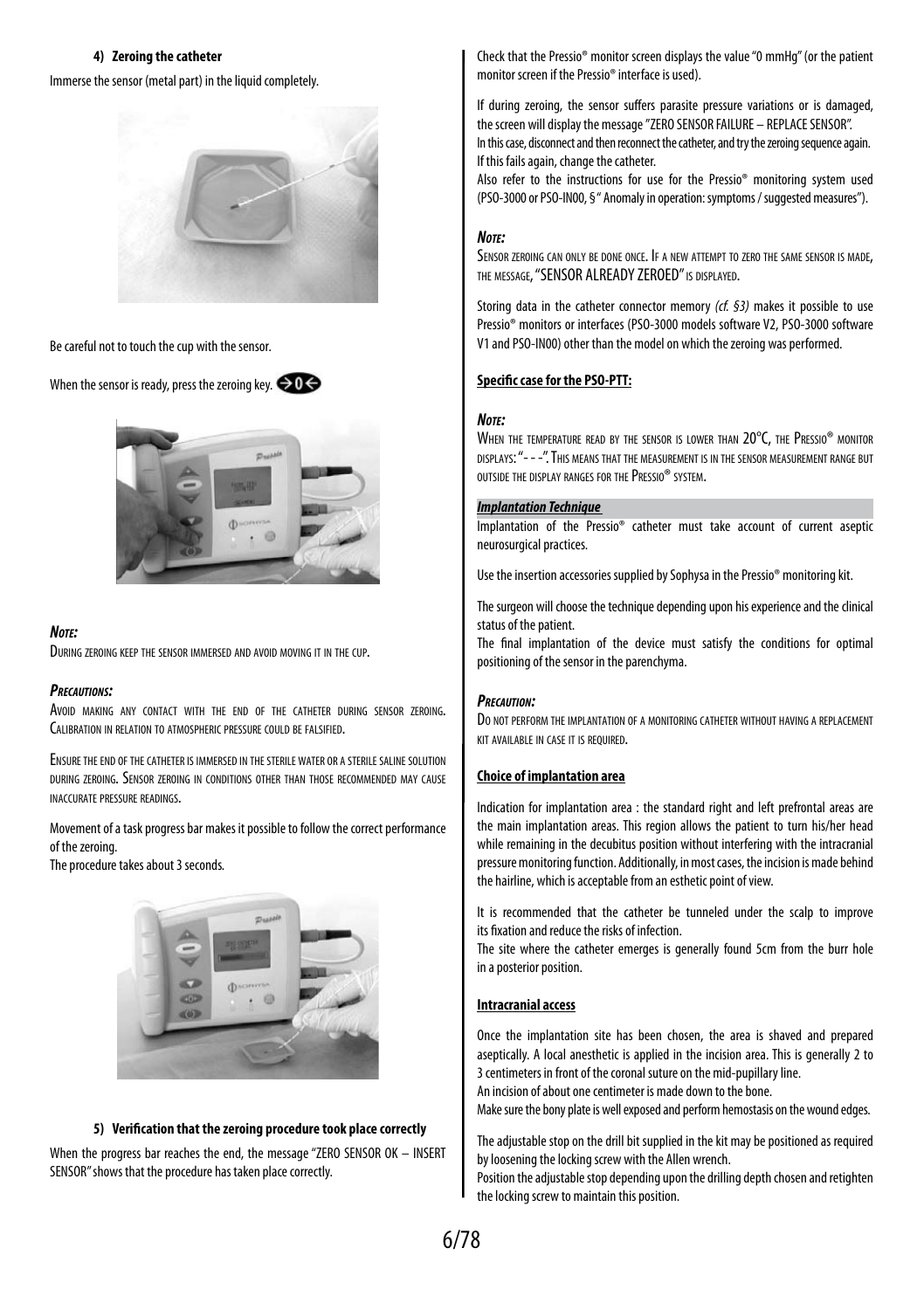#### *Warning:*

Incomplete tightening of the locking screw will prevent the adjustable stop from playing its role, with the risk of drilling too deeply.

The drill bit is then fixed to a helical drill and the perforation is performed through the internal and external skull plates. The surgeon must ensure that any possibility of a parenchymal lesion when he crosses the internal plate is avoided.

After having crossed the internal plate, the drill bit is withdrawn and the hole is irrigated with sterile normal saline.

Incise the dura mater.

#### **Technique recommended for tunneling**

- Make a small incision at the chosen site for the emergence of the catheter *(Figure 3.1).*
- Starting at the incision for the burr hole, insert the tunneling needle between the scalp and the skull in the direction of the chosen site for the emergence of the catheter *(Figure 3.2).*
- Remove the stylet from the needle *(Figure 3.3).*
- Delicately thread the catheter into the needle from the emergence site (distal) in the direction of the implantation site (proximal) *(Figure 3.4).* Make sure at least 15cm of catheter has been threaded into the needle towards the implantation site.

#### *Precaution:*

THE END OF THE TUNNELING NEEDLE IS SHARP: INTRODUCE THE CATHETER VERY CAREFULLY.

Remove the needle from under the scalp, over the top of the end of the catheter *(Figure 3.5).*

#### **Catheter implantation**

#### *Warning:*

LIMIT THE REPETITION OF INTRACEREBRAL CATHETER IMPLANTATIONS: FREQUENT INCISIONS into the brain to enable the insertion of the catheter could predispose it to edema and intracerebral hemorrhage, resulting in a rise in intracranial pressure.

Ensure that the pressure sensor has been zeroed beforehand *(cf. § "Preparation of a Pressio® catheter BEFORE IMPLANTATION: zeroing the pressure sensor").*

#### *Warning:*

DO NOT PERFORM THE "SENSOR ZERO" ONCE THE CATHETER IS IMPLANTED; IT IS ESSENTIAL TO PERFORM the "SENSOR ZERO" before it is implanted to calibrate it with atmosphericpressure.

To perform a parenchymal measurement of intracranial pressure, the implantation depth must be 1-3cm in the cerebral parenchyma.

Introduce the catheter into the parenchyma to the required implantation depth taking into account the thickness of the skull (Figure 3.6). Lightly stitch the catheter where it exits the skull.

#### **Catheter fixation**

- Hold the catheter in place at the implantation site and pull very gently on the end located at the side of the connector until it forms a right angle and rests flat against the skull *(Figure 3.7).*
- Close the incision above the burr hole in compliance with standard hospital procedures.
- Use the fixation tab supplied to fix the catheter on the scalp at the site where it emerges *(Figure 3.8).*
- To keep the catheter in place and reduce the tension, roll the catheter and attach the loop thus formed. Make sure no traction is exercised on the fixation tab during these stages.

### **Specific case for the PSO-PTT:**

At this stage, the Pressio® monitor displays the mean intracranial pressure in mmHg. The temperature is also displayed and will stabilize at its precise value in a maximum of 150 seconds.

#### *Note:*

A temperature measurement can only be accurate if the sensor is implanted. The sensor is not suitable for measuring temperature in the air.

In both cases (PSO-PT and PSO-PTT), instability in the pressure value, the appearance of error codes "E001", "E002", "E005" or the message "CONNECT SENSOR" on the Pressio® monitor after connecting the catheter to the extension cable may be a sign of an incorrect connection.

In this case, make sure that the catheter connector is pushed right up to the stop in the catheter extension cable, and that the latter is correctly connected to the Pressio® monitor.

The appearance of error codes "- - -", "999", "E001", "E002", "E005" or the message "CONNECT SENSOR" on the Pressio® monitor after implantation of the catheter, even though the catheter is correctly connected, may be a sign that the sensor on the end of the catheter is damaged.

In this case, try to reposition the catheter, and if it fails again, try with a new catheter.

The maximum recommended duration for the catheter to be implanted is 5 days. After the first 24 hours the Pressio® monitor displays the duration of implantation for the catheter in the form of a message "Implantation: X days". This is then shown throughout the implantation period.

This message starts to flash on the Pressio® monitor from the 6th day of implantation meaning that the catheter has exceeded the recommended implantation duration. If the Pressio® interface is used, the diode showing the implantation duration for the catheter will flash as soon as the catheter exceeds the recommended implantation duration.

Once the catheter is implanted it can be disconnected and then reconnected to the same or another unit from the Pressio® range (PSO-3000 software V2, PSO-3000 software V1, PSO-IN00) without the necessity of recalibration to atmospheric pressure. In fact, the monitoring catheter keeps all the zeroing data in the memory.

#### **Remark:**

It is also possible to implant the catheter sub-durally.

The implantation of the catheter in such cases (this is not normal use) is performed under the responsibility of an anesthetist or an experienced neurosurgeon. The clinical condition of the patient must, therefore, be subject to increased surveillance.

Fold the catheter to mark an elbow. The section between the elbow and the end of the catheter will be implanted sub-durally. The elbow must be made so that the sensor or sensors are directed facing the cortex once the catheter is implanted. To implant the catheter, insert its end through the pre-perforated dura mater and push until it reaches the interior of the sub-dural space.

#### **Recommended stages for explantation of the catheter**

- Stop the Pressio® monitor
- Disconnect the catheter from the extension cable.
- Proceed with the explantation of the catheter.
- Check the integrity of the explanted catheter.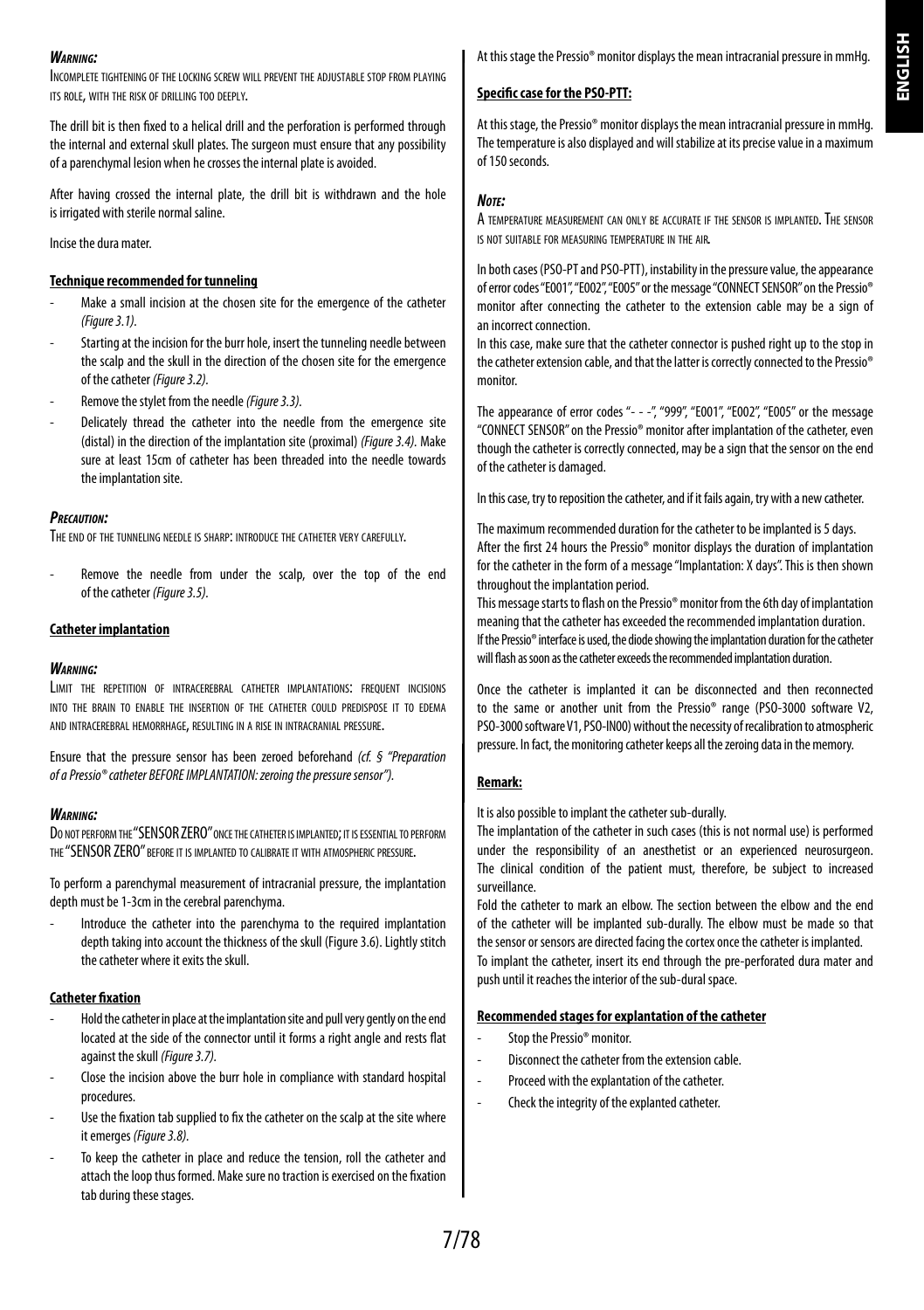













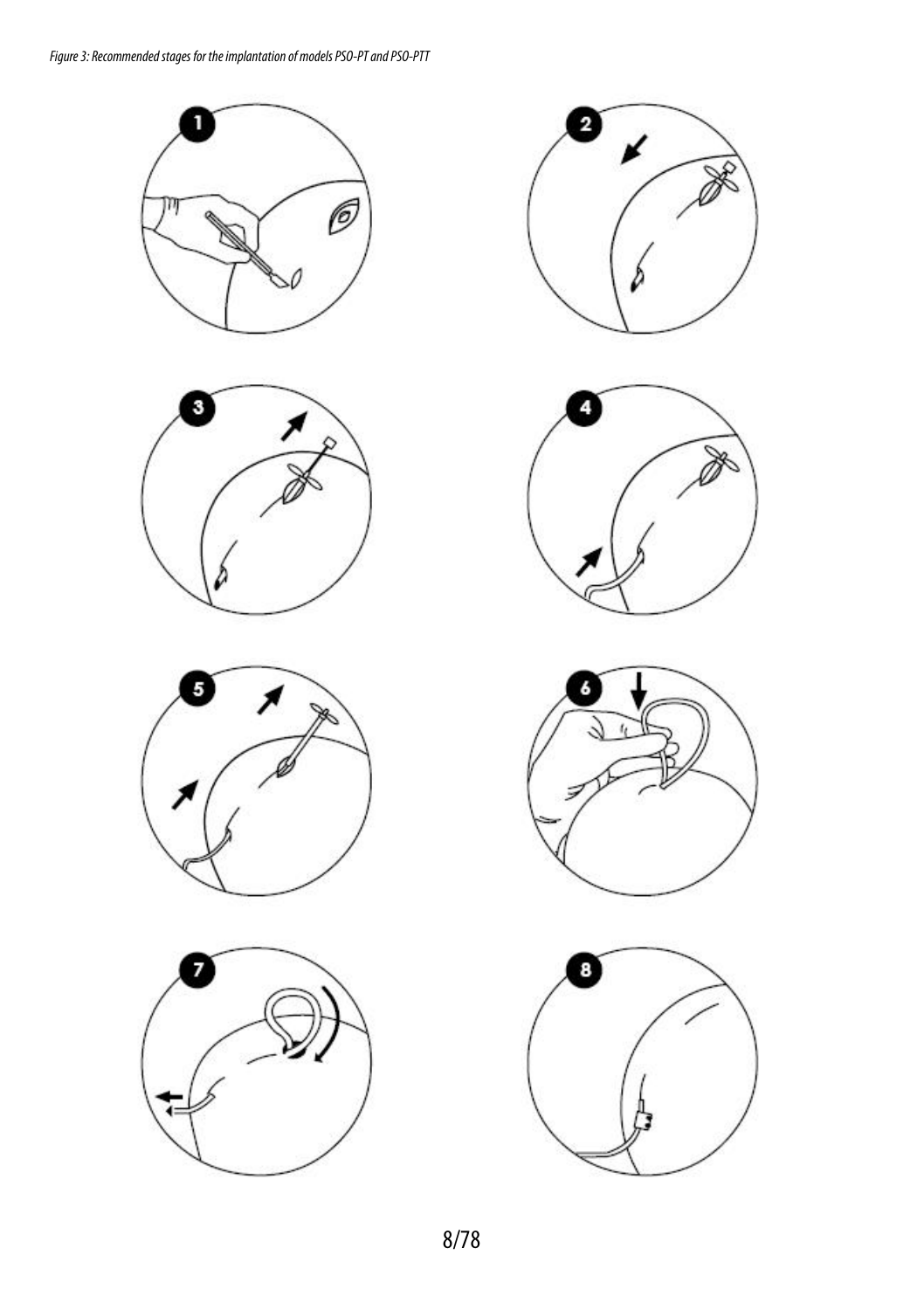# *8. Precautions for monitoring, care and nursing of the patient*

#### *Warning:*

Do not use the Pressio® monitoring kit if there are no trained personnel available to provide continuous surveillance.

#### *Precautions:*

The patient should only be monitored by an anesthetist, a neurosurgeon or other qualified person.

It is recommended that the clip be used on the catheter extension cable to prevent any disconnection of the catheter.

During monitoring, look after the catheter implantation site in compliance with standard hospital procedures.

#### *Precautions:*

Handle the patient with care to prevent any disconnection of the cable or any movement of the implanted catheter. Check the connection of the catheter to the extension cable and to thePressio® monitoring system after handling the patient.

ThePressio® catheters are not sensitive to the effects that could occur during an MRI examination but they could be a source of artifacts.

DO NOT USE A PRESSIO<sup>®</sup> MONITORING SYSTEM AND THE IMPLANTED PRESSIO<sup>®</sup> CATHETER AT THE SAME time as a high frequency electro-surgical instrument or a defibrillator. The catheter and/or monitoring system could be damaged or their operation could be disturbed.

# *9. Complications / Side effects*

Complications which may result from the implantation of a Pressio® monitoring system include the inherent risks in any surgical intervention and the insertion of a foreign body.

#### *Infection*

The major complication associated with this type of monitoring is infection.

The infection risks can be reduced by adhering to asepsis techniques for the handling and implantation of the catheter and also adhering to the maximum duration for catheter implantation (5 days). If monitoring must be continued after this timescale, it is recommended that a new system is put in place on another site.

Adherence to the tunneling technique recommended in these instructions for use will also make it possible to reduce the risks of infection.

#### **If there is infection, removal of the system is indicated in conjunction with the start of a specific treatment by a general or intrathecal route.**

#### *Cerebral hemorrhage*

Cerebral hemorrhage may also be observed during monitoring of this type. The probability of this complication may be reduced by limiting the number of cerebral incisions during the introduction procedure and by ensuring that this procedure is only performed by trained, competent professionals.

These complications require the rapid intervention of a doctor.

# *10. Guarantee*

The performances of the Pressio® monitoring kit are only guaranteed with the range of Pressio® monitoring systems and the accessories designed, tested and manufactured by Sophysa.

Sophysa guarantees that this medical device is free from defects in material or manufacturing. Apart from this guarantee, Sophysa does not grant any other guarantee, express or implicit, including marketing or adaptation for a specific use. Sophysa cannot be held responsible for any incident, complication, damage or prejudice resulting directly or indirectly from the use of this device. Sophysa does not authorize anyone to take responsibility on its behalf for its products.

# *11. Processing of the products after use*

#### *Destruction after use*

An unpacked, used or explanted Pressio® monitoring kit must be destroyed in accordance with the procedures in force in the medical establishment.

#### *Return of products*

If an explanted Pressio® monitoring kit needs to be returned to Sophysa for analysis, indicating if necessary whether cleaning has been performed.

In order to assess the returned product properly, it must be accompanied by an explanatory Return to Manufacturer Authorization form.

#### *Note:*

FOR MORE EFFECTIVE ANALYSIS, IT IS RECOMMENDED THAT THE DEVICE IS NOT CLEANED.

# *12. Symbols*

| REF           | Catalog reference                                                                                                                                    |
|---------------|------------------------------------------------------------------------------------------------------------------------------------------------------|
|               | Manufacturer                                                                                                                                         |
| STERILE<br>DO | Sterilization Method using Ethylene Oxide                                                                                                            |
|               | Do not re-use                                                                                                                                        |
|               | Do not re-sterilize                                                                                                                                  |
|               | Use until                                                                                                                                            |
| LOT           | <b>Batch code</b>                                                                                                                                    |
| <b>SN</b>     | Serial number                                                                                                                                        |
| C٤            | <b>CE Conformity Marking</b>                                                                                                                         |
|               | Refer to the instructions for use                                                                                                                    |
|               | BF TYPE EQUIPMENT: Procuring an appropriate<br>degree of protection against electric shock, having<br>a Type F insulated applied section (floating). |
|               | Temperature conditions for storage and transport                                                                                                     |
|               | Store in a dry place                                                                                                                                 |
|               | Fragile, handle with care                                                                                                                            |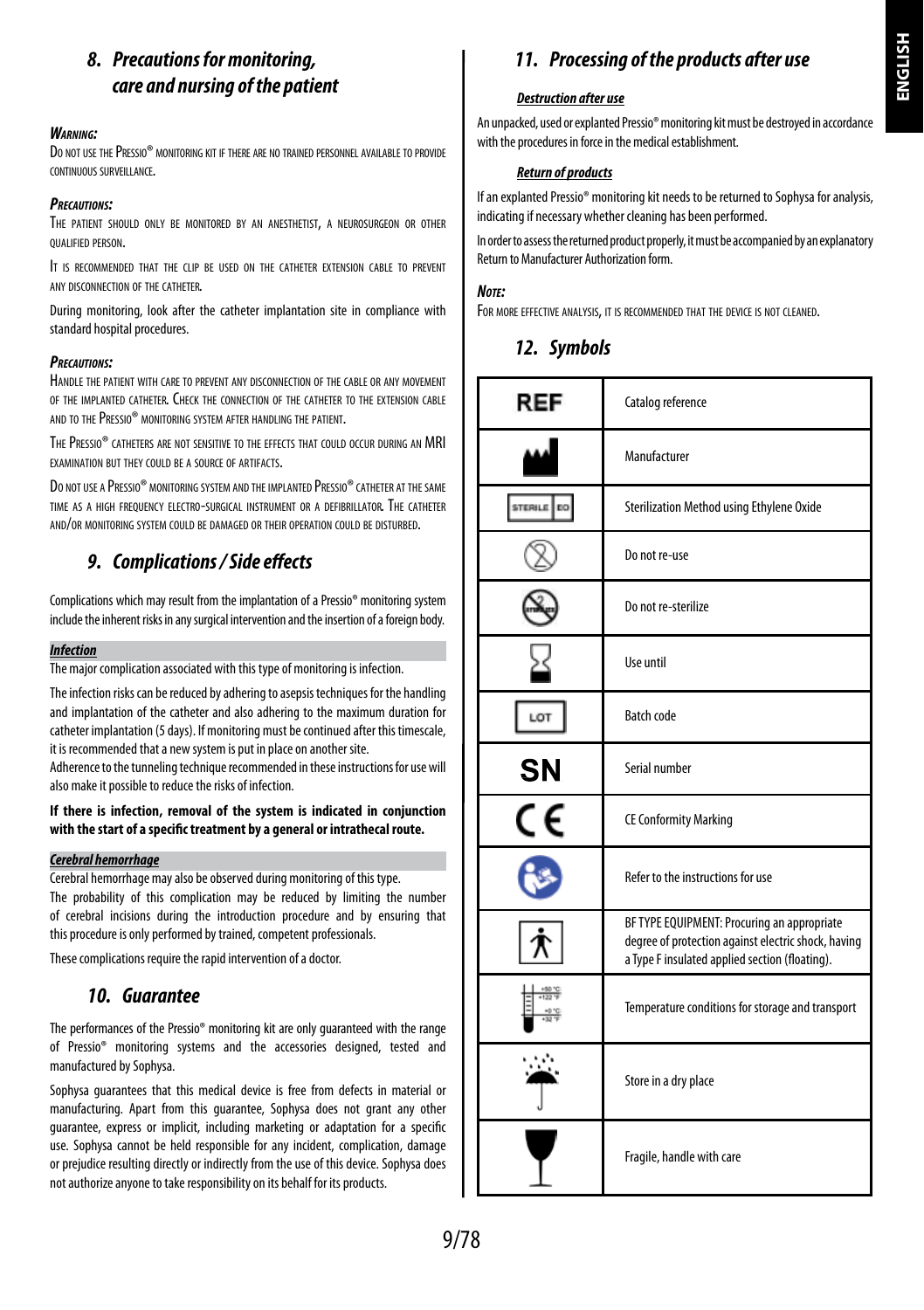# *Technical specifications*

| Capsule diameter                                                                     | 1.2 <sub>mm</sub>                                                                                |
|--------------------------------------------------------------------------------------|--------------------------------------------------------------------------------------------------|
| Catheter diameter                                                                    | 2.1 Fr (0.7mm)                                                                                   |
| Catheter length                                                                      | 1000mm                                                                                           |
| Catheter marked every cm from the proximal end                                       |                                                                                                  |
| Pressure                                                                             |                                                                                                  |
| Type of sensor                                                                       | Piezoresistive                                                                                   |
| Reference pressure                                                                   | Atmospheric pressure                                                                             |
| Display range (complete system)                                                      | $-40$ to $+100$ mm Hq                                                                            |
| Accuracy of the pressure measurement<br>(Linearity and hysteresis) (complete system) | $\pm$ 2% reading in the range 0 to $+100$ mmHg                                                   |
| <b>Bandwidth</b>                                                                     | $>100$ Hz                                                                                        |
| Functional range of overpressure without damage                                      | -700 mmHg to $+$ 1250 mmHg                                                                       |
| Temperature coefficient                                                              | 0.1 mmHq/°C max.                                                                                 |
| Input resistance                                                                     | $667$ $\Omega$                                                                                   |
| Output resistance                                                                    | 810 Q                                                                                            |
| <b>Excitation voltage</b>                                                            | 1 to 8 V AC or DC                                                                                |
| Drift from zero                                                                      | Less than 1 mmHg during the first 24 hours at 37°C<br>Less than 2 mmHq in the first week at 37°C |
| Temperature                                                                          |                                                                                                  |
| Type of sensor                                                                       | <b>Thermistor</b>                                                                                |
| Display range (complete system)                                                      | +20 $^{\circ}$ C to +45 $^{\circ}$ C                                                             |
|                                                                                      | $+68^{\circ}$ F to $+113^{\circ}$ F                                                              |
| Maximum tolerated error (Accuracy) in the reference conditions (complete system)     | $\pm$ 0.2°C max from 25°C to 45°C                                                                |
|                                                                                      | $\pm$ 0.4°C max from 20°C to 25°C                                                                |
|                                                                                      | $\pm$ 0.4°F max from 77°F to 113°F                                                               |
|                                                                                      | $\pm$ 0.7°F max from 68°F to 77°F                                                                |
| Resolution (complete system)                                                         | $0.1^{\circ}$ C / $0.1^{\circ}$ F                                                                |
| Leakage current                                                                      | <10 µA to 120 VAC                                                                                |
| Environmental conditions during use (complete system)                                |                                                                                                  |
| Ambient temperature                                                                  | 10°C to 40°C (50°F to 104°F)                                                                     |
| Atmospheric pressure                                                                 | 500 hPa to 1060 hPa                                                                              |
| <b>Relative humidity</b>                                                             | 30% to 75%                                                                                       |
| Conditions for storage / transport                                                   |                                                                                                  |
| Temperature                                                                          | 0°C to 50°C (32°F to 122°F)                                                                      |
| Atmospheric pressure                                                                 | 500 hPa to 1060 hPa                                                                              |
| <b>Relative humidity</b>                                                             | 20% to 95%                                                                                       |
| Weight                                                                               | 11q                                                                                              |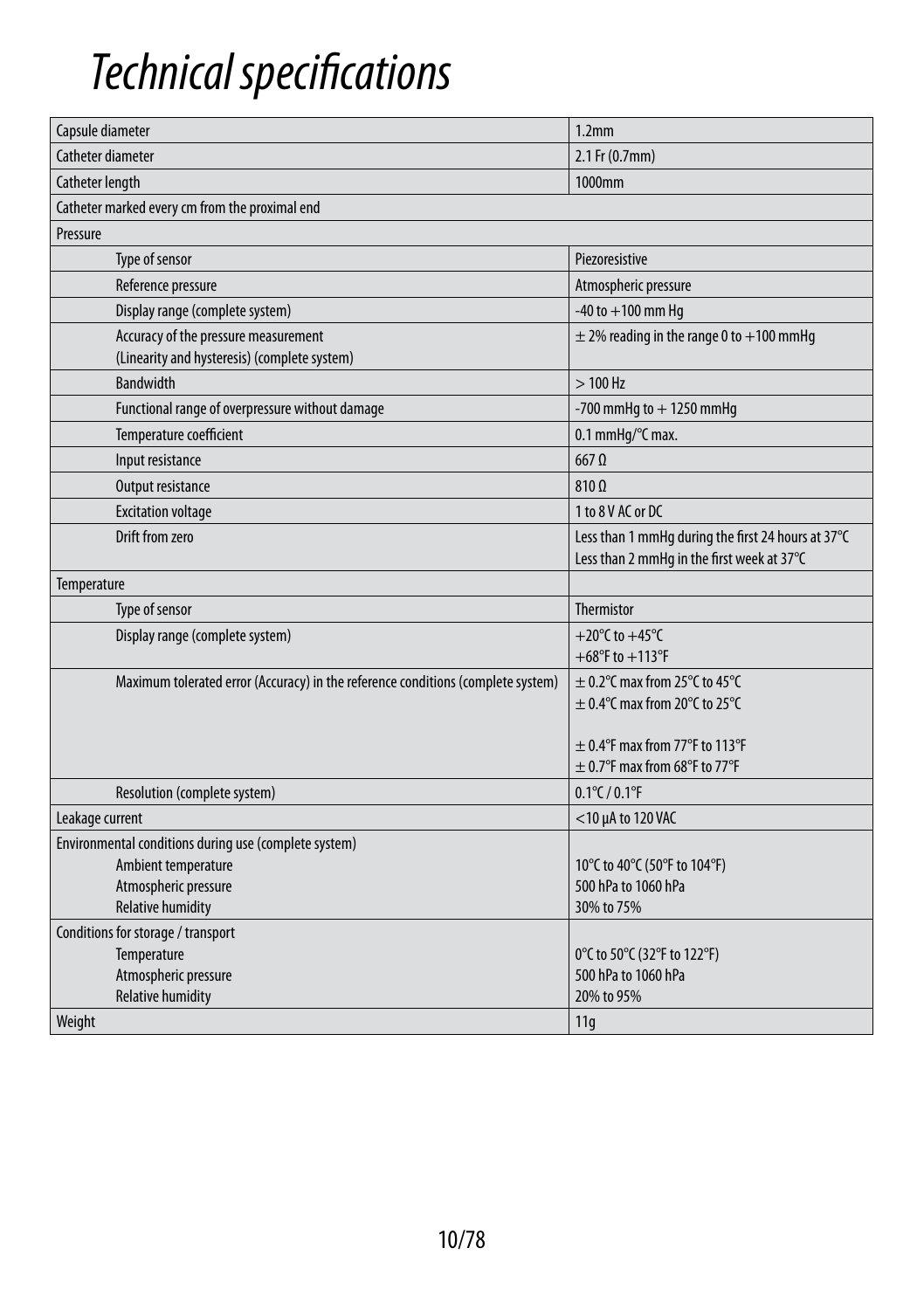

#### **Name/Description Reference**

| ٨F<br>72<br>Р | ì |
|---------------|---|

| <b>PRESSIO® MONITORING KITS</b>                                                                             |                |
|-------------------------------------------------------------------------------------------------------------|----------------|
| Only use with a Pressio <sup>®</sup> monitoring system.                                                     |                |
| Pressio <sup>®</sup> ICP monitoring kit, parenchymal with bolt                                              | <b>PSO-PB</b>  |
| Pressio <sup>®</sup> ICP & ICT monitoring kit, parenchymal with bolt                                        | <b>PSO-PBT</b> |
| Pressio <sup>®</sup> ICP monitoring kit, parenchymal tunneling                                              | <b>PSO-PT</b>  |
| Pressio <sup>®</sup> ICP & ICT monitoring kit, parenchymal tunneling                                        | <b>PSO-PTT</b> |
| Pressio <sup>®</sup> ICP monitoring kit, ventricular tunneling<br>with external CSF drainage function       | <b>PSO-VT</b>  |
| Pressio <sup>®</sup> ICP & ICT monitoring kit, ventricular tunneling<br>with external CSF drainage function | <b>PSO-VTT</b> |
|                                                                                                             |                |
| <b>PRESSIO<sup>®</sup> MONITORING SYSTEMS</b>                                                               |                |

| ICP monitor                                                    | PSO-3000        |
|----------------------------------------------------------------|-----------------|
| Mains power supply cable and Catheter extension cable included |                 |
| ICP interface control unit                                     | <b>PSO-IN00</b> |

| <b>PRESSIO® ACCESSORIES</b>                                                                                                            |                 |
|----------------------------------------------------------------------------------------------------------------------------------------|-----------------|
| <b>Catheter extension cable</b>                                                                                                        | <b>PSO-EC20</b> |
| <b>Patient monitor cable</b>                                                                                                           | PSO-MCxx        |
| Only use with a Pressio® monitoring system.                                                                                            |                 |
| PHILIPS (AGILENT) 12 PINS                                                                                                              | $-MCO1$         |
| SIEMENS (SIRECUST) 10 PINS                                                                                                             | $-MCO2$         |
| <b>SPACELABS &amp; MINDRAY 6 PINS</b>                                                                                                  | $-MCO3$         |
| GE DATEX-Ohmeda 10 PINS                                                                                                                | $-MCO4$         |
| GE Solar (MARQUETTE) 11 PINS                                                                                                           | $-MCO5$         |
| <b>HELLIGE 10 PINS</b>                                                                                                                 | $-MCO6$         |
| <b>SIEMENS 7 PINS</b>                                                                                                                  | $-MCO7$         |
| NIHON KOHDEN 5 PINS                                                                                                                    | $-MCO8$         |
| <b>DATASCOPE 6 PINS</b>                                                                                                                | $-MC1G$         |
| Intracranial temperature module                                                                                                        | PSO-MT00        |
| Enables the temperature value to be displayed on the patient monitor                                                                   |                 |
| Use only with a Pressio® PSO-3000 monitoring system.<br>To be used with appropriate patient monitor cables (pressure and temperature). |                 |
| Patient monitor cable - temperature                                                                                                    | PSO-MCT-y       |
| Use only with the Pressio® intracranial temperature module.                                                                            |                 |
| PHILIPS (AGILENT) - 2 PINS                                                                                                             | $-MCT-A$        |
| SIEMENS - 7 PINS                                                                                                                       | $-MCT-B$        |
| SPACELABS - 10 PINS                                                                                                                    | $-MCT-C$        |
| GE Solar (MARQUETTE), GE DATEX-Ohmeda - 11 PINS                                                                                        | $-MCT-E$        |
| HELLIGE, DATEX-Ohmeda, NIHON KOHDEN, MINDRAY & DATASCOPE - JACK 6.35mm                                                                 | $-MCT-F$        |
| Disposable hand drill                                                                                                                  | <b>PSO-DR</b>   |
| Serial transmitter                                                                                                                     | PSO TX00        |

Technical specifications and List of product references may be modified without notice. Availability may vary according to country.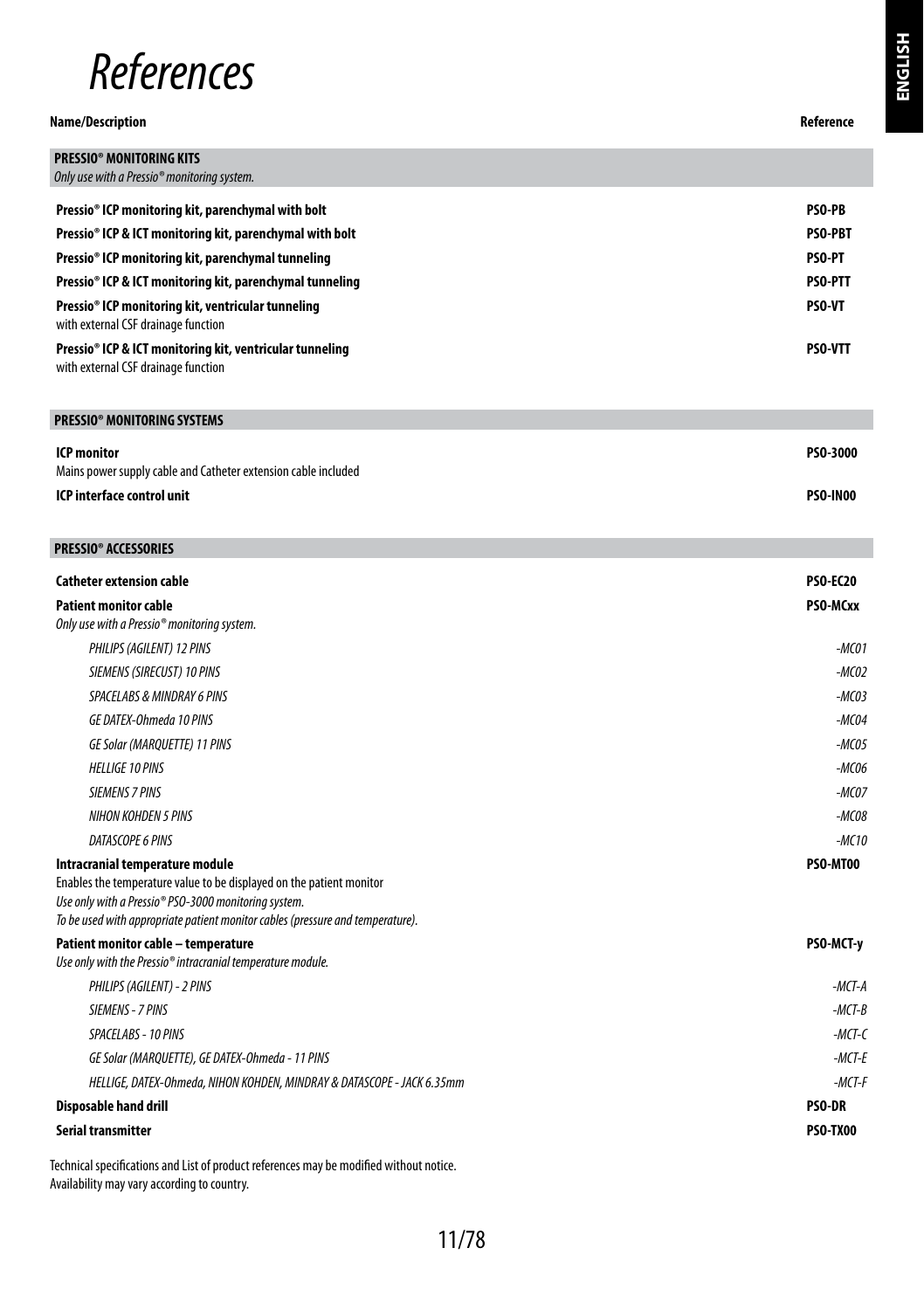# Notice d'emploi

| 3. Description et Principe de fonctionnement des kits Pressio® parenchymateux tunnellisables  14 |  |
|--------------------------------------------------------------------------------------------------|--|
|                                                                                                  |  |
|                                                                                                  |  |
|                                                                                                  |  |
|                                                                                                  |  |
|                                                                                                  |  |
|                                                                                                  |  |
|                                                                                                  |  |
|                                                                                                  |  |
|                                                                                                  |  |
|                                                                                                  |  |
|                                                                                                  |  |
|                                                                                                  |  |
|                                                                                                  |  |
|                                                                                                  |  |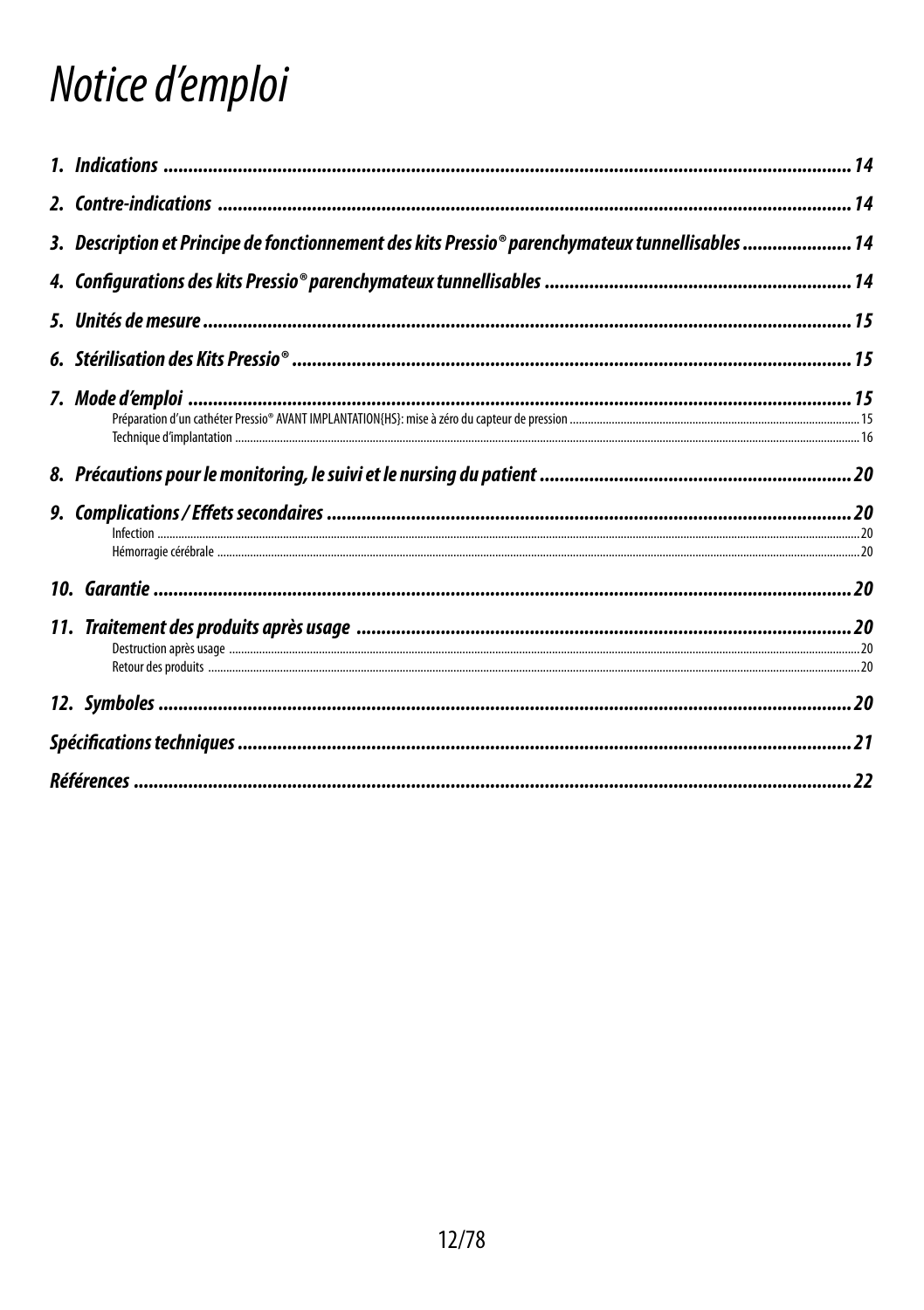

Trépan avec butée ajustable et clé Allen

*Figure 2: Kit Pressio® pour monitoring de pression et de température intracrâniennes, parenchymateux tunnellisable (Modèle PSO-PTT).*



Trépan avec butée ajustable et clé Allen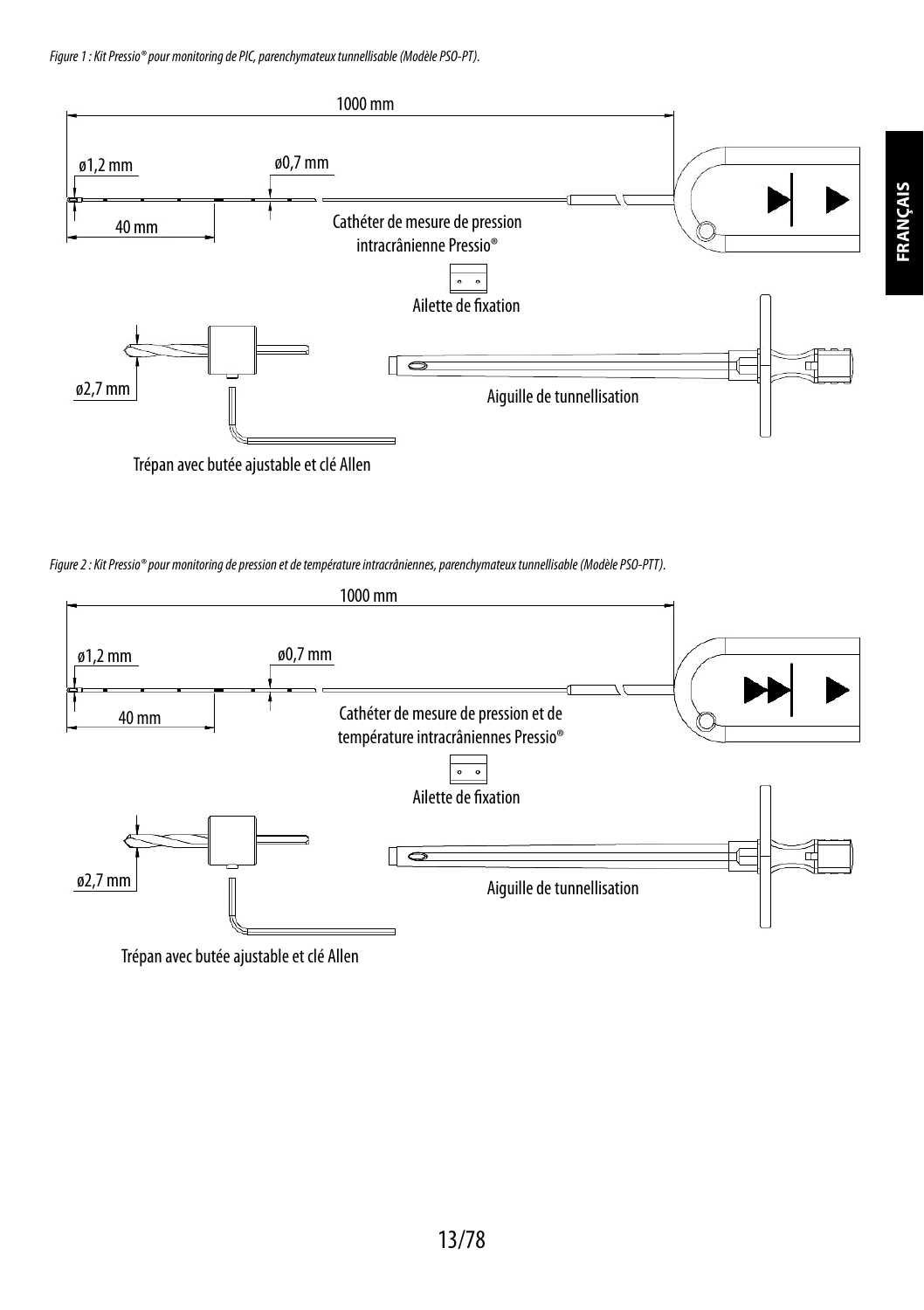Lire attentivement la notice d'emploi avant d'implanter le dispositif.

## *1. Indications*

L'utilisation d'un kit Pressio® pour monitoring est indiquée chez les patients nécessitant un monitoring continu de la pression intracrânienne. Le modèle PSO-PTT permet en outre de connaître la température intracrânienne.

#### *Note :*

Les valeurs de pression et de température données par les systèmes de monitoring PRESSIO<sup>®</sup> NE PRÉJUGENT PAS DE L'ÉTAT DE SANTÉ DU MALADE.

## *2. Contre-indications*

Les contre-indications à l'utilisation d'un kit Pressio® sont les suivantes :

- infections établies ou suspectées dans des tissus en contact direct avec les composants du système de monitoring (méningite, ventriculite, septicémie ou bactériémie) ou toute infection présente dans un endroit quelconque du corps,
- patients sous anticoagulant ou présentant une diathèse hémorragique.

#### *Mise en garde :*

NE PAS UTILISER DE KIT PRESSIO® POUR MONITORING SI AUCUN PERSONNEL FORMÉ N'EST DISPONIBLE pour assurer une surveillance continue.

# *3. Description et Principe de fonctionnement des kits Pressio® parenchymateux tunnellisables*

Les cathéters de monitoring Pressio® sont des dispositifs implantables à usage unique.

Les cathéters de monitoring Pressio<sup>®</sup> sont de  $\hat{\pi}$  type « BF ».

Utiliser uniquement avec un système de monitoring Pressio®.

#### *Précaution :*

CONNECTER LES CATHÉTERS PRESSIO® UNIQUEMENT À DES ÉQUIPEMENTS PRESSIO® CALIBRÉS.

#### *Kit Pressio® pour monitoring de PIC, parenchymateux tunnellisable PSO-PT (Figure 1) :*

Le kit PSO-PT permet le monitoring en continu de la pression intracrânienne.

Il comprend un cathéter de longueur 1m et diamètre 2.1Fr muni à son extrémité d'une capsule de 1.2mm de diamètre renfermant un capteur de pression piézorésistif de type jauge de contrainte sur silicium destiné à être placé dans le parenchyme cérébral.

#### *Kit Pressio® pour monitoring de pression et de température intracrâniennes, parenchymateux tunnellisable PSO-PTT (Figure 2)* :

Le kit PSO-PTT permet le monitoring en continu de la pression et de la température intracrâniennes.

Il comprend un cathéter de longueur 1m et diamètre 2.1Fr muni à son extrémité d'une capsule de 1.2mm de diamètre renfermant un capteur de pression piézorésistif de type jauge de contrainte sur silicium et un capteur de température de type thermistance, destinés à être placé dans le parenchyme cérébral.

Les deux kits se distinguent visuellement par leurs marquages respectifs sur le connecteur du cathéter.

Dans les deux cas, le cathéter a une graduation centimétrique sur 10cm à partir de l'extrémité proximale, ainsi qu'un repère à 15cm.

L'extrémité du cathéter opposée à la capsule comprend un connecteur qui permet le branchement du cathéter sur un système de monitoring Pressio® (PSO-3000 ou PSO-IN00) via un câble d'extension de cathéter (PSO-EC20).

Le câble d'extension de cathéter achemine les signaux de mesure du (des) capteur(s) sous forme de signaux analogiques jusqu'au système de monitoring Pressio®.

Le cathéter échange également avec le système de monitoring Pressio® un signal numérique contenant des données telles que le calibrage des capteurs, la valeur et la date de la mise à zéro du capteur de pression.

Ces données sont conservées en mémoire dans le connecteur du cathéter et sont donc indépendantes du système de monitoring Pressio® utilisé.

#### *Précaution :*

Ne pas exposer le connecteur au contact d'un liquide.

La capsule renfermant le (les) capteur(s) est en titane, et la gaine du cathéter est en polyamide.

Le cathéter est radio-opaque sur toute sa longueur.

Les kits Pressio® pour monitoring parenchymateux tunnellisables sont des produits sans latex ni phtalates.

Le trépan [1] permet l'accès intracrânien.

Il a un diamètre de 3.5mm.

Une butée ajustable [2] permet de ne pas aller au-delà d'une profondeur de perçage choisie. La clé Allen [3] permet de régler la position de cette butée sur le trépan.



L'aiguille de tunnellisation [4] permet la création d'un passage pour le cathéter sous le cuir chevelu.

Le mandrin [5], livré inséré dans l'aiguille, permet d'éviter les phénomènes de carottage lors de l'insertion de l'aiguille sous la peau, et son retrait laisse ensuite le passage au cathéter.



L'ailette de fixation [6] permet la fixation du cathéter sur le cuir chevelu. Elle est en silicone.



# *4. Configurations des kits Pressio® parenchymateux tunnellisables*

Les kits Pressio® parenchymateux tunnellisables existent sous deux modèles différents: PSO-PT et PSO-PTT *(cf. §3 : « Description et Principe de fonctionnement deskits Pressio® parenchymateux tunnellisables »).*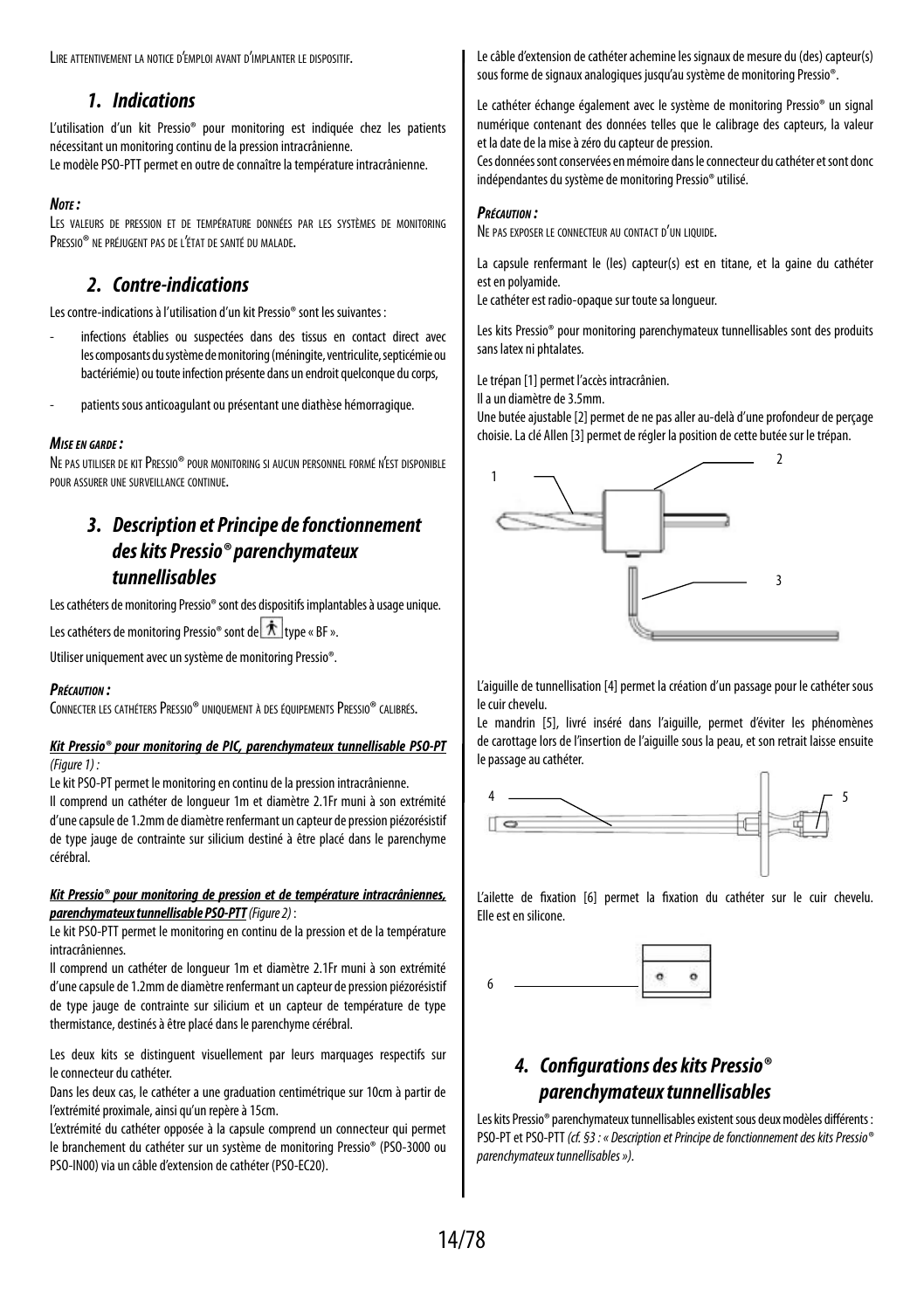Dans les deux cas, les accessoires spécifiques à l'introduction du cathéter dans leparenchyme et sa fixation au cuir chevelu sont compris dans le kit, prêt à l'emploi.

Sophysa propose également une perceuse stérile à usage unique (PSO-DR) permettant la perforation crânienne en association avec le trépan fourni dans chaque kit.

Les cathéters Pressio® s'utilisent avec l'un des systèmes de monitoring Pressio® et lesaccessoires appropriés *(cf. notices du PSO-3000, de PSO-IN00, de PSO-MT00)*.

#### **Cas particulier du PSO-PTT:**

Pour profiter pleinement d'un cathéter de pression et de température intracrâniennes, il faut utiliser un moniteur Pressio® modèle PSO-3000 logiciel version V2*.*

#### *Notes :*

La version V2 du logiciel est identifiable lors de l'autotest du moniteur : au démarrage, affichage du logo Sophysa et de la version du logiciel.

Si vous ne disposez pas d'un moniteur Pressio® version logiciel V2, vous pouvez utiliser le cathéter sur un autre des systèmes de monitoring Pressio®, à savoir le Moniteur PRESSIO<sup>®</sup> PSO-3000 logiciel V1 ou l'Interface Pressio® PSO-IN00.

Dans ce cas, seule la pression sera affichée. La température ne sera pas affichée mais les performances du capteur de pression seront identiques.

### *5. Unités de mesure*

#### **Diamètre (D) des cathéters**

 $D(mm) = Fr / 3$  $Fr = D(mm) \times 3$ 

#### **Pression intracrânienne**

Les pressions mentionnées sont en mmHg. 1 mmHg correspond à 13.60 mmH<sub>2</sub>0 et à 133 Pa.

#### **Température intracrânienne**

La température intracrânienne peut être affichée en degrés Celsius (°C) ou en degrés Fahrenheit (°F).

```
{}^{\circ}F = {}^{\circ}C x (9/5) + 32
°C = (°F - 32) x (5/9)
```
Equivalence en Kelvin (K) :  $K = {}^{\circ}C + 273.15$ 

```
K = PF x (5/9) + 255.37
```
Consulter la notice du moniteur Pressio® pour choisir l'affichage de l'unité detempérature.

## *6. Stérilisation des Kits Pressio®*

Les kits Pressio® pour monitoring sont conditionnés individuellement sous double emballage pelable, stérile et apyrogène. Ils sont stérilisés à l'oxyde d'éthylène.

#### *Mises en garde :*

Ne pas utiliser si l'emballage stérile des kits Pressio® est ouvert ou détérioré, ou si la date de péremption est dépassée.

Les kitsPressio® pour monitoring sont des dispositifs <sup>à</sup> usage unique : ne pas restériliser ni réutiliser après déconditionnement et/ou explantation.

Leurs performances (dérive, sécurité électrique…) pourraient être affectées lors d'une décontamination, et le risque d'infection serait important.

#### *Note :*

Sophysa ne peut être tenue responsable de la performance de tout produit ayant été restérilisé et/ou réutilisé, ni des complications qui pourraient en résulter.

# *7. Mode d'emploi*

**Avant toute implantation, il est recommandé de se reporter à la notice du système de monitoring Pressio® utilisé pour l'installer et le configurer (moniteur ou interface Pressio®).**

#### *Préparation d'un cathéter Pressio® AVANT IMPLANTATION : mise à zéro du capteur de pression*

Avant l'implantation du cathéter Pressio®, il est nécessaire de procéder à la mise àzéro du capteur de pression (étalonnage par rapport à la pression atmosphérique).

Le capteur de température intracrânienne est étalonné en usine. Le paramètre température ne nécessite donc pas de mise à zéro préalable.

Veiller à maintenir l'asepsie du kit Pressio® pour monitoring durant toute cette étape.

#### **1) Mise sous tension du système de monitoring**

Connecter le câble d'extension de cathéter (PSO-EC20) au système de monitoring Pressio®.

Avant l'ouverture du conditionnement garantissant la stérilité du kit Pressio® pour monitoring, mettre sous tension le système de monitoring Pressio® (PSO-3000 ouPSO-IN00).

Se reporter à la notice d'emploi du Moniteur ou de l'Interface Pressio®.

#### **2) Branchement du cathéter au système de monitoring**

Effectuer le branchement entre le cathéter et le câble d'extension (PSO-EC20) en respectant le détrompeur.

Aligner la flèche bleue du connecteur du cathéter et la flèche bleue du connecteur du câble : le connecteur du cathéter sera guidé de façon sécurisée dans le connecteur du câble.

Pousser jusqu'à la butée pour assurer une connexion complète.



Le message « FAIRE ZERO CAPTEUR » s'affiche alors sur le moniteur Pressio® (PSO-3000).

L'apparition des codes erreurs « E001 », « E002 », « E005 » ou du message « BRANCHER CAPTEUR » sur le moniteur Pressio® après branchement du cathéter au câble d'extension peut être le signe d'une mauvaise connexion.

Dans ce cas, s'assurer que le connecteur du cathéter est bien enfoncé jusqu'en butée dans le câble d'extension de cathéter, et que ce dernier est bien connecté au moniteur Pressio®*.*

#### **3) Préparation de la cupule d'eau stérile**

Dans un environnement stérile, préparer une solution saline stérile (ou bien de l'eau stérile) et une cupule.

Verser la solution saline stérile (ou l'eau stérile) dans la cupule.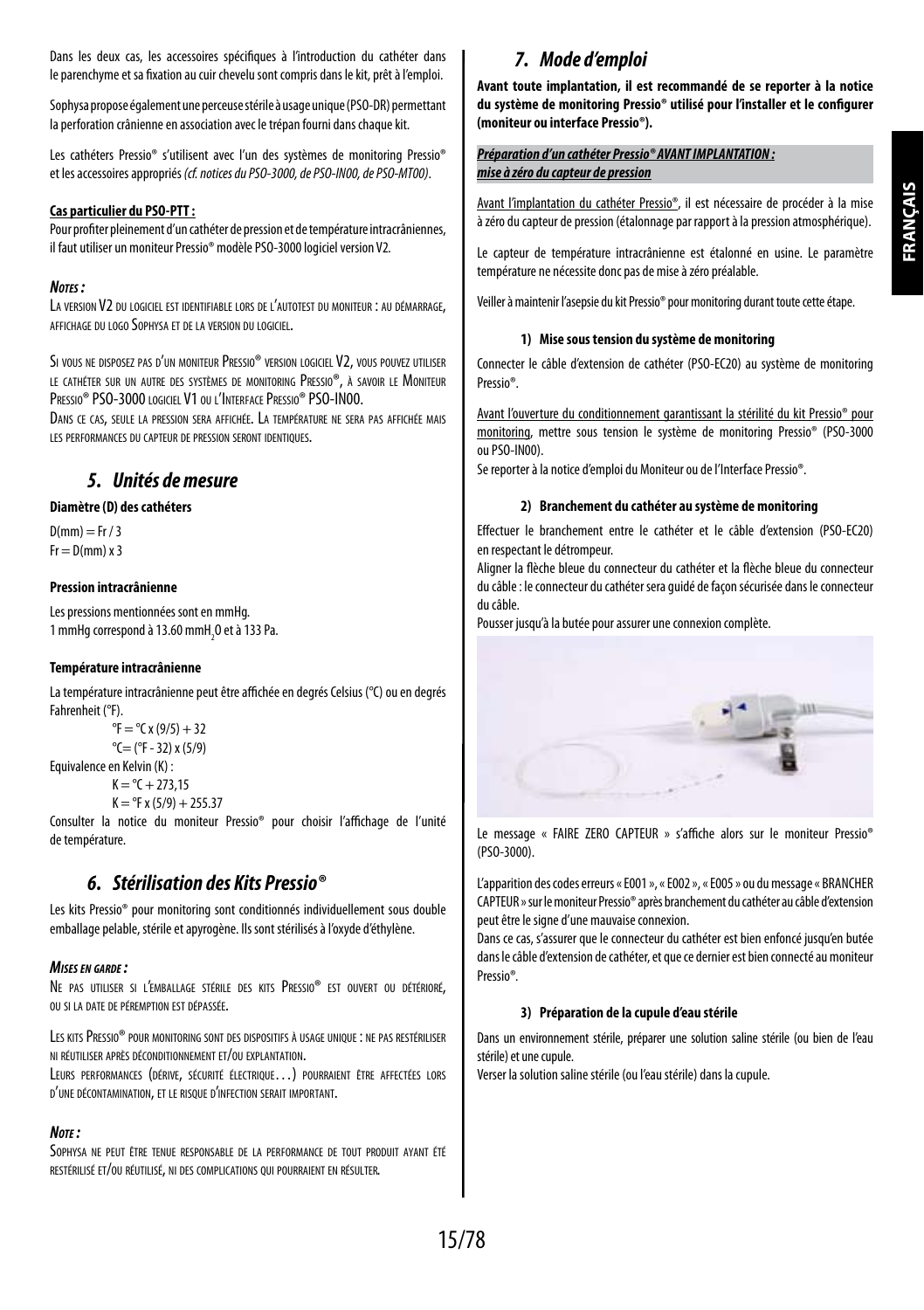

#### *Précaution :*

La mise à zéro du capteur de pression doit être effectuée dans une faible profondeur de liquide (~5mm). L'utilisation d'un récipient profond pourrait conduire à une pression hydrostatique supérieure au zéro atmosphérique qui se traduiraitpar un zéro de référence erroné.

#### **4) Mise à zéro du cathéter**

Immerger le capteur (partie métallique) complètement dans le liquide.



Prendre garde à ne pas toucher la cupule avec le capteur*.*

Lorsque le capteur est prêt, appuyer sur la touche de mise à zéro.  $\ominus$  0  $\ominus$ 



#### *Note :*

Pendant la mise <sup>à</sup> zéro, garder le capteur immergé, et éviter de le bouger dans la cupule.

#### *Précautions :*

Eviter d'exercer tout contact avec l'extrémité du cathéter pendant la mise <sup>à</sup> zéro du capteur. L'étalonnage par rapport <sup>à</sup> la pression atmosphérique pourrait être faussé.

Veiller <sup>à</sup> immerger l'extrémité du cathéter dans de l'eau stérile ou une solution saline stérile pendant la mise <sup>à</sup> zéro. Une mise <sup>à</sup> zéro du capteur dans des conditions différentes de celles recommandées peut entraîner des lectures de pression inexactes.

La progression d'une barre d'accomplissement de tâche permet de suivre la bonne réalisation de la mise à zéro.

#### La procédure prend 3 secondes environ*.*



#### **5) Vérification du bon déroulement de la procédure de mise à zéro**

A la fin de la barre de progression, le message « ZERO CAPTEUR OK IMPLANTER CAPTEUR » indique que la procédure s'est déroulée correctement.

Vérifier que l'écran du moniteur Pressio® affiche la valeur « 0 mmHg » (ou l'écran du moniteur patient dans le cas où l'interface Pressio® est utilisée).

Si pendant la mise à zéro, le capteur subit des variations de pressions parasites ou est endommagé, l'écran affiche le message « ECHEC ZERO CAPTEUR CHANGER CAPTEUR ». Dans ce cas, débrancher puis rebrancher le cathéter, et tenter à nouveau la séquence de mise à zéro.

En cas de nouvel échec, changer le cathéter.

Se référer également à la notice d'emploi du système de monitoring Pressio® utilisé (PSO-3000 ou PSO-IN00, § « en cas d'anomalie de fonctionnement : symptômes / mesures suggérées »).

#### *Note :*

LA MISE À ZÉRO DU CAPTEUR NE PEUT ÊTRE FAITE QU'UNE SEULE FOIS. EN CAS DE NOUVELLE TENTATIVE de mise à zéro sur le même capteur, le message « ZERO CAPTEUR DEJA FAIT » s'affiche.

La conservation de données en mémoire dans le connecteur du cathéter *(cf. §3)* permet l'utilisation de moniteurs ou d'interfaces Pressio® (modèles PSO-3000 logiciel V2, PSO-3000 logiciel V1 et PSO-IN00) différents de celui sur lequel a été faite la mise à zéro.

#### **Cas particulier du PSO-PTT:**

#### *Note :*

Lorsque la température lue par le capteur est inférieure à 20°C, le moniteur Pressio® affiche : « - - - ». Cela signifie que la mesure est dans la plage de mesure du capteur mais hors des plages d'affichage du systèmePressio®.

#### *Technique d'implantation*

L'implantation du cathéter Pressio® se réfère aux pratiques neurochirurgicales aseptiques courantes.

Utiliser les accessoires de pose fournis par Sophysa dans le kit Pressio® pour monitoring.

Le chirurgien choisira la technique en fonction de sa propre expérience et de l'état clinique du patient.

L'implantation finale du dispositif devra satisfaire les conditions d'un positionnement optimal du capteur dans le parenchyme.

#### *Précaution :*

Ne pas procéder <sup>à</sup> l'implantation d'un cathéter de monitoring sans disposer d'un kit DE REMPLACEMENT EN CAS DE RESOIN.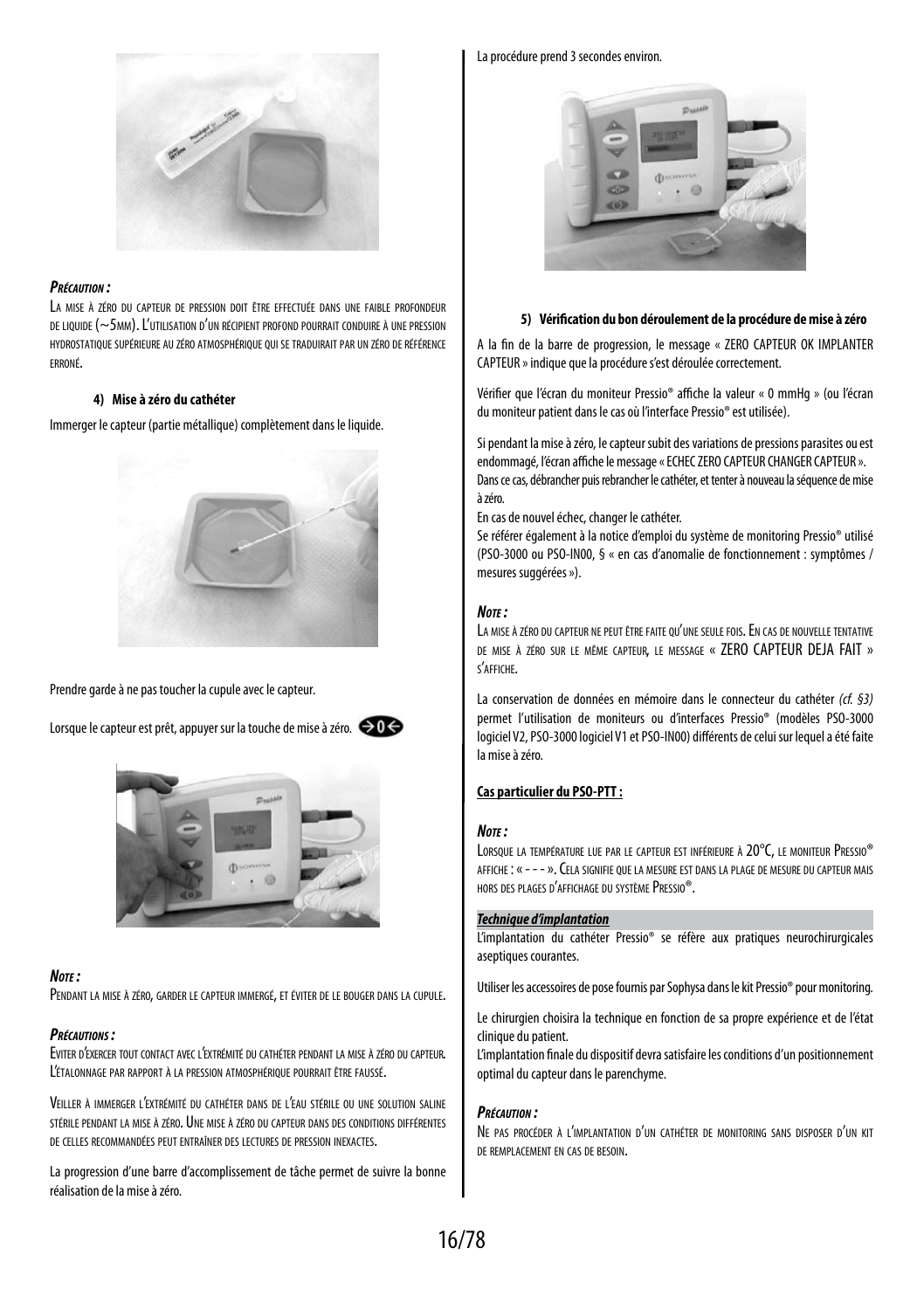#### **Choix de la zone d'implantation**

Zone d'implantation indicative: les zones préfrontales droite et gauche standard sont les zones principales d'implantation. Cette région permet au patient de tourner latête de part et d'autre tout en restant en décubitus sans interférence avec la fonction de surveillance de la pression intracrânienne. De plus, l'incision est pratiquée dans la plupart des cas derrière la naissance des cheveux, ce qui est acceptable d'un point de vue esthétique.

Il est recommandé de tunnelliser le cathéter sous le cuir chevelu pour améliorer sa fixation et réduire les risques d'infection.

Le site d'émergence du cathéter se trouve en général à 5cm du site du trou de trépan, en position postérieure.

#### **Accès intracrânien**

Lorsque le site d'implantation a été choisi, la zone est rasée et préparée de façon aseptique. Une anesthésie locale est pratiquée au niveau de la zone d'incision. Celle-ci se situe généralement 2 à 3 centimètres en avant de la suture coronale au niveau de la ligne mi-pupillaire.

Une incision d'environ un centimètre est pratiquée jusqu'à l'os.

Veiller à bien exposer la table osseuse et à réaliser l'hémostase des bords de la plaie.

La butée ajustable du trépan fourni dans le kit peut être positionnée selon les besoins en desserrant la vis de blocage à l'aide de la clé Allen.

Positionner la butée ajustable en fonction de la profondeur de perçage choisie et resserrer la vis de blocage pour maintenir cette position.

#### *Mise en garde :*

UN SERRAGE INCOMPLET DE LA VIS DE BLOCAGE NE PERMETTRA PAS À LA BUTÉE AJUSTABLE DE JOUER son rôle, avec le risque de percer trop profondément.

Le trépan est alors fixé à une perceuse hélicoïdale, et une perforation est réalisée au travers des tables externe et interne du crâne. Le chirurgien doit veiller à éviter toute possibilité de lésion parenchymateuse lorsqu'il traverse la table interne.

Après avoir traversé la table interne, le trépan est retiré et le trou est irrigué avec dusérum physiologique stérile.

Percer une ouverture dans la dure-mère.

#### **Technique recommandée pour la tunnellisation**

- Pratiquer une petite incision au niveau du site d'émergence choisi *(Figure 3.1).*
- En partant de l'incision du trou de trépan, insérer l'aiguille de tunnellisation entre le cuir chevelu et le crâne, en direction du site d'émergence choisi pour le cathéter *(Figure 3.2).*
- Retirer le mandrin de l'aiguille *(Figure 3.3).*
- Enfiler délicatement le cathéter dans l'aiguille à partir du site d'émergence (distal) et en direction du site d'implantation (proximal) *(Figure 3.4).* Veiller à ce qu'au moins 15cm de cathéter aient été enfilés à travers l'aiguille vers le site d'implantation.

#### *Précaution :*

L'extrémité de l'aiguille de tunnellisation est tranchante : introduire le cathéter avec précaution.

Retirer l'aiguille du dessous du cuir chevelu, par-dessus l'extrémité du cathéter *(Figure 3.5).*

#### **Implantation du cathéter**

#### *Mise en garde :*

Limiter la répétition d'implantations intracérébrales de cathéters : les perforations fréquentes du cerveau pour permettre l'insertion du cathéter peuvent prédisposer <sup>à</sup> un œdème et une hémorragie intracérébrale se soldant par une hausse de la pression intracrânienne.

Veiller à avoir effectué préalablement la mise à zéro du capteur de pression *(cf. § « Préparation d'un cathéter Pressio® AVANT IMPLANTATION : mise à zéro du capteur depression»).*

#### *Mise en garde :*

Ne pas faire le « ZERO CAPTEUR » une fois le cathéter implanté ; faire impérativement le « ZERO CAPTEUR » avant son implantation pour l'étalonner sur la pression **ATMOSPHÉRIQUE** 

Pour effectuer une mesure parenchymateuse de la pression intracrânienne, la profondeur d'implantation doit être de 1-3cm dans le parenchyme cérébral.

Introduire le cathéter dans le parenchyme jusqu'à la profondeur d'implantation désirée en tenant compte de l'épaisseur du crâne (Figure 3.6). Couder légèrement le cathéter au niveau de la sortie du crâne.

#### **Fixation du cathéter**

- Maintenir le cathéter en place au niveau du site d'implantation et tirer délicatement sur l'extrémité située du côté du connecteur jusqu'à ce qu'il forme un angle droit et repose à plat sur le crâne *(Figure 3.7).*
- Fermer l'incision au-dessus du trou de trépan conformément aux procédures hospitalières standard.
- Utiliser l'ailette de fixation fournie pour fixer le cathéter sur le cuir chevelu au niveau de son site d'émergence *(Figure 3.8).*
- Pour maintenir le cathéter en place et diminuer la tension, enrouler le cathéter et attacher la boucle ainsi formée. Veiller à n'exercer aucune traction sur l'ailette de fixation lors de ces étapes.

A ce stade, le moniteur Pressio® affiche la pression intracrânienne moyenne en mmHg.

#### **Cas particulier du PSO-PTT:**

A ce stade, le moniteur Pressio® affiche bien la pression intracrânienne moyenne en mmHg. La température est également affichée et se stabilisera à sa valeur précise en 150s maximum.

#### *Note :*

Une mesure de température ne peut être précise que si le capteur est implanté. Le capteur n'est pas adapté à une mesure de température dans l'air.

Dans les deux cas (PSO-PT et PSO-PTT), une instabilité de la valeur de pression, l'apparition des codes erreurs «E001», «E002», «E005» ou du message « BRANCHER CAPTEUR » sur le moniteur Pressio® après branchement du cathéter au câble d'extension peut être le signe d'une mauvaise connexion.

Dans ce cas, s'assurer que le connecteur du cathéter est bien enfoncé jusqu'en butée dans le câble d'extension de cathéter, et que ce dernier est bien connecté au moniteur Pressio®.

L'apparition des codes erreurs « - - - », « 999 », « E001 », « E002 », « E005 » ou du message « BRANCHER CAPTEUR » sur le moniteur Pressio® après implantation du cathéter, alors que le cathéter est correctement branché, peut être le signe que lecapteur situé à l'extrémité du cathéter est endommagé.

Dans ce cas, tenter de repositionner le cathéter, et en cas de nouvel échec essayer avec un nouveau cathéter.

La durée d'implantation maximale recommandée du cathéter est de 5 jours.

Au-delà des 24 premières heures, le moniteur Pressio® affiche la durée d'implantation du cathéter sous la forme du message «Implantation : X jours», et cela pendant toute la durée de son implantation.

Ce message se met à clignoter sur le moniteur Pressio® à partir du 6ème jour d'implantation signifiant que le cathéter a dépassé la durée d'implantation recommandée.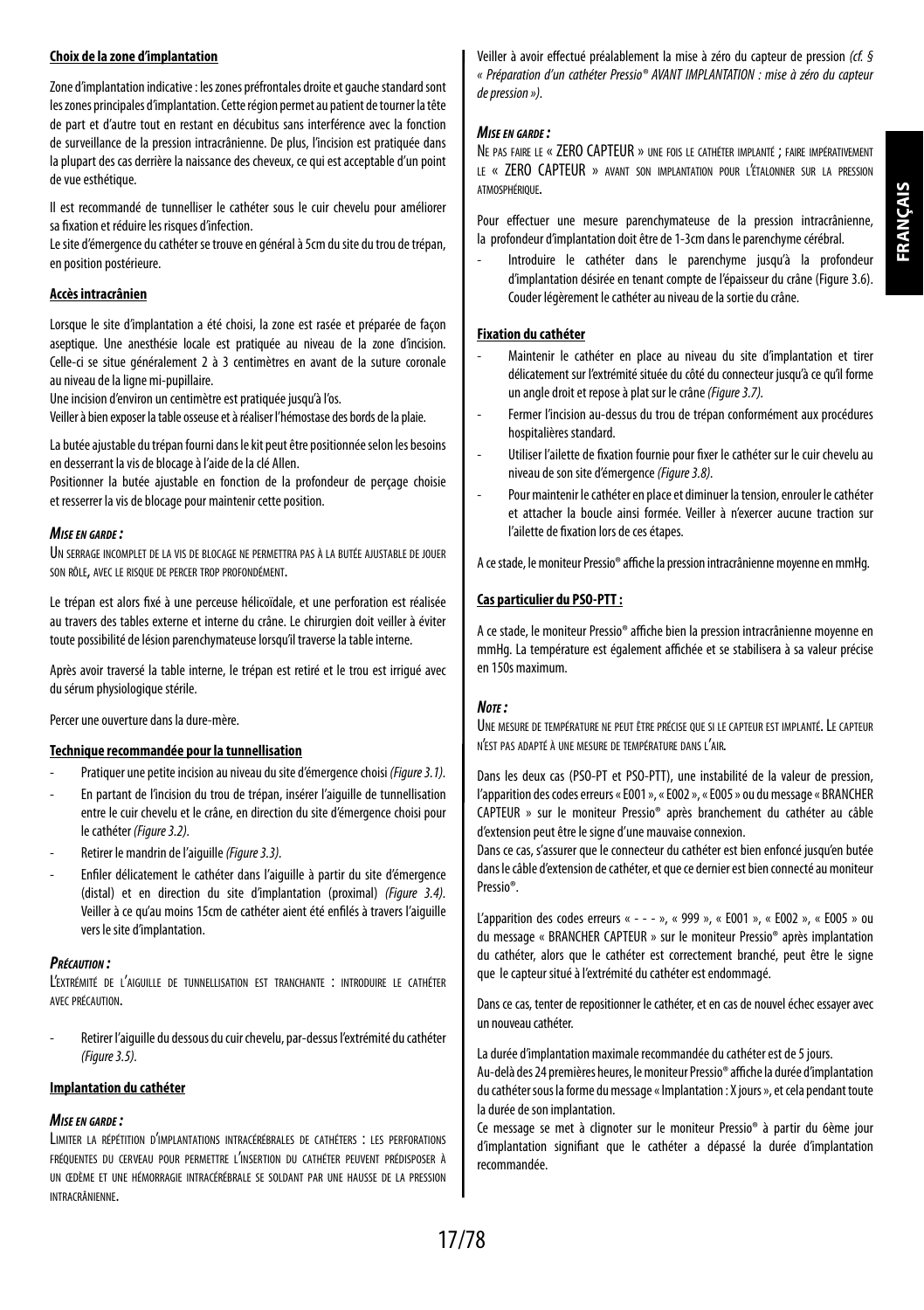Dans le cas où l'interface Pressio® est utilisée, la diode indiquant la durée d'implantation du cathéter clignotera dès que le cathéter aura dépassé la durée d'implantation recommandée.

Une fois le cathéter implanté, il peut être déconnecté puis reconnecté au même ou à un autre appareil de la gamme Pressio® (PSO-3000 logiciel V2, PSO-3000 logiciel V1, PSO-IN00) sans nécessiter un nouvel étalonnage à a pression atmosphérique. En effet, le cathéter de monitoring garde en mémoire toutes les données de la mise à zéro.

#### **Remarque :**

Il est également possible d'implanter le cathéter en sous-dural.

L'implantation du cathéter dans un tel cas - qui ne correspond pas à une utilisation normale - est réalisée sous la responsabilité d'un anesthésiste ou d'un neurochirurgien averti. L'état clinique du patient doit alors faire l'objet d'une surveillance accrue. Plier le cathéter afin de marquer un coude. La partie entre le coude et l'extrémité du cathéter sera implantée en sous-dural. Le coude doit être fait de façon à ce que le(s) capteur(s) soi(en)t dirigé(s) face au cortex une fois le cathéter implanté. Pour implanter le cathéter, insérer son extrémité à travers la dure-mère pré-perforée, et pousser jusqu'à l'intérieur de l'espace sous-dural.

#### **Etapes recommandées pour l'explantation du cathéter**

- Arrêter le moniteur Pressio®.
- Déconnecter le cathéter du câble d'extension.
- Procéder à l'explantation du cathéter.
- Vérifier l'intégrité du cathéter explanté.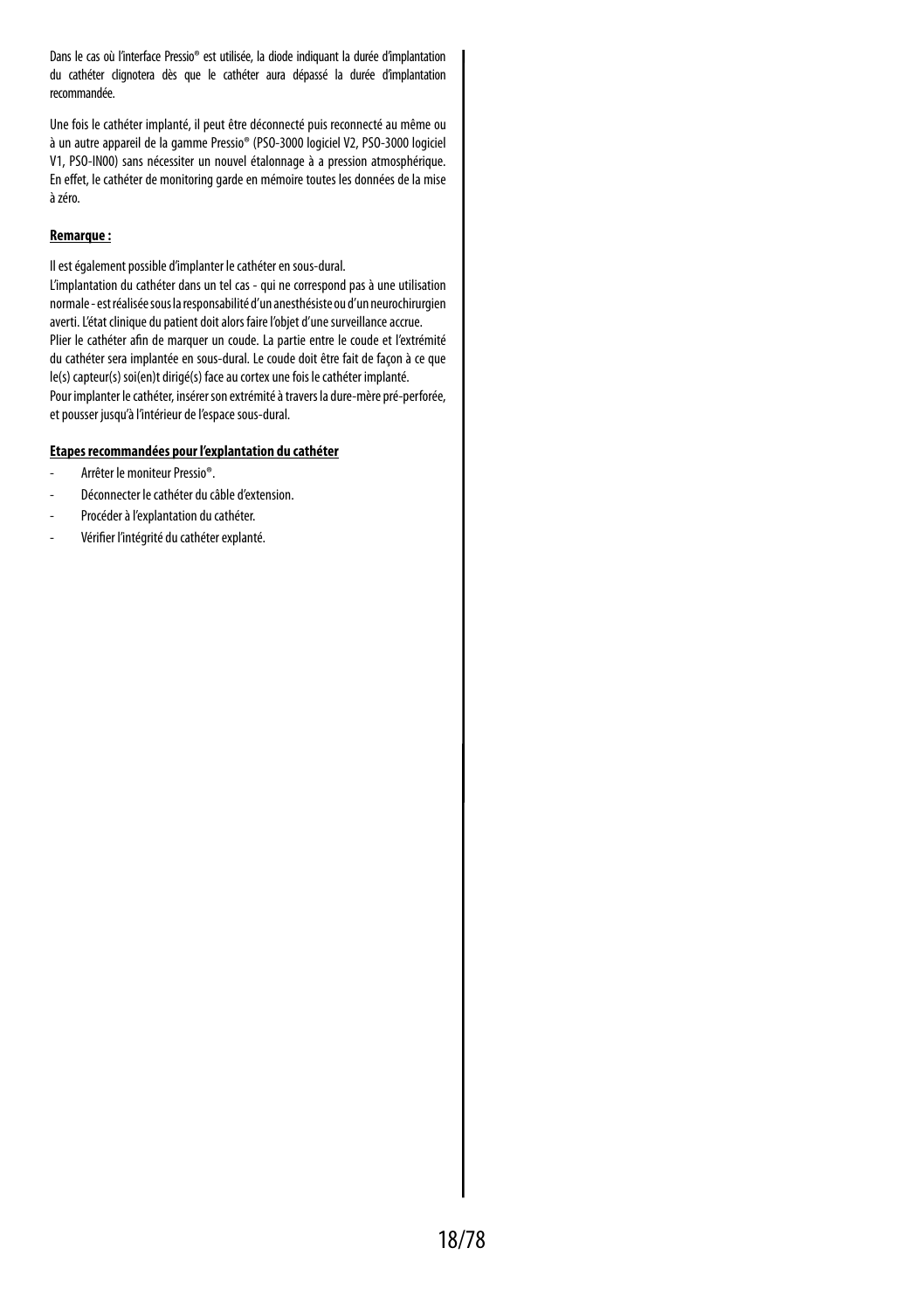













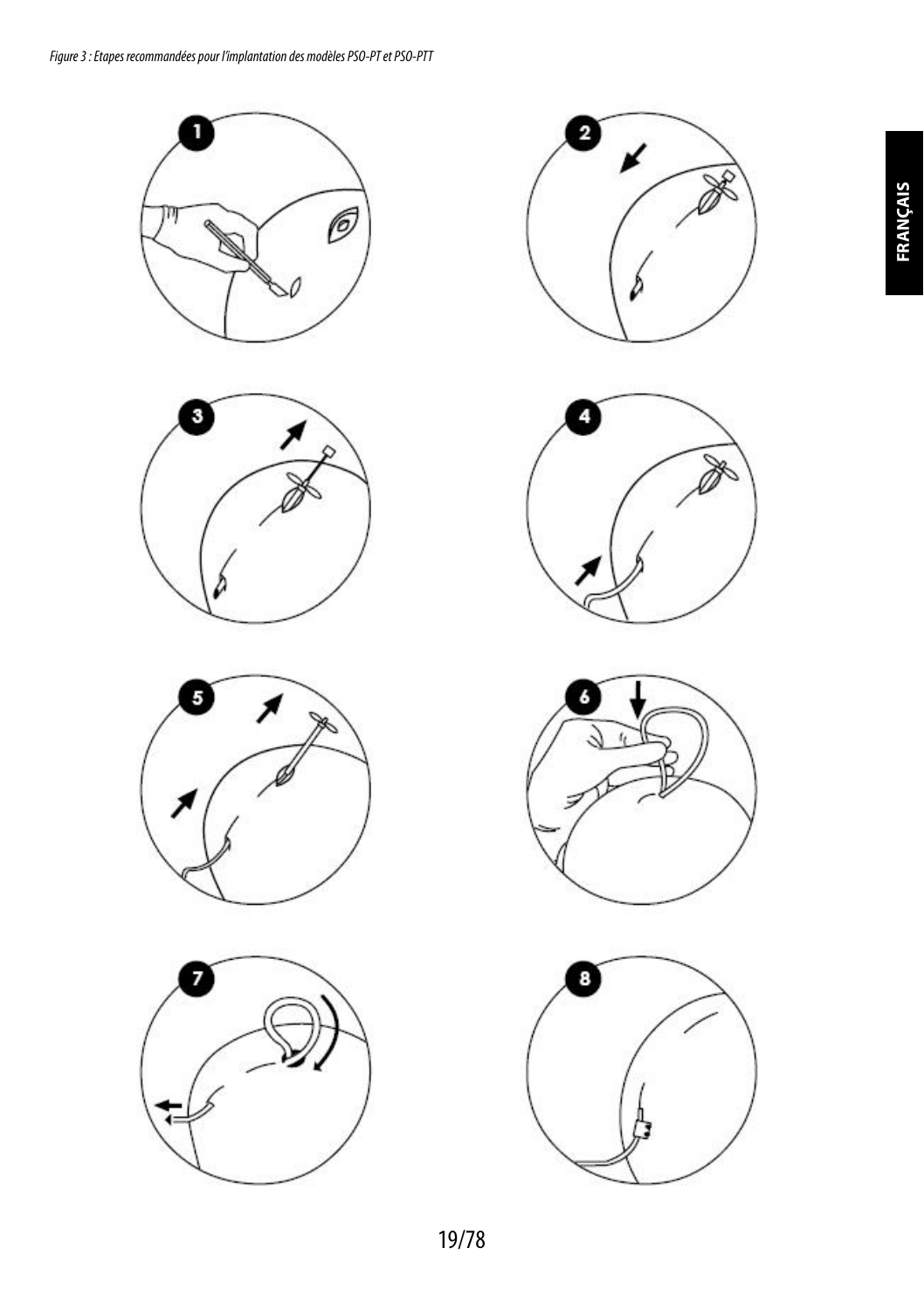# *8. Précautions pour le monitoring, le suivi et le nursing du patient*

#### *Mise en garde :*

Ne pas utiliser de kit Pressio® pour monitoring si aucun personnel formé n'est disponible pour assurer une surveillance continue.

#### *Précautions :*

Le monitoring du patient doit être assuré uniquement par un anesthésiste, un neurochirurgien ou autre personne qualifiée.

Il est recommandé d'utiliser la pince de fixation sur le câble d'extension de cathéter pour prévenir toute déconnexion du cathéter.

Durant le monitoring, entretenir le site d'implantation du cathéter conformément aux procédures hospitalières standard.

#### *Précautions :*

Manipuler le patient avec précaution pour éviter toute déconnexion du câble ou tout déplacement du cathéter implanté. Vérifier la connexion du cathéter au câble d'extension et au système de monitoring Pressio® après avoir manipulé le patient.

Les cathétersPressio® sont insensibles aux effets pouvant survenir lors d'une séquence d'IRM, mais ils peuvent être une source d'artéfacts.

Ne pas utiliser un système de monitoring Pressio® et le cathéter implanté Pressio® en même temps qu'un instrument électro-chirurgical à haute fréquence ou qu'un défibrillateur. Le cathéter et/ou le système de monitoring pourraient être endommagés ou leur fonctionnement perturbé.

## *9. Complications / Effets secondaires*

Les complications qui peuvent résulter de l'implantation d'un système de monitoring Pressio® comprennent les risques inhérents à tout geste chirurgical et à la mise en place d'un corps étranger.

#### *Infection*

La complication majeure associée à un monitoring de ce type est l'infection.

Les risques d'infections peuvent être réduits en respectant les techniques d'asepsie de manipulation et d'implantation du cathéter et en respectant la durée maximale d'implantation du cathéter (5 jours). Si le monitoring doit se poursuivre au-delà de ce délai, il est recommandé de mettre un nouveau système en place dans un autre site. Le respect de la technique de tunnellisation recommandée dans cette notice d'emploi permet également de réduire les risques d'infection.

#### **En cas d'infection, l'ablation du système est indiquée parallèlement à l'instauration d'un traitement spécifique par voie générale ou intrathécale.**

#### *Hémorragie cérébrale*

On peut également constater une hémorragie cérébrale lors de ce type de monitoring. La probabilité de cette complication peut être réduite en limitant le nombre de ponctions cérébrales lors de la procédure d'introduction et en s'assurant que cette procédure est uniquement réalisée par des professionnels formés et habilités.

Ces complications nécessitent une intervention rapide d'un médecin.

# *10. Garantie*

Les performances du kit Pressio® pour monitoring sont assurées uniquement avec la gamme de systèmes de monitoring Pressio® et les accessoires conçus, testés, etfabriqués par Sophysa.

Sophysa garantit que ce dispositif médical est exempt de tout défaut de matériel et de fabrication. A l'exception de cette garantie, Sophysa n'accorde aucune autre garantie, expresse ou implicite, y compris de commercialisation ou d'adaptation àun usage particulier. Sophysa ne saurait être tenue responsable pour tout incident, complication, dommage ou préjudice survenu directement ou indirectement suite à l'usage de ce dispositif. Sophysa n'autorise quiconque à assumer pour elle laresponsabilité de ses produits.

## *11. Traitement des produits après usage*

## *Destruction après usage*

Un kit Pressio® pour monitoring déconditionné, utilisé ou explanté devra être détruit selon les procédures en vigueur dans l'établissement de santé.

#### *Retour des produits*

Si un kit Pressio® pour monitoring explanté devait être retourné à Sophysa pour analyse, signaler le cas échéant si un nettoyage a été effectué.

Afin d'analyser correctement le produit retourné, celui-ci devra être accompagné d'une fiche de retour explicative.

#### *Note :*

IL EST RECOMMANDÉ DE NE PAS NETTOYER LE DISPOSITIE POUR UNE MEILLEURE ANALYSE.

### *12. Symboles*

| REF     | Référence du catalogue                                                                                                                                          |
|---------|-----------------------------------------------------------------------------------------------------------------------------------------------------------------|
|         | Fabricant                                                                                                                                                       |
| STERILI | Méthode de Stérilisation utilisant de l'Oxyde<br>d'Ethylène                                                                                                     |
|         | Ne pas réutiliser                                                                                                                                               |
|         | Ne pas restériliser                                                                                                                                             |
|         | Utiliser jusqu'au                                                                                                                                               |
| LOT     | Code du lot                                                                                                                                                     |
| SΝ      | Numéro de série                                                                                                                                                 |
| CE      | Marquage CE de conformité                                                                                                                                       |
|         | Se référer à la notice d'emploi                                                                                                                                 |
|         | ÉQUIPEMENT DE TYPE BF : Procurant un degré<br>approprié de protection contre les chocs électriques,<br>ayant une partie appliquée isolée de type F (flottante). |
|         | Conditions de température pour le stockage et le<br>transport                                                                                                   |
|         | Conserver au sec                                                                                                                                                |
|         | Fragile, à manipuler avec précaution                                                                                                                            |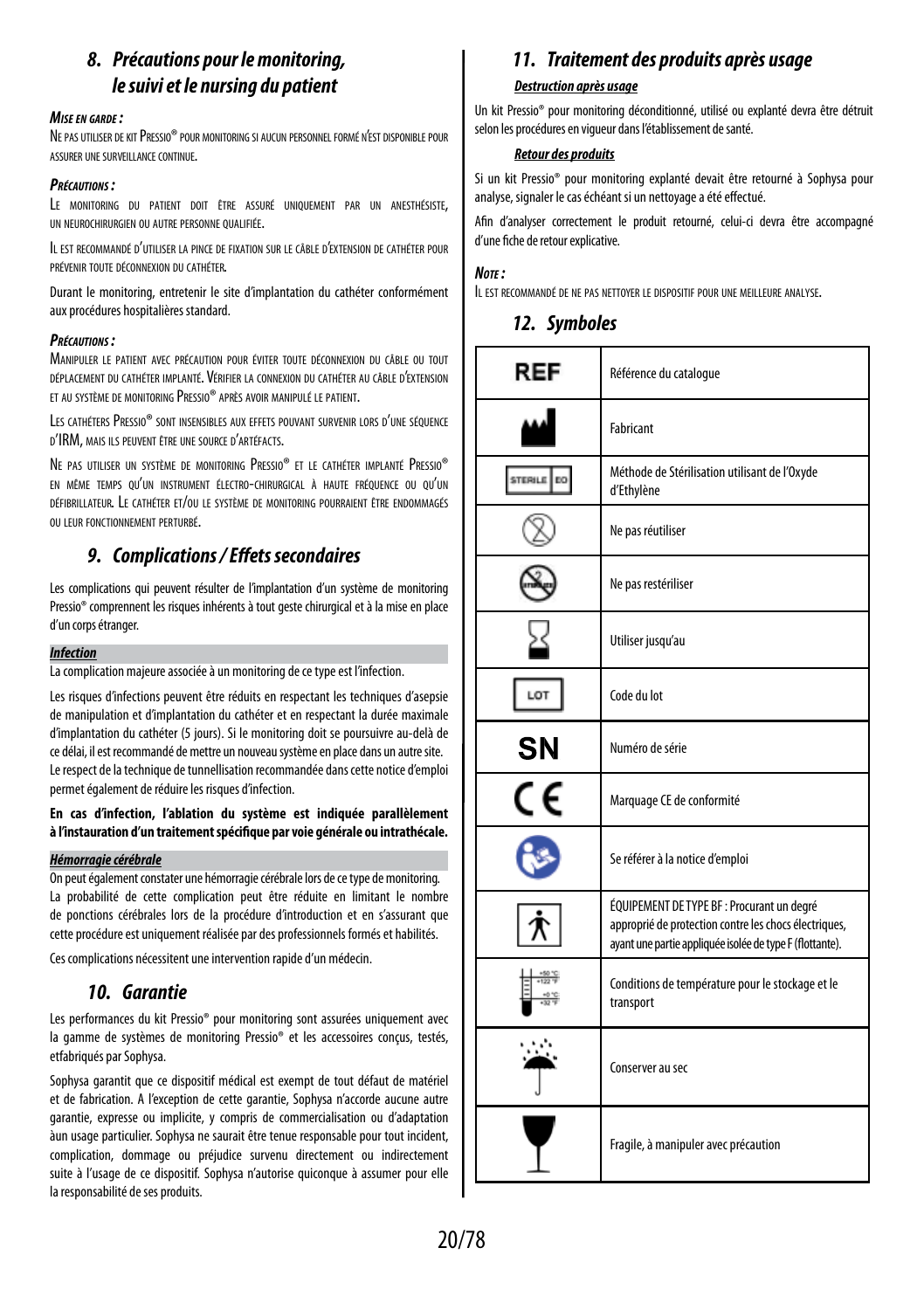# *Spécifications techniques*

| Diamètre de la capsule                                                               | $1,2$ mm                                                                                                      |
|--------------------------------------------------------------------------------------|---------------------------------------------------------------------------------------------------------------|
| Diamètre du cathéter                                                                 | 2,1 Fr (0,7 mm)                                                                                               |
| Longueur du cathéter                                                                 | 1000 mm                                                                                                       |
| Marquage du cathéter tous les cm depuis l'extrémité proximale                        |                                                                                                               |
| Pression                                                                             |                                                                                                               |
| Type de capteur                                                                      | Piézorésistif                                                                                                 |
| Pression de référence                                                                | Pression atmosphérique                                                                                        |
| Plage d'affichage (système complet)                                                  | $-40$ à $+100$ mm Hq                                                                                          |
| Précision de la mesure de la pression<br>(Linéarité et hystérésis) (système complet) | $\pm$ 2% de la lecture sur la plage 0 à +100 mmHg                                                             |
| <b>Bande passante</b>                                                                | $>100$ Hz                                                                                                     |
| Plage fonctionnelle de surpressions sans dommage                                     | -700 mmHg $\grave{a}$ + 1250 mmHg                                                                             |
| Coefficient de température                                                           | 0,1 mmHq/°C maxi                                                                                              |
| Impédance d'entrée                                                                   | $667$ $\Omega$                                                                                                |
| Impédance de sortie                                                                  | $810 \Omega$                                                                                                  |
| <b>Tension d'excitation</b>                                                          | 1 à 8 V AC ou DC                                                                                              |
| Dérive du zéro                                                                       | Inférieur à 1 mmHg au cours des premières 24 heures, à 37°C<br>Inférieur à 2 mmHq la première semaine, à 37°C |
| Température                                                                          |                                                                                                               |
| Type de capteur                                                                      | Thermistance                                                                                                  |
| Plage d'affichage (système complet)                                                  | +20 $^{\circ}$ C à +45 $^{\circ}$ C                                                                           |
|                                                                                      | $+68^{\circ}$ F à $+113^{\circ}$ F                                                                            |
| Erreur maximale tolérée (Précision) dans les conditions de référence                 | $\pm$ 0.2°C max de 25°C à 45°C                                                                                |
| (système complet)                                                                    | $\pm$ 0.4°C max de 20°C à 25°C                                                                                |
|                                                                                      | $\pm$ 0.4°F max de 77°F à 113°F                                                                               |
|                                                                                      | $\pm$ 0.7°F max de 68°F à 77°F                                                                                |
| Résolution (système complet)                                                         | $0,1^{\circ}$ C / $0,1^{\circ}$ F                                                                             |
| Courant de fuite                                                                     | <10 µA à 120 VAC                                                                                              |
| Conditions d'environnement pendant l'utilisation (système complet)                   |                                                                                                               |
| Température ambiante                                                                 | 10°C à 40°C (50°F à 104°F)                                                                                    |
| Pression atmosphérique                                                               | 500 hPa à 1060 hPa                                                                                            |
| Humidité relative                                                                    | 30% à 75%                                                                                                     |
| Conditions de stockage / transport                                                   |                                                                                                               |
| Température                                                                          | 0°C à 50°C (32°F à 122°F)                                                                                     |
| Pression atmosphérique                                                               | 500 hPa à 1060 hPa                                                                                            |
| Humidité relative                                                                    | 20% à 95%                                                                                                     |
| Poids                                                                                | 11 <sub>q</sub>                                                                                               |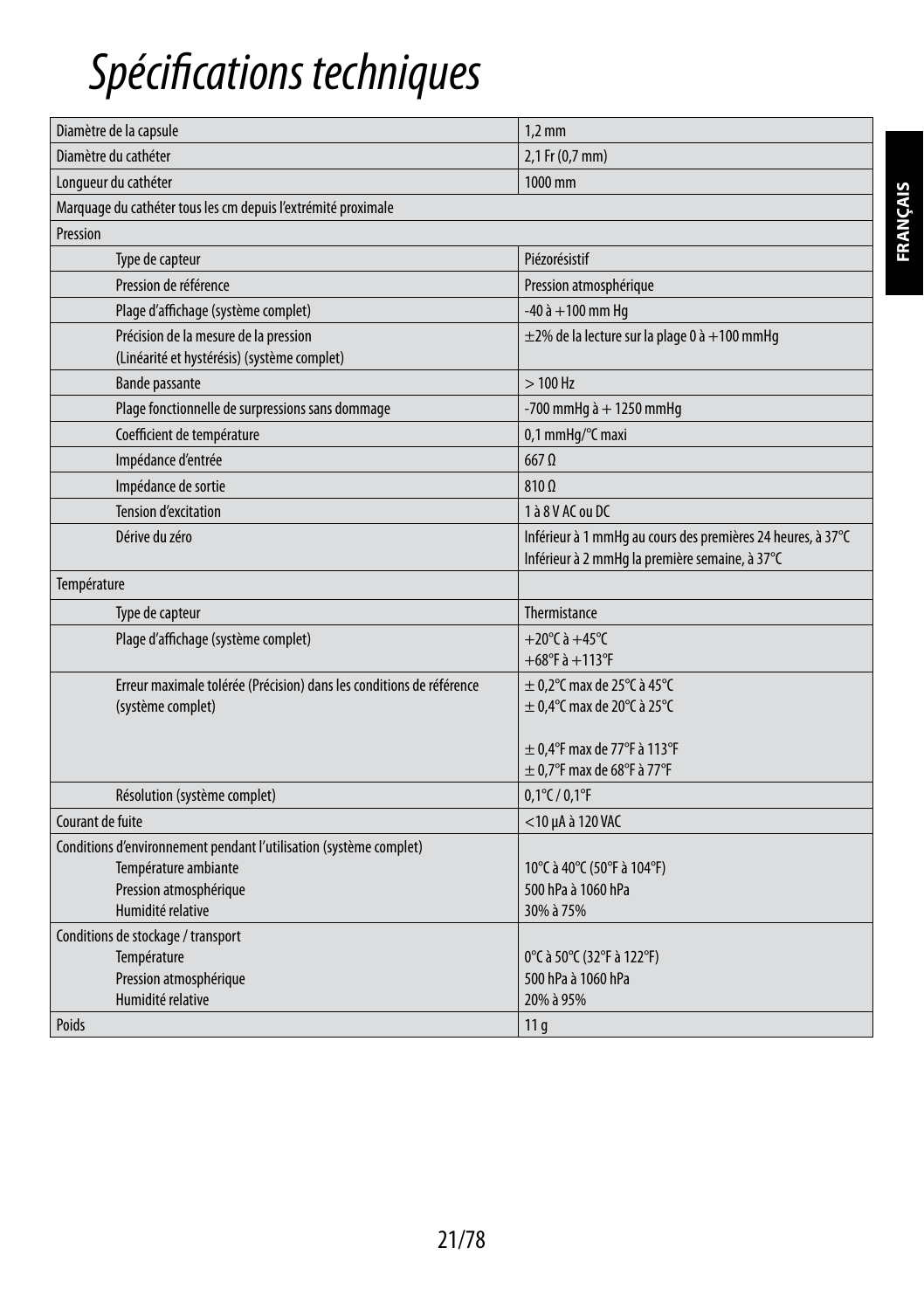

| Désignation/Description                                                                                                                             |                |
|-----------------------------------------------------------------------------------------------------------------------------------------------------|----------------|
| <b>KITS PRESSIO® POUR MONITORING</b>                                                                                                                |                |
| Utiliser uniquement avec un système de monitoring Pressio <sup>®</sup> .                                                                            |                |
| Kit Pressio® pour monitoring de PIC, parenchymateux à boulon                                                                                        | <b>PSO-PB</b>  |
| Kit Pressio® pour monitoring de pression et de température intracrâniennes, parenchymateux à boulon                                                 | <b>PSO-PBT</b> |
| Kit Pressio <sup>®</sup> pour monitoring de PIC, parenchymateux tunnellisable                                                                       | <b>PSO-PT</b>  |
| Kit Pressio® pour monitoring de pression et de température intracrâniennes, parenchymateux tunnellisable                                            | <b>PSO-PTT</b> |
| Kit Pressio <sup>®</sup> pour monitoring de PIC, ventriculaire tunnellisable<br>avec fonction de drainage externe du LCR                            | <b>PSO-VT</b>  |
| Kit Pressio® pour monitoring de pression et de température intracrâniennes, ventriculaire tunnellisable<br>avec fonction de drainage externe du LCR | <b>PSO-VTT</b> |

| SYSTEMES DE MONITORING PRESSIO®                                                         |                 |
|-----------------------------------------------------------------------------------------|-----------------|
| Moniteur de PIC<br>Câble d'alimentation secteur et Câble d'extension de cathéter inclus | PSO-3000        |
| Interface de monitoring de PIC                                                          | <b>PSO-INOO</b> |

I

| ACCESSOIRES PRESSIO®                                                                                                                                                                                                                                                  |                 |
|-----------------------------------------------------------------------------------------------------------------------------------------------------------------------------------------------------------------------------------------------------------------------|-----------------|
| Câble d'extension de cathéter                                                                                                                                                                                                                                         | <b>PSO-EC20</b> |
| Câble moniteur patient                                                                                                                                                                                                                                                | PSO-MCxx        |
| Utiliser uniquement avec un système de monitoring Pressio <sup>®</sup> .                                                                                                                                                                                              |                 |
| PHILIPS (AGILENT) 12 FICHES                                                                                                                                                                                                                                           | $-MCO1$         |
| SIEMENS (SIRECUST) 10 FICHES                                                                                                                                                                                                                                          | $-MCO2$         |
| <b>SPACELABS &amp; MINDRAY 6 FICHES</b>                                                                                                                                                                                                                               | $-MCO3$         |
| <b>GE DATEX-Ohmeda 10 FICHES</b>                                                                                                                                                                                                                                      | $-MCO4$         |
| <b>GE Solar (MARQUETTE) 11 FICHES</b>                                                                                                                                                                                                                                 | $-MCO5$         |
| <b>HELLIGE 10 FICHES</b>                                                                                                                                                                                                                                              | $-MCO6$         |
| <b>SIEMENS 7 FICHES</b>                                                                                                                                                                                                                                               | $-MCOZ$         |
| NIHON KOHDEN 5 FICHES                                                                                                                                                                                                                                                 | $-MCO8$         |
| DATASCOPE 6 FICHES                                                                                                                                                                                                                                                    | $-MC10$         |
| Module température intracrânienne<br>Permet l'affichage de la valeur de température sur le moniteur patient<br>Utiliser uniquement avec un système de monitoring Pressio® PSO-3000.<br>A utiliser avec les câbles moniteur patient (pression et température) adaptés. | PSO-MT00        |
| Câble moniteur patient {ND} température<br>Utiliser uniquement avec un module température intracrânienne Pressio <sup>®</sup> .                                                                                                                                       | PSO-MCT-y       |
| PHILIPS (AGILENT) - 2 FICHES                                                                                                                                                                                                                                          | -MCT-A          |
| SIEMENS - 7 FICHES                                                                                                                                                                                                                                                    | $-MCT-B$        |
| SPACELABS - 10 FICHES                                                                                                                                                                                                                                                 | $-MCT-C$        |
| GE Solar (MARQUETTE), GE DATEX-Ohmeda - 11 FICHES                                                                                                                                                                                                                     | $-MCT-F$        |
| HELLIGE, DATEX-Ohmeda, NIHON KOHDEN, MINDRAY & DATASCOPE - JACK 6.35mm                                                                                                                                                                                                | $-MCT-F$        |
| Perceuse à usage unique                                                                                                                                                                                                                                               | <b>PSO-DR</b>   |
| <b>Transmetteur série</b>                                                                                                                                                                                                                                             | <b>PSO-TX00</b> |

Spécifications techniques et Liste des références susceptibles d'être modifiées sans préavis. La disponibilité peut varier selon les pays.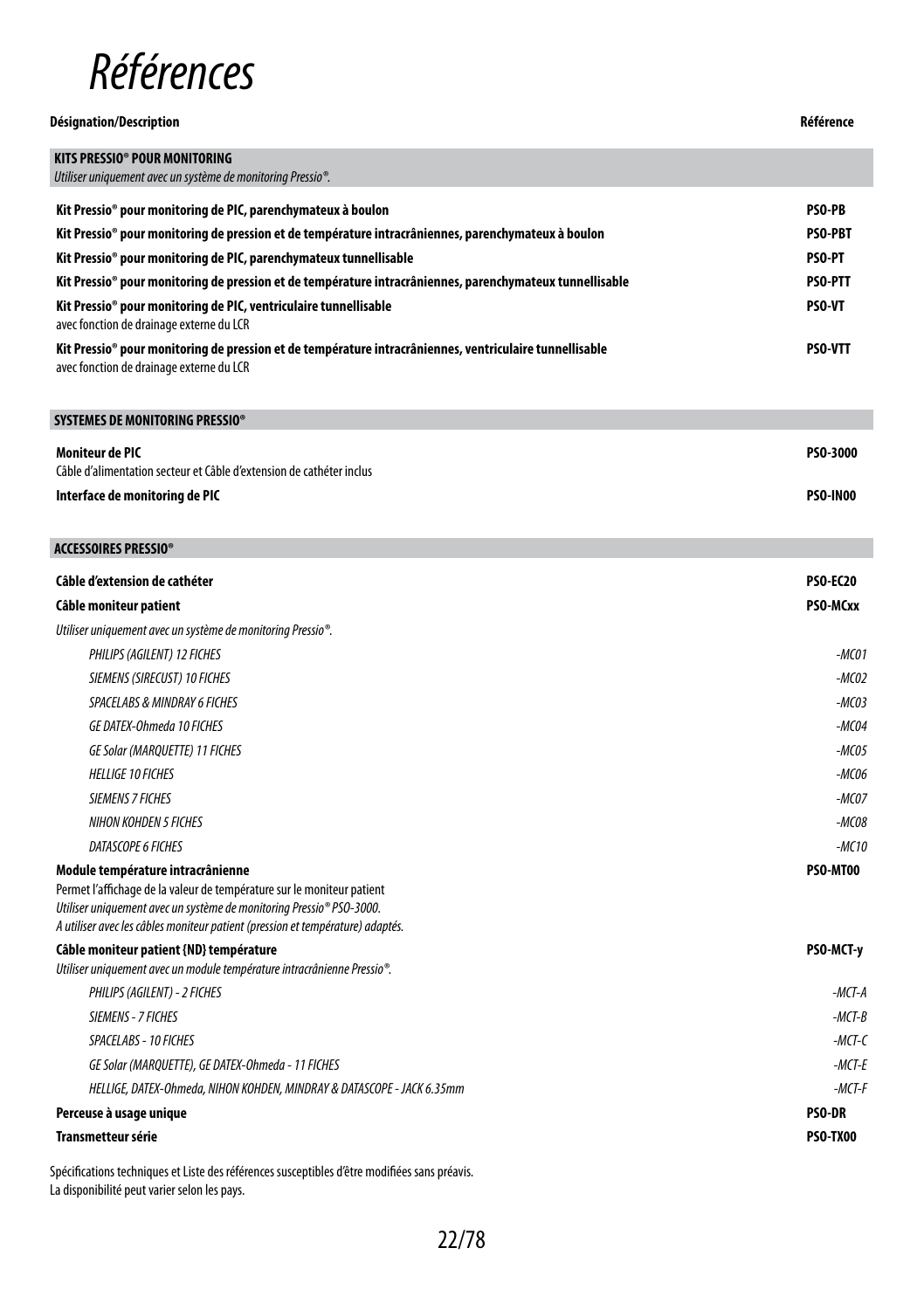# Instruções de utilização

| 3. Descrição e princípio de funcionamento dos kits de tunelização do parênquima Pressio® 25 |  |
|---------------------------------------------------------------------------------------------|--|
|                                                                                             |  |
|                                                                                             |  |
|                                                                                             |  |
|                                                                                             |  |
|                                                                                             |  |
|                                                                                             |  |
|                                                                                             |  |
|                                                                                             |  |
|                                                                                             |  |
|                                                                                             |  |
|                                                                                             |  |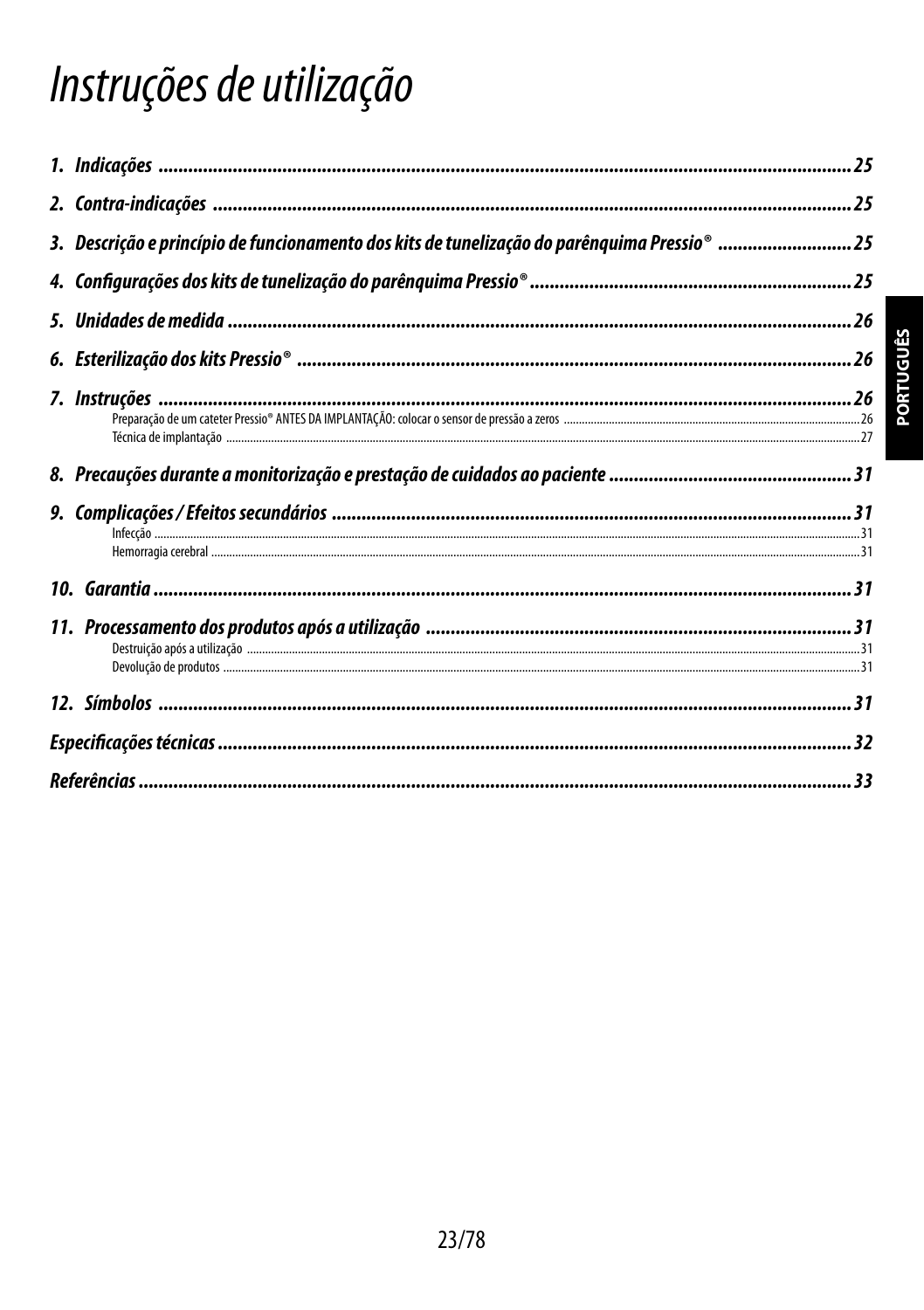*Figura 1: Kit de monitorização da PIC Pressio®, tunelização do parênquima (Modelo PSO-PT).*



Broca com batente ajustável e chave Allen

*Figura 2: Kit de monitorização da PIC e da TIC Pressio®, tunelização do parênquima (Modelo PSO-PTT)*



Broca com batente ajustável e chave Allen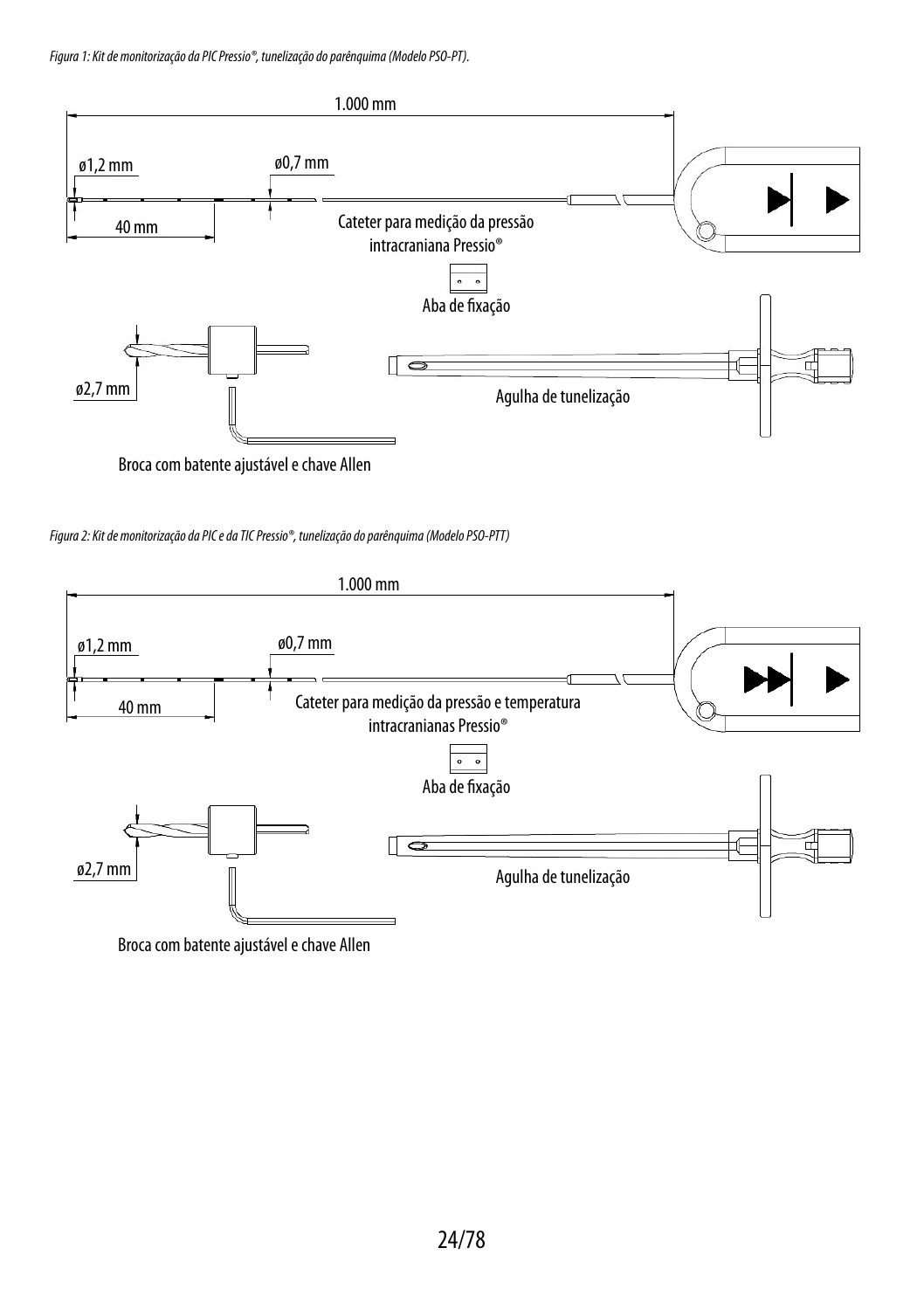**PORTUGUÊSPORTUGUÊS** 

Leia atentamente as Instruções de utilização antes de implantar o dispositivo.

## *1. Indicações*

O uso de um kit de monitorização Pressio® está indicado em pacientes que necessitem de uma monitorização contínua da pressão intracraniana. Além disso, o modelo PSO-PTT permite ler a temperatura intracraniana.

#### *Nota:*

Os valores da temperatura e da pressão indicados nos sistemas de monitorização Pressio® não constituem uma pré-avaliação do estado de saúde do paciente.

# *2. Contra-indicações*

O uso do kit Pressio® está contra-indicado nas seguintes situações:

- infecções estabelecidas ou suspeitas em tecidos que estejam em contacto directo com os componentes do sistema de monitorização (meningite, ventriculite, peritonite, septicemia ou bacteriemia) ou qualquer infecção presente em qualquer parte do corpo
- pacientes a fazer terapêutica anticoagulante ou com diátese hemorrágica

#### *Advertência:*

Não utilize o kit de monitorização Pressio® se não existir pessoal com formação. disponível para vigiar continuamente o paciente.

# *3. Descrição e princípio de funcionamentos doskits de Pressio®, tunelização do parênquima*

Os cateteres de monitorização Pressio® são dispositivos implantáveis destinados a uma única utilização.

Os cateteres de monitorização Pressio<sup>®</sup> são do tipo " BF » <del>术</del>

Utilize apenas com um sistema de monitorização Pressio®.

#### *Precaução:*

CONECTE CATETERES PRESSIO® APENAS A EQUIPAMENTO PRESSIO® CALIBRADO.

#### *Kit de monitorização da PIC Pressio®, tunelização do parênquima PSO-PT (Figura 1):*

O kit PSO-PT permite efectuar uma monitorização contínua da pressão intracraniana.

Possui um cateter com 1 m de comprimento e um diâmetro de 2,1 Fr. Na sua extremidade existe uma cápsula com 1,2 mm de diâmetro que encerra um sensor de pressão piezoresistivo, do tipo strain gauge em silício, concebido para colocação no parênquima cerebral.

#### *Kit de monitorização da PIC & TIC Pressio®, tunelização do parênquima, PSO-PTT (Figura 2)*:

O kit PSO-PTT permite efectuar uma monitorização contínua da pressão edatemperatura intracranianas.

Possui um cateter com 1 m de comprimento e um diâmetro de 2,1 Fr. Na sua extremidade existe uma cápsula com 1,2 mm de diâmetro, que encerra um sensor de pressão piezoresistivo do tipo strain gauge em silício e um sensor de temperatura termistor, concebidos para colocação no parênquima cerebral.

É possível distinguir visualmente os dois kits através das marcas existentes noconector do cateter.

Em ambos os casos, o cateter possui uma graduação em centímetros, ao longo demais de 10 cm a partir da extremidade proximal, bem como uma marca aos 15 cm.

A extremidade do cateter do lado oposto da cápsula possui um conector que permite ligar o cateter a um sistema de monitorização Pressio® (PSO-3000 ou PSO-IN00) através de um cabo de extensão para cateter (PSO-EC20).

O cabo de extensão para cateter transmite os sinais da medição, sob a forma de sinais analógicos, do(s) sensor(es) ao sistema de monitorização Pressio®.

O cateter também comunica com o sistema de monitorização Pressio® através de um sinal digital que inclui dados como a calibração do sensor, o valor e a data em que o sensor de pressão foi colocado a zeros.

Estes dados são memorizados no conector do cateter, sendo por isso independentes do sistema de monitorização Pressio® utilizado.

#### *Precaução:*

Não deixe o conector entrar em contacto com líquidos.

A cápsula que encerra o(s) sensor(es) é feita de titânio e a bainha do cateter de poliamida.

Toda a extensão do cateter é radiopaca.

Os kits de monitorização Pressio® para tunelização do parênquima são produtos isentos de látex e de ftalatos.

A broca [1] permite o acesso intracraniano.

Possui um diâmetro de 3,5mm.

Um batente regulável impede [2] que a profundidade de perfuração seleccionada seja excedida. A chave Allen [3] permite regular a posição deste batente na broca.



O tunelizador [4] permite criar uma passagem para o cateter sob o couro cabeludo. O estilete [5], que é fornecido já inserido no tunelizador, permite evitar a ablação deum núcleo de tecido durante a inserção da agulha sob a pele. Quando é retirado deixa aberta uma passagem para o cateter.



A aba de fixação [6] permite fixar o cateter ao coro cabeludo. É feita de silicone.

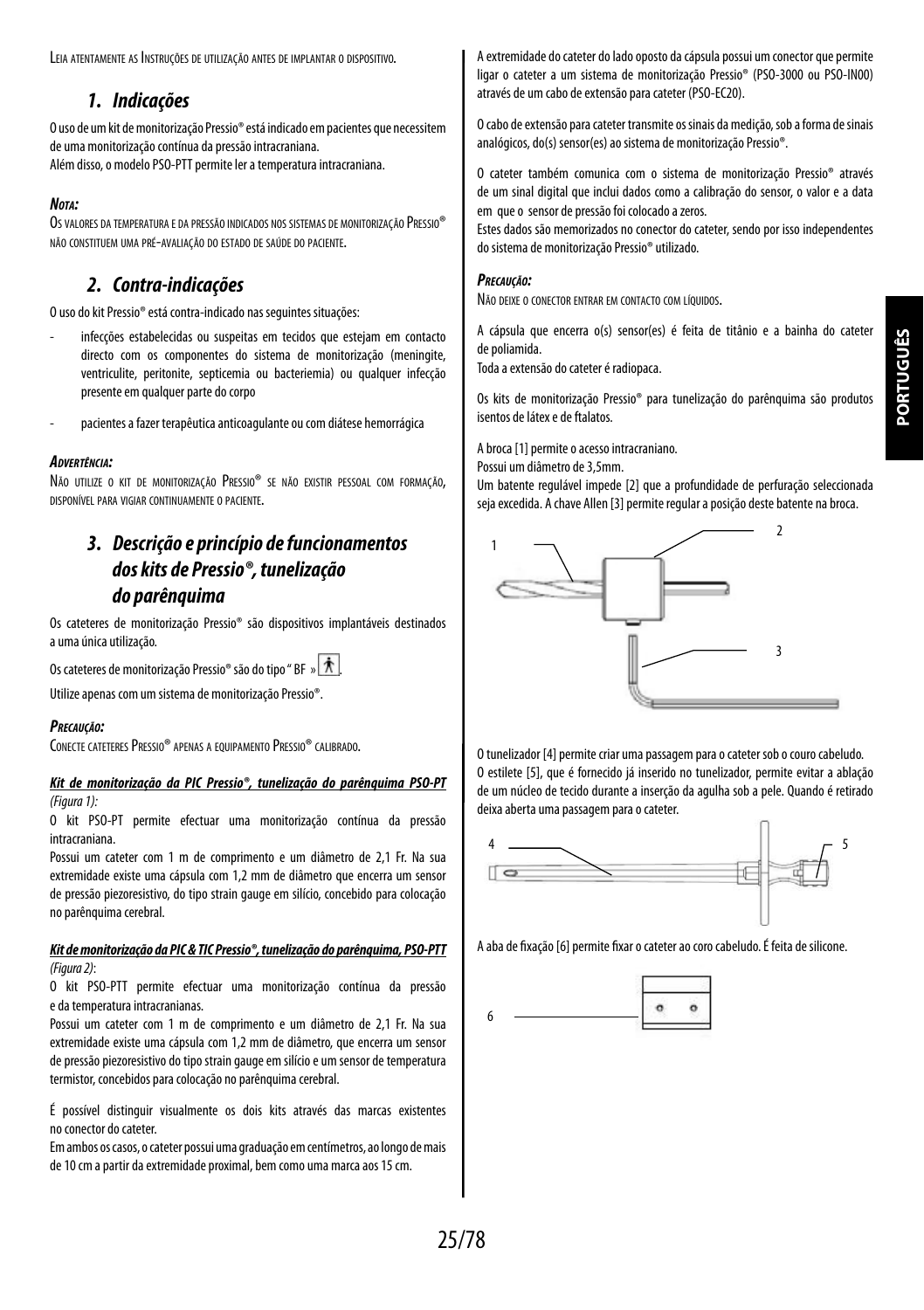# *4. Configurações dos kits para tunelização do parênquima Pressio®*

Os kits para tunelização do parênquima Pressio® estão disponíveis em dois modelos diferentes: PSO-PT e PSO-PTT *(cf. §3 : " Descrição e princípios de funcionamento dos kits para tunelização do parênquima Pressio® ").*

Em ambos os casos os acessórios específicos para a introdução do cateter noparênquima e para a sua fixação ao coro cabeludo, são incluídas no kit, prontos a usar.

A Sophysa também oferece um berbequim manual descartável (PSO-DR), que permite perfurar o crânio com a broca fornecida com cada kit.

Os cateteres Pressio® são utilizados com um dos sistemas de monitorização Pressio® e com os acessórios adequados *(cf. Instruções de utilização do PSO-3000, PSO-IN00 e PSO-MT00)*.

#### **Caso específico do PSO-PTT:**

Para tirar o melhor partido de um cateter de temperatura e pressão intracranianas, é necessário utilizar um monitor Pressio®, Modelo PSO-3000, com a versão V2 doSoftware*.*

#### *Notas:*

A versão V2 do Software pode ser identificada durante <sup>o</sup> auto-teste do monitor: ao iniciar são exibidos o logótipo Sophysa e a versão do software.

Se não possuir um monitor Pressio® com a versão V2 do software, pode utilizar o cateter com um dos outros sistemas de monitorização Pressio®, nomeadamente com o monitor PRESSIO<sup>®</sup> PSO-3000 com a versão V1 do software ou a interface Pressio® PSO-IN00. Neste caso, só <sup>é</sup> exibida <sup>a</sup> pressão. A temperatura não <sup>é</sup> exibida mas <sup>o</sup> desempenho do sensor de pressão é idêntico.

## *5. Unidades de medida*

#### **Diâmetros do cateteres (D)**

 $D(mm) = Fr / 3$  $Fr = D(mm) \times 3$ 

#### **Pressão intracraniana**

As pressões referidas são em mmHg. 1 mmHg corresponde a 13,60 mmH $_{2}$ O e a 133 Pa.

#### **Temperatura intracraniana**

A temperatura intracraniana pode ser exibida em graus Célsius (°C) ou em graus Fahrenheit (°F).

 ${}^{\circ}$ F =  ${}^{\circ}$ C x (9/5) + 32  $^{\circ}$ C = ( $^{\circ}$ F - 32) x (5/9) Equivalência em Kelvin (K):  $K = {}^{\circ}C + 273.15$ 

```
K = PF x (5/9) + 255.37
```
Consulte as instruções de utilização do monitor Pressio® para seleccionar a unidade de temperatura que pretende utilizar.

## *6. Esterilização dos kits Pressio®*

Os kits de monitorização Pressio® são acondicionados individualmente em embalagem de duplo invólucro, apirogénica e esterilizada. Estão esterilizados pelo óxido de etileno.

#### *Advertência:*

Não utilize <sup>o</sup> kit de monitorização Pressio® se <sup>a</sup> embalagem esterilizada estiver aberta ou danificada, ou se estiver ultrapassada <sup>a</sup> data de validade.

Os kits de monitorização Pressio® destinam-se a uma única utilização. Não volte a esterilizar nem reutilize depois de retirar da embalagem ou de extrair do local de implantação.

A descontaminação pode afectar <sup>o</sup> desempenho (migração, segurança eléctrica, etc.) e aumentar o risco de infecção.

#### *Nota:*

A Sophysa não pode responsabilizar-se pelo desempenho de qualquer produto que tenha sido reesterilizado e/ou reutilizado, nem por quaisquer complicações quepossam resultar dessas acções.

## *7. Instruções*

**Antes de efectuar uma implantação recomenda-se a consulta das instruções de utilização do sistema de monitorização Pressio®, para o instalar e configurar (monitor ou interface Pressio®).**

#### *Preparação de um cateter Pressio® ANTES DA IMPLANTAÇÃO: colocar o sensor de pressão a zeros*

Antes de implantar do cateter Pressio® é necessário colocar o sensor de pressão azeros (calibração em relação à pressão atmosférica).

O sensor de temperatura intracraniano vem calibrado de fábrica. Por este motivo, nãoé necessário colocar previamente a zeros o valor da temperatura.

Não se esqueça de manter a assepsia do kit de monitorização Pressio® durante todo este passo.

#### **1) Ligar o sistema de monitorização**

Conecte o cabo de extensão para cateter (PSO-EC20) ao sistema de monitorização Pressio®.

Antes de abrir a embalagem que garante a esterilidade do kit de monitorização, ligue o interruptor de corrente do sistema de monitorização Pressio® (PSO-3000 ouPSO-IN00).

Consulte as instruções de utilização do monitor ou interface Pressio®.

#### **2) Conectar o cateter ao sistema de monitorização**

Conecte o cateter e o cabo de extensão (PSO-EC20) respeitando o perno-guia. Alinhe a seta azul do conector do cateter com a seta azul do conector do cabo: oconector do cateter é orientado com segurança para o interior do conector do cabo. Empurre até ao batente, para garantir uma conexão total.



A mensagem "ZERO SENSOR" (Colocar sensor a zeros) é exibida no monitor Pressio® (PSO-3000).

Depois de ligar o cateter ao cabo de extensão, a exibição dos códigos de erro "E001", "E002", "E005" ou da mensagem "CONNECT SENSOR" (Conectar sensor) no monitor Pressio® pode indicar que a conexão não é adequada.

Se for esse o caso, certifique-se de que o conector do cateter está encaixado até ao batente do cabo de extensão para cateter, e que este último está devidamente conectado ao monitor Pressio®*.*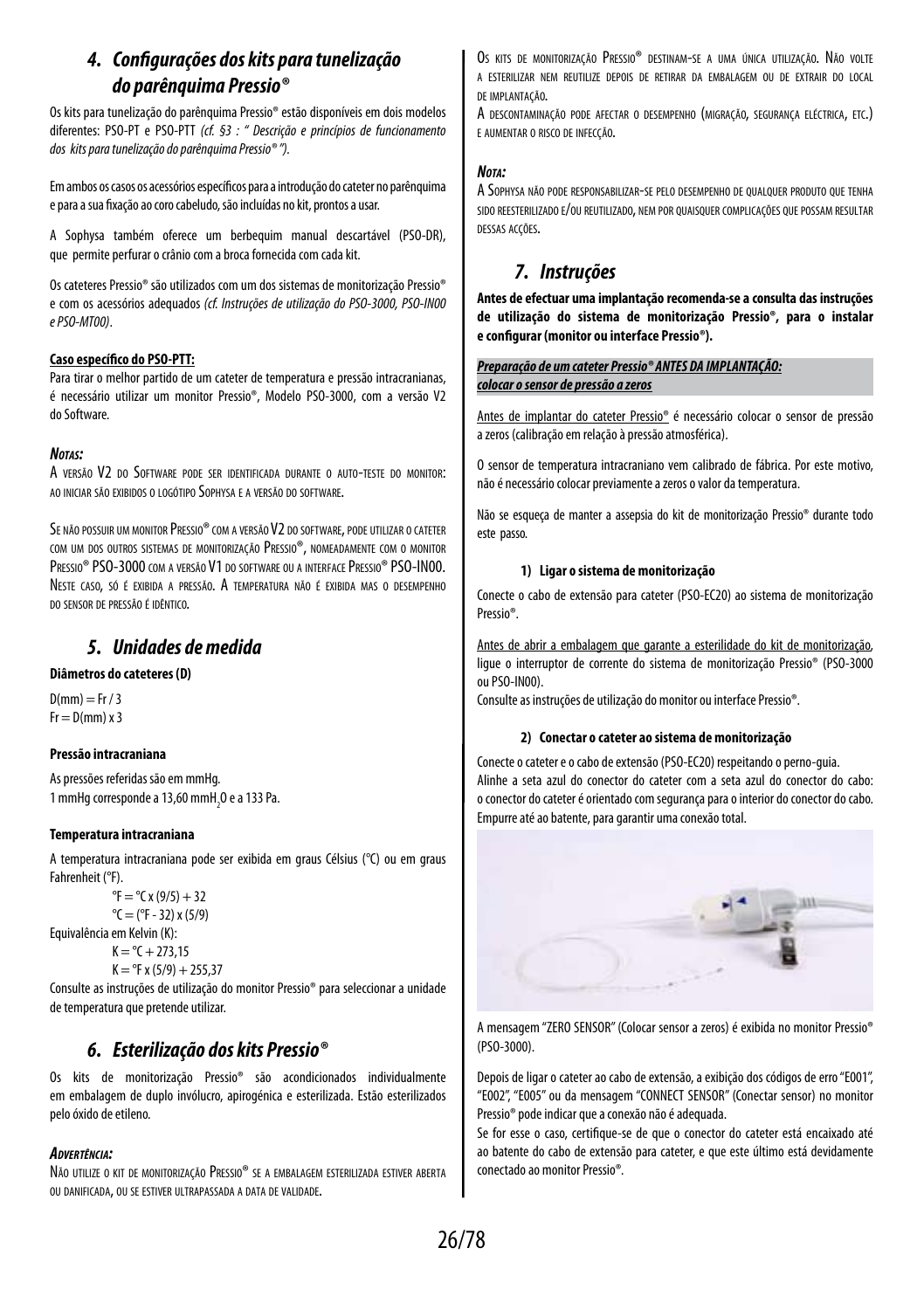#### **3) Preparação do recipiente com água estéril**

Utilize uma solução salina estéril (ou mesmo água estéril) e um recipiente, num ambiente estéril.

Deite a solução salina estéril (ou água esterilizada) no recipiente.



#### *Precaução:*

A colocação do sensor de pressão a zeros tem de ser efectuada num líquido pouco fundo (~5 mm). A utilização de um recipiente fundo pode implicar uma pressão atmosférica superior ao zero atmosférico, que originaria um zero de referência erróneo.

#### **4) Colocar o cateter a zeros**

Mergulhe o sensor (parte metálica) totalmente no líquido.



Proceda com cuidado para não tocar com o sensor no recipiente*.*

Quando o sensor estiver preparado, prima o botão de colocação a zeros*.*



#### *Nota:*

Durante <sup>a</sup> colocação <sup>a</sup> zeros mantenha <sup>o</sup> sensor mergulhado <sup>e</sup> evite movê-lo no recipiente.

#### *Precauções:*

Evite qualquer contacto com <sup>a</sup> extremidade do cateter quando colocar <sup>o</sup> sensor <sup>a</sup> zeros. Em caso de contacto, pode falsear <sup>a</sup> calibração em relação <sup>à</sup> pressão atmosférica.

Durante <sup>a</sup> colocação <sup>a</sup> zeroscertifique-se de que <sup>a</sup> extremidade do cateter estámergulhada na água estéril ou na solução salina estéril. A colocação do sensor <sup>a</sup> zeros, em situações diferentes das recomendadas, pode originar leituras de pressão incorrectas.

O movimento da uma barra de progresso das tarefas permite seguir o procedimento correcto da colocação a zeros.

O procedimento demora cerca de 3 segundos*.*



#### **5) Verificar se o procedimento de colocação a zeros decorreu correctamente**

Quando a barra de progresso chega ao fim, a mensagem "ZERO SENSOR OK – INSERT SENSOR" (Colocação a zeros OK – Inserir sensor) indica que o procedimento decorreu de forma correcta.

Verifique se o visor do monitor Pressio® exibe a indicação "0 mmHg" (ou, se utilizar ainterface Pressio®, o visor do monitor do paciente).

Durante a colocação a zeros, se o sensor sofrer variações de pressão parasitas ou ficar danificado, é exibida a mensagem "ZERO SENSOR FAILURE – REPLACE SENSOR" (Falha na colocação a zeros – Substituir sensor).

Se for este o caso, desconecte o cateter e tente a sequência de colocação a zeros novamente. Se voltar a ocorrer uma falha, substitua o cateter.

Consulte também as instruções de utilização do sistema de monitorização Pressio® utilizado (PSO-3000 ou PSO-IN00, § "Anomalia de funcionamento: sintomas / medidas sugeridas").

#### *Nota:*

A colocação do sensor <sup>a</sup> zeros só pode ser feita uma vez. Se voltar <sup>a</sup> tentar colocar o sensor a zeros, é exibida a mensagem "SENSOR ALREADY ZEROED" (Sensor já colocado a zeros).

O armazenamento de dados na memória do conector do cateter *(cf. §3)* permite utilizar monitores ou interfaces Pressio® (modelos PSO-3000 com versão V2 do software, PSO-3000 com versão V1 do software e PSO-IN00) diferentes daquele em que foi efectuada a colocação a zeros.

#### **Caso específico do PSO-PTT:**

#### *Nota:*

Quando <sup>o</sup> valor da temperatura for inferior a 20°C, o monitor Pressio® exibe <sup>a</sup> indicação: " - - - ". Isto significa que <sup>o</sup> valor está dentro da gama de leituras do sensor, mas fora da gama de valores do sistema Pressio®.

### *Técnica de implantação*

A implantação do cateter Pressio® tem de ter em conta as actuais práticas de assepsia em neurologia

Utilize os acessórios de inserção fornecidos pela Sophysa no kit de monitorização Pressio®.

O cirurgião escolhe a técnica em função da sua experiência e do estado clínico dopaciente.

A implantação final do dispositivo tem de satisfazer as condições para um posicionamento ideal do sensor no parênquima.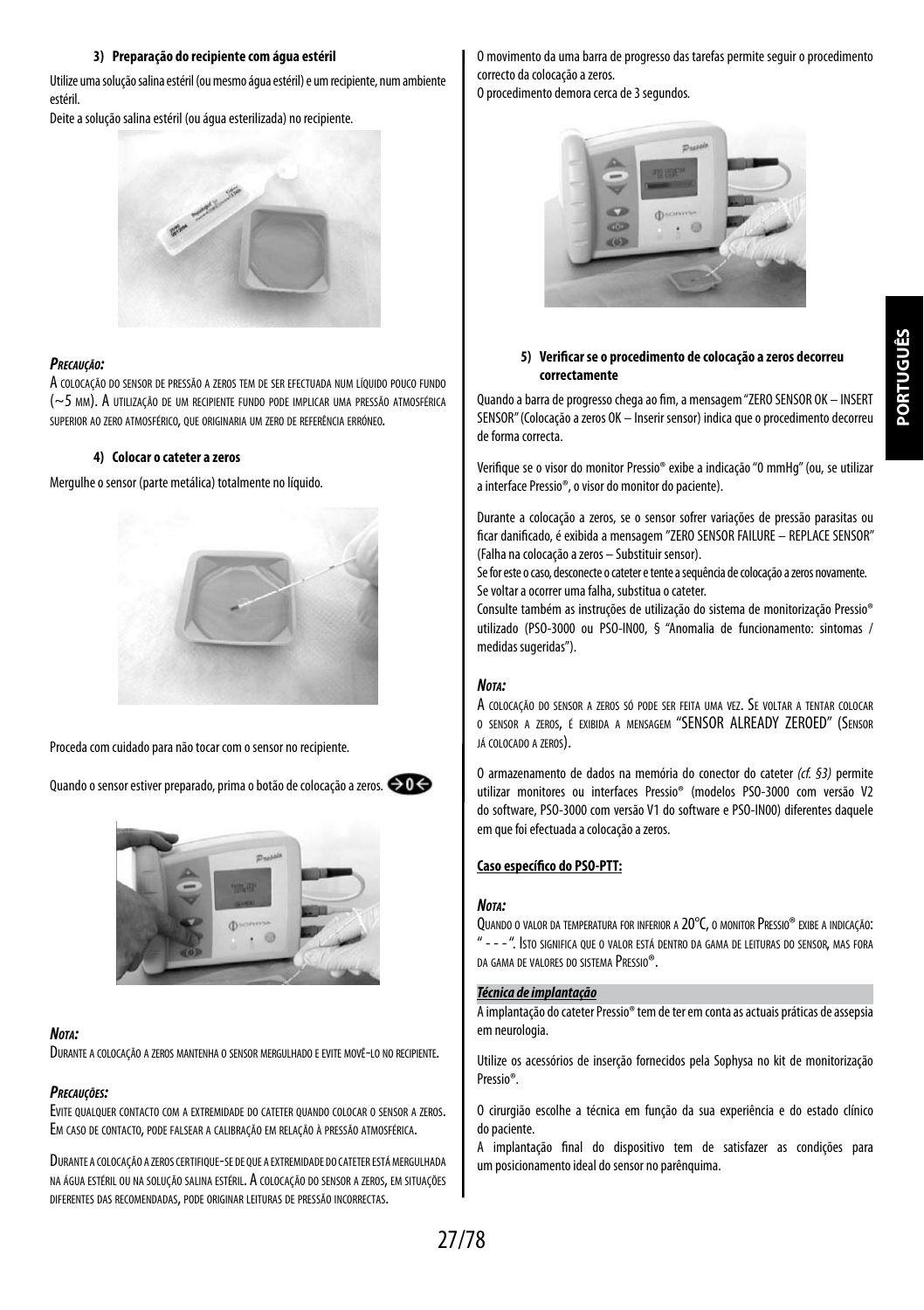#### *Precaução:*

Não efectue a implantação de um cateter de monitorização sem ter um kit de substituição disponível para o caso de ser necessário.

#### **Selecção da zona de implantação**

Indicação para a zona de implantação: as zonas pré-frontal direita e esquerda padrão são as principais zonas de implantação. Esta região permite ao paciente voltar a cabeça e permanecer na posição de decúbito, sem interferir com a função de monitorização da pressão intracraniana. Além disso, na maioria dos casos, a incisão é efectuada por detrás do contorno do couro cabeludo, o que é aceitável do ponto de vista estético.

Recomenda-se a tunelização do cateter, por baixo do couro cabeludo, para melhorar a sua fixação e reduzir o risco de infecção.

Geralmente, o local onde o cateter emerge situa-se a 5 cm de distância do orifício, numa posição posterior.

#### **Acesso intracraniano**

Depois de seleccionar o locar da implantação a zona é rapada e preparada utilizando técnicas de assepsia. É aplicado um anestésico local na zona de incisão. Geralmente, esta situa-se a 2 a 3 centímetros à frente da sutura coronal, na linha média pupilar Efectua-se uma incisão com cerca de um centímetro, até ao osso.

Certifique-se de que a placa óssea fica bem exposta e proceda à hemostase nas bordas da ferida.

Poder-se-á posicionar o batente regulável na broca fornecida com o kit, consoante o necessário, folgando o parafuso de aperto com a chave Allen.

Posicione o batente regulável consoante a profundidade de perfuração seleccionada e volte a apertar o parafuso de aperto para manter esta posição.

#### *Advertência:*

Se o parafuso de aperto não for convenientemente apertado não pode desempenhar o seu papel, existindo o risco de perfurar demasiado.

Por isso, a broca é fixa a um berbequim helicoidal e o orifício é efectuado através das placas interna e externa do crânio. O cirurgião tem de se certificar de que evita qualquer possibilidade de lesão do parênquima ao transpor a placa interna.

Depois de atravessar a placa interna, retira-se a broca e irriga-se o orifício com solução salina estéril normal.

Proceda à incisão da dura mater.

#### **Técnica recomendada para a tunelização**

- Faça uma pequena incisão no local seleccionado para a emergência do cateter *(Figura 3.1).*
- Começando na incisão para o orifício, insira o tunelizador entre o couro cabeludo e o crânio, na direcção do local seleccionado para a emergência docateter *(Figura 3.2).*
- Retire o estilete da agulha *(Figura 3.3).*
- Enrosque o cateter na agulha, com cuidado, a partir do local de emergência (distal) na direcção do local de implantação (proximal) *(Figura 3.4).* Certifiquese de que pelo menos 15 cm do cateter foram enroscados na agulha, nadirecção do local de implantação.

#### *Precaução:*

A extremidade da agulha de tunelização <sup>é</sup> aguçada: introduza <sup>o</sup> cateter com muito cuidado.

Retire a agulha da parte inferior do couro cabeludo, numa posição superior àparte de cima da extremidade do cateter *(Figura 3.5).*

#### **Implantação do cateter**

#### *Advertência:*

Limite <sup>a</sup> repetição de implantações de cateteres intracerebrais: incisões frequentes no cérebro, para permitir a inserção do cateter, podem ser um factor predisponente para edema e hemorragia intracerebral, provocando um aumento da pressão intracraniana.

Certifique-se de que o sensor de pressão foi previamente colocado a zeros *(cf. § "Preparação de um cateter Pressio® ANTES DA IMPLANTAÇÃO: colocar o sensor depressão a zeros").*

#### *Advertência:*

Não seleccione <sup>a</sup> função "SENSOR ZERO" (Colocar sensor <sup>a</sup> zeros) depois de implantar <sup>o</sup> cateter; é essencial seleccionar <sup>a</sup> função "SENSOR ZERO" (Colocar sensor <sup>a</sup> zeros) antes de <sup>o</sup> cateter estar implantado, para <sup>o</sup> calibrar com <sup>a</sup> pressão atmosférica.

Para efectuar uma medição da pressão intracraniana no parênquima, a profundidade de implantação tem de estar compreendida entre 1-3 cm no parênquima cerebral.

- Introduza o cateter no parênquima até atingir a profundidade de implantação pretendida, tomando em consideração a espessura do crânio (Figura 3.6). Fixe o cateter ligeiramente, utilizando pontos de sutura, no local onde este sai do crânio.

#### **Fixação do cateter**

- Mantenha o cateter em posição, no local de implantação e puxe muito suavemente pela extremidade situada do lado do conector, até formar um ângulo recto e ficar encostado ao crânio *(Figura 3.7).*
- Feche a incisão por cima do orifício em conformidade com os procedimentos hospitalares padrão.
- Utilize a aba de fixação fornecida para fixar o cateter ao crânio, no local onde este emerge *(Figura 3.8).*
- Para manter o cateter em posição e reduzir a tensão, rode o cateter e fixe o laço que acabou de formar. Certifique-se de que não é exercida qualquer tracção na aba de fixação durante estes passos.

Nesta altura, o monitor Pressio® exibe a pressão intracraniana média em mmHg.

#### **Caso específico do PSO-PTT:**

Nesta altura, o monitor Pressio® exibe a pressão intracraniana média em mmHg. A temperatura também é exibida e estabiliza no seu valor exacto dentro de, no máximo, 150 segundos.

#### *Nota:*

Os valores da temperatura só podem ser rigorosos se <sup>o</sup> sensor estiver implantado. O sensor não <sup>é</sup> adequado para medir <sup>a</sup> temperatura no ar.

Em ambos os casos (PSO-PB e PSO-PBT), depois de conectar o cateter ao cabo de extensão, uma instabilidade do valor da pressão, a exibição dos códigos de erro "E001", "E002", "E005" ou a mensagem "CONNECT SENSOR" (Ligar sensor) no monitor Pressio® pode indicar que a conexão não é adequada.

Se for esse o caso, certifique-se de que o conector do cateter está encaixado até ao batente do cabo de extensão para cateter, e que este último está devidamente conectado ao monitor Pressio®.

A exibição dos códigos de erro "- - -", "999", "E001", "E002", "E005" ou a mensagem "CONNECT SENSOR" (Ligar o sensor) no monitor Pressio® após a implantação docateter, apesar de este estar devidamente conectado, pode significar que o sensor existente na extremidade do cateter está danificado.

Se for esse o caso, tente reposicionar o cateter e, caso ocorra nova falha, utilize um cateter novo.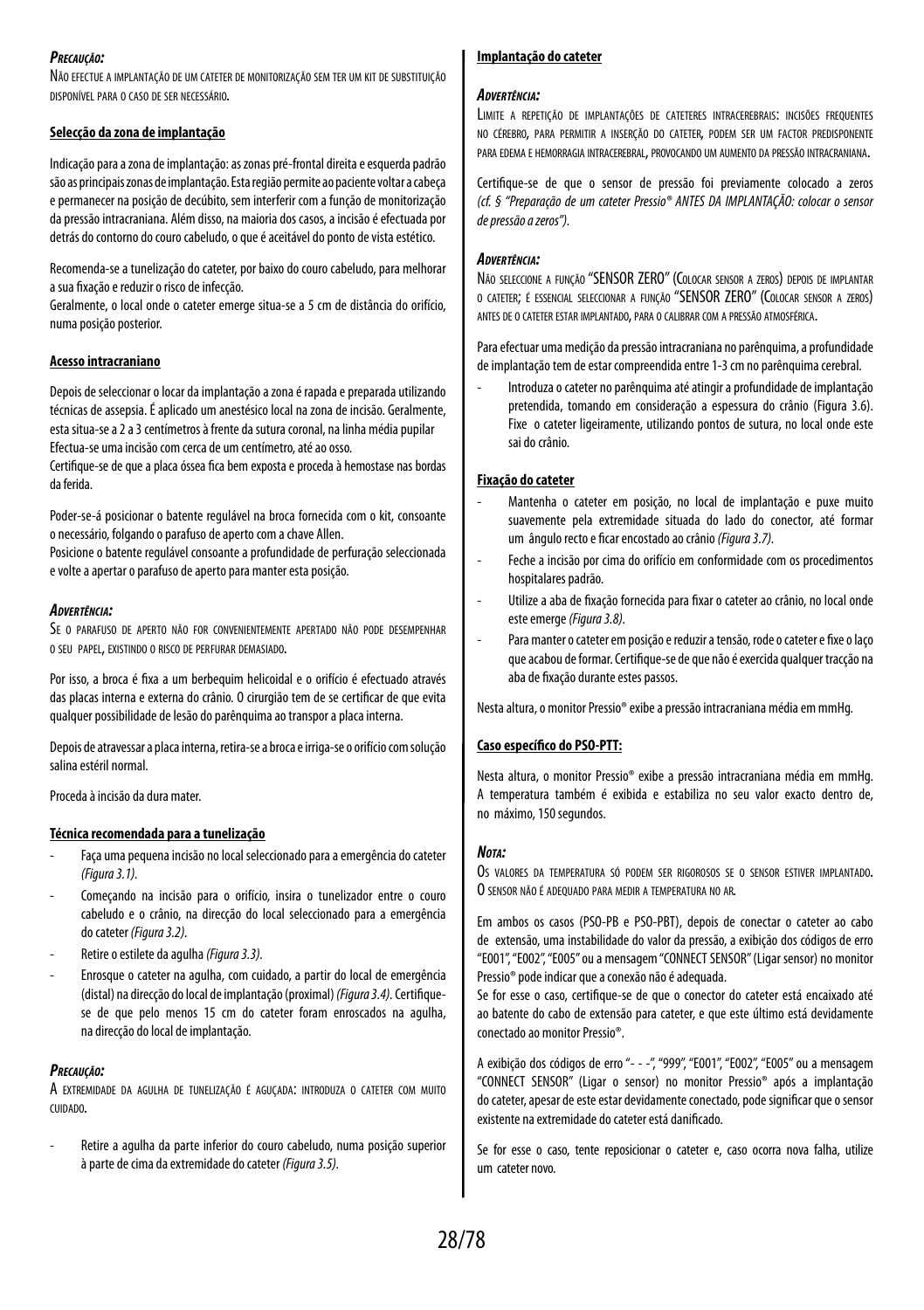A duração máxima recomendada para a implantação do cateter é de 5 dias.

Após as primeiras 24 horas o monitor Pressio® exibe a duração da implantação docateter sob a forma de uma mensagem do tipo "Implantation: X days" (Implantação: X dias). Esta mensagem é exibida durante todo o período de implantação.

Esta mensagem fica intermitente no monitor Pressio® a partir do 6º diadaimplantação, o que significa que o cateter ultrapassou a duração recomendada para a implantação.

Se utilizar a interface Pressio®, o diodo que exibe a duração da implantação do cateter fica intermitente assim que o cateter exceder a duração recomendada.

Depois de implantado, o cateter pode ser desconectado e reconectado à mesma ou a outra unidade da gama Pressio® (PSO-3000, versão V2 do software, PSO-3000, versão V1 do software, PSO-IN00) sem ser necessário recalibrá-lo para a pressão atmosférica. Com efeito, o cateter de monitorização guarda todos os dados dacolocação a zeros na memória.

#### **Comentário:**

Também é possível implantar o cateter em posição subdural.

Nesses casos, a implantação do cateter (não é esta a utilização normal) é efectuada sob a responsabilidade de um anestesista ou de um neurocirurgião experiente. Por este motivo, é necessário exercer uma vigilância mais apertada sobre o estado do doente.

Dobre o cateter para formar um ângulo. A secção entre o ângulo e a extremidade do cateter é implantada no espaço subdural. O ângulo deve ser feito de forma que o sensor ou sensores fiquem directamente voltados para o córtex quando o cateter estiver implantado.

Para implantar o cateter insira a sua extremidade através da dura mater pré-perfurada e empurre até este atingir o interior do espaço subdural.

#### **Passos recomendados para a explantação do cateter**

- Pare o monitor Pressio®
- Desconecte o cateter do cabo de extensão.
- Prossiga com a explantação do cateter.
- Verifique a integridade do cateter explantado.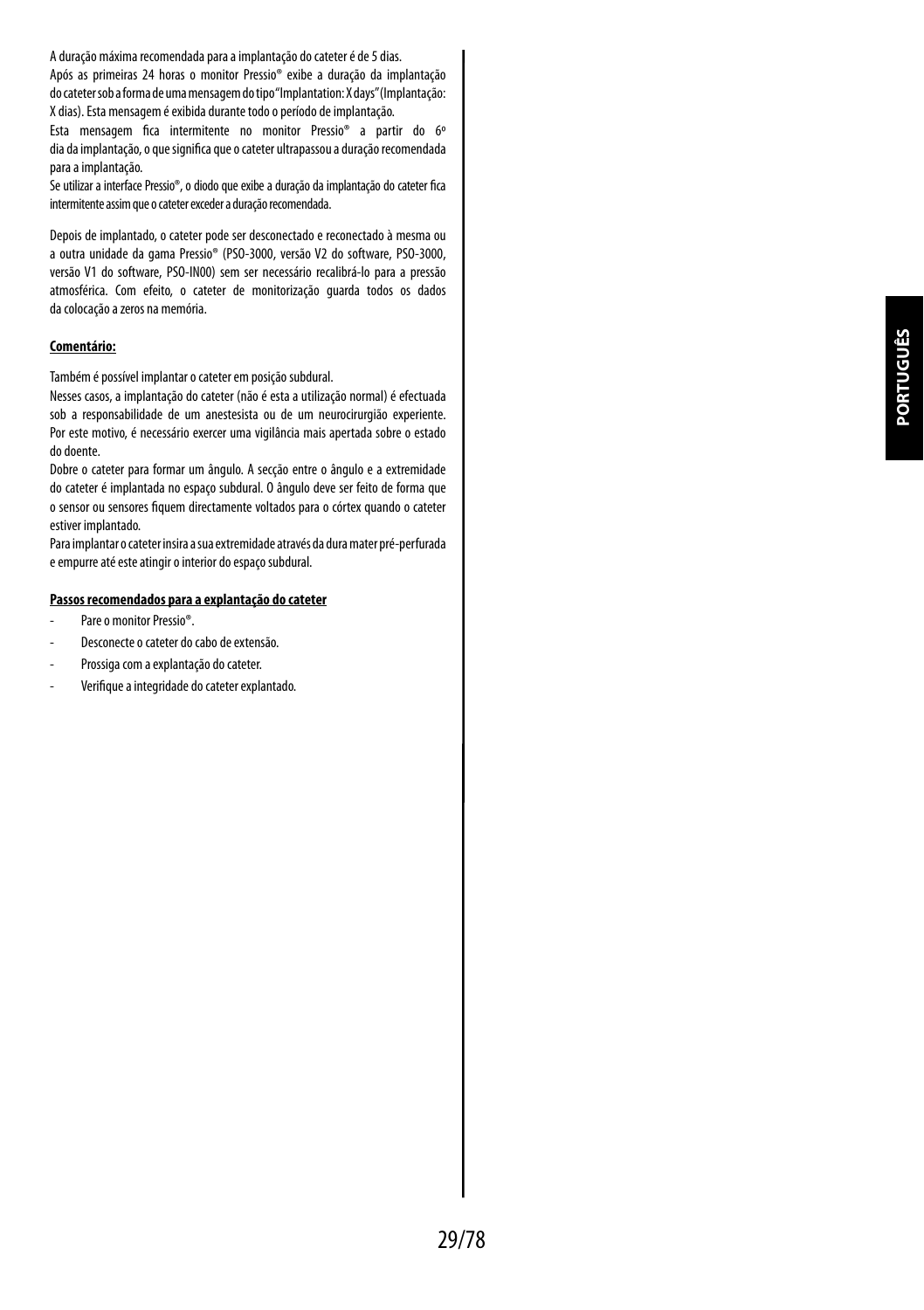













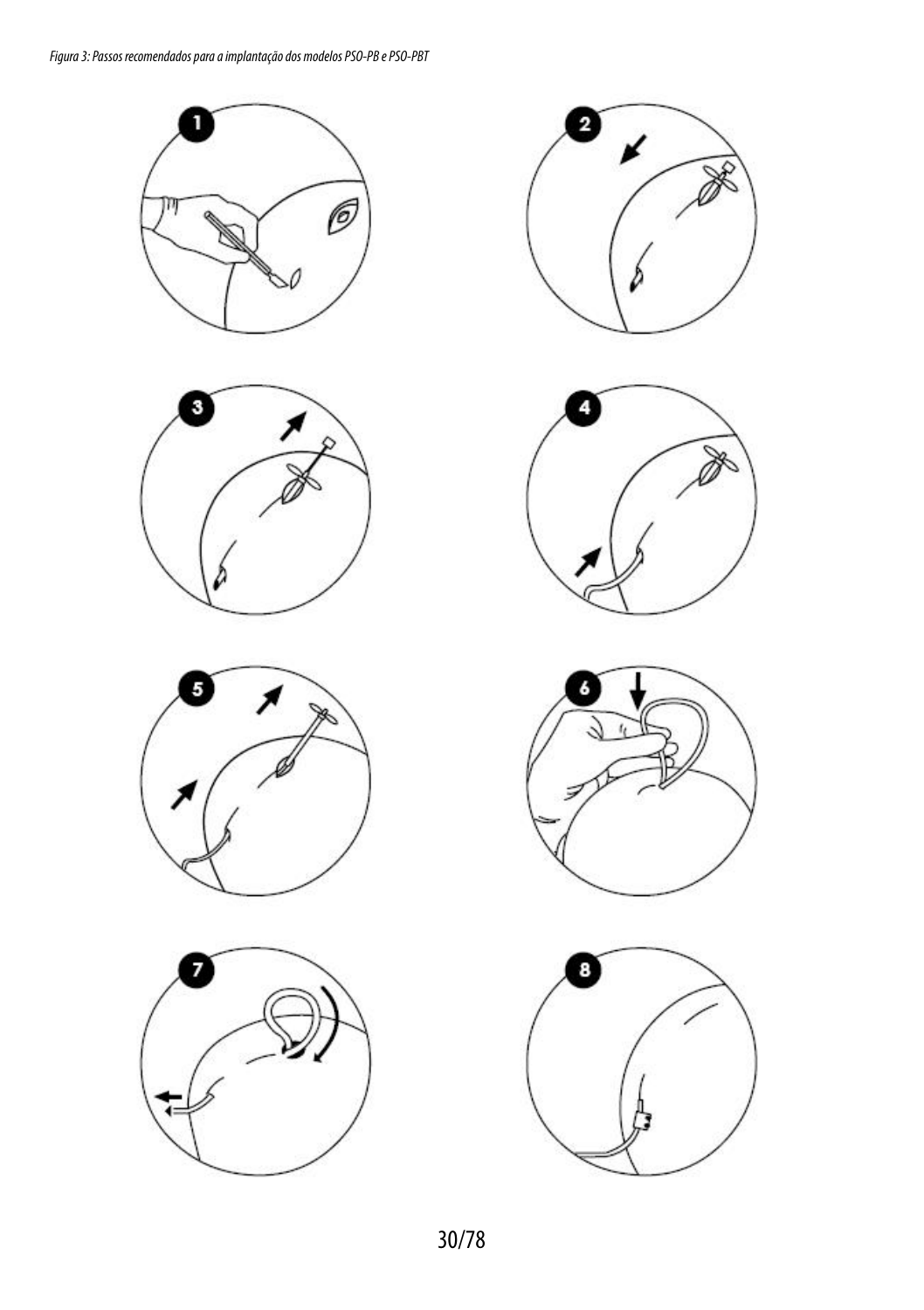# *8. Precauções para a monitorização e prestação de cuidados ao paciente*

#### *Advertência:*

Não utilize o kit de monitorização Pressio® se não existir pessoal com formação, disponível para vigiar continuamente o paciente.

#### *Precauções:*

O paciente só deve ser monitorizado por um anestesista, por um neurocirurgião ou por outra pessoa qualificada.

Recomenda-se <sup>a</sup> aplicação de um clip no cabo de extensão par cateter, para prevenir uma eventual desconexão do cateter.

Durante a monitorização, vigie o local de implantação do cateter em conformidade com os procedimentos hospitalares padrão.

#### *Precauções:*

Manuseie o paciente com cuidado para evitar qualquer desconexão do cabo ou movimento do cateter implantado. Depois de manusear o paciente verifique a conexão do cateter ao cabo de extensão e ao sistema de monitorização Pressio®.

Os cateteres Pressio® não são sensíveis aos efeitos que podem ocorrer durante exames de RMN, mas podem ser uma fonte de artefactos.

Não utilize um sistema de monitorização Pressio® e o cateter Pressio® implantado. ao memo tempo que um instrumento electro-cirúrgico de alta frequência ou que um desfibrilhador. Se o fizer, pode danificar o cateter e/ou o sistema de monitorização ou perturbar o respectivo funcionamento.

## *9. Complicações / Efeitos secundários*

As complicações que podem resultar da implantação de um sistema de monitorização Pressio® incluem os riscos inerentes a qualquer intervenção cirúrgica e à inserção decorpos estranhos.

#### *Infecção*

A principal complicação associada a este tipo de monitorização é a infecção.

Os riscos de infecção podem ser reduzidos utilizando técnicas de assepsia durante o manuseamento e implantação do cateter e adoptando uma duração máxima da implantação do cateter (5 dias). No caso de ser necessário continuar a monitorizar após este período recomenda-se a colocação de outro sistema, noutro local.

A adopção da técnica de tunelização recomendada nestas instruções de utilização também permite reduzir os riscos de infecção.

#### **Em caso de infecção, está indicada a remoção do sistema conjuntamente com o início de tratamento específico por via geral ou intratraqueal.**

#### *Hemorragia cerebral*

Durante uma monitorização deste tipo, também pode ocorrer hemorragia cerebral. A probabilidade de ocorrência desta complicação pode ser reduzida limitando o número de incisões cerebrais durante o processo de introdução e assegurando que este procedimento só é efectuado por profissionais treinados e competentes.

Estas complicações requerem a rápida intervenção de um médico.

## *10. Garantia*

Os desempenhos do kit de monitorização Pressio® só são garantidos para a gama de sistemas de monitorização Pressio® e com os acessórios concebidos, testados efabricados pela Sophysa.

A Sophysa garante que este dispositivo médico está isento de defeitos de material ou de mão-de-obra. Para além desta garantia, a Sophysa não fornece qualquer outra garantia, expressa ou implícita, incluindo a comercialização ou adaptação para um uso específico. A Sophysa não se responsabiliza por nenhum incidente, complicação, lesão ou prejuízo resultante directa ou indirectamente do uso deste dispositivo. A Sophysa não autoriza ninguém a assumir, em seu nome, responsabilidade pelos seus produtos.

# *11. Processamento dos produtos após a utilização*

#### *Destruição após a utilização*

Um dispositivo Pressio® desembalado, usado ou explantado tem de ser destruído emconformidade com os procedimentos adoptados na instituição médica.

#### *Devolução de produtos*

Caso seja necessário devolver um kit de monitorização Pressio® explantado à Sophysa, é necessário indicar se o mesmo foi submetido a limpeza.

Para avaliar convenientemente o produto devolvido, é necessário juntar-lhe um formulário de Autorização de Devolução ao Fabricante.

#### *Nota:*

Para uma análise mais eficiente, recomenda-se que não limpe <sup>o</sup> dispositivo.

| REF | Referência do catálogo                                                                                                                                            |
|-----|-------------------------------------------------------------------------------------------------------------------------------------------------------------------|
|     | Fabricante                                                                                                                                                        |
|     | Método de esterilização pelo Óxido de Etileno                                                                                                                     |
|     | Não reutilizar                                                                                                                                                    |
|     | Não voltar a esterilizar                                                                                                                                          |
|     | Data de validade                                                                                                                                                  |
| LOT | Código de lote                                                                                                                                                    |
| SΝ  | Número de série                                                                                                                                                   |
| CE  | Marcação de Conformidade CE                                                                                                                                       |
|     | Consulte as Instruções de Utilização                                                                                                                              |
|     | EQUIPAMENTO DO TIPO BF: Conferindo um grau<br>adequado de protecção contra o choque eléctrico,<br>possuindo uma secção aplicada isolada do Tipo F<br>(flutuante). |
|     | Condições de temperatura para armazenamento<br>e transporte                                                                                                       |
|     | Guardar em local seco                                                                                                                                             |
|     | Frágil, manuseie com cuidado                                                                                                                                      |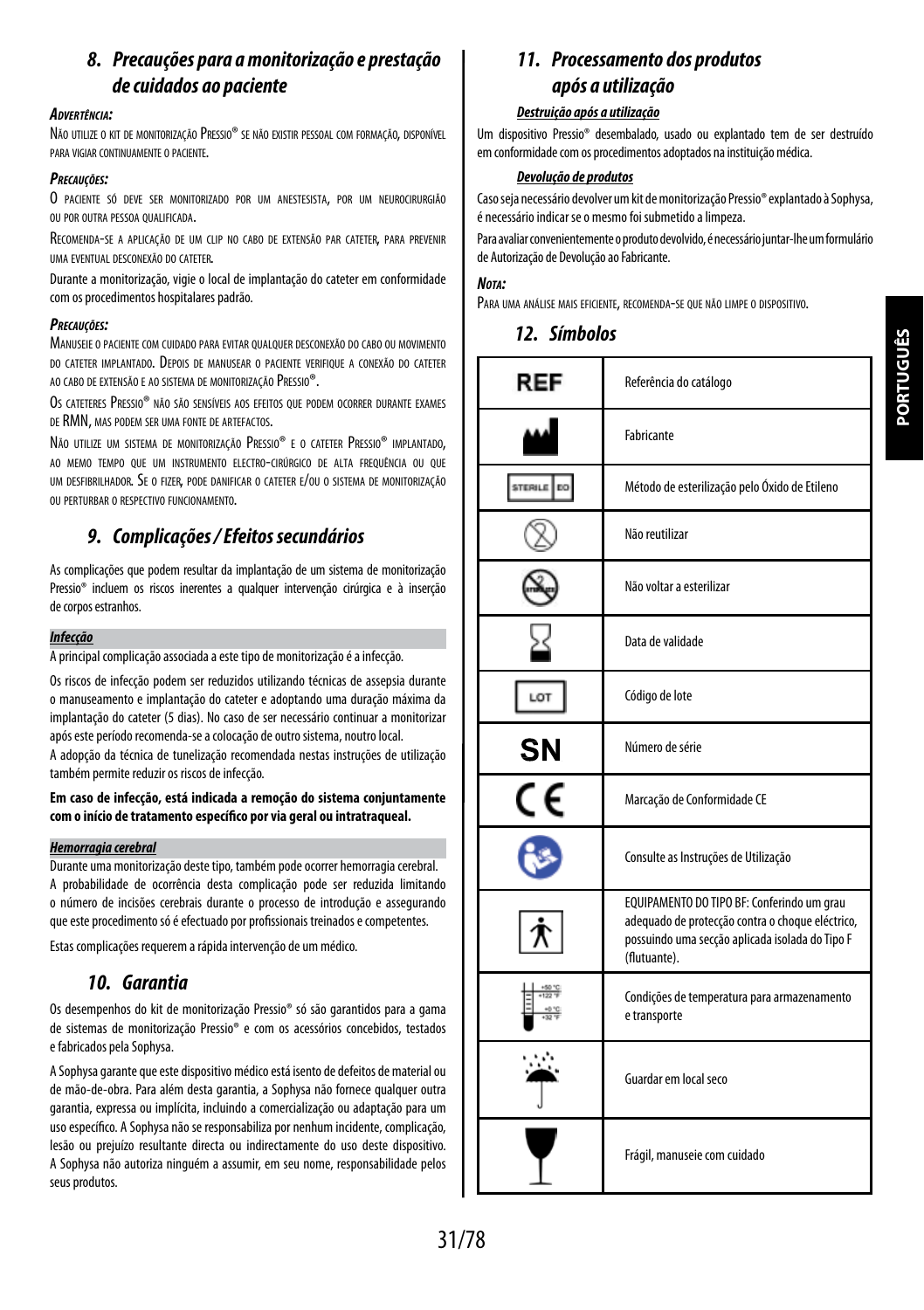# *Especificações técnicas*

| Diâmetro da cápsula                                                  | $1,2$ mm                                                                                               |
|----------------------------------------------------------------------|--------------------------------------------------------------------------------------------------------|
| Diâmetro do cateter                                                  | 2,1 Fr (0,7 mm)                                                                                        |
| Comprimento do cateter                                               | 1.000 mm                                                                                               |
| Cateter com marca a cada centímetro a partir da extremidade proximal |                                                                                                        |
| Pressão                                                              |                                                                                                        |
| Tipo de sensor                                                       | Piezoresistivo                                                                                         |
| Pressão de referência                                                | Pressão atmosférica                                                                                    |
| Gama de valores (sistema completo)                                   | $-40a + 100$ mm Hq                                                                                     |
| Rigor da medição da pressão                                          | $\pm$ 2% da leitura, de 0 a +100 mmHq                                                                  |
| (Linearidade e histerese) (sistema completo)                         |                                                                                                        |
| Largura de banda                                                     | $>100$ Hz                                                                                              |
| Gama funcional da sobrepressão sem danos                             | $-700$ mmHg a $+1250$ mmHg                                                                             |
| Coeficiente de temperatura                                           | 0,1 mmHq/°C max.                                                                                       |
| Resistência de entrada                                               | $667$ $\Omega$                                                                                         |
| Resistência de saída                                                 | $810 \Omega$                                                                                           |
| Tensão de excitação                                                  | 1 a 8 V CA ou CC                                                                                       |
| Desvio do zero                                                       | Inferior a 1 mmHq durante as primeiras 24 horas, a 37°C<br>Inferior a 2 mmHq na primeira semana a 37°C |
| Temperatura                                                          |                                                                                                        |
| Tipo de sensor                                                       | <b>Termistor</b>                                                                                       |
| Gama de valores (sistema completo)                                   | +20 $^{\circ}$ C a +45 $^{\circ}$ C                                                                    |
|                                                                      | $+68^{\circ}$ F a $+113^{\circ}$ F                                                                     |
| Erro máximo tolerado (Precisão) nas condições de referência          | $\pm$ 0,2 $\degree$ C max, de 25 $\degree$ C a 45 $\degree$ C                                          |
| (sistema completo)                                                   | $\pm$ 0,4°C max, de 20°C a 25°C                                                                        |
|                                                                      | $\pm$ 0,4°F max, de 77°F a 113°F                                                                       |
|                                                                      | $\pm$ 0,7°F max, de 68°F a 77°F                                                                        |
| Resolução (sistema completo)                                         | $0,1^{\circ}$ C / $0,1^{\circ}$ F                                                                      |
| Corrente de fuga                                                     | $<$ 10 µA a 120 VCA                                                                                    |
| Condições ambientais durante a utilização (sistema completo)         |                                                                                                        |
| Temperatura ambiente                                                 | 10°C a 40°C (50°F a 104°F)                                                                             |
| Pressão atmosférica                                                  | 500 hPa a 1060 hPa                                                                                     |
| Humidade relativa                                                    | 30% a 75%                                                                                              |
| Condições de armazenamento / transporte                              |                                                                                                        |
| Temperatura                                                          | 0°C a 50°C (32°F a 122°F)                                                                              |
| Pressão atmosférica                                                  | 500 hPa a 1060 hPa                                                                                     |
| Humidade relativa                                                    | 20% a 95%                                                                                              |
| Peso                                                                 | 11q                                                                                                    |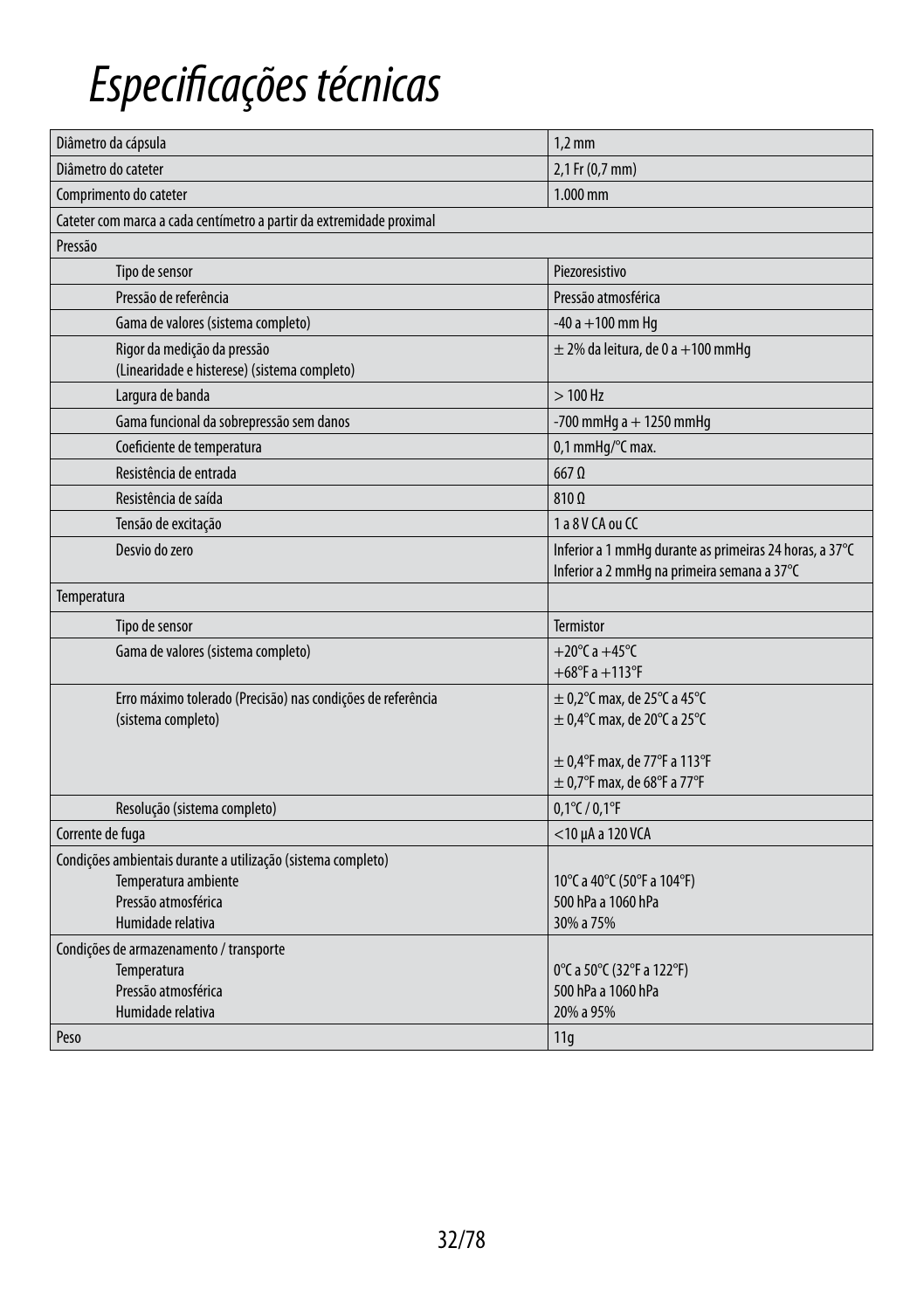# *Referências*

#### **Nome/Descrição Referência**

| KITS DE MONITORIZAÇÃO PRESSIO®                                                                                       |                 |
|----------------------------------------------------------------------------------------------------------------------|-----------------|
| Utilize apenas com um sistema de monitorização Pressio®.                                                             |                 |
|                                                                                                                      |                 |
| Kit de monitorização da PIC Pressio®, para parênguima, com parafuso                                                  | <b>PSO-PB</b>   |
| Kit de monitorização da PIC e da TIC Pressio®, para parênguima, com parafuso                                         | <b>PSO-PBT</b>  |
| Kit de monitorização da PIC Pressio®, para tunelização do parênguima                                                 | <b>PSO-PT</b>   |
| Kit de monitorização da PIC e da TIC Pressio®, para tunelização do parênguima                                        | <b>PSO-PTT</b>  |
| Kit de monitorização da PIC Pressio®, tunelização ventricular<br>com função de drenagem do LCR                       | <b>PSO-VT</b>   |
| Kit de monitorização da PIC e da TIC Pressio®, para tunelização ventricular<br>com função de drenagem do LCR externo | <b>PSO-VTT</b>  |
| SISTEMA DE MONITORIZAÇÃO PRESSIO®                                                                                    |                 |
| <b>Monitor da PIC</b><br>Cabo de alimentação e cabo de extensão para cateter incluídos                               | <b>PSO-3000</b> |
| Unidade de controlo da interface da PIC                                                                              | <b>PSO-IN00</b> |

### **ACESSÓRIOS PRESSIO®**

| Cabo de extensão para cateter                                                                                                                                                                                                                                          | <b>PSO-EC20</b> |
|------------------------------------------------------------------------------------------------------------------------------------------------------------------------------------------------------------------------------------------------------------------------|-----------------|
| Cabo para monitorização do paciente                                                                                                                                                                                                                                    | PSO-MCxx        |
| Utilize apenas com um sistema de monitorização Pressio®.                                                                                                                                                                                                               |                 |
| PHILIPS (AGILENT) 12 PERNES                                                                                                                                                                                                                                            | -MC01           |
| SIEMENS (SIRECUST) 10 PERNES                                                                                                                                                                                                                                           | $-MCO2$         |
| <b>SPACELABS &amp; MINDRAY 6 PERNES</b>                                                                                                                                                                                                                                | $-MCO3$         |
| GE DATEX-Ohmeda 10 PERNES                                                                                                                                                                                                                                              | $-MCO4$         |
| <b>GE Solar (MARQUETTE) 11 PERNES</b>                                                                                                                                                                                                                                  | $-MCO5$         |
| <b>HELLIGE 10 PERNES</b>                                                                                                                                                                                                                                               | -MC06           |
| <b>SIEMENS 7 PERNES</b>                                                                                                                                                                                                                                                | $-MCOZ$         |
| <b>NIHON KOHDEN 5 PERNES</b>                                                                                                                                                                                                                                           | $-MCO8$         |
| DATASCOPE 6 PERNES                                                                                                                                                                                                                                                     | $-MC10$         |
| Módulo de temperatura intracraniana<br>Permite visualizar a temperatura no monitor do paciente<br>Utilize apenas com um sistema de monitorização Pressio® PSO-3000.<br>Para ser utilizado com os cabos de monitorização do paciente adequados (pressão e temperatura). | PSO-MT00        |
| Cabo de monitorização do paciente - temperatura<br>Utilize apenas com o módulo de temperatura intracraniana Pressio®                                                                                                                                                   | PSO-MCT-y       |
| PHILIPS (AGILENT) - 2 PERNES                                                                                                                                                                                                                                           | $-MCT-A$        |
| SIEMENS - 7 PERNES                                                                                                                                                                                                                                                     | $-MCT-B$        |
| SPACELABS - 10 PERNES                                                                                                                                                                                                                                                  | $-MCT-C$        |
| GE Solar (MARQUETTE), GE DATEX-Ohmeda - 11 PERNES                                                                                                                                                                                                                      | $-MCT-F$        |
| HELLIGE, DATEX-Ohmeda, NIHON KOHDEN, MINDRAY & DATASCOPE - JACK 6,35 mm                                                                                                                                                                                                | $-MCT-F$        |
| Berbequim manual descartável                                                                                                                                                                                                                                           | <b>PSO-DR</b>   |
| <b>Transmissor série</b>                                                                                                                                                                                                                                               | <b>PSO-TX00</b> |

As especificações técnicas e a Lista de referências do produto podem ser alteradas sem aviso prévio. A disponibilidade pode variar de país para país.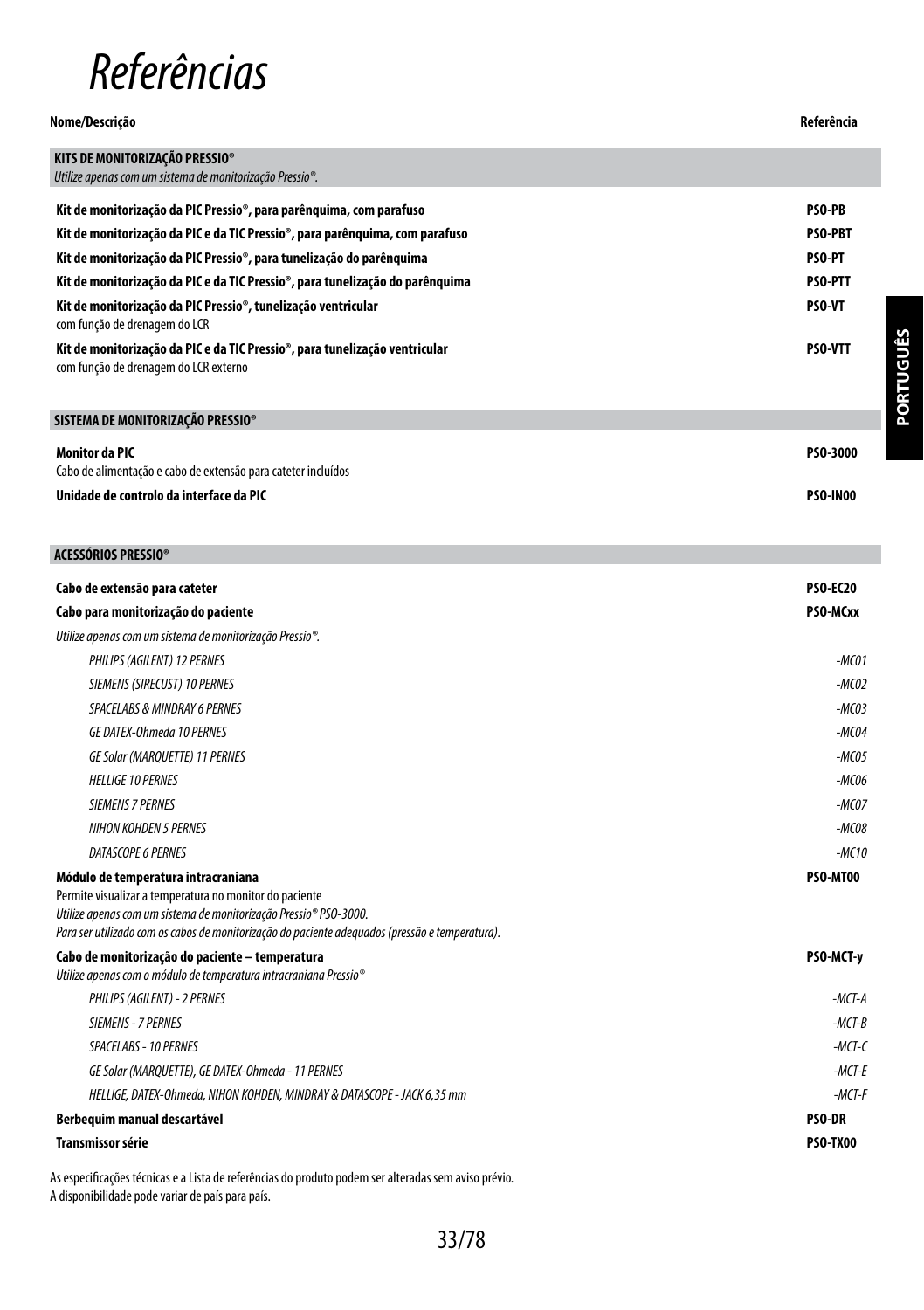# Manual de instrucciones

| 36. Descripción y principio de funcionamiento de los kits Pressio® de tunelización parenquimatosa 36 |  |
|------------------------------------------------------------------------------------------------------|--|
|                                                                                                      |  |
|                                                                                                      |  |
|                                                                                                      |  |
|                                                                                                      |  |
|                                                                                                      |  |
|                                                                                                      |  |
|                                                                                                      |  |
|                                                                                                      |  |
|                                                                                                      |  |
|                                                                                                      |  |
|                                                                                                      |  |
|                                                                                                      |  |
|                                                                                                      |  |
|                                                                                                      |  |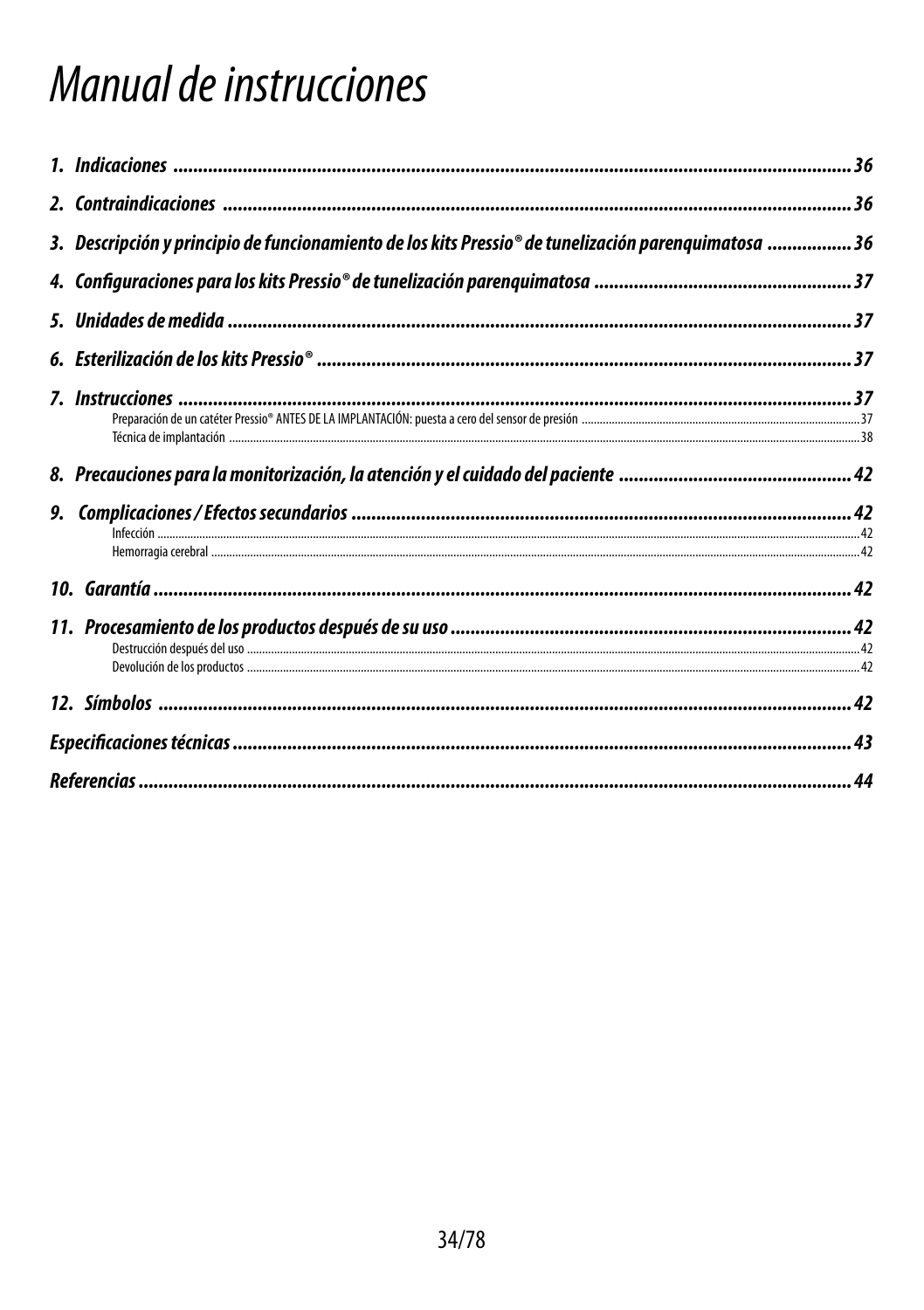*Figura 1: Kit de monitorización de la PIC Pressio®, de tunelización parenquimatosa (Modelo PSO-PT).*



*Figura 2: Kit de monitorización de la PIC y TIC Pressio®, de tunelización parenquimatosa (Modelo PSO-PTT).*



Broca con tope ajustable y llave Allen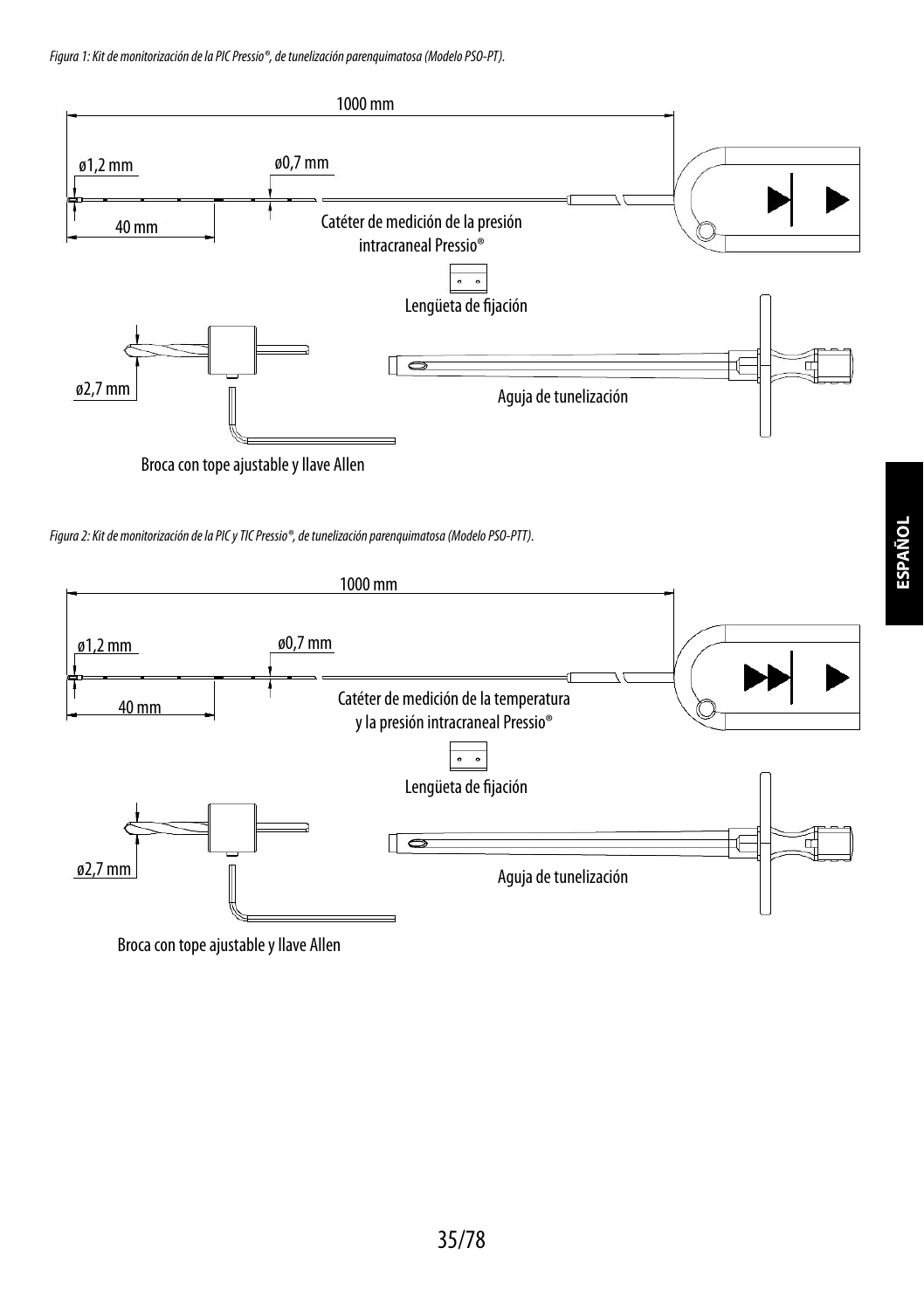Lea el manual de instrucciones detenidamente antes de implantar el dispositivo.

## *1. Indicaciones*

El uso de un kit de monitorización Pressio® está indicado en pacientes que requieran una monitorización continua de la presión intracraneal. Además, el modelo PSO-PTT permite leer la temperatura intracraneal.

#### *Nota:*

Los valores de temperatura y de presión indicados en los sistemas de monitorización PRESSIO<sup>®</sup> NO PREJUZGAN EL ESTADO DE SALUD DEL PACIENTE.

# *2. Contraindicaciones*

Las contraindicaciones para el uso de un kit Pressio® son las siguientes:

- posibles infecciones o infecciones confirmadas en los tejidos en contacto directo con los componentes del sistema de monitorización (meningitis, ventriculitis, septicemia o bacteriemia) o cualquier infección presente en cualquier parte del cuerpo
- pacientes que sigan un tratamiento con anticoagulantes o que presenten diátesis hemorrágica.

#### *Advertencia:*

No utilice el kit de monitorización Pressio® si no hay personal capacitado disponible para proporcionar vigilancia continua.

# *3. Descripción y principio de funcionamiento de los kits Pressio® de tunelización parenquimatosa*

Los catéteres de monitorización Pressio® son dispositivos implantables de un solo uso.

Los catéteres de monitorización Pressio® son del tipo | 木 | "BF".

Utilícelos únicamente con un sistema de monitorización Pressio®.

#### *Precaución:*

CONECTE CATÉTERES PRESSIO® SOLAMENTE A EQUIPOS PRESSIO® CALIBRADOS.

#### *Kit de monitorización de la PIC Pressio®, de tunelización parenquimatosa PSO-PT (Figura 1):*

El kit PSO-PT permite una monitorización continua de la presión intracraneal.

Tiene un catéter de 1 m de largo con un diámetro de 2,1 Fr. En su extremo hay una cápsula de 1,2 mm de diámetro que contiene un sensor de presión piezorresistente del tipo extensómetro de silicio diseñado para ser colocado en el parénquima cerebral.

#### *Kit de monitorización de la PIC y TIC Pressio®, de tunelización parenquimatosa, PSO-PTT (Figura 2)*:

El kit PSO-PTT permite una monitorización continua de la presión y la temperatura intracraneal.

Tiene un catéter de 1 m de largo con un diámetro de 2,1 Fr equipado con una cápsula de 1,2 mm en su extremo, que contiene un sensor de presión piezorresistente del tipo extensómetro de silicio y un sensor de temperatura termistor, diseñado para ser colocado en el parénquima cerebral.

Los dos kits se pueden distinguir visualmente por sus respectivas marcas en el conector del catéter.

En ambos casos, el catéter tiene una graduación centimétrica de más de 10 cm desde el extremo proximal, así como un marcador a los 15 cm.

El extremo del catéter opuesto a la cápsula tiene un conector que permite conectar el catéter a un sistema de monitorización Pressio® (PSO-3000 o PSO-IN00) mediante un cable de extensión del catéter (PSO-EC20).

El cable de extensión del catéter transmite las señales de medición en forma deseñales analógicas desde el sensor(es) hasta el sistema de monitorización Pressio®.

El catéter también intercambia una señal digital que contiene datos tales como la calibración del sensor, el valor y la fecha en la que el sensor de presión se puso acero, con el sistema de monitorización Pressio®.

Estos datos se memorizan en el conector del catéter y, por lo tanto, son independientes del sistema de monitorización Pressio® utilizado.

#### *Precaución:*

No permita que el conector entre en contacto con un líquido.

La cápsula que contiene el sensor(es) está hecha de titanio y la vaina del catéter está hecha de poliamida.

El catéter en toda su extensión es radiopaco.

Los kits de monitorización Pressio® de tunelización parenquimatosa son productos libres de látex y ftalato.

La broca [1] permite el acceso intracraneal.

Tiene un diámetro de 3,5 mm.

Un tope ajustable [2] permite no sobrepasar la profundidad de perforación elegida. La llave Allen [3] permite ajustar la posición de este tope en la broca.



La aguja de tunelización [4] permite crear una vía para el catéter debajo del cuero cabelludo.

El estilete [5], que ya se entrega insertado dentro de la aguja, permite evitar que la aguja se rellene de material al inserirse debajo de la piel. Al sacarlo, deja una vía para el catéter.



La lengüeta de fijación [6] permite sujetar el catéter al cuero cabelludo. Está hecha de silicona.

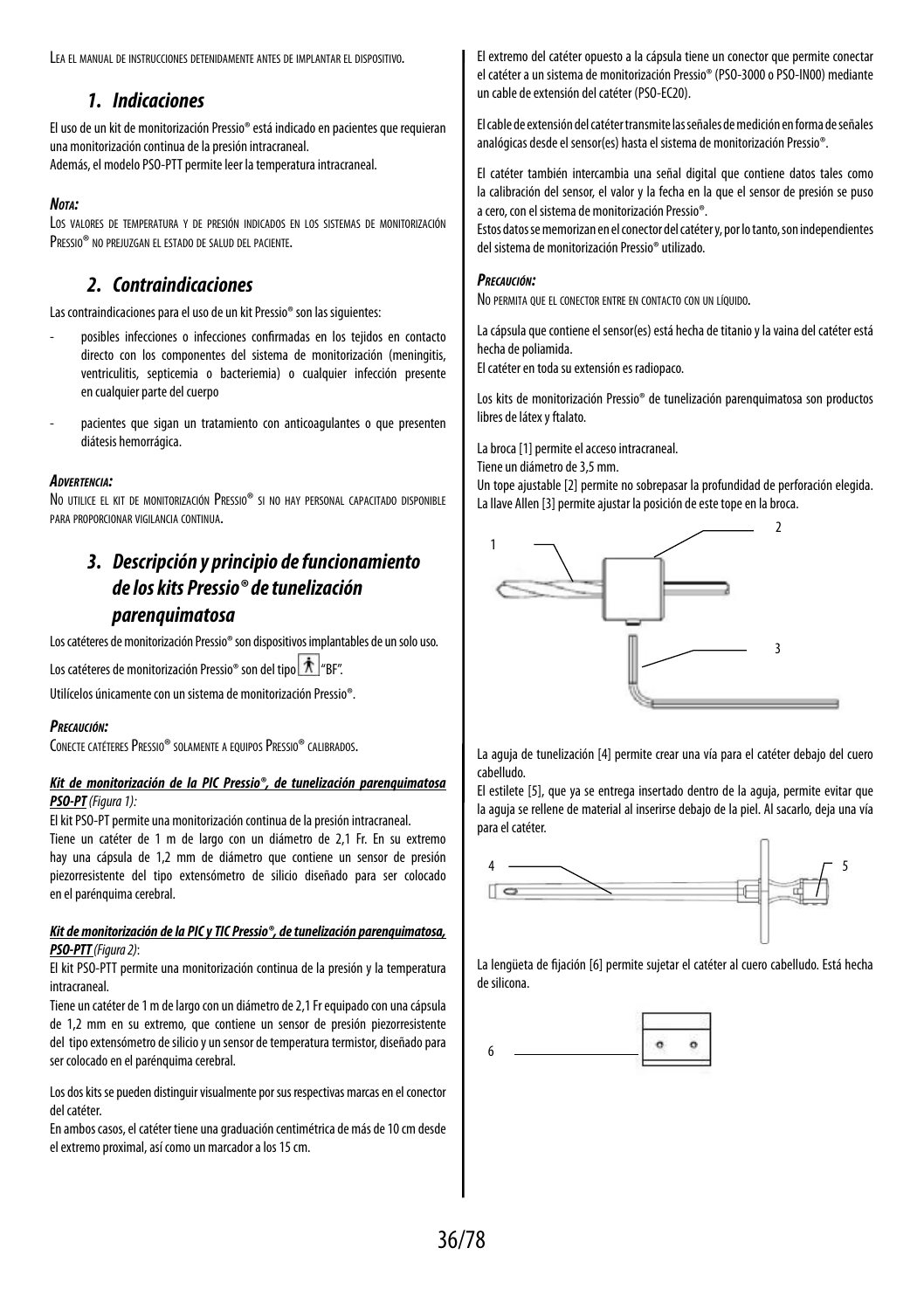## *4. Configuraciones para los kits Pressio® detunelización parenquimatosa*

Los kits Pressio® de tunelización parenquimatosa vienen en dos modelos diferentes: PSO-PT y PSO-PTT *(véase la sección 3: "Descripción y principio de funcionamiento de los kits Pressio® de tunelización parenquimatosa").*

En ambos casos, los accesorios específicos para la introducción del catéter en el parénguima y su fijación al cuero cabelludo están incluidos en el kit, listos para usar.

Sophysa también ofrece un taladro manual estéril desechable (PSO-DR), que permite perforar el cráneo en combinación con la broca facilitada en cada kit.

Los catéteres Pressio® se utilizan con uno de los sistemas de monitorización Pressio® y los accesorios apropiados *(véase el manual de instrucciones del PSO-3000, PSO-IN00 y PSO-MT00)*.

## **Caso específico para el PSO-PTT:**

Para sacar el mejor provecho de un catéter de presión y temperatura intracraneal, hay que usar un monitor Pressio®, Modelo PSO-3000 software versión V2*.*

## *Notas:*

LA VERSIÓN V2 DEL SOFTWARE SE PUEDE IDENTIFICAR DURANTE LA AUTOPRUFBA DEL MONITOR: al empezar, se muestran el logo de Sophysa y la versión del software.

SI NO DISPONE DE UN MONITOR PRESSIO® SOFTWARE VERSIÓN V2, PUEDE USAR EL CATÉTER DE UNO de los demás sistemas de monitorización Pressio®, concretamente el monitor PSO-3000 PRESSIO<sup>®</sup> SOFTWARE V1 O LA INTERFAZ PSO-INOO PRESSIO®.

En este caso, sólo se mostrará la presión. La temperatura no se mostrará pero el rendimiento del sensor de presión será idéntico.

## *5. Unidades de medida*

## **Diámetros de los catéteres (D)**

 $D$  (mm) = Fr / 3  $Fr = D$  (mm)  $x$  3

## **Presión intracraneal**

Las presiones mencionadas están en mmHg. 1 mmHg corresponde a 13,60 mmH $_{2}$ O y a 133 Pa.

## **Temperatura intracraneal**

La temperatura intracraneal se puede mostrar en grados Celsius (°C) o en grados Fahrenheit (°F).

```
{}^{\circ}F = {}^{\circ}C x (9/5) + 32
^{\circ}C= (^{\circ}F - 32) x (5/9)
```
Equivalencia en Kelvin (K):

```
K = {}^{\circ}C + 273,15
```
 $K = PF x (5/9) + 255.37$ 

Consulte el manual de instrucciones del monitor Pressio® para elegir la unidad detemperatura que desee que aparezca en la pantalla.

## *6. Esterilización de los kits Pressio®*

Los kits de monitorización Pressio® se empaquetan individualmente en un embalaje con doble cubierta desprendible, estéril, y libre de pirógenos. Se esterilizan con óxido de etileno.

## *Advertencias:*

No utilice los kits de monitorización Pressio® si el embalaje estéril está abierto o dañado. o si la fecha de caducidad ha pasado.

Los kits de monitorización Pressio® son dispositivos de un solo uso. No vuelva a esterilizar ni a utilizar un dispositivo después de desempaquetarlo y/o explantarlo. Su rendimiento (deriva, seguridad eléctrica, etc.) podría resultar afectado durante la descontaminación y el riesgo de infección sería significativo.

## *Nota:*

Sophysa no se responsabilizará del rendimiento de ningún producto que haya sido reesterilizado y/o reutilizado, ni de las complicaciones que pudieran derivarse de ello.

## *7. Instrucciones*

**Antes de cualquier implantación, se recomienda consultar el manual de instrucciones del sistema de monitorización Pressio® utilizado para instalarlo y configurarlo (monitor o interfaz Pressio®).**

## *Preparación de un catéter Pressio® ANTES DE LA IMPLANTACIÓN: puesta a cero del sensor de presión*

Antes de implantar el catéter Pressio® es necesario poner el sensor de presión a cero (calibración en relación a la presión atmosférica).

El sensor de temperatura intracraneal viene calibrado de fábrica. Por lo tanto, la configuración de la temperatura no necesita una puesta a cero previa.

Asegúrese de que la asepsia del kit de monitorización Pressio® se mantenga durante todo de este paso.

## **1) Encender el sistema de monitorización**

Conecte el cable de extensión del catéter (PSO-EC20) al sistema de monitorización Pressio®.

Antes de abrir el embalaje que garantiza la esterilidad del kit de monitorización Pressio®, encienda el sistema de monitorización Pressio® (PSO-3000 o PSO-IN00). Consulte el manual de instrucciones del monitor o la interfaz Pressio®.

## **2) Conectar el catéter al sistema de monitorización**

Haga la conexión entre el catéter y el cable de extensión (PSO-EC20) respetando la espiga de guía.

Alinee la flecha azul en el conector del catéter con la flecha azul en el conector del cable: el conector del catéter será guiado de forma segura dentro del conector del cable.

Empuje hacia arriba hasta el tope para asegurarse de que la conexión se haya completado.



Entonces, el mensaje "ZERO SENSOR" (poner a cero el sensor) se muestra en elmonitor Pressio® (PSO-3000).

La aparición de los códigos de error "E001", "E002", "E005" o el mensaje "CONNECT SENSOR" (conectar el sensor) en el monitor Pressio® después de conectar el catéter al cable de extensión puede ser una señal de conexión incorrecta.

En este caso, asegúrese de que el conector del catéter sea empujado hacia arriba hasta el tope dentro del cable de extensión del catéter, y que éste último esté conectado correctamente al monitor Pressio®*.*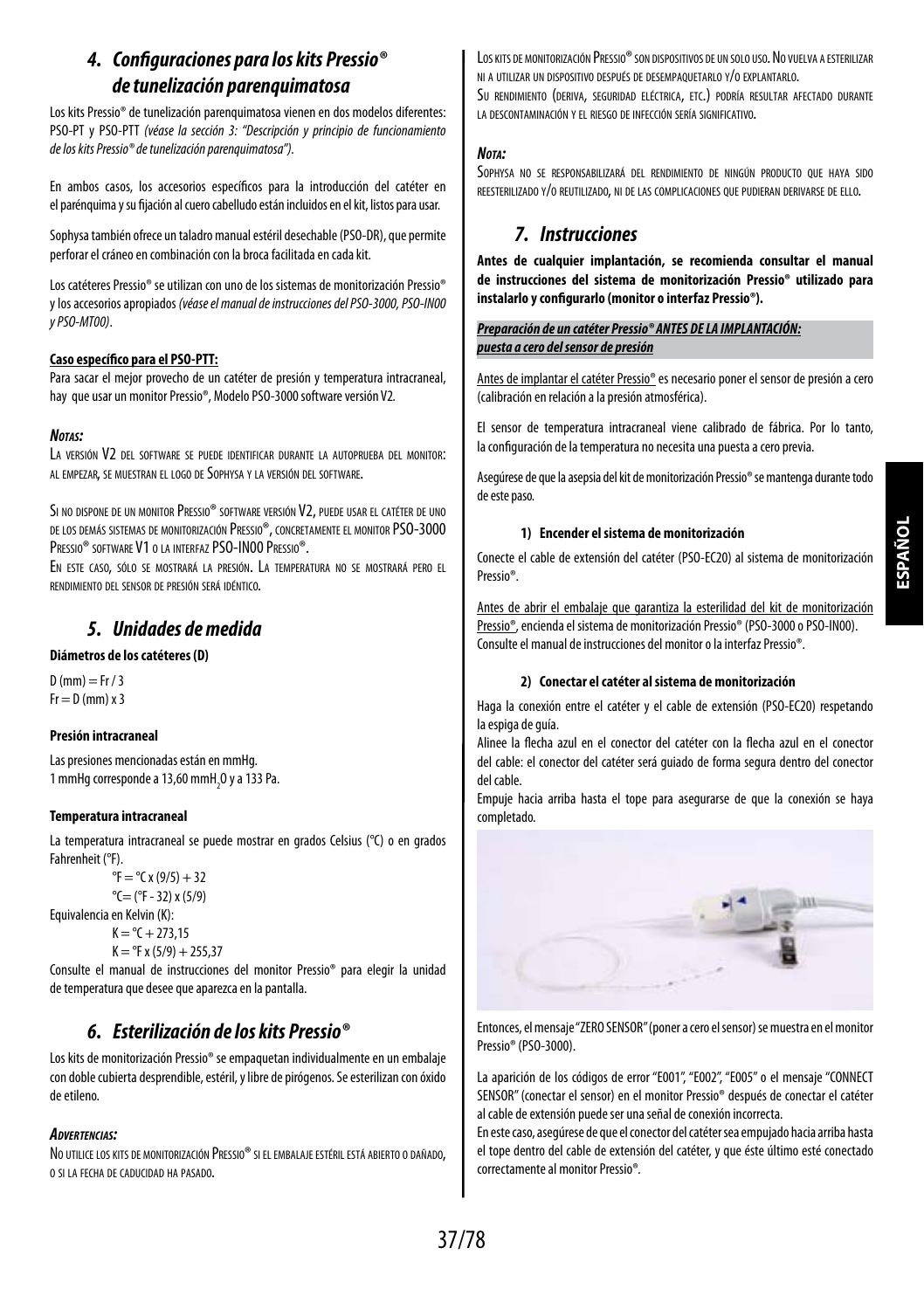## **3) Preparación de la taza de agua estéril**

Prepare una solución salina estéril (o incluso agua estéril) y una taza en un entorno estéril.

Vierta la solución salina estéril (o agua estéril) en la taza.



## *Precaución:*

LA PUESTA A CERO DEL SENSOR DE PRESIÓN SE DEBE REALIZAR EN LÍQUIDO POCO PROFUNDO (~5 MM). Utilizar un recipiente profundo podría llevar a una presión hidrostática superior al cero atmosférico, lo que llevaría entonces a una referencia cero errónea.

## **4) Puesta a cero del catéter**

Sumerja el sensor (parte de metal) completamente en el líquido.



Tenga cuidado de no tocar la taza con el sensor*.*

Cuando el sensor esté listo, pulse la tecla de puesta a cero*.* 



## *Nota:*

Durante la puesta <sup>a</sup> cero, mantenga el sensor sumergido <sup>y</sup> evite moverlo en la taza.

## *Precauciones:*

Evite hacer cualquier contacto con el extremo del catéter durante la puesta <sup>a</sup> cero del sensor. La calibración en relación con la presión atmosférica podría resultar falseada.

Asegúrese de que el extremo del catéter esté sumergido en agua estéril o en una solución salina estéril durante la puesta <sup>a</sup> cero. La puesta <sup>a</sup> cero del sensor en condiciones distintas de las recomendadas puede provocar lecturas erróneas de la presión.

El movimiento de una barra de progreso de tareas permite seguir el rendimiento correcto de la puesta a cero.

El procedimiento cuesta unos 3 segundos*.*



## **5) Verificación de que el procedimiento de la puesta a cero se desarrolló correctamente.**

Cuando la barra de progreso llegue al final, el mensaje "ZERO SENSOR OK – INSERT SENSOR" (puesta a cero del sensor OK – inserte el sensor) indica que el procedimiento se ha desarrollado correctamente.

Compruebe que la pantalla del monitor Pressio® muestre el valor "0 mmHg" (olapantalla del monitor del paciente si se utiliza la interfaz Pressio®).

Si durante la puesta a cero, el sensor sufre variaciones de presión parásitas o está dañado, la pantalla mostrará el mensaje "ZERO SENSOR FAILURE – REPLACE SENSOR" (fallo en la puesta a cero del sensor – reemplace el sensor).

En este caso, desconecte y vuelva a conectar el catéter, y vuelva a intentar la secuencia depuesta a cero otra vez.

Si vuelve a fallar, cambie el catéter.

Consulte también el manual de instrucciones del sistema de monitorización Pressio® utilizado (PSO-3000 o PSO-IN00, sección "Anomalía en el funcionamiento: síntomas / medidas sugeridas").

## *Nota:*

La puesta <sup>a</sup> cero del sensor sólo se puede hacer una vez. Si se hace un nuevo intento de poner a cero el mismo sensor, se muestra el mensaje "SENSOR ALREADY ZEROED" (sensor ya puesto <sup>a</sup> cero).

Almacenar los datos en la memoria del conector del catéter *(véase la sección 3)* permite usar monitores o interfaces Pressio® (modelos PSO-3000 software V2, PSO-3000 software V1 y PSO-IN00) distintos del modelo en el que se realizó la puesta a cero.

## **Caso específico para el PSO-PTT:**

## *Nota:*

Cuando la temperatura leída por el sensor es inferior a 20°C, el monitor Pressio® muestra: "- - -". Esto significa que la medida está dentro del rango de medición del sensor pero fuera de los rangos de visualización del sistema Pressio®.

## *Técnica de implantación*

La implantación del catéter Pressio® debe tener en cuenta las prácticas neuroquirúrgicas asépticas actuales.

Use los accesorios de inserción facilitados por Sophysa en el kit de monitorización Pressio®.

El cirujano elegirá la técnica de acuerdo con su experiencia y el estado clínico del paciente.

La implantación final del dispositivo debe cumplir las condiciones para una colocación óptima del sensor en el parénquima.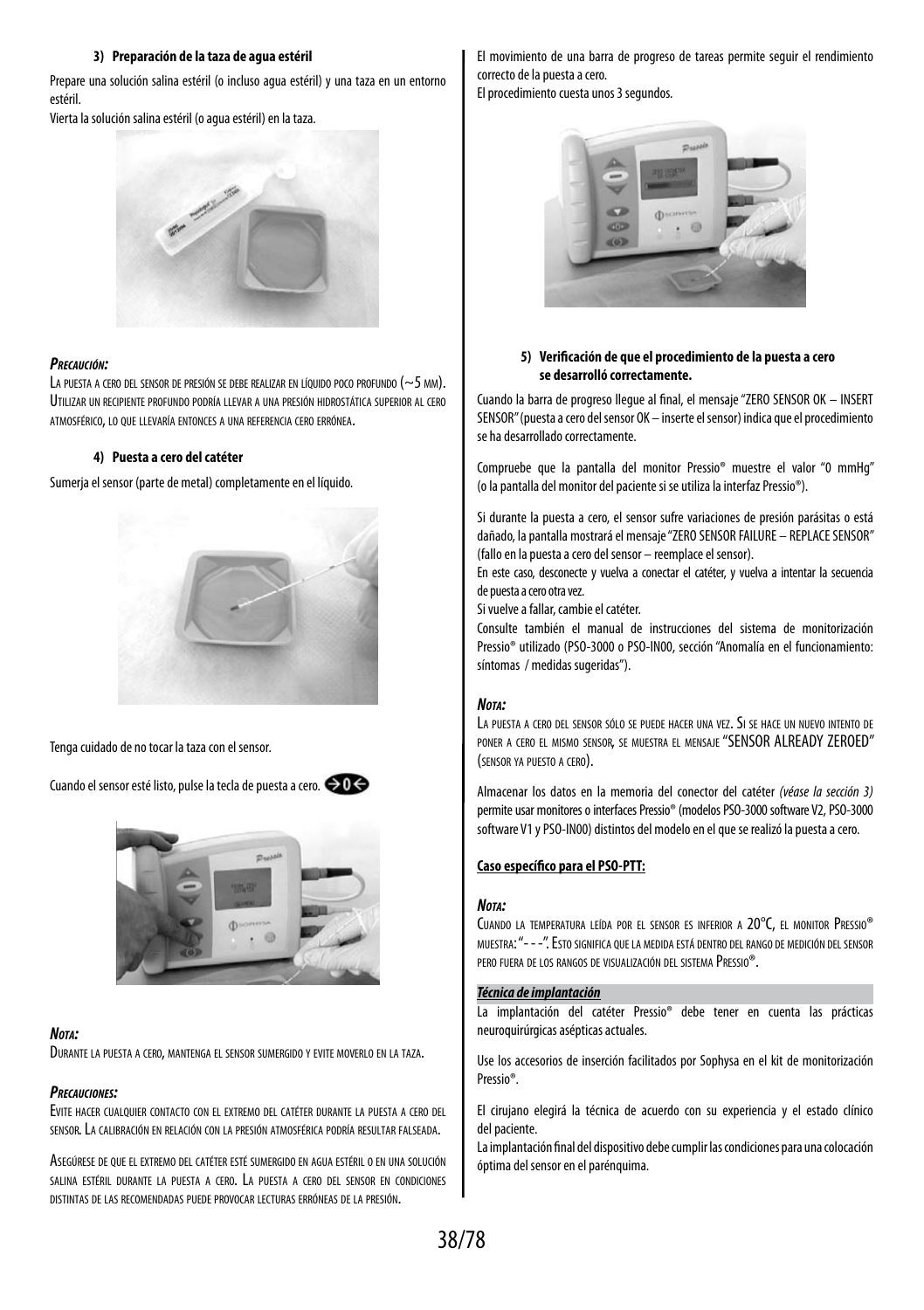## *Precaución:*

No realice la implantación de un catéter de monitorización sin tener disponible un kit de sustitución por si fuera necesario.

## **Elección del área de implantación**

Indicación para el área de implantación: las áreas prefrontales estándar derecha e izquierda son la principales áreas de implantación. Esta región permite al paciente girar la cabeza mientras permanece en posición de decúbito sin interferir en la función de monitorización de la presión intracraneal. Además, en la mayoría decasos, la incisión se hace detrás del nacimiento del pelo, lo que es aceptable desde un punto de vista estético.

Se recomienda tunelizar el catéter por debajo del cuero cabelludo para mejorar su fijación y reducir los riesgos de infección.

El lugar por donde sale el catéter se encuentra, generalmente, a 5 cm del agujero de trépano en una posición posterior.

## **Acceso intracraneal**

Una vez que se ha elegido el lugar de implantación, la zona se rasura y se prepara asépticamente. Se aplica un anestésico local en la zona de incisión. Esto está, generalmente, 2 a 3 centímetros delante de la sutura coronal en la línea media pupilar.

Se realiza una incisión de alrededor de un centímetro de largo que llega hasta el hueso.

Asegúrese de que la lámina ósea esté bien expuesta y realice hemostasia en los bordes de la herida.

El tope ajustable de la broca facilitada en el kit se puede colocar según sea necesario aflojando el tornillo de cierre con la llave Allen.

Coloque el tope ajustable según la profundidad de perforación elegida y vuelva aapretar el tornillo de cierre para mantener esta posición.

#### *Advertencia:*

UN APRIETE INCOMPLETO DEL TORNILLO DE CIERRE IMPEDIRÁ QUE EL TOPE AJUSTABLE HAGA su función, con el riesgo de hacer una perforación demasiado profunda.

Entonces, la broca se fija en un taladro helicoidal y la perforación se realiza a través de las placas craneales internas y externas. El cirujano debe garantizar que se evitará cualquier posibilidad de producir una lesión parenquimatosa cuando atraviese la placa interna.

Después de haber atravesado la placa interna, la broca se retira y el agujero se irriga con solución salina normal.

Practicar una incisión en la duramadre.

## **Técnica recomendada para la tunelización**

- Haga una pequeña incisión en el lugar elegido para la salida del catéter *(Figura3.1).*
- Empezando en la incisión para el agujero de trépano, inserte la aguja de tunelización entre el cuero cabelludo y el cráneo en la dirección del lugar elegido para la salida del catéter *(Figura 3.2).*
- Retire el estilete de la aguja *(Figura 3.3).*
- Con delicadeza, ensarte el catéter dentro de la aguja desde el lugar de la salida (distal) en la dirección del lugar de implantación (proximal) *(Figura 3.4).* Asegúrese de que al menos 15 cm del catéter hayan sido ensartados dentro dela aguja hacia el lugar de implantación.

#### *Precaución:*

La punta de la aguja de tunelización es afilada: introduzca el catéter con mucho cuidado.

Retire la aguia desde debajo del cuero cabelludo, por encima de la parte superior del extremo del catéter *(Figura 3.5).*

#### **Implantación del catéter**

#### *Advertencia:*

Limite la repetición de las implantaciones de catéteres intracerebrales: las incisiones frecuentes en el cerebro para permitir la inserción del catéter podrían predisponerlo a sufrir un edema y hemorragia cerebral, lo que produciría una aumento de la presión intracraneal.

Asegúrese de que el sensor de presión se haya puesto a cero de antemano *(véase la sección "Preparación de un catéter Pressio® ANTES DE LA IMPLANTACIÓN: puesta acero del sensor de presión").*

#### *Advertencia:*

No realice la "PUESTA A CERO DEL SENSOR" una vez que el catéter esté implantado; es fundamental realizar la "PUESTA A CERO DELSENSOR" antes de que el catéter esté implantado para calibrarlo con la presión atmosférica.

Para realizar una medición parenquimatosa de la presión intracraneal, la profundidad de implantación debe ser de 1-3 cm en el parénquima cerebral.

- Introduzca el catéter en el parénquima hasta la profundidad de implantación requerida teniendo en cuenta el espesor del cráneo (Figura 3.6). Cosaligeramente el catéter en el lugar por donde sale del cráneo.

## **Fijación del catéter**

- Mantenga el catéter en su posición en el lugar de implantación y tire muy suavemente del extremo situado en el lado del conector hasta que forme un ángulo recto y quede plano contra el cráneo *(Figura 3.7).*
- Cierre la incisión encima del agujero de trépano de conformidad con los procedimientos estándar del hospital.
- Use la lengüeta de fijación facilitada para fijar el catéter en el cuero cabelludo en el lugar por donde sale del cráneo *(Figura 3.8).*
- Para mantener el catéter en su posición y reducir la tensión, enrolle el catéter y sujete el bucle que se forma. Asegúrese de que no se ejerza ninguna tracción sobre la lengüeta de fijación durante estas fases.

En esta fase, el monitor Pressio® muestra la presión intracraneal media en mmHg.

## **Caso específico para el PSO-PTT:**

En esta fase, el monitor Pressio® muestra la presión intracraneal media en mmHg. Latemperatura también se visualiza, y se estabilizará en su valor exacto en un máximo de 150 segundos.

#### *Nota:*

Una medición de la temperatura sólo puede ser precisa si el sensor está implantado. El sensor no es adecuado para medir la temperatura en el aire.

En ambos casos (PSO-PT y PSO-PTT), la inestabilidad en el valor de la presión, la aparición de los códigos de error "E001", "E002",y "E005" o el mensaje "CONNECT SENSOR" (conectar el sensor) en el monitor Pressio® después de conectar el catéter al cable de extensión puede ser una señal de conexión incorrecta.

En este caso, asegúrese de que el conector del catéter sea empujado hacia arriba hasta el tope dentro del cable de extensión del catéter, y que éste último esté conectado correctamente al monitor Pressio®.

La aparición de los códigos de error "- - -", "999", "E001", "E002", "E005" o el mensaje "CONNECT SENSOR" (conectar el sensor) en el monitor Pressio® después de la implantación del catéter, aunque el catéter esté conectado correctamente, puede ser una señal de que el sensor en el extremo del catéter está dañado.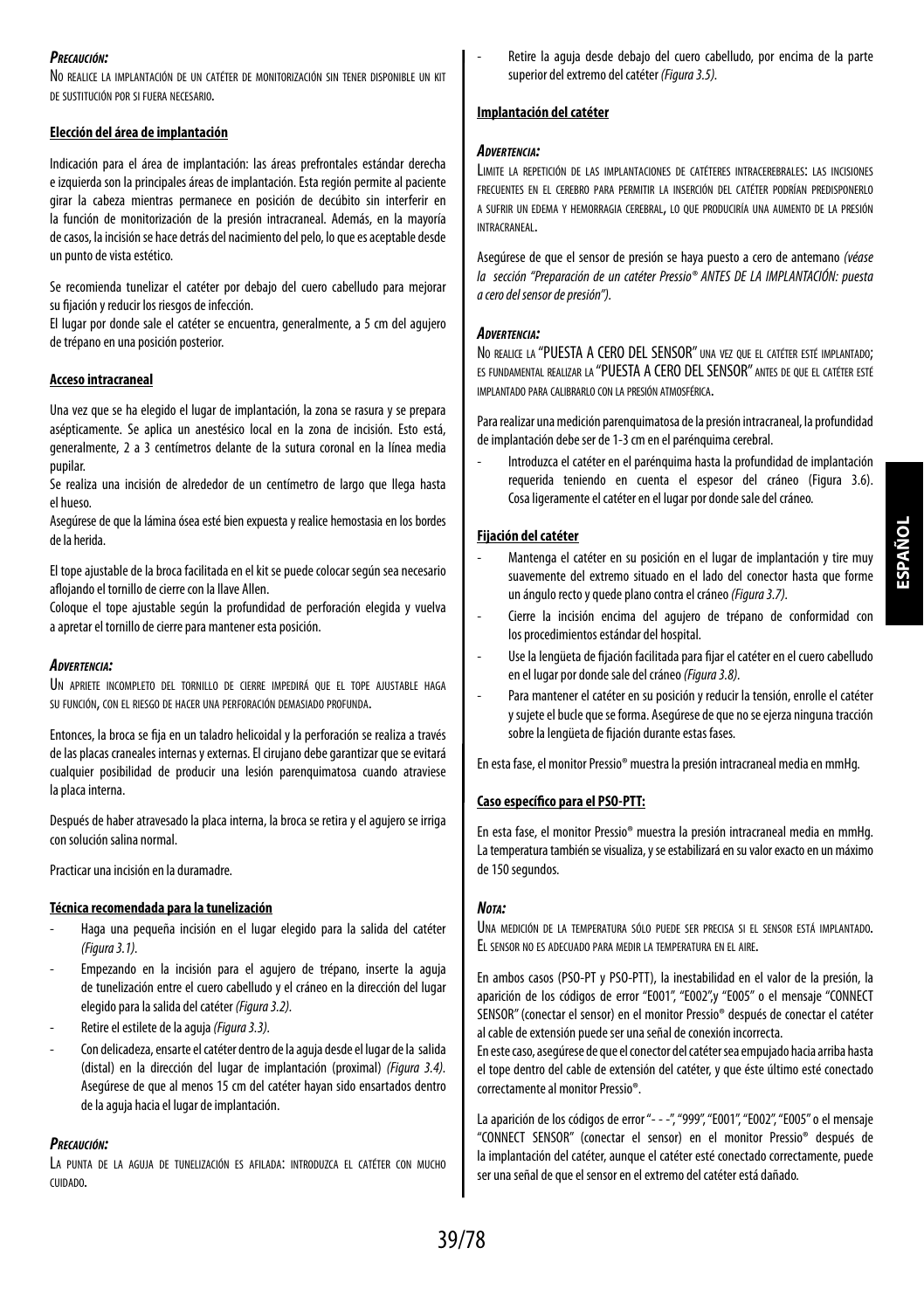En este caso, intente recolocar el catéter, y si falla otra vez, inténtelo con un catéter nuevo.

Se recomienda que el catéter esté implantado durante un máximo de 5 días.

Después de las primeras 24 horas, el monitor Pressio® muestra la duración de implantación del catéter en forma de un mensaje "Implantation: X days" (Implantación: X días). Esto se muestra después durante todo el período deimplantación.

Este mensaje empieza a parpadear en el monitor Pressio® a partir del sexto día de implantación, lo que indica que el catéter ha sobrepasado la duración de implantación recomendada.

Si se utiliza la interfaz Pressio®, el diodo que muestra la duración de la implantación del catéter parpadeará tan pronto como el catéter sobrepase la duración de implantación recomendada.

Una vez que el catéter esté implantado, puede ser desconectado y luego conectado otra vez a la misma unidad o a una unidad distinta de la gama Pressio® (PSO-3000 software V2, PSO-3000 software V1, PSO-IN00) sin la necesidad de recalibración a la presión atmosférica. De hecho, el catéter de monitorización guarda todos los datos de la puesta a cero en la memoria.

## **Comentario:**

También se puede implantar el catéter en el espacio subdural.

La implantación del catéter en tales casos (este no es el uso normal) se realiza bajo laresponsabilidad de un anestesista o de un neurocirujano experto. Por consiguiente, el estado clínico del paciente se debe someter a una mayor vigilancia.

Doble el catéter para marcar un codo. La sección entre el codo y el extremo del catéter se implantará en el espacio subdural. El codo debe hacerse de manera que el sensor o los sensores estén orientados hacia la corteza una vez que el catéter esté implantado.

Para implantar el catéter, inserte su extremo a través de la duramadre preperforada yempújelo hasta que llegue al interior del espacio subdural.

## **Fases recomendadas para la explantación del catéter**

- Pare el monitor Pressio®.
- Desconecte el catéter del cable de extensión.
- Proceda a la explantación del catéter.
- Compruebe la integridad del catéter explantado.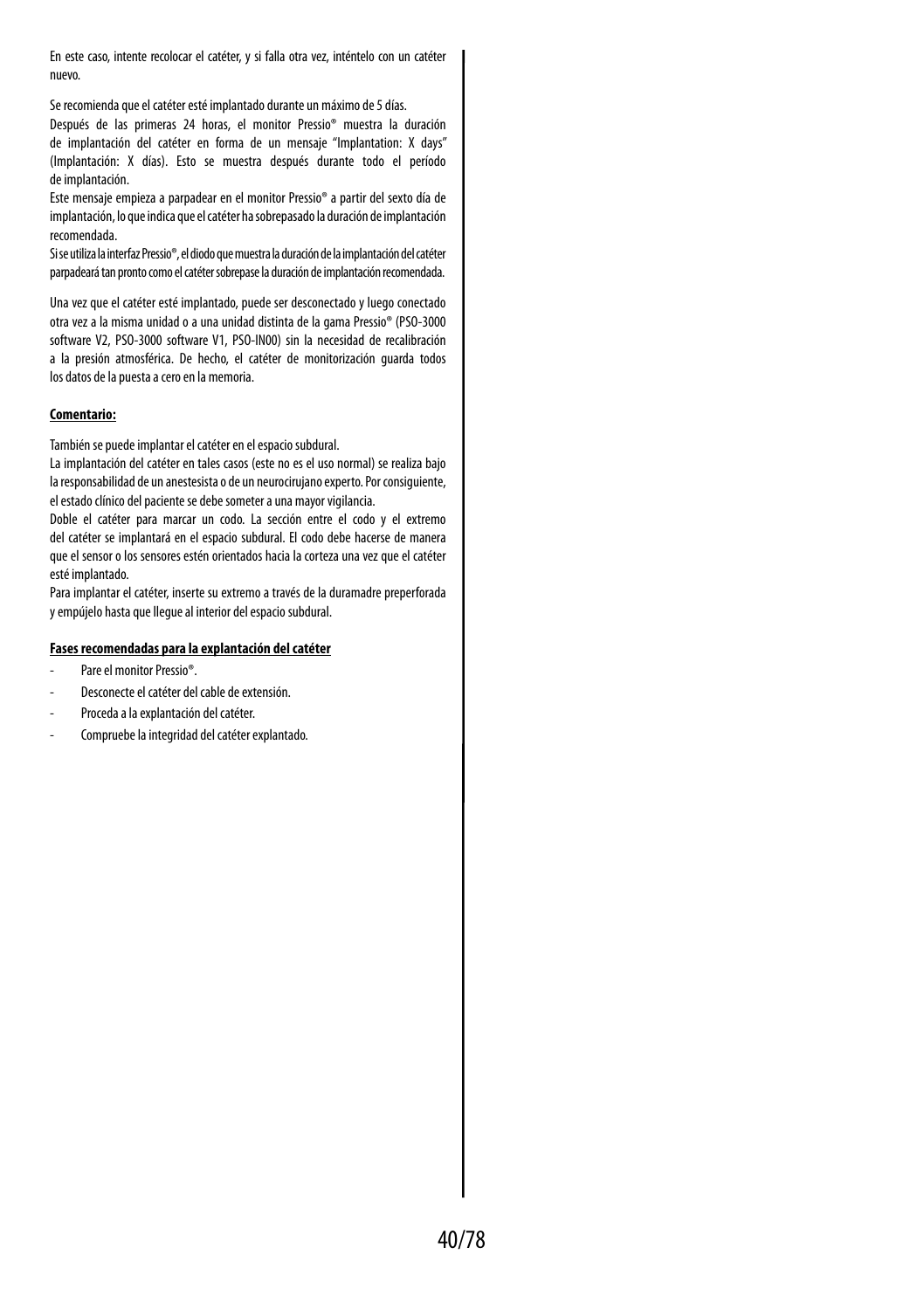













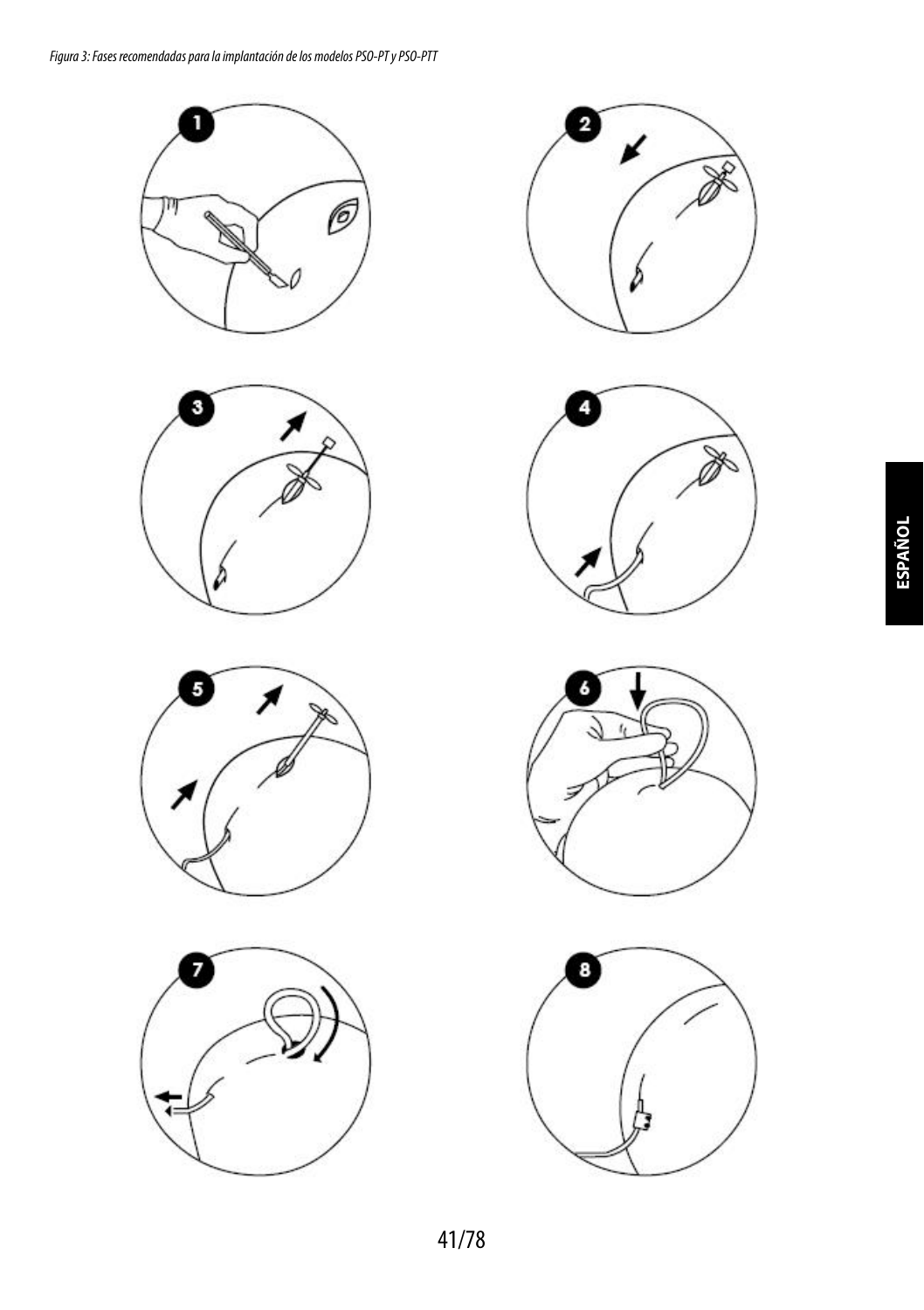## *8. Precauciones para la monitorización, la atención y el cuidado del paciente*

## *Advertencia:*

No utilice el kit de monitorización Pressio® si no hay personal capacitado disponible para proporcionar vigilancia continua.

#### *Precauciones:*

El paciente sólo debe ser monitorizado por un anestesista, un neurocirujano <sup>u</sup> otra persona cualificada.

Se recomienda utilizar el clip en el cable de extensión del catéter para evitar cualquier desconexión del catéter.

Durante la monitorización, cuide el lugar de implantación del catéter de conformidad con los procedimientos estándar del hospital.

## *Precauciones:*

Maneje al paciente con cuidado para evitar cualquier desconexión del cable o cualquier movimiento del catéter implantado. Compruebe la conexión del catéter al cable de extensión y al sistema de monitorización Pressio® después de manejar al paciente.

Los catéteres Pressio® no son sensibles a los efectos que podrían producirse durante una RMN pero podrían ser una fuente de artefactos.

No utilice un sistema de monitorización Pressio® yelcatéter implantado Pressio® al mismo tiempo que un instrumento electroquirúrgico de alta frecuencia o un desfibrilador. El catéter y/o el sistema de monitorización podrían dañarse <sup>o</sup> su funcionamiento podría resultar alterado.

## *9. Complicaciones / Efectos secundarios*

Las complicaciones que pueden derivarse de la implantación de un sistema de monitorización Pressio® incluyen los riesgos inherentes a cualquier intervención quirúrgica y a la inserción de un cuerpo extraño.

## *Infección*

La complicación más importante asociada a este tipo de monitorización es la infección.

Los riesgos de infección se pueden reducir si se observan las técnicas de asepsia para el manejo y la implantación del catéter, y también si se respeta la duración máxima de implantación del catéter (5 días). Si hay que continuar con la monitorización después de este período de tiempo, se recomienda implantar un sistema nuevo en otro lugar. La observancia de la técnica de tunelización recomendada en este manual de instrucciones también permitirá reducir los riesgos de infección.

## **Si se produce una infección, se indica la retirada del sistema junto con el inicio de un tratamiento específico por una vía general o intratecal.**

## *Hemorragia cerebral*

También se puede observar hemorragia cerebral durante la monitorización de este tipo. La probabilidad de esta complicación se puede reducir limitando el número de incisiones cerebrales durante el proceso de introducción y asegurándose de que este proceso sea realizado solamente por profesionales cualificados y competentes.

Estas complicaciones requieren la rápida intervención de un médico.

## *10. Garantía*

El rendimiento del kit de monitorización Pressio® sólo está garantizado con la gama de sistemas de monitorización Pressio® y los accesorios diseñados, probados yfabricados por Sophysa.

Sophysa garantiza que este dispositivo médico está libre de defectos de material ode fabricación. Aparte de esta garantía, Sophysa no concede ninguna otra garantía, ni expresa ni implícita, incluyendo la comercialización o la adaptación para un uso específico. Sophysa no se responsabilizará de ningún incidente, complicación, daño operjuicio que resulte directa o indirectamente del uso de este dispositivo. Sophysa no autoriza a nadie para que se responsabilice en su nombre de sus productos.

## *11. Procesamiento de los productos después desu uso*

## *Destrucción después del uso*

Un kit de monitorización Pressio® desempaquetado, usado o explantado se debe destruir de acuerdo con los procedimientos en vigor en el establecimiento sanitario.

## *Devolución de los productos*

Si un kit de monitorización Pressio® explantado debe ser devuelto a Sophysa para analizarlo, indique, en caso necesario, si se ha realizado su limpieza.

Para evaluar el producto devuelto correctamente, debe ir acompañado de un formulario explicativo de Autorización de Devolución de Material.

## *Nota:*

Para un análisis más eficaz, se recomienda no limpiar el dispositivo.

## *12. Símbolos*

| REF                  | Referencia del catálogo                                                                                                                                   |
|----------------------|-----------------------------------------------------------------------------------------------------------------------------------------------------------|
|                      | Fabricante                                                                                                                                                |
| STERILE<br><b>DO</b> | Método de esterilización con óxido de etileno                                                                                                             |
|                      | No reutilizar                                                                                                                                             |
|                      | No volver a esterilizar                                                                                                                                   |
|                      | Fecha de caducidad                                                                                                                                        |
| LOT                  | Código de lote                                                                                                                                            |
| <b>SN</b>            | Número de serie                                                                                                                                           |
|                      | Marcado CE de conformidad                                                                                                                                 |
|                      | Consulte el manual de instrucciones                                                                                                                       |
|                      | EQUIPO DE TIPO BF: Proporciona un grado adecuado<br>de protección contra descargas eléctricas, con una<br>parte aplicada aislada<br>de tipo F (flotante). |
|                      | Condiciones de temperatura para la conservación y<br>el transporte                                                                                        |
|                      | Conservar en un lugar seco                                                                                                                                |
|                      | Frágil, manejar con cuidado                                                                                                                               |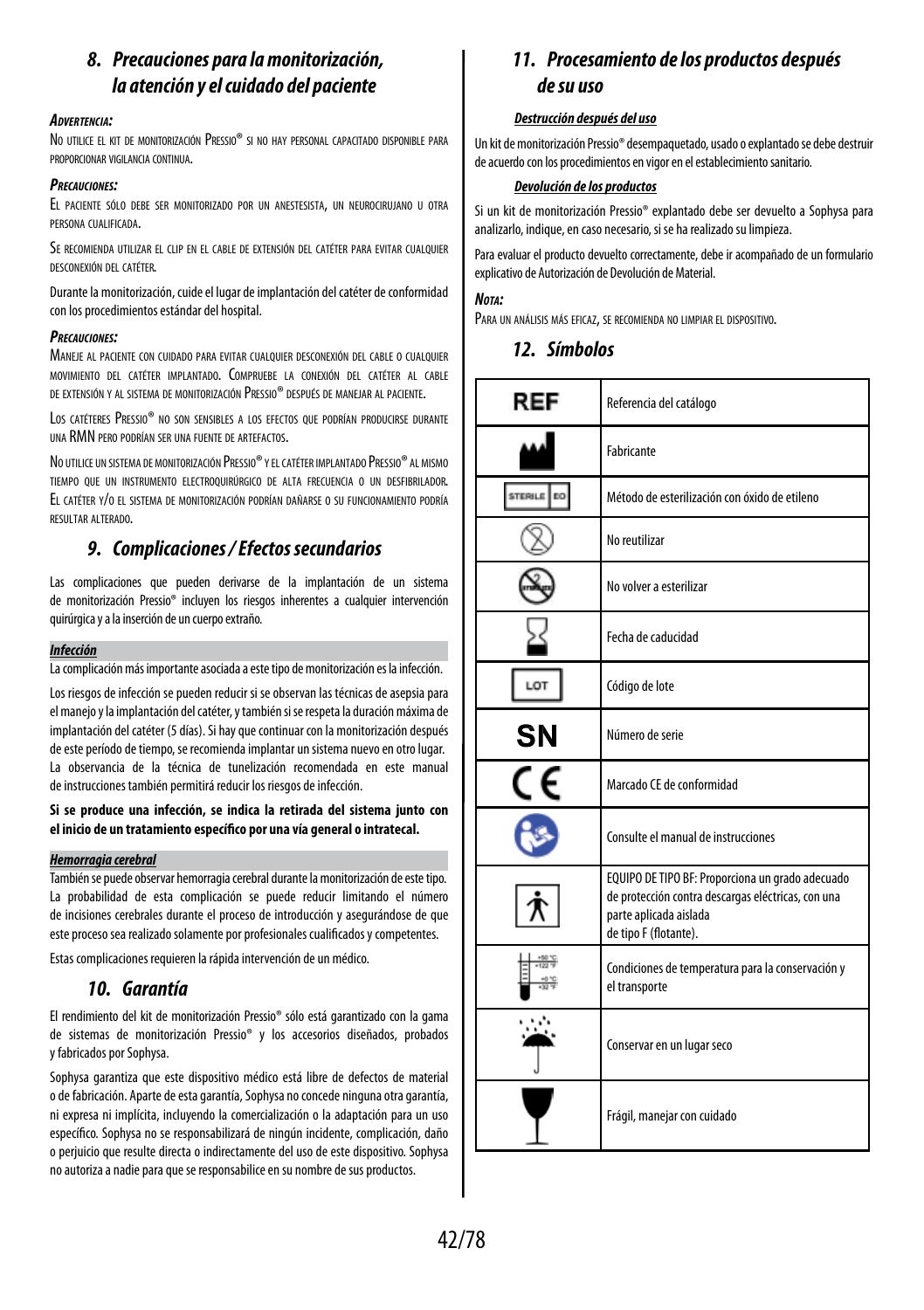## *Especificaciones técnicas*

| Diámetro de la cápsula                                             | $1.2 \text{ mm}$                                     |  |
|--------------------------------------------------------------------|------------------------------------------------------|--|
| Diámetro del catéter                                               | 2,1 Fr (0,7 mm)                                      |  |
| Longitud del catéter                                               | 1000 mm                                              |  |
| Catéter marcado cada cm desde el extremo proximal                  |                                                      |  |
| Presión                                                            |                                                      |  |
| Tipo de sensor                                                     | Piezorresistente                                     |  |
| Presión de referencia                                              | Presión atmosférica                                  |  |
| Rango de visualización (sistema completo)                          | $-40a + 100$ mmHq                                    |  |
| Precisión de la medición de la presión                             | $\pm$ 2% de la lectura en el rango de 0 a +100 mmHg  |  |
| (Linealidad e histéresis) (sistema completo)                       |                                                      |  |
| Ancho de banda                                                     | $>100$ Hz                                            |  |
| Rango funcional de sobrepresión sin daños                          | -700 mmHg $a + 1250$ mmHg                            |  |
| Coeficiente de temperatura                                         | 0,1 mmHq/°C máx.                                     |  |
| Resistencia de entrada                                             | $667$ $\Omega$                                       |  |
| Resistencia de salida                                              | 810 Q                                                |  |
| Voltaje de excitación                                              | 1a8VCAoCC                                            |  |
| Deriva desde cero                                                  | Menos de 1 mmHg durante las primeras 24 horas a 37°C |  |
|                                                                    | Menos de 2 mmHq en la primera semana a 37°C          |  |
| Temperatura                                                        |                                                      |  |
| Tipo de sensor                                                     | <b>Termistor</b>                                     |  |
| Rango de visualización (sistema completo)                          | +20 $^{\circ}$ C a +45 $^{\circ}$ C                  |  |
|                                                                    | $+68^{\circ}$ F a $+113^{\circ}$ F                   |  |
| Error máximo tolerado (precisión) en las condiciones de referencia | $\pm$ 0,2°C máx desde 25°C hasta 45°C                |  |
| (sistema completo)                                                 | ± 0,4°C máx desde 20°C hasta 25°C                    |  |
|                                                                    | $\pm$ 0.4°F máx desde 77°F hasta 113°F               |  |
|                                                                    | $\pm$ 0,7°F máx desde 68°F hasta 77°F                |  |
| Resolución (sistema completo)                                      | $0,1^{\circ}$ C / $0,1^{\circ}$ F                    |  |
| Corriente de fuga                                                  | $<$ 10 µA a 120 VCA                                  |  |
| Condiciones ambientales durante el uso (sistema completo)          |                                                      |  |
| Temperatura ambiente                                               | 10°C a 40°C (50°F a 104°F)                           |  |
| Presión atmosférica                                                | 500 hPa a 1060 hPa                                   |  |
| Humedad relativa                                                   | 30% a 75%                                            |  |
| Condiciones de conservación / transporte                           |                                                      |  |
| Temperatura                                                        | 0°C a 50°C (32°F a 122°F)                            |  |
| Presión atmosférica                                                | 500 hPa a 1060 hPa                                   |  |
| Humedad relativa                                                   | 20% a 95%                                            |  |
| Peso                                                               | 11q                                                  |  |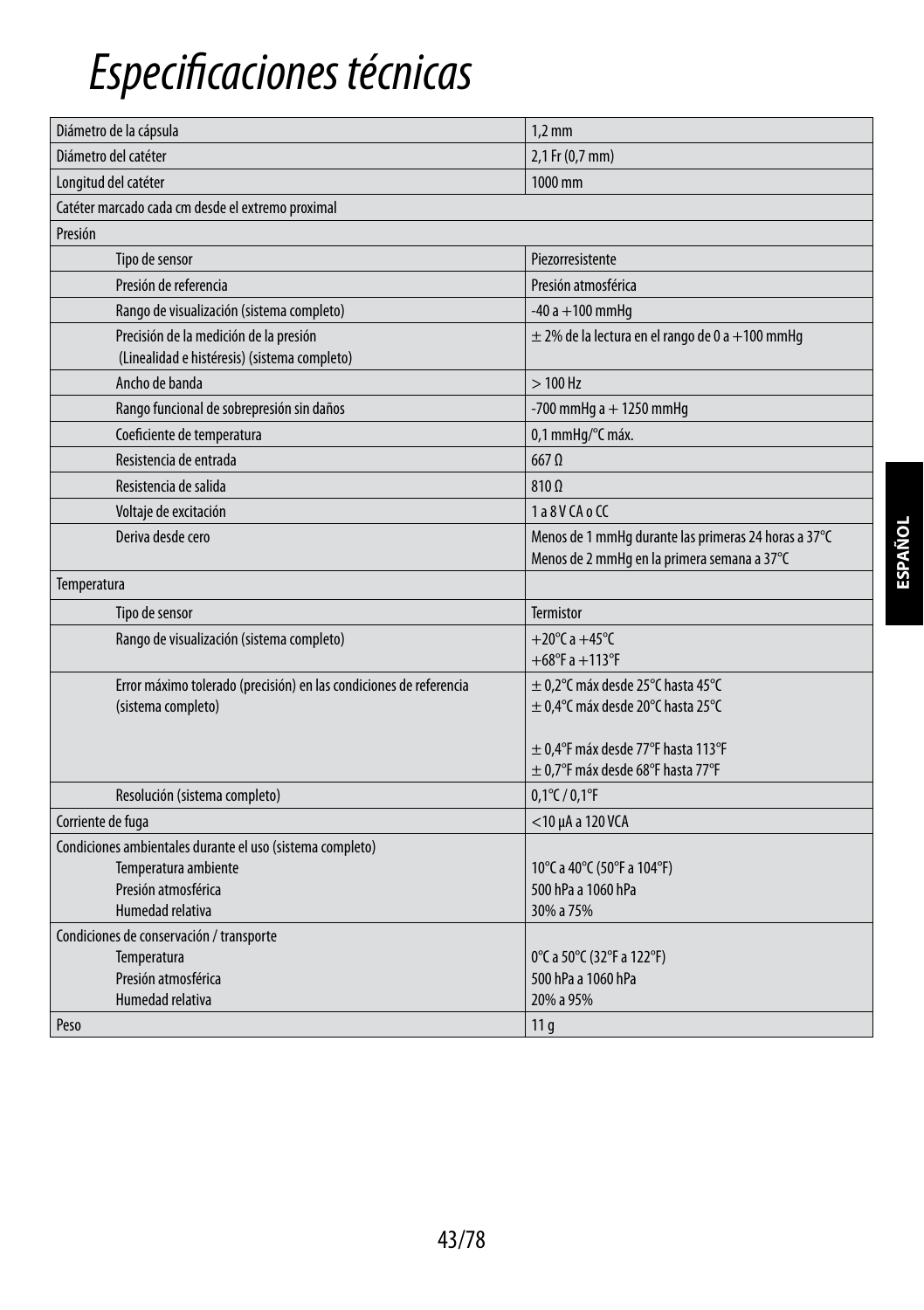## *Referencias*

| Nombre/Descripción                                                                                                    | Referencia      |
|-----------------------------------------------------------------------------------------------------------------------|-----------------|
| KITS DE MONITORIZACIÓN PRESSIO®<br>Utilícelos únicamente con un sistema de monitorización Pressio <sup>®</sup> .      |                 |
| Kit de monitorización de la PIC Pressio®, parenquimatoso con tornillo                                                 | PSO-PB          |
| Kit de monitorización de la PIC y TIC Pressio <sup>®</sup> , parenquimatoso con tornillo                              | <b>PSO-PRT</b>  |
| Kit de monitorización de la PIC Pressio®, de tunelización parenquimatosa                                              | <b>PSO-PT</b>   |
| Kit de monitorización de la PIC y TIC Pressio®, de tunelización parenquimatosa                                        | <b>PSO-PTT</b>  |
| Kit de monitorización de la PIC Pressio®, de tunelización ventricular<br>con función de drenaje del LCR externa       | PSO-VT          |
| Kit de monitorización de la PIC y TIC Pressio®, de tunelización ventricular<br>con función de drenaje del LCR externa | <b>PSO-VTT</b>  |
| SISTEMAS DE MONITORIZACIÓN PRESSIO®                                                                                   |                 |
| Monitor de la PIC                                                                                                     | PSO-3000        |
| Cable de conexión a la red eléctrica y cable de extensión del catéter incluidos                                       |                 |
| Unidad de control de interfaz de la PIC                                                                               | <b>PSO-IN00</b> |
| <b>ACCESSORIOS PRESSIO®</b>                                                                                           |                 |
| Cable de extensión del catéter                                                                                        | <b>PSO-EC20</b> |
| Cable del monitor del paciente                                                                                        | PSO-MCxx        |
| Utilícelos únicamente con un sistema de monitorización Pressio®.                                                      |                 |
| PHILIPS (AGILENT) 12 PINS                                                                                             | $-MCO1$         |
| SIEMENS (SIRECUST) 10 PINS                                                                                            | $-MCO2$         |
| SPACELABS & MINDRAY 6 PINS                                                                                            | $-MCO3$         |
| GE DATEX-Ohmeda 10 PINS                                                                                               | $-MCO4$         |
| GE Solar (MARQUETTE) 11 PINS                                                                                          | $-MCO5$         |
| <b>HELLIGE 10 PINS</b>                                                                                                | -MC06           |
| <b>SIEMENS 7 PINS</b>                                                                                                 | $-MCOZ$         |

*NIHON KOHDEN 5 PINS -MC08 DATASCOPE 6 PINS -MC10*

## **Módulo de temperatura intracraneal**

Permite visualizar el valor de la temperatura en el monitor del paciente *Utilícelo únicamente con el sistema de monitorización PSO-3000 Pressio®. Se debe utilizar con cables adecuados para el monitor del paciente (presión y temperatura).*

## **Cable para el monitor del paciente - temperatura**

*Utilícelo únicamente con el módulo de temperatura intracraneal Pressio®.*

| Transmisor serial                                                      | PSO-TX00      |
|------------------------------------------------------------------------|---------------|
| Taladro manual desechable                                              | <b>PSO-DR</b> |
| HELLIGE. DATEX-Ohmeda. NIHON KOHDEN. MINDRAY & DATASCOPE - JACK 6.35mm | -MCT-F        |
| GE Solar (MAROUETTE). GE DATEX-Ohmeda - 11 PINS                        | -MCT-E        |
| SPACELABS - 10 PINS                                                    | -MCT-C        |
| SIEMENS - 7 PINS                                                       | $-MCT-B$      |
| PHILIPS (AGILENT) - 2 PINS                                             | -MCT-A        |
|                                                                        |               |

**PSO-MT00**

**PSO-MCT-y**

Las especificaciones técnicas y la lista de referencias de los productos pueden modificarse sin previo aviso. La disponibilidad puede variar según el país.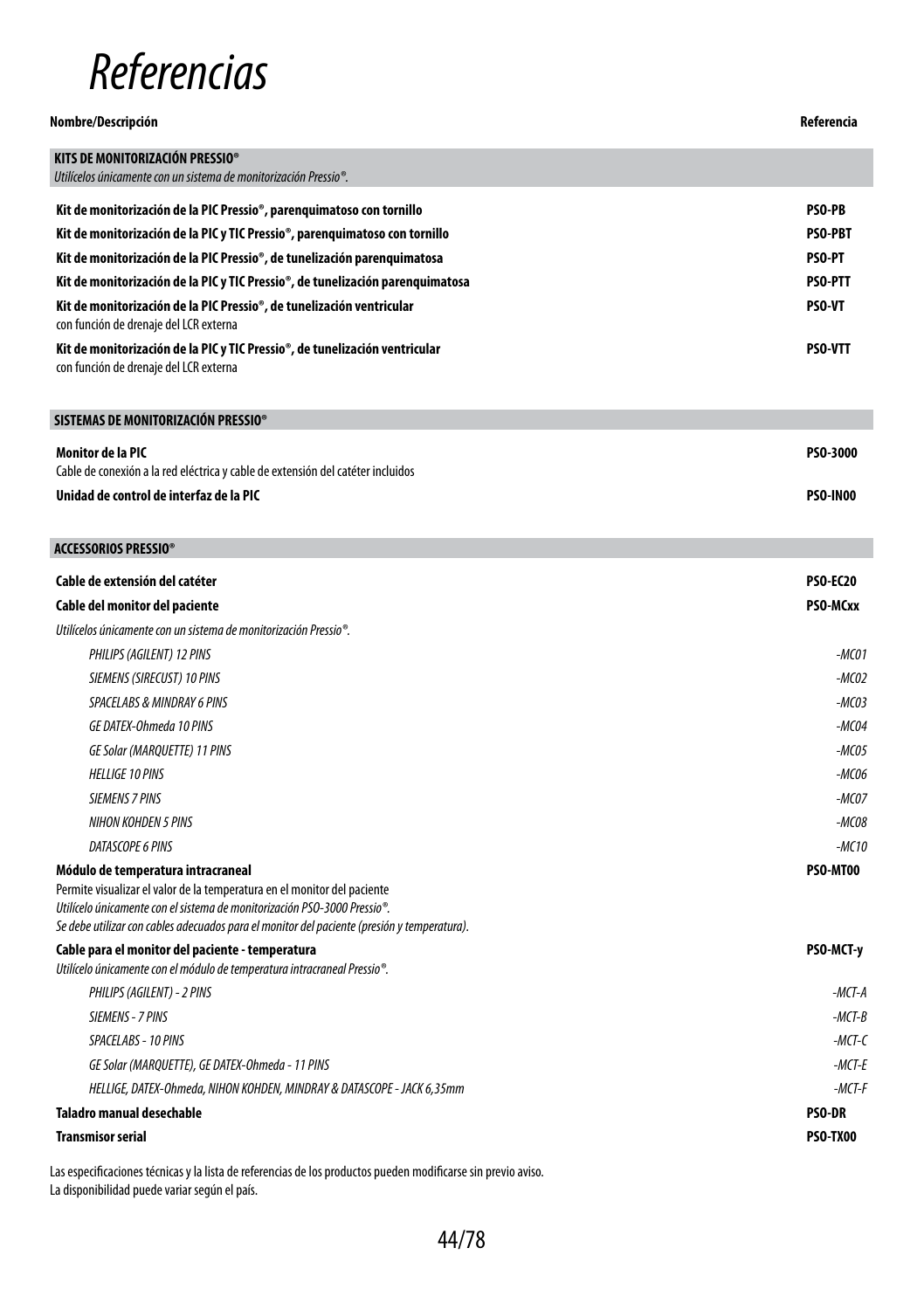## Istruzioni per l'uso

| 3. Descrizione e principio di funzionamento dei kit di tunnellizzazione parenchimale Pressio®  47 |  |
|---------------------------------------------------------------------------------------------------|--|
|                                                                                                   |  |
|                                                                                                   |  |
|                                                                                                   |  |
|                                                                                                   |  |
|                                                                                                   |  |
|                                                                                                   |  |
|                                                                                                   |  |
|                                                                                                   |  |
|                                                                                                   |  |
|                                                                                                   |  |
|                                                                                                   |  |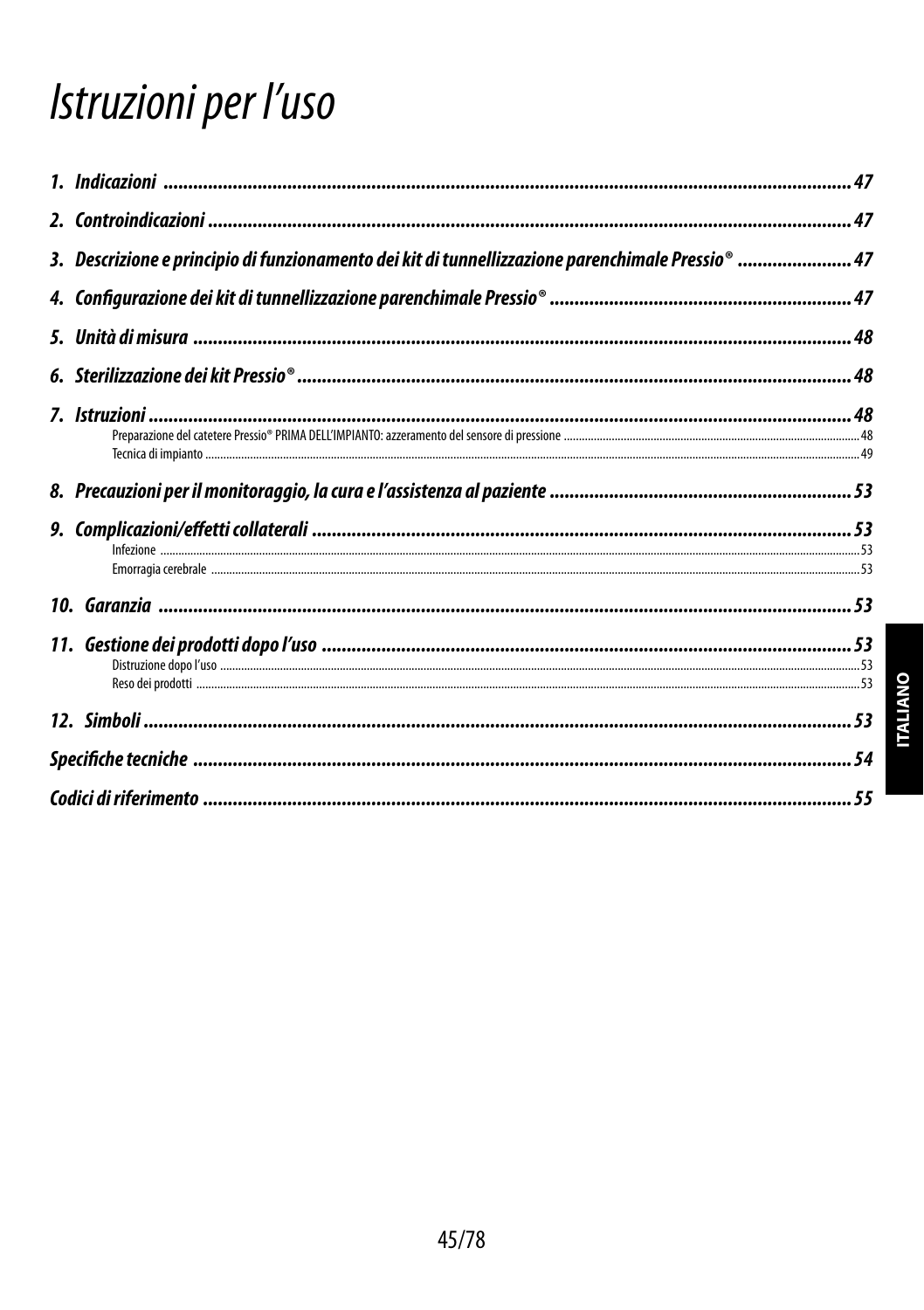

regolabile e chiave a brugola

*Figura 2: kit di monitoraggio ICP & ICT Pressio®, tunnellizzazione parenchimale (modello PSO-PTT).*



regolabile e chiave a brugola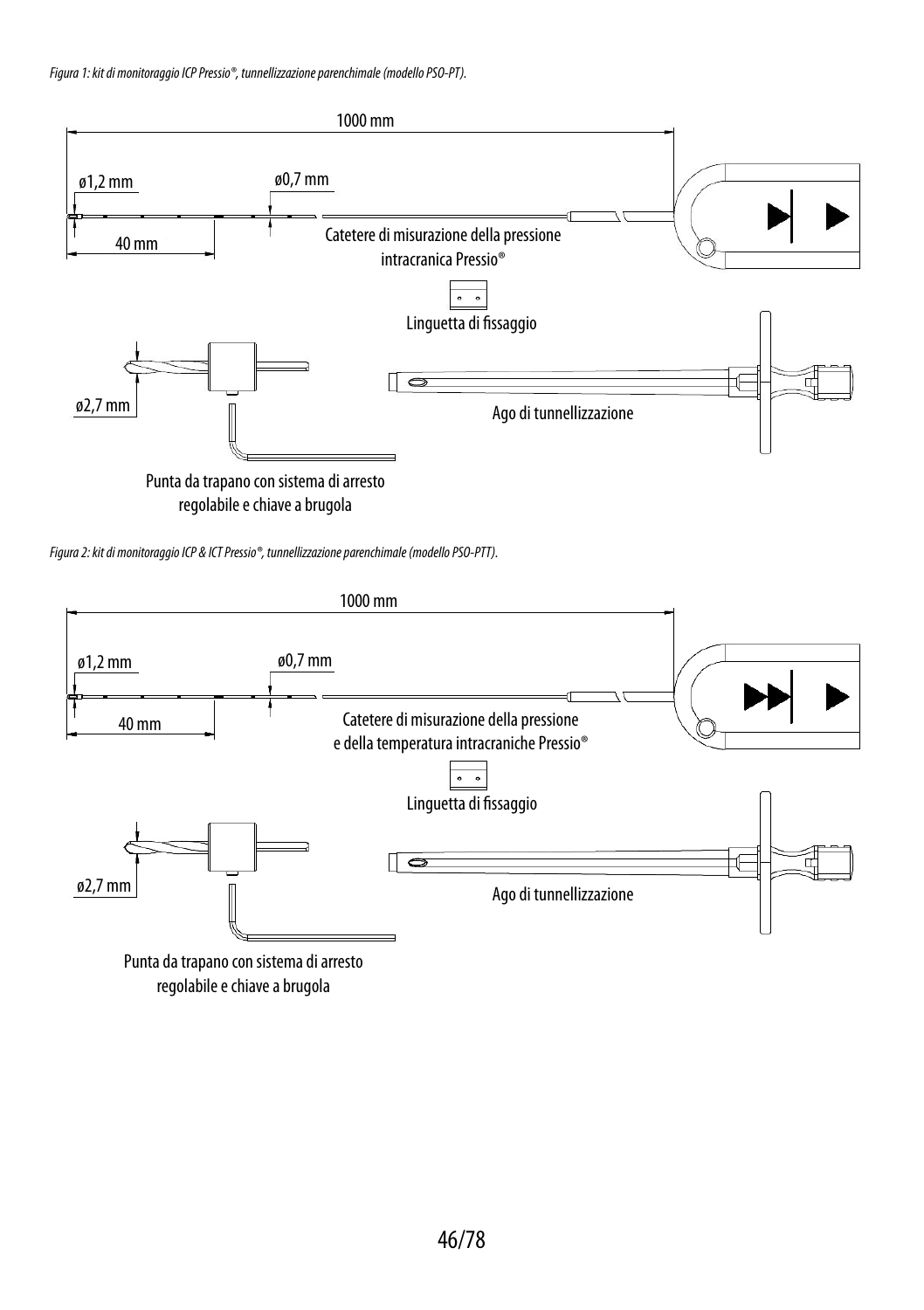Leggere attentamente le Istruzioni per l'uso prima di procedere all'impianto del dispositivo.

## *1. Indicazioni*

L'uso del kit di monitoraggio Pressio® è indicato nei pazienti che richiedono continuo monitoraggio della pressione intracranica.

Inoltre, il modello PSO-PTT consente la rilevazione della temperatura intracranica.

## *Nota:*

I valori di temperatura <sup>e</sup> pressione indicati sui sistemi di monitoraggio Pressio® non pregiudicano lo stato di salute del paziente.

## *2. Controindicazioni*

Le controindicazioni per l'uso del kit Pressio® sono le seguenti:

- infezione conclamata o sospetta dei tessuti in diretto contatto con i componenti del sistema di monitoraggio (meningite, ventricolite, peritonite, setticemia o batteriemia) o qualsiasi altra infezione presente in qualsiasi altra parte del corpo
- pazienti in terapia anticoagulante o che presentino diatesi emorragica

## *Avvertenza:*

Non utilizzare il kit di monitoraggio Pressio® se non <sup>è</sup> disponibile personale qualificato in grado di fornire una sorveglianza continua.

## *3. Descrizione e principio di funzionamento deikit di tunnellizzazione parenchimale Pressio®*

I cateteri di monitoraggio Pressio® sono dispositivi impiantabili monouso.

I cateteri di monitoraggio Pressio® sono di tipo " BF "  $\hat{\mathcal{R}}$ 

Utilizzare esclusivamente con un sistema di monitoraggio Pressio®.

## *Precauzioni:*

COLLEGARE I CATETERI PRESSIO® SOLO A DISPOSITIVI PRESSIO® CALIBRATI.

## *Kit di monitoraggio ICP Pressio®, tunnellizzazione parenchimale PSO-PT (Figura 1):*

Il kit PSO-PT consente il monitoraggio continuo della pressione intracranica.

È dotato di un catetere della lunghezza di 1 m e del diametro di 2,1 Fr. All'estremità èpresente una capsula del diametro di 1,2 mm che racchiude un sensore di pressione piezoresistivo del tipo con estensimetro al silicio progettato per essere posizionato nel parenchima cerebrale.

## *Kit di monitoraggio ICP & ICT Pressio®, tunnellizzazione parenchimale PSO-PTT (Figura 2)*:

Il kit PSO-PTT consente il monitoraggio continuo della pressione e della temperatura intracraniche.

È dotato di un catetere della lunghezza di 1 m e del diametro di 2,1 Fr con all'estremità una capsula del diametro di 1,2 mm che racchiude un sensore di pressione piezoresistivo del tipo con estensimetro al silicio, progettato per essere posizionato nel parenchima cerebrale.

I due kit si distinguono visivamente tramite le rispettive marcature poste sul connettore del catetere.

In entrambi i casi, il catetere è dotato di centrimetratura per un'estensione di 10 cm dall'estremità prossimale e di un marcatura a 15 cm.

L'estremità del catetere opposta alla capsula è dotata di un connettore che consente di collegare il catetere a un sistema di monitoraggio Pressio® (PSO-3000 o PSO-IN00) tramite un cavo di prolunga del catetere (PSO-EC20).

Il cavo di prolunga del catetere trasmette i segnali di misurazione sotto forma di segnali analogici dal sensore (o dai sensori) al sistema di monitoraggio Pressio®.

Il catetere scambia inoltre con il sistema di monitoraggio Pressio® un segnale digitale contenente dati quali, ad esempio, la calibrazione del sensore e il valore e la data in cui il sensore di pressione è stato azzerato.

I dati sono memorizzati nel connettore del catetere e sono pertanto indipendenti dal sistema di monitoraggio Pressio® utilizzato.

## *Precauzioni:*

Evitare qualsiasi contatto del connettore con sostanze liquide.

La capsula che racchiude il sensore (o i sensori) è realizzata in titanio è la guaina del catetere è in poliammide.

L'intera estensione del catetere è radiopaca.

I kit di monitoraggio Pressio® a tunnellizzazione parenchimale sono prodotti privi di lattice e ftalati.

La punta da trapano [1] consente l'accesso intracranico.

È dotato di un diametro di 3,5 mm.

Un sistema di arresto [2] permette di non oltrepassare la profondità di trapanatura scelta. La chiave a brugola [3] permette il posizionamento del sistema di arresto sulla punta di trapano da regolare.



L'ago di tunnellizzazione [4] consente di creare un passaggio per il catetere sotto lo scalpo.

Lo stiletto [5], fornito già inserito nell'ago, consente di evitare il carotaggio durante l'inserimento dell'ago sotto la cute. Quando lo si ritira rimane il passaggio per il catetere.



La linguetta di fissaggio [6] consente di fissare il catetere allo scalpo. È realizzata in silicone.



## *4. Configurazione dei kit di tunnellizzazione parenchimale Pressio®*

I kit di tunnellizzazione parenchimale Pressio® sono disponibili in due diversi modelli: PSO-PT e PSO-PTT *(cf. §3 : "Descrizione e principio di funzionamento dei kit di tunnellizzazione parenchimale Pressio®").*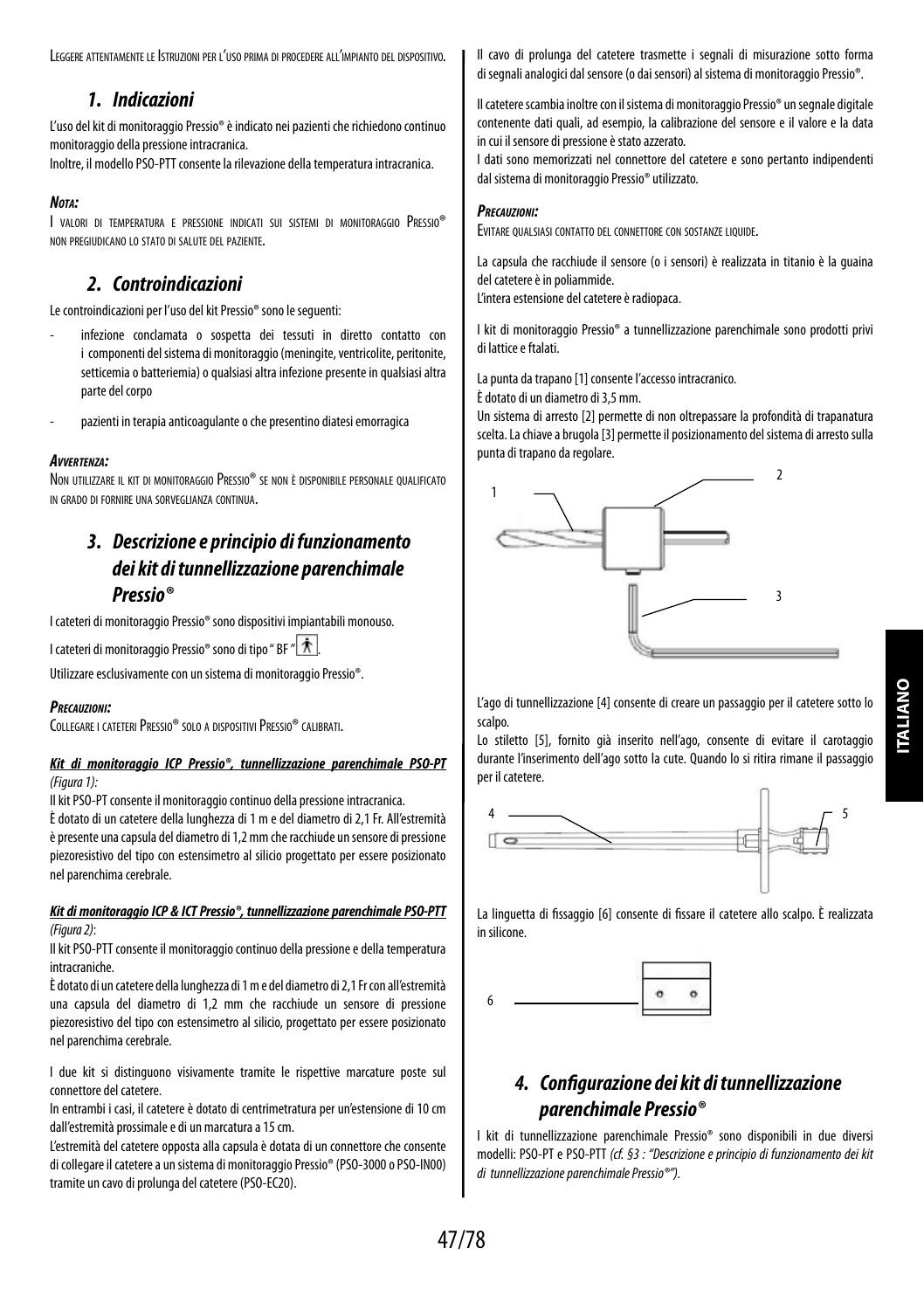In entrambi i casi gli accessori specifici per l'introduzione del catetere nel parenchima e il relativo fissaggio allo scalpo sono inclusi nel kit, pronto per l'uso.

Sophysa offre inoltre un trapano manuale monouso sterile (PSO-DR) che consente la perforazione del cranio in combinazione con la punta da trapano contenuta in ciascun kit.

I cateteri Pressio® sono utilizzati con uno dei sistemi di monitoraggio Pressio® e i rispettivi accessori *(cf. istruzioni per l'uso dei sistemi PSO-3000, PSO-IN00 e PSO-MT00).*

## **Caso specifico del sistema PSO-PTT:**

Per l'utilizzo ottimale di un catetere per la misurazione della temperatura e pressione intracraniche è necessario utilizzare un monitor Pressio®, modello PSO-3000, versione del software V2*.*

## *Note:*

la versione V2 del software è identificabile durante l'auto-test del monitor: all'avvio sono visualizzati il logo Sophysa e la versione del software.

Se non si dispone di un monitor con versione software Pressio® V2, si può utilizzare il catetere su un altro sistema di monitoraggio Pressio®, ad esempio il monitor Pressio® PSO-3000 con software V1 o l'interfaccia Pressio® PSO-IN00.

In questo caso verrà visualizzata solo la pressione. La temperatura non verrà visualizzata, ma le prestazioni del sensore di pressione rimangono invariate.

## *5. Unità di misura*

## **Diametro dei cateteri (D)**

 $D(mm) = Fr / 3$  $Fr = D(mm) \times 3$ 

## **Pressione intracranica**

Le pressioni di esercizio indicate sono in mmHg. 1 mmHg corrisponde a 13,60 mmH $_{2}$ O e a 133 Pa.

## **Temperatura intracranica**

La temperatura intracranica può essere visualizzata in gradi Celsius (°C) o gradi Fahrenheit (°F).

```
{}^{\circ}F = {}^{\circ}C x (9/5) + 32
^{\circ}C= (^{\circ}F - 32) x (5/9)
```
Equivalenza in Kelvin (K):

 $K = {}^{\circ}C + 273.15$ 

 $K = PF x (5/9) + 255.37$ 

Consultare le istruzioni per l'uso del monitor Pressio® per selezionare l'unità di misura della temperatura da visualizzare.

## *6. Sterilizzazione dei kit Pressio®*

I kit di monitoraggio Pressio® sono contenuti singolarmente in confezioni con doppia apertura a strappo, sterili e depirogenate. Sono sterilizzati con ossido di etilene.

## *Avvertenza:*

Non utilizzare <sup>i</sup> kit di monitoraggio Pressio® se la confezione sterile <sup>è</sup> aperta <sup>o</sup> danneggiata <sup>o</sup> se <sup>è</sup> trascorsa la data di scadenza.

I kit di monitoraggio Pressio® sono dispositivi monouso. Non risterilizzare o riutilizzare dopo avere tolto la confezione e/o dopo l'espianto.

Le prestazioni (deriva, sicurezza elettrica, ecc.) potrebbero essere compromesse durante la decontaminazione <sup>e</sup> il rischio di infezione sarebbe significativo.

## *Nota:*

Sophysa non può essere ritenuta responsabile delle prestazioni di qualsiasi prodotto risterilizzato e/o riutilizzato, né di qualsiasi complicazione che ne derivi.

## *7. Istruzioni*

**Prima di effettuare qualsiasi impianto si consiglia sempre di consultare le istruzioni per l'uso del sistema di monitoraggio Pressio® utilizzato per procedere all'installazione e configurazione (monitor o interfaccia Pressio®).**

## *Preparazione del catetere Pressio® PRIMA DELL'IMPIANTO: azzeramento del sensore di pressione*

Prima di impiantare il catetere Pressio® è necessario azzerare il sensore di pressione (calibrazione in relazione alla pressione atmosferica).

Il sensore della temperatura intracranica è calibrato dal produttore. L'impostazione della temperatura non richiede pertanto di effettuare prima l'azzeramento.

Verificare che durante l'intero passaggio sia mantenuta l'asepsi del kit di monitoraggio Pressio®.

## **1) Accensione del sistema di monitoraggio**

Collegare il cavo di prolunga del catetere (PSO-EC20) al sistema di monitoraggio Pressio®.

Prima di aprire la confezione che garantisce la sterilità del kit di monitoraggio Pressio®, accendere il sistema di monitoraggio (PSO-3000 o PSO-IN00). Consultare le istruzioni per l'uso del monitor o dell'interfaccia Pressio®.

## **2) Collegamento del catetere al sistema di monitoraggio**

Effettuare il collegamento tra il catetere e il cavo di prolunga (PSO-EC20) in considerazione del perno guida.

Allineare la freccia blu sul connettore del catetere e la freccia blu sul connettore del cavo: il connettore del catetere sarà guidato in modo sicuro all'interno del connettore del cavo.

Spingere fino all'arresto per garantire il collegamento completo.



Sul monitor Pressio® (PSO-3000) viene quindi visualizzato il messaggio "ZERO SENSOR".

La comparsa di codici di errore, "E001", "E002", "E005" o il messaggio, "CONNECT SENSOR" sul monitor Pressio® dopo avere collegato il catetere al cavo di prolunga potrebbero significare che il collegamento è stato effettuato in modo errato.

In tal caso, verificare che il connettore del catetere sia spinto fino all'arresto nel cavo di prolunga del catetere e che quest'ultimo sia correttamente collegato al monitor Pressio®*.*

## **3) Preparazione della vaschetta d'acqua sterile**

Preparare una soluzione salina sterile (o anche acqua sterile) e una vaschetta in un ambiente sterile.

Versare la soluzione salina (o l'acqua) sterile nella vaschetta.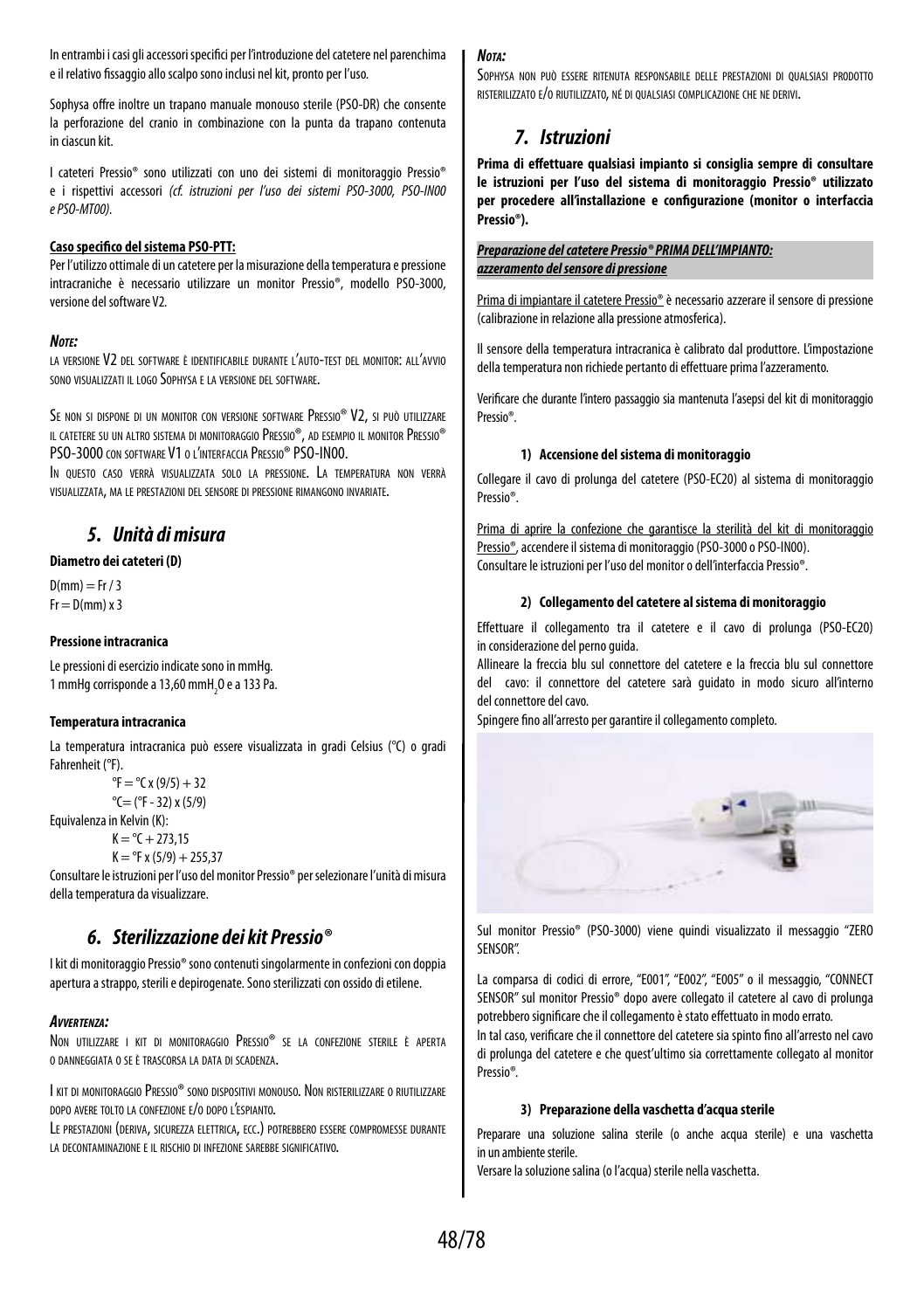

## *Precauzioni:*

L'azzeramento del sensore di pressione deve essere effettuato con un basso livello di liquido ( $\sim$ 5 mm). L'utilizzo di un contenitore profondo potrebbe determinare una pressione idrostatica superiore allo zero atmosferico con conseguente zero di riferimento errato.

## **4) Azzeramento del catetere**

Immergere il sensore (parte metallica) completamente nel liquido.



Attenzione a non toccare la vaschetta con il sensore*.*

Quando il sensore è pronto, premere il tasto di azzeramento*.*



#### *Nota:*

Durante l'azzeramento mantenere immerso il sensore ed evitare di spostarlo all'interno della vaschetta.

#### *Precauzioni:*

DURANTE L'AZZERAMENTO DEL SENSORE EVITARE QUALSIASI CONTATTO CON L'ESTREMITÀ DEL CATETERE. LA CALIBRAZIONE IN RELAZIONE ALLA PRESSIONE ATMOSFERICA POTREBBE RISULTARE FALSIFICATA.

Durante l'azzeramento verificare che l'estremità del catetere sia immersa in acqua sterile <sup>o</sup> soluzione salina. L'azzeramento del sensore in condizioni diverse da quelle consigliate può essere causa di rilevazioni della pressione errate.

Il movimento di una barra di progressione dell'attività consente di seguire la perfetta esecuzione dell'azzeramento.

La procedura richiede circa 3 secondi*.*



## **5) Verifica del corretto svolgimento della procedura di azzeramento**

Quando la barra di progressione giunge al termine, la comparsa del messaggio "ZERO SENSOR OK – INSERT SENSOR" indica che la procedura si è svolta in modo corretto.

Verificare che lo schermo del monitor Pressio® visualizzi il valore "0 mmHg" (oloschermo del monitor paziente se si usa l'interfaccia Pressio®).

Se durante l'azzeramento il sensore soffre di variazioni di pressione parassite o è danneggiato, lo schermo visualizzerà il messaggio "ZERO SENSOR FAILURE – REPLACE SENSOR".

In questo caso, scollegare e ricollegare il catetere e provare a ripetere la sequenza diazzeramento.

Se l'errore si ripresenta, cambiare il catetere.

Consultare anche le istruzioni per l'uso del sistema di monitoraggio Pressio® utilizzato (PSO-3000 o PSO-IN00, § "Anomalie di funzionamento: sintomi / misure suggerite").

## *Nota:*

L'azzeramento del sensore può essere effettuato solo una volta. Se si tenta di azzerare di nuovo lo stesso sensore, viene visualizzato il messaggio "SENSOR ALREADY ZEROED".

La memorizzazione dei dati nella memoria del connettore del catetere *(cf. §3)* consente di utilizzare monitor o interfacce Pressio® (modelli PSO-3000 software V2, PSO-3000 software V1 e PSO-IN00) diversi da quello sul quale è stato effettuato l'azzeramento.

## **Caso specifico del sistema PSO-PTT:**

#### *Nota:*

Quando la temperatura rilevata dal sensore <sup>è</sup> inferiore a 20°C, il monitor Pressio® visualizza: "- - -". Ciò significa che la misurazione rientra nell'intervallo di misurazione del sensore ma non nell'intervallo di visualizzazione del sistema Pressio®.

## *Tecnica di impianto*

L'impianto del catetere Pressio® deve tenere in considerazione le pratiche asettiche neurochirurgiche correnti.

Utilizzare gli accessori per l'inserimento forniti da Sophysa nel kit di monitoraggio Pressio®.

Il chirurgo sceglierà la tecnica in base alla propria esperienza e alle condizioni cliniche del paziente.

L'impianto finale del dispositivo deve soddisfare le condizioni di posizionamento ottimale del sensore nel parenchima.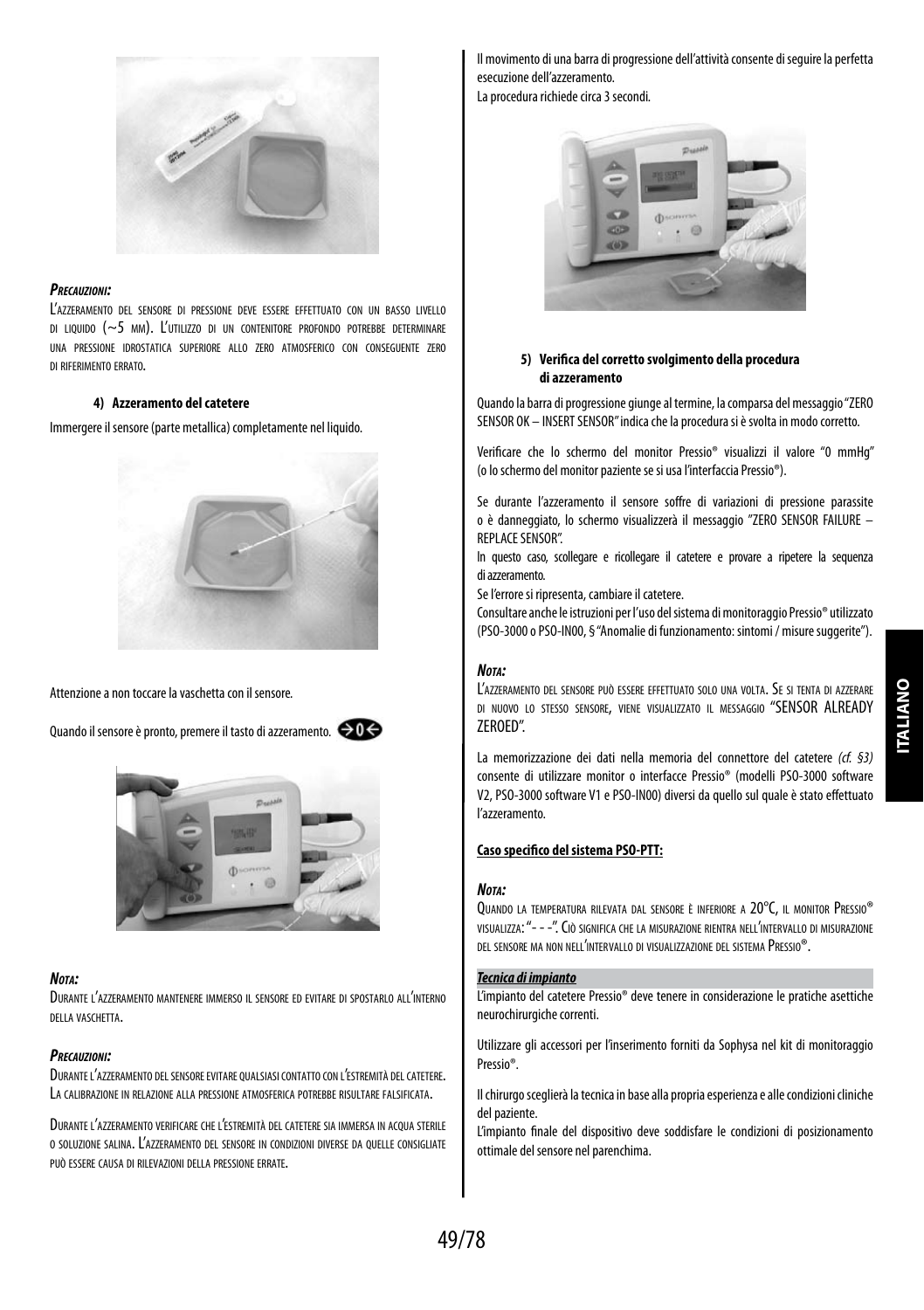#### *Precauzioni:*

Non effettuare l'impianto del catetere di monitoraggio senza avere a disposizione un kit sostitutivo nel caso se ne presenti la necessità.

## **Scelta del sito di impianto**

Indicazione per il sito di impianto: le aree prefrontali destra e sinistra standard rappresentano i principali siti di impianto. Questa regione consente al paziente di ruotare la testa restando in posizione di decubito senza interferire con la funzione di monitoraggio della pressione intracranica. Inoltre, nella maggior parte dei casi, l'incisione viene effettuata oltre la linea del cuoio capelluto, rendendola accettabile dal punto di vista estetico.

Si consiglia di effettuare la tunnellizzazione del catetere sotto lo scalpo permigliorarne il fissaggio e ridurre il rischio di infezione.

Il sito in cui il catetere emerge si trova generalmente a 5 cm dal foro di trapanatura in posizione posteriore.

## **Accesso intracranico**

Una volta scelto il sito di impianto, l'area viene rasata e preparata in modo asettico. Nel sito di incisione viene applicato un anestetico locale. Il sito è situato di norma 2-3 centimetri di fronte alla sutura coronale sulla linea medio-pupillare.

Si effettua un'incisione di un centimetro fino all'osso.

Verificare che la piastra ossea sia ben esposta ed effettuare l'emostasi sui bordi del taglio.

Il sistema di arresto sulla punta da trapano fornita nel kit può essere posizionato secondo necessità allentando la vite di bloccaggio con la chiave a brugola. Posizionare il sistema di arresto regolabile in base alla profondità di trapanatura scelta e serrare di nuovo la vite di bloccaggio per mantenerlo in posizione.

## *Avvertenza:*

Se la vite di bloccaggio non viene serrata in modo completo, il sistema di arresto regolabile non sarà in grado di svolgere il proprio ruolo, con il rischio di trapanare troppo in profondità.

La punta del trapano viene quindi fissata a un trapano elicoidale e si effettua la perforazione attraverso le piastre interna ed esterna del cranio. Il chirurgo deve garantire che non si verifichi alcuna possibilità di lesione parenchimale all'attraversamento della piastra interna.

Dopo avere attraversato la piastra interna, la punta del trapano viene ritirata e il foro viene irrigato con soluzione salina sterile normale.

Incidere la dura madre.

## **Tecnica consigliata per la tunnellizzazione**

- Effettuare una piccola incisione nel sito scelto per l'emergenza del catetere *(Figura 3.1).*
- Partendo dall'incisione del foro di trapanatura, inserire l'ago di tunnellizzazione tra lo scalpo e il cranio in direzione del sito scelto per l'emergenza del catetere *(Figura 3.2).*
- Rimuovere lo stiletto dall'ago *(Figura 3.3).*
- Infilare delicatamente il catetere nell'ago dal sito di emergenza (distale) in direzione del sito di impianto (prossimale) *(Figura 3.4).* Verificare che siano stati infilati almeno 15 cm di catetere nell'ago verso il sito di impianto.

## *Precauzioni:*

L'estremità dell'ago di tunnellizzazione <sup>è</sup> affilata: introdurre il catetere con molta cautela.

- Estrarre l'ago da sotto lo scalpo, dall'alto all'estremità del catetere *(Figura 3.5).*

## **Impianto del catetere**

## *Avvertenza:*

LIMITARE LA RIPETIZIONE DI IMPIANTI DI CATETERI INTRACEREBRALI: FREQUENTI INCISIONI DEL CERVELLO per consentire l'inserimento del catetere potrebbero predisporlo a edemi ed emorragia intracerebrale, con il risultato di un aumento della pressione intracranica.

Verificare che il sensore di pressione sia stato precedentemente azzerato *(cf. § "Preparazione di un catetere Pressio® PRIMA DELL'IMPIANTO: azzeramento del sensore di pressione").*

## *Avvertenza:*

Non effettuare l'azzeramento del sensore dopo avere impiantato il catetere; è fondamentale effettuarlo prima dell'impianto per calibrarlo con la pressione atmosferica.

Per effettuare una misurazione parenchimale della pressione intracranica, la profondità di impianto deve essere di 1-3 cm nel parenchima cerebrale.

- Introdurre il catetere nel parenchima alla profondità richiesta per l'impianto prendendo in considerazione lo spessore del cranio (Figura 3.6). Suturare il catetere nel punto di uscita dal cranio.

## **Fissaggio del catetere**

- Mantenere il catetere nel sito di impianto e tirare molto delicatamente all'estremità situata dal lato del connettore fino alla formazione di un angolo retto e piatto sul cranio *(Figura 3.7).*
- Chiudere l'incisione sopra al foro di trapanatura in conformità con le procedure ospedaliere standard.
- Utilizzare la linguetta di fissaggio in dotazione per fissare il catetere allo scalpo nel sito di emergenza *(Figura 3.8).*
- Per mantenere il catetere in posizione e ridurre la tensione, arrotolare il catetere e fissare il cappio formatosi. Fare attenzione a non esercitare alcuna trazione sulla linguetta di fissaggio durante questi passaggi.

In questa fase il monitor Pressio® visualizza la pressione intracranica media in mmHg.

## **Caso specifico del sistema PSO-PTT:**

In questa fase, il monitor Pressio® visualizza la pressione intracranica media inmmHg. Anche la temperatura è visualizzata e si stabilizzerà sul valore preciso entro 150 secondi massimo.

## *Nota:*

La misurazione della temperatura può essere accurata solo se viene impiantato il sensore. Il sensore non <sup>è</sup> idoneo per la misurazione della temperatura nell'aria.

In entrambi i casi (PSO-PT e PSO-PTT), l'instabilità del valore della pressione, la comparsa di codici di errore, "E001", "E002", "E005" o il messaggio, "CONNECT SENSOR" sul monitor Pressio® dopo avere collegato il catetere al cavo di prolunga potrebbero significare che il collegamento è stato effettuato in modo errato.

In tal caso, verificare che il connettore del catetere venga spinto fino all'arresto nel cavo di prolunga del catetere e che quest'ultimo sia correttamente connesso al monitor Pressio®.

La comparsa di codici di errore "- - -", "999", "E001", "E002", "E005" o il messaggio, "CONNECT SENSOR" sul monitor Pressio® dopo avere impiantato il catetere, anche se il catetere è collegato correttamente, potrebbero indicare un danneggiamento del sensore all'estremità del catetere.

In tal caso, provare a riposizionare il catetere e, se si ripresentano gli errori, provare con un nuovo catetere.

La durata massima raccomandata per l'impianto del catetere è di 5 giorni.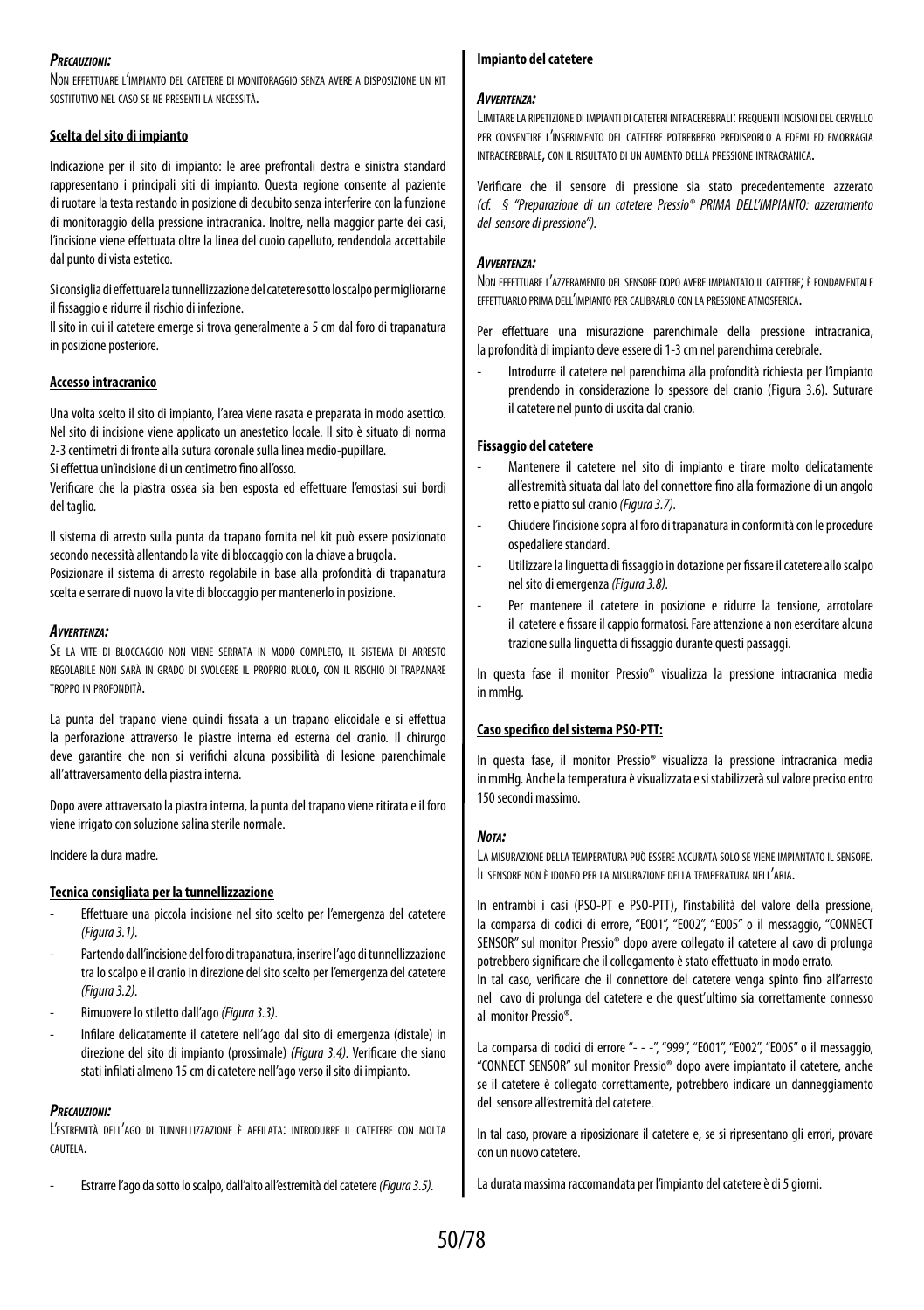Dopo le prime 24 ore il monitor Pressio® visualizza la durata dell'impianto del catetere tramite il messaggio "Implantation: X days". Il messaggio è visualizzato per l'intera durata dell'impianto.

Il messaggio inizia a lampeggiare sul monitor Pressio® a partire dal 6° giorno di impianto a significare che il catetere ha oltrepassato la durata raccomandata per l'impianto.

Se si utilizza l'interfaccia Pressio®, il led che indica la durata dell'impianto del catetere inizierà a lampeggiare non appena il catetere oltrepassa la durata raccomandata per l'impianto.

Una volta impiantato, il catetere può essere scollegato e ricollegato alla stessa o a una diversa unità della gamma Pressio® (PSO-3000 software V2, PSO-3000 software V1, PSO-IN00) senza la necessità di ricalibrare alla pressione atmosferica. Infatti, il catetere di monitoraggio conserva in memoria tutti i dati relativi all'azzeramento.

## **Osservazione:**

è anche possibile impiantare il catetere a livello subdurale.

L'impianto del catetere in tali casi (non di uso normale) è effettuato sotto la responsabilità di un anestesista o un neurochirurgo esperto. Le condizioni cliniche del paziente devono pertanto essere sottoposte a ulteriore sorveglianza.

Ripiegare il catetere e formare un gomito. La sezione tra il gomito e l'estremità del catetere sarà impiantata a livello subdurale. Il gomito deve essere creato in modo tale che il sensore (o i sensori) siano rivolti verso la corteccia una volta impiantato il catetere.

Per impiantare il catetere, inserirne l'estremità attraverso la dura madre pre-perforata e sospingerlo fino al raggiungimento dell'interno dello spazio subdurale.

#### **Fasi consigliate per l'espianto del catetere**

- Spegnere il monitor Pressio®.
- Scollegare il catetere dal cavo di prolunga.
- Procedere con l'espianto del catetere.
- Verificare l'integrità del catetere espiantato.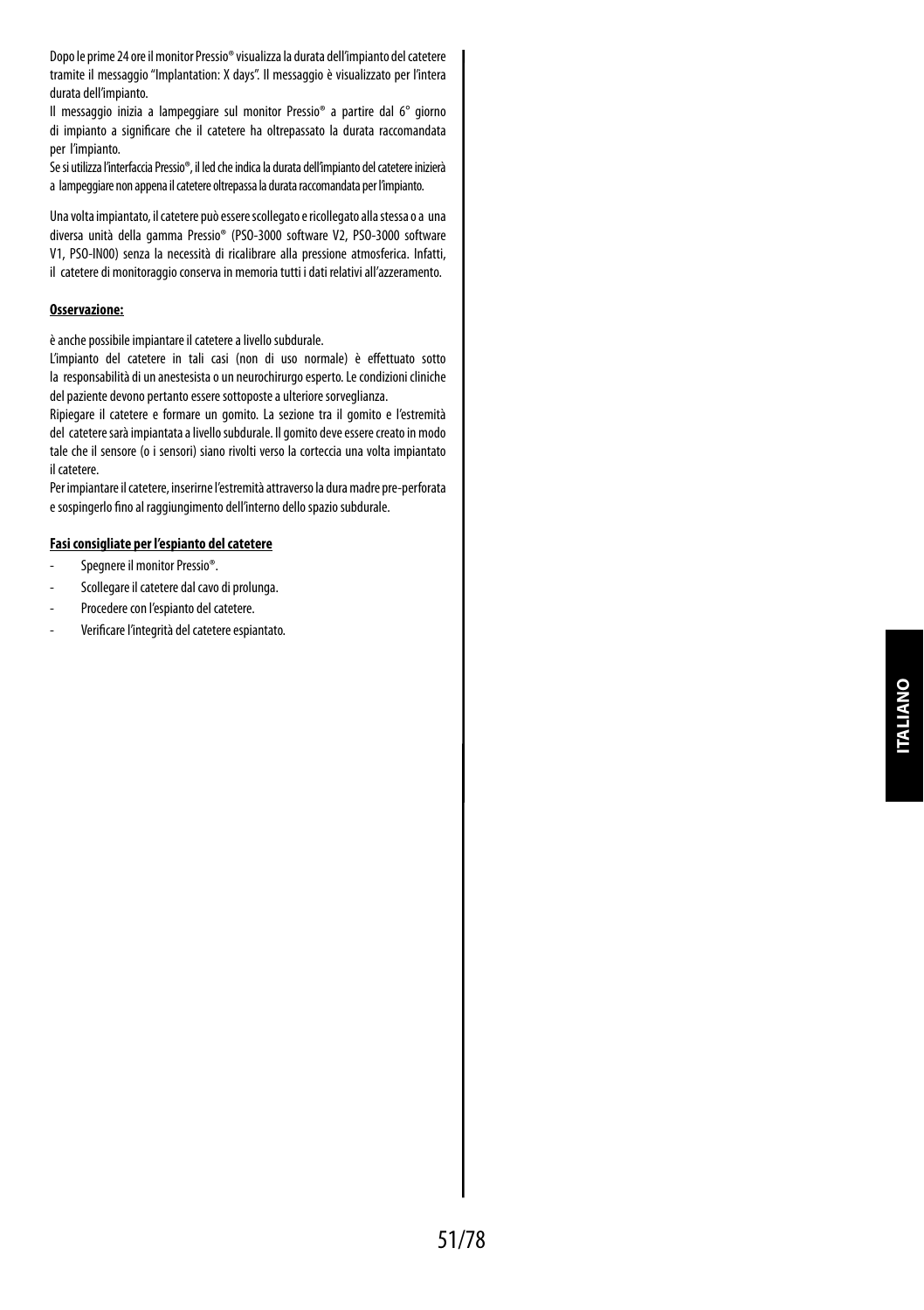













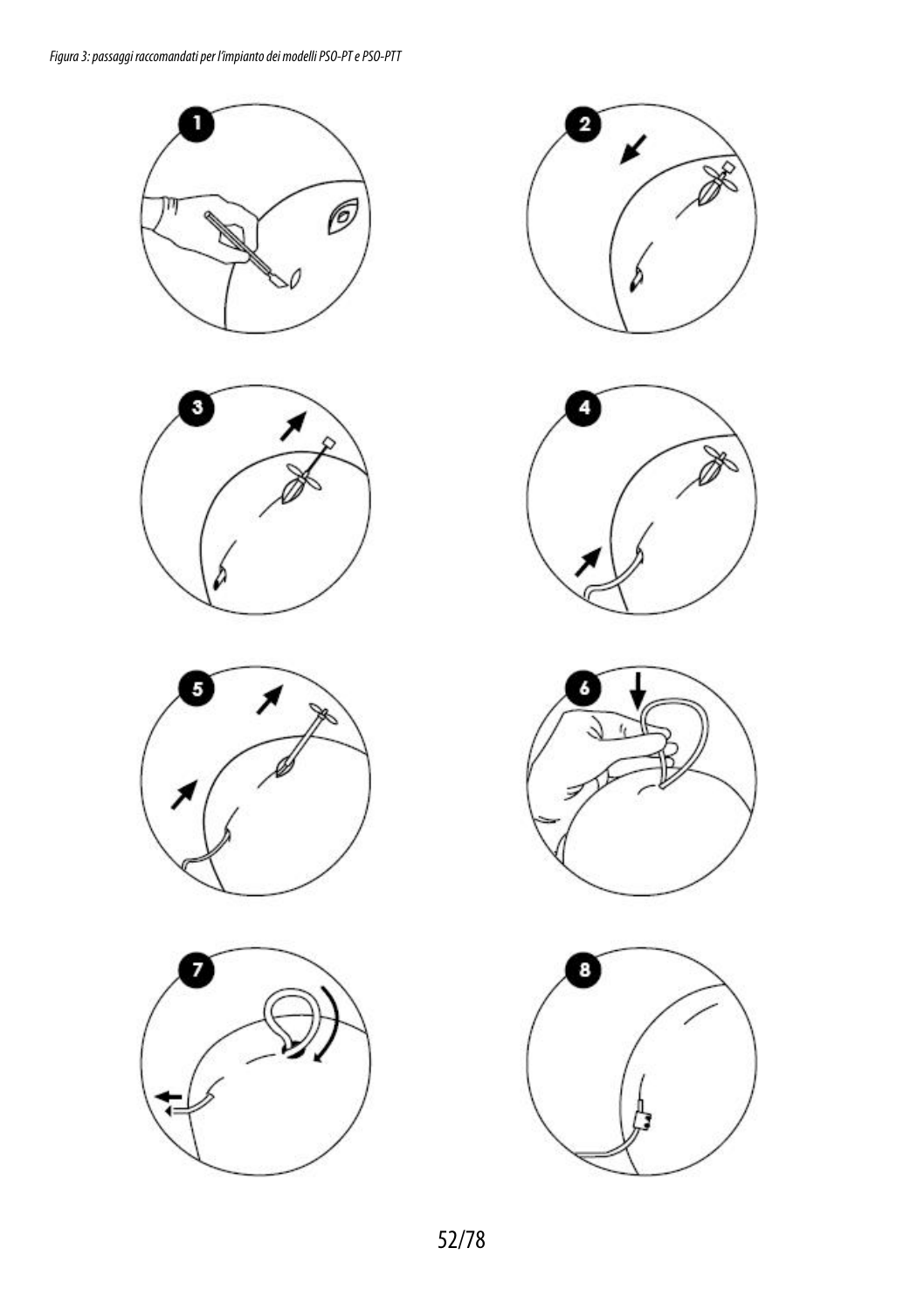## *8. Precauzioni per il monitoraggio, la cura e l'assistenza al paziente*

## *Avvertenza:*

Non utilizzare il kit di monitoraggio Pressio® se non è disponibile personale qualificato in grado di fornire una sorveglianza continua.

#### *Precauzioni:*

Il paziente deve essere monitorato esclusivamente da un anestesista, da un neurochirurgo o da altra persona qualificata.

Si consiglia di utilizzare la clip sul cavo di prolunga del catetere per evitare che il catetere possa scollegarsi.

Durante il monitoraggio avere cura del sito di impianto del catetere attenendosi alle procedure ospedaliere standard.

## *Precauzioni:*

Trattare il paziente con cura per evitare che il cavo possa scollegarsi o che il catetere impiantato possa spostarsi. Dopo qualsiasi spostamento del paziente verificare il collegamento del catetere al cavo di prolunga e al sistema di monitoraggio Pressio®.

I cateteri Pressio® non sono sensibili agli effetti che possono prodursi durante un esame di risonanza magnetica, ma potrebbero essere fonte di artefatti.

Non utilizzare il sistema di monitoraggio Pressio® e il catetere impiantato Pressio® insieme con uno strumento elettrochirurgico ad alta frequenza o a un defibrillatore. Il catetere e/o il sistema di monitoraggio potrebbero risultarne danneggiati e il funzionamento disturbato.

## *9. Complicazioni/effetti collaterali*

Le complicazioni che possono risultare dall'impianto di un sistema di monitoraggio Pressio® comprendono i rischi inerenti l'uso di farmaci, qualsiasi intervento chirurgico el'inserimento di un corpo estraneo.

## *Infezione*

La complicazione principale associata a questo tipo di monitoraggio è l'infezione.

I rischi di infezione possono essere ridotti attenendosi a tecniche asettiche per la gestione e l'impianto del catetere e attenendosi inoltre alla durata massima di impianto del catetere (5 giorni). Se occorre continuare il monitoraggio dopo questo intervallo di tempo, si consiglia di impiantare un nuovo sistema in un altro sito. Il rispetto della tecnica di tunnellizzazione consigliata in queste istruzioni per l'uso

consentirà inoltre di ridurre i rischi di infezione.

## **Se è presente un'infezione, è indicata la rimozione dello shunt in combinazione con l'avvio di un trattamento specifico per via generale o intratecale.**

## *Emorragia cerebrale*

Durante questo tipo di monitoraggio si può anche osservare emorragia cerebrale. La probabilità di questa complicazione può essere ridotta limitando il numero di incisioni cerebrali durante la procedura di introduzione e verificando che la procedura sia eseguita esclusivamente da professionisti preparati e competenti.

Queste complicazioni richiedono un rapido intervento medico.

## *10. Garanzia*

Le prestazioni del kit di monitoraggio Pressio® sono garantite esclusivamente con la gamma di sistemi di monitoraggio Pressio® e gli accessori progettati, testati e prodotti da Sophysa.

Sophysa garantisce che il dispositivo medico è privo di difetti del materiale o di fabbricazione. Oltre a questa garanzia, Sophysa non concede alcuna altra garanzia, espressa o implicita, inclusa la commercializzazione o l'adattamento per un uso specifico. Sophysa non può essere ritenuta responsabile di alcun incidente, complicazione, danno o pregiudizio risultante direttamente o indirettamente dall'uso del dispositivo. Sophysa non autorizza nessuno ad assumersi responsabilità per proprio conto e per i propri prodotti.

## *11. Gestione dei prodotti dopo l'uso*

## *Distruzione dopo l'uso*

Qualsiasi kit di monitoraggio Pressio® privo della confezione, usato o espiantato deve essere distrutto in conformità con le procedure vigenti nell'istituto ospedaliero.

## *Reso dei prodotti*

Se un kit di monitoraggio Pressio® espiantato deve essere reso a Sophysa per essere sottoposto a analisi, esso deve essere reso immerso in acqua, indicando se necessario l'eventuale pulizia effettuata.

Per valutare correttamente il prodotto reso, esso deve essere accompagnato dal relativo modulo di Autorizzazione al reso al produttore.

## *Nota:*

Per un'analisi più efficace si consiglia di non pulire il dispositivo.

## *12. Simboli*

| REF | Codice di riferimento sul catalogo                                                                                                                                          |
|-----|-----------------------------------------------------------------------------------------------------------------------------------------------------------------------------|
|     | Produttore                                                                                                                                                                  |
|     | Metodo di sterilizzazione mediante ossido<br>di etilene                                                                                                                     |
|     | Non riutilizzare                                                                                                                                                            |
|     | Non risterilizzare                                                                                                                                                          |
|     | Usare preferibilmente entro                                                                                                                                                 |
| LOT | Codice del lotto                                                                                                                                                            |
| SN  | Numero di serie                                                                                                                                                             |
| C٤  | Marchio di conformità CE                                                                                                                                                    |
|     | Consultare le Istruzioni per l'uso                                                                                                                                          |
|     | TIPO DI DISPOSITIVO BF: in grado di procurare un<br>livello adeguato di protezione dalla folgorazione<br>elettrica, con sezione applicata isolata di tipo F<br>(flottante). |
|     | Condizioni di temperatura per la conservazione<br>e il trasporto                                                                                                            |
|     | Conservare in un luogo asciutto                                                                                                                                             |
|     | Fragile, maneggiare con cura                                                                                                                                                |

**TALIANO ITALIANO**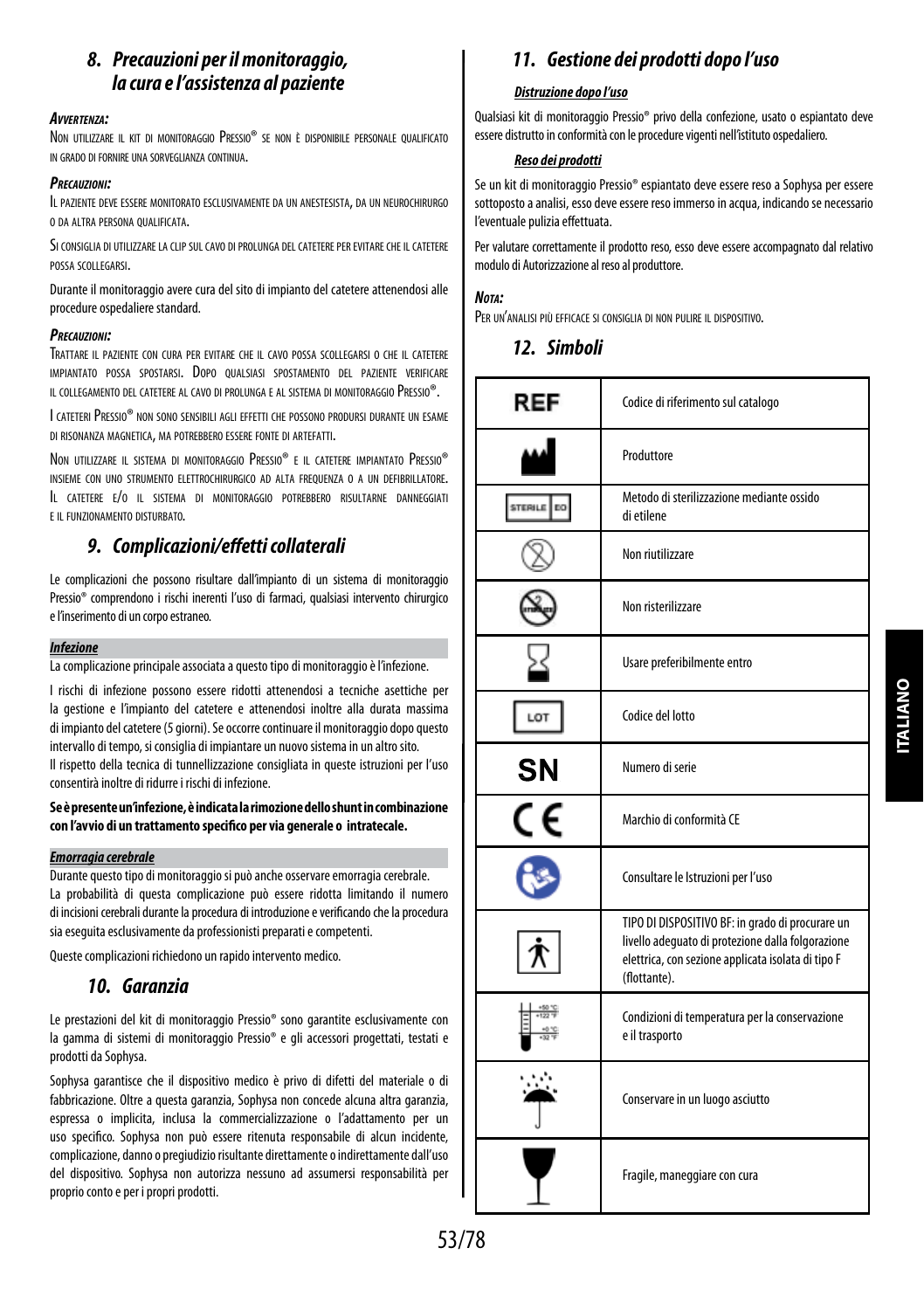## *Specifiche tecniche*

| Diametro della capsula                                                                 | $1.2 \text{ mm}$                                                                                     |  |
|----------------------------------------------------------------------------------------|------------------------------------------------------------------------------------------------------|--|
| Diametro del catetere                                                                  | 2,1 Fr (0,7 mm)                                                                                      |  |
| Lunghezza del catetere                                                                 | 1000 mm                                                                                              |  |
| Catetere con ogni centimetro contrassegnato a partire dall'estremità prossimale        |                                                                                                      |  |
| Pressione                                                                              |                                                                                                      |  |
| Tipo di sensore                                                                        | Piezoresistivo                                                                                       |  |
| Pressione di riferimento                                                               | Pressione atmosferica                                                                                |  |
| Intervallo di visualizzazione (sistema completo)                                       | da -40 a +100 mm Hg                                                                                  |  |
| Precisione di misurazione della pressione<br>(Linearità e isteresi) (sistema completo) | $\pm$ 2% nell'intervallo da 0 a +100 mmHg                                                            |  |
| Larghezza di banda                                                                     | $>100$ Hz                                                                                            |  |
| Intervallo funzionale di sovrapressione senza danno                                    | da -700 mmHg a + 1250 mmHg                                                                           |  |
| Coefficiente di temperatura                                                            | 0,1 mmHq/°C max.                                                                                     |  |
| Resistenza in entrata                                                                  | $667$ $\Omega$                                                                                       |  |
| Resistenza in uscita                                                                   | $810 \Omega$                                                                                         |  |
| Tensione di eccitazione                                                                | da 1 a 8 V CA o CC                                                                                   |  |
| Deriva dello zero                                                                      | Inferiore a 1 mmHg durante le prime 24 ore a 37°C<br>Inferiore a 2 mmHg nella prima settimana a 37°C |  |
| Temperatura                                                                            |                                                                                                      |  |
| Tipo di sensore                                                                        | Termistore                                                                                           |  |
| Intervallo di visualizzazione (sistema completo)                                       | da +20 $^{\circ}$ C a +45 $^{\circ}$ C                                                               |  |
|                                                                                        | $da + 68^{\circ}F a + 113^{\circ}F$                                                                  |  |
| Massimo errore tollerato (precisione) alle condizioni di riferimento                   | $\pm$ 0,2°C max da 25°C a 45°C                                                                       |  |
| (sistema completo)                                                                     | $\pm$ 0,4°C max da 20°C a 25°C                                                                       |  |
|                                                                                        | $\pm$ 0.4°F max da 77°F a 113°F                                                                      |  |
|                                                                                        | $\pm$ 0.7°F max da 68°F a 77°F                                                                       |  |
| Risoluzione (sistema completo)                                                         | $0,1^{\circ}$ C / $0,1^{\circ}$ F                                                                    |  |
| Corrente di perdita                                                                    | $<$ 10 µA a 120 VAC                                                                                  |  |
| Condizioni ambientali durante l'uso (sistema completo)                                 |                                                                                                      |  |
| Temperatura ambiente                                                                   | Da 10°C a 40°C (da 50°F a 104°F)                                                                     |  |
| Pressione atmosferica                                                                  | da 500 hPa a 1060 hPa                                                                                |  |
| Umidità relativa                                                                       | dal 30% al 75%                                                                                       |  |
| Condizioni per la conservazione e il trasporto                                         |                                                                                                      |  |
| Temperatura                                                                            | da 0°C a 50°C (da 32°F a 122°F)                                                                      |  |
| Pressione atmosferica                                                                  | da 500 hPa a 1060 hPa                                                                                |  |
| Umidità relativa                                                                       | dal 20% al 95%                                                                                       |  |
| Peso                                                                                   | 11 <sub>g</sub>                                                                                      |  |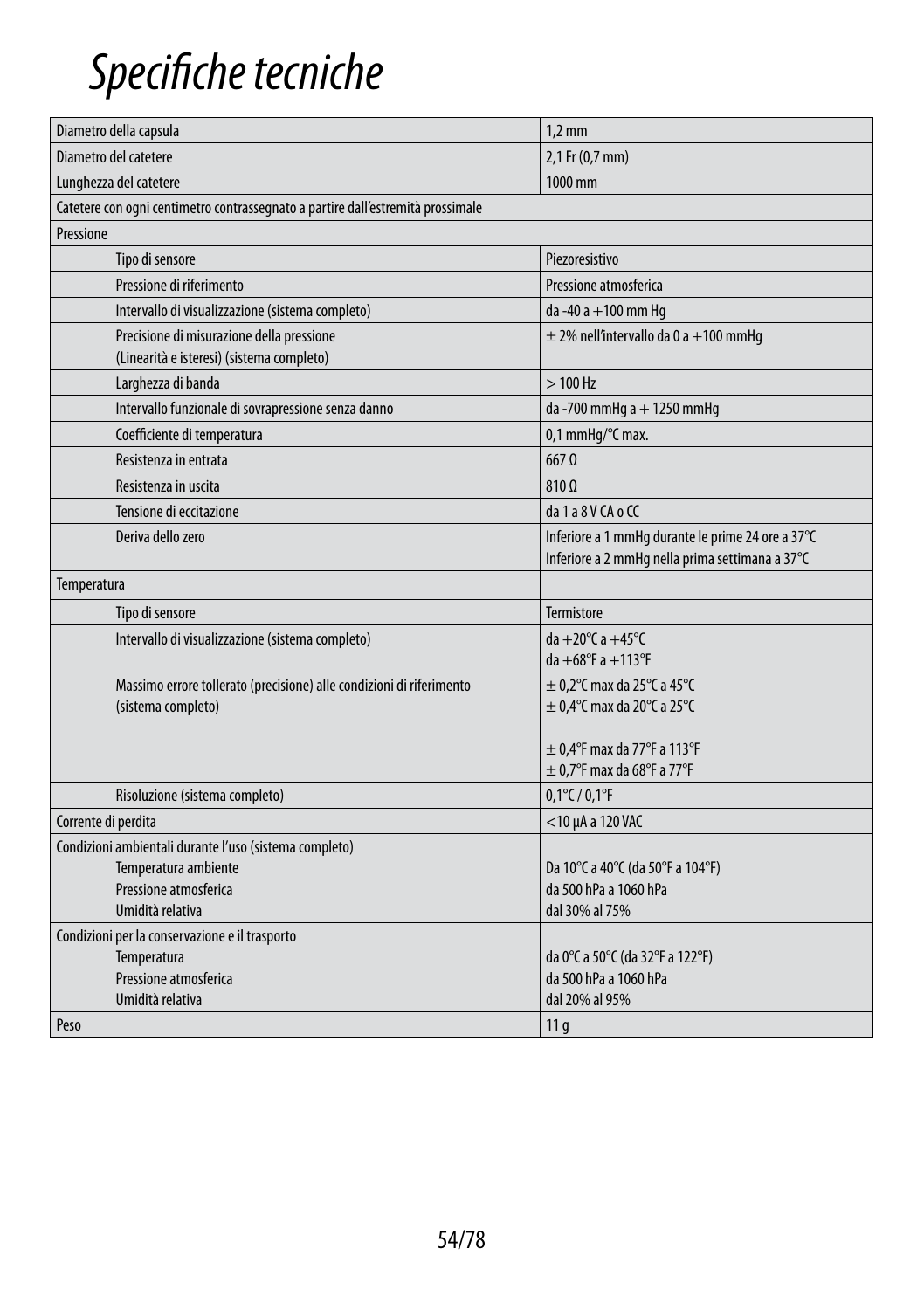## *Codici di riferimento*

## **Nome/Descrizione Codice di riferimento**

| <b>KIT DI MONITORAGGIO PRESSIO®</b>                                                                                                  |                |
|--------------------------------------------------------------------------------------------------------------------------------------|----------------|
| Utilizzare esclusivamente con un sistema di monitoraggio Pressio <sup>®</sup> .                                                      |                |
| Kit di monitoraggio parenchimale ICP Pressio <sup>®</sup> con bullone                                                                | <b>PSO-PB</b>  |
| Kit di monitoraggio ICP & ICT Pressio®, parenchimale con bullone                                                                     | <b>PSO-PBT</b> |
| Kit di monitoraggio ICP Pressio®, tunnellizzazione parenchimale                                                                      | <b>PSO-PT</b>  |
| Kit di monitoraggio ICP & ICT Pressio®, tunnellizzazione parenchimale                                                                | <b>PSO-PTT</b> |
| Kit di monitoraggio ICP Pressio®, tunnellizzazione ventricolare<br>con funzione di drenaggio esterno del liguor cerebrospinale       | <b>PSO-VT</b>  |
| Kit di monitoraggio ICP & ICT Pressio®, tunnellizzazione ventricolare<br>con funzione di drenaggio esterno del liguor cerebrospinale | <b>PSO-VTT</b> |

## **SISTEMI DI MONITORAGGIO PRESSIO®**

| Monitor ICP                                                   | PS0-3000        |
|---------------------------------------------------------------|-----------------|
| Cavo di alimentazione e cavo di prolunga del catetere inclusi |                 |
| Unità di controllo interfaccia ICP                            | <b>PSO-IN00</b> |

## **ACCESSORI PRESSIO®**

| Cavo di prolunga del catetere                                                                                                                                                                                                                                                                 | <b>PSO-EC20</b> |
|-----------------------------------------------------------------------------------------------------------------------------------------------------------------------------------------------------------------------------------------------------------------------------------------------|-----------------|
| Cavo del monitor paziente                                                                                                                                                                                                                                                                     | PSO-MCxx        |
| Utilizzare esclusivamente con un sistema di monitoraggio Pressio <sup>®</sup> .                                                                                                                                                                                                               |                 |
| PHILIPS (AGILENT) 12 PIN                                                                                                                                                                                                                                                                      | $-MCO1$         |
| SIEMENS (SIRECUST) 10 PIN                                                                                                                                                                                                                                                                     | $-MCO2$         |
| SPACELABS & MINDRAY 6 PIN                                                                                                                                                                                                                                                                     | $-MCO3$         |
| GE DATEX-Ohmeda 10 PIN                                                                                                                                                                                                                                                                        | $-MCO4$         |
| GE Solar (MARQUETTE) 11 PIN                                                                                                                                                                                                                                                                   | $-MCO5$         |
| <b>HELLIGE 10 PIN</b>                                                                                                                                                                                                                                                                         | $-MCO6$         |
| <b>SIEMENS 7 PIN</b>                                                                                                                                                                                                                                                                          | $-MCOZ$         |
| NIHON KOHDEN 5 PIN                                                                                                                                                                                                                                                                            | $-MCO8$         |
| DATASCOPE 6 PIN                                                                                                                                                                                                                                                                               | $-MC10$         |
| Modulo di temperatura intracranica<br>Consente di visualizzare il valore della temperatura sul monitor paziente<br>Utilizzare esclusivamente con un sistema di monitoraggio Pressio <sup>®</sup> PSO-3000.<br>Da utilizzare con adeguati cavi per monitor paziente (pressione e temperatura). | PSO-MT00        |
| Cavo del monitor paziente - temperatura<br>Utilizzare esclusivamente con il modulo di temperatura intracranica Pressio <sup>®</sup> .                                                                                                                                                         | PSO-MCT-y       |
| PHILIPS (AGILENT) - 2 PIN                                                                                                                                                                                                                                                                     | $-MCT-A$        |
| SIEMENS - 7 PIN                                                                                                                                                                                                                                                                               | $-MCT-B$        |
| SPACELABS - 10 PIN                                                                                                                                                                                                                                                                            | $-MCT-C$        |
| GE Solar (MARQUETTE), GE DATEX-Ohmeda - 11 PIN                                                                                                                                                                                                                                                | $-MCT-F$        |
| HELLIGE, DATEX-Ohmeda, NIHON KOHDEN, MINDRAY & DATASCOPE - JACK 6,35 mm                                                                                                                                                                                                                       | $-MCT-F$        |
| Trapano manuale monouso                                                                                                                                                                                                                                                                       | <b>PSO-DR</b>   |
| <b>Trasmettirore seriale</b>                                                                                                                                                                                                                                                                  | PSO-TX00        |

Le specifiche tecniche e l'elenco dei codici di riferimento dei prodotti possono essere modificati senza preavviso. La disponibilità può variare a seconda del paese.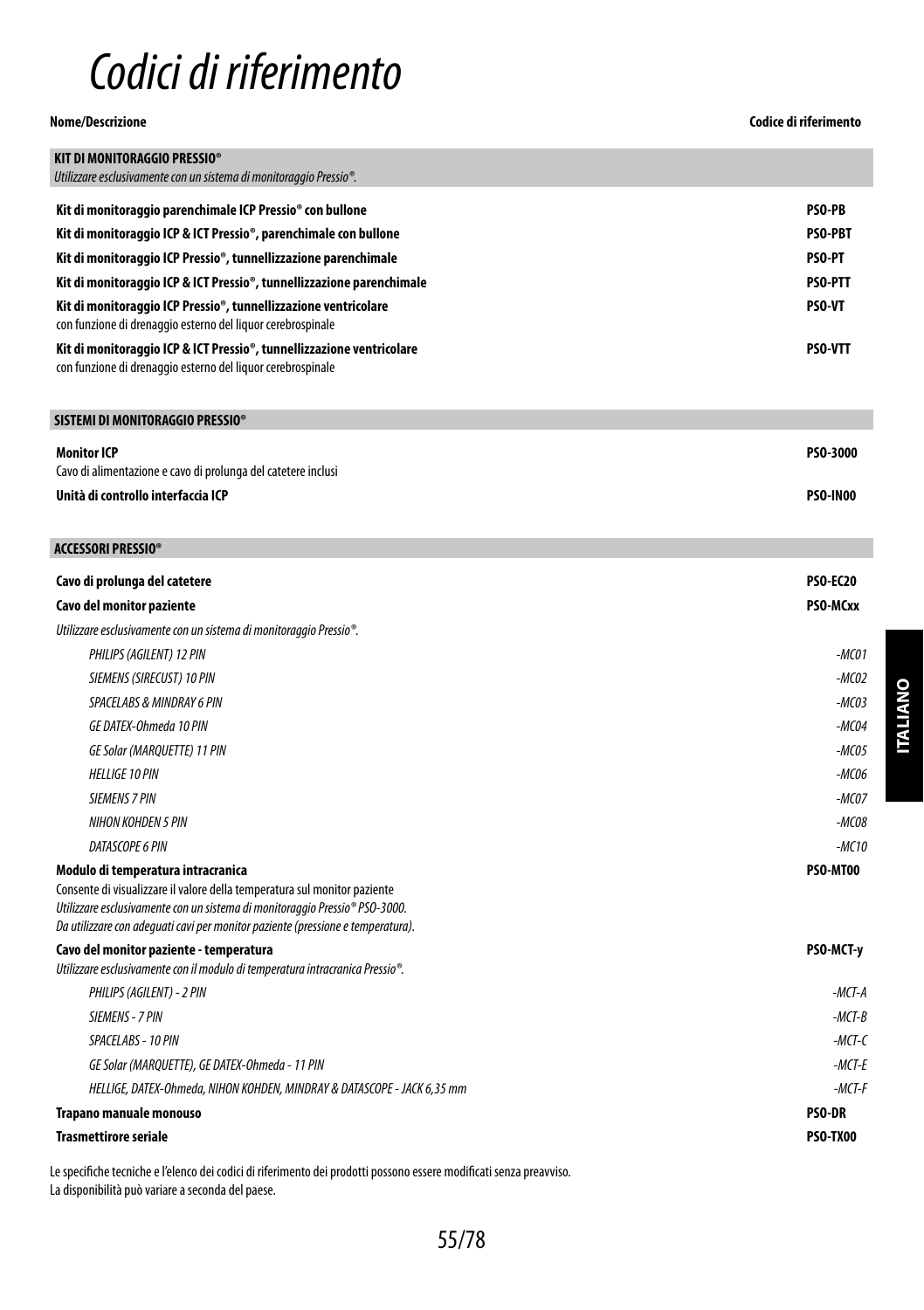## Gebrauchsanweisung

| 8. Vorsichtsmaßnahmen für die Überwachung, Pflege und Betreuung von Patienten |  |
|-------------------------------------------------------------------------------|--|
|                                                                               |  |
|                                                                               |  |
|                                                                               |  |
|                                                                               |  |
|                                                                               |  |
|                                                                               |  |
|                                                                               |  |
|                                                                               |  |
|                                                                               |  |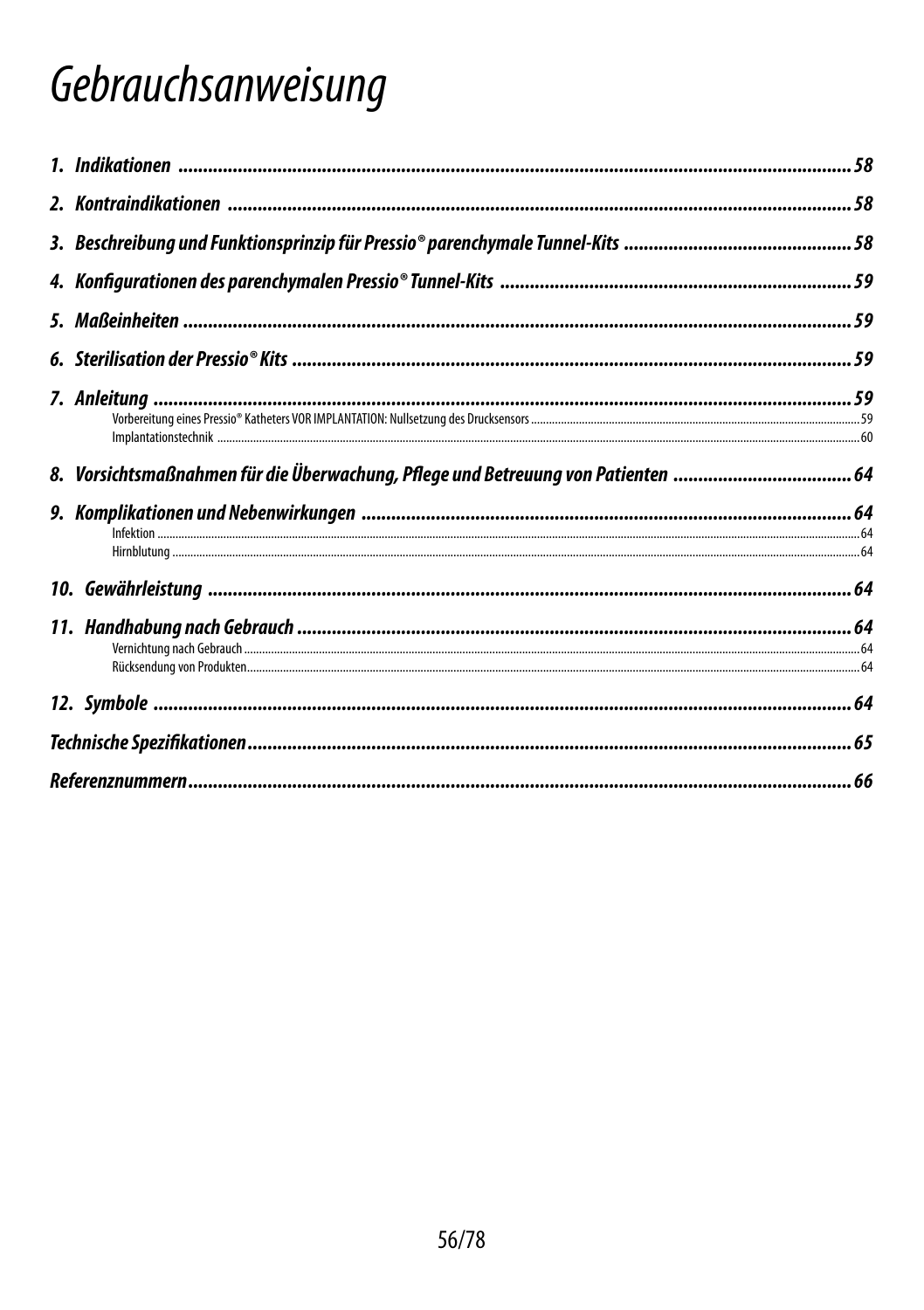*Abbildung 1: Pressio® ICP Überwachungs-Kit für parenchymales Tunneln (Modell PSO-PT).*



Anschlag und Sechskantschlüssel





Bohrkrone mit verstellbarem Anschlag und Sechskantschlüssel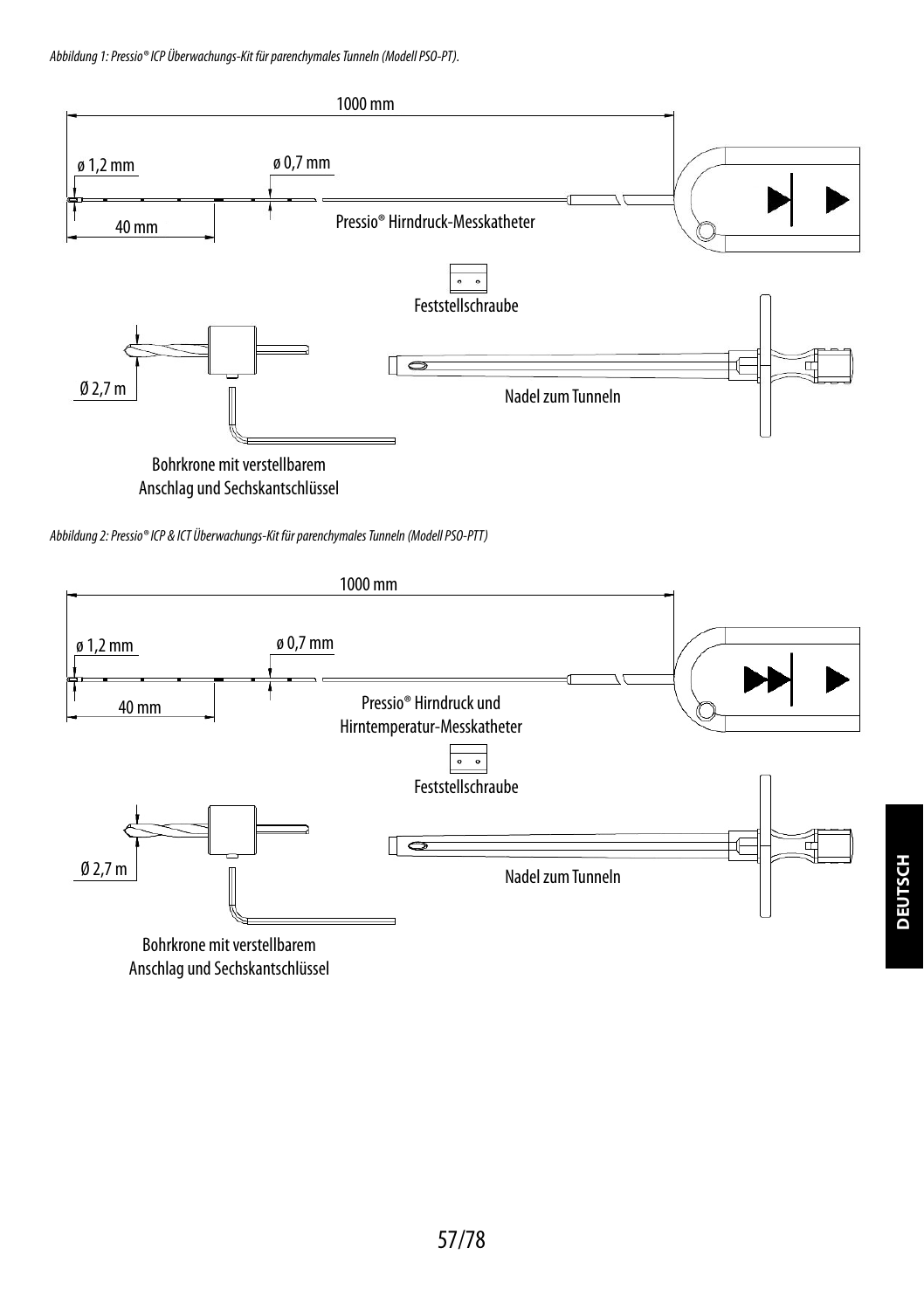DIESE GEBRAUCHSANWEISUNG MUSS VOR IMPLANTATION DIESER VORRICHTUNG SORGEÄLTIG durchgelesen werden.

## *1. Indikationen*

Der Einsatz eines Pressio® Überwachungs-Kits ist angezeigt bei Patienten, deren Hirndruck kontinuierlich überwacht werden muss.

Die PSO-PTT Modelle erlauben zudem das Ablesen der Hirntemperatur.

## *Hinweis:*

Die in Pressio® Überwachungssystemen angegebenen Temperatur- und Druckwerte beeinträchtigen nicht die Gesundheit desPatienten.

## *2. Kontraindikationen*

Für den Einsatz eines Pressio® Kits gelten die folgenden Kontraindikationen:

- Manifeste Infektionen oder Infektionsverdacht von Gewebebereichen, die in direktem Kontakt mit den Komponenten des Überwachungssystems stehen (Meningitis, Ventrikulitis, Peritonitis, Sepsis oder Bakteriämie) sowie Infektionen aller anderen Körperregionen.
- Patienten, die Koagulationshemmer einnehmen oder Patienten mit Blutungsneigung.

## *Warnhinweis:*

DAS PRESSIO® ÜBERWACHUNGS-KIT NICHT EINSETZEN, WENN KEIN GESCHULTES PERSONAL FÜR EINE kontinuierliche Überwachung zur Verfügung steht.

## *3. Beschreibung und Funktionsprinzip für Pressio® parenchymale Tunnel-Kits*

Die Pressio® Überwachungskatheter sind zum Einmalgebauch vorgesehene implantierbare Vorrichtungen.

Die Pressio® Überwachungskatheter sind vom Typ "BF"  $|\mathbf{\hat{\pi}}|$ 

Nur mit einem Pressio® Überwachungssystem verwenden.

## *Achtung:*

Pressio® Katheter nur an kalibrierter Pressio® Ausrüstung anschliessen.

## *Pressio® ICP Überwachungs-Kit für parenchymales Tunneln PSO-PT (Abbildung 1):*

Das Kit PSO-PT erlaubt eine kontinuierliche Überwachung des Hirndrucks.

Es besteht aus einem 1m langen Katheter mit einem Durchmesser von 2,1 Fr. An seinem Ende ist eine Kapsel mit einem Durchmesser von 1,2 mm angebracht, die einen piezoresistiven Drucksensor mit Silikon- Dehnungsmessstreifen enthält. Sie ist zur Unterbringung im Hirnparenchym vorgesehen.

## *Pressio® ICP & ICT Überwachungs-Kit für parenchymales Tunneln, PSO-PTT (Abbildung 2)*:

Das Kit PSO-PTT erlaubt eine kontinuierliche Überwachung des interkraniellen Drucks und der Hirntemperatur.

Es besteht aus einem 1m langen Katheter mit einem Durchmesser von 2,1 Fr und besitzt an seinem Ende eine 1,2 mm große Kapsel, die einen piezoresistiven Drucksensor mit Silikon-Dehnungsmessstreifen und einen Thermistor-Temperatursensor enthält, welche zur Unterbringung im Hirnparenchym vorgesehen sind.

Die zwei Kits können optisch anhand ihrer jeweiligen Katheter-Konnektor-Kennzeichnung voneinander unterschieden werden.

In beiden Fällen besitzen die Katheter ausgehend von ihrem proximalen Ende eine Zentimetereinteilung über eine Länge von 10 cm sowie eine Kennzeichnung bei 15 cm.

Das der Kapsel gegenüberliegende Ende des Katheters ist mit einem Anschluss versehen, der es ermöglicht, den Katheter mit Hilfe eines Katheter-Verlängerungskabels (PSO-EC20) an ein Pressio® Überwachungssystem (PSO-3000 oder PSO-IN00) anzuschließen.

Das Katheter-Verlängerungskabel übermittelt die Messsignale in Form eines analogen Signals vom/von den Sensor(en) an das Pressio® Überwachungssystem.

Der Katheter tauscht auch Daten aus, die digitale Signale enthalten, wie z.B. Sensorkalibrierung, den Wert und das Datum, an dem der Drucksensor mit dem Pressio® Überwachungssystem auf Null gesetzt wurde.

Diese Daten werden im Katheter-Konnektor gespeichert und sind somit unabhängig vom eingesetzten Pressio® Überwachungssystem.

## *Achtung:*

Der Konnektor darf nicht mit Flüssigkeiten in Berührung kommen.

Die den Sensor/die Sensoren enthaltende Kapsel besteht aus Titan und die Katheterhülle aus Polyamid.

Der Katheter ist über seine gesamte Länge röntgendicht.

Die Pressio® Parenchymal-Tunnel- Überwachungs-Kits sind latex- und phthalatfrei.

Mit Hilfe der Bohrkrone [1] verschafft man sich den notwendigen interkraniellen Zugang.

Die Bohrkrone hat einen Durchmesser von 3,5 mm.

Ein verstellbarer Anschlag [2] stellt sicher, dass die gewählte Bohrtiefe nicht überschritten wird. Mit Hilfe des Sechskantschlüssels [3] kann die entsprechende Anschlagposition an der Bohrkrone eingestellt werden.



Die Nadel zum Tunneln [4] erlaubt es, unterhalb der Kopfhaut eine Passage für den Katheter zu bahnen.

Das Stilett [5], das schon in die Nadel eingeführt geliefert wird, verhindert, dass die Nadel beim Einführen unter die Haut Verletzungen zufügt. Nach dem Zurückziehen des Stiletts ist eine Passage für den Katheter eröffnet.



Die Feststellschraube [6] dient der Befestigung des Katheters an der Kopfhaut. Sie besteht aus Silikon.



## *4. Konfigurationen des Pressio® parenchymalen*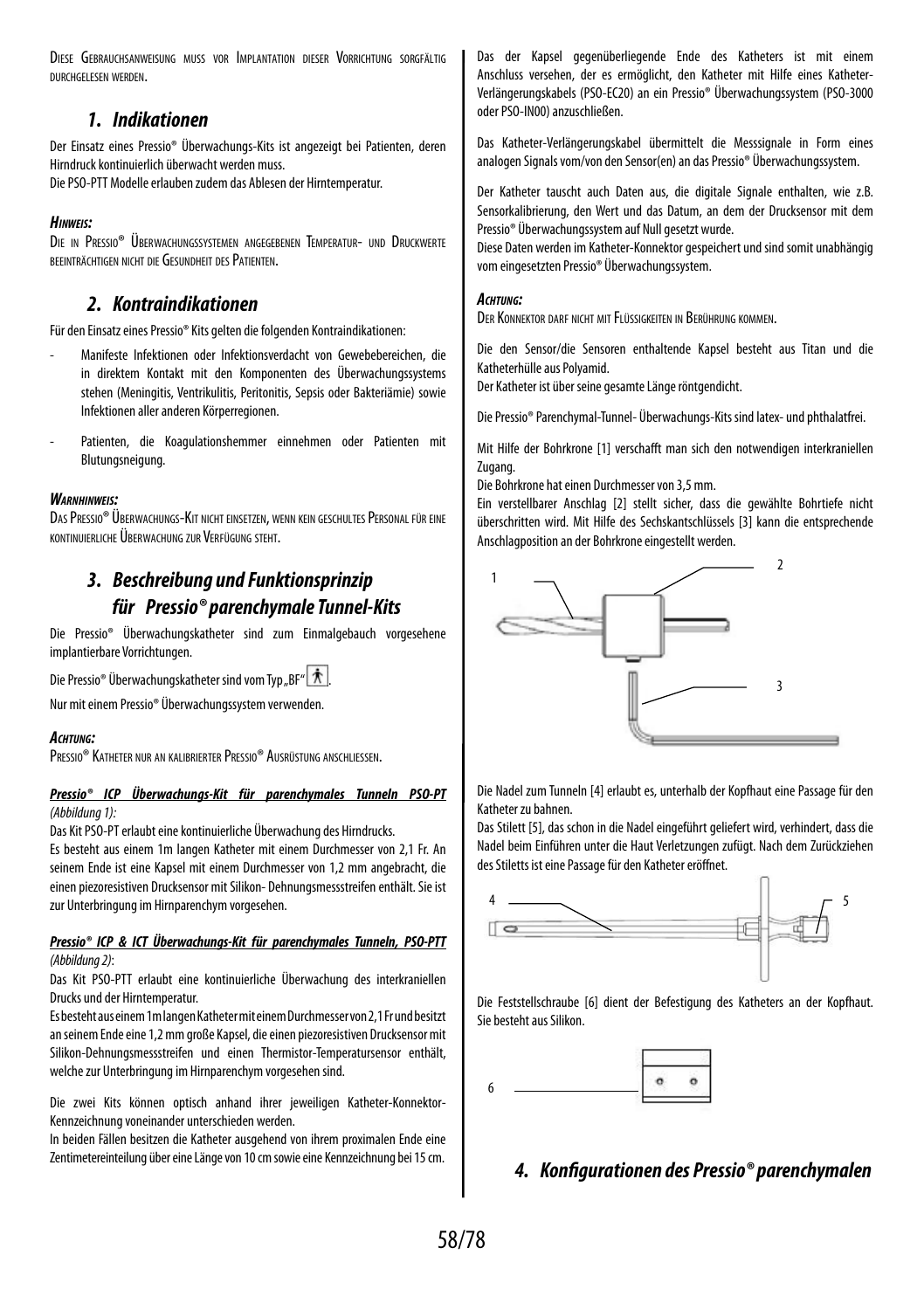## *Tunnel-Kits*

Die parenchymalen Pressio® Tunnel-Kits sind in zwei unterschiedlichen Ausführungen erhältlich: Modell PSO-PT und PSO-PTT *(vgl. §3: "Beschreibung und Funktionsprinzip für Pressio® parenchymale Tunnel-Kits").*

In beiden Fällen ist das spezielle Zubehör für die Einführung des Katheters in das Parenchym und zur Befestigung an der Kopfhaut im einsatzbereiten Kit enthalten.

Sophysa bietet auch einen sterilen Einweg-Handbohrer (PSO-DR) an, mit dem der Schädel mit Hilfe der in jedem Kit enthaltenen Bohrkrone trepaniert werden kann.

Pressio® Katheter müssen in Kombination mit einem Pressio® Überwachungssystem und mit geeignetem Zubehör *(vgl. PSO-3000, PSO-IN00 und PSO-MT00 Gebrauchsanweisung)* eingesetzt werden.

## **Spezialfall für Modell PSO-PTT:**

Um den interkraniellen Temperatur- und Druckkatheter optimal zu nutzen, ist der Einsatz eines Pressio® Monitors, Modell PSO-3000 Software Version V2, erforderlich*.*

## *Hinweise:*

Die Software Version V2 wird während des Selbsttests des Monitors erkannt: bei Inbetriebnahme werden das Sophysa Logo und dieSoftware-Version angezeigt.

Wenn kein Pressio® Software Version V2 Monitor zur Verfügung steht, kann der Katheter mit Hilfe eines der anderen Pressio® Überwachungssysteme benutzt werden. und zwar mit der Pressio® PSO-3000 Monitor-Software V1 oder über die Pressio® PSO-IN00 SCHNITTSTELLE

In diesem Fall wird nur der Druck angezeigt. Die Temperatur wird nicht angezeigt, jedoch ist die Leistung des Drucksensors identisch.

## *5. Maßeinheiten*

## **Katheterdurchmesser (D)**

 $D(mm) = Fr / 3$  $Fr = D(mm) \times 3$ 

## **Hirndruck**

Maßeinheit der Arbeitsdrücke ist mmHg. 1 mmHg entspricht 13,60 mmH $_{_2}$ O und 133 Pa.

## **Hirntemperatur**

Die Hirntemperatur kann angezeigt werden in Grad Celsius (°C) oder Grad Fahrenheit  $(°F)$ 

```
{}^{\circ}F = {}^{\circ}C x (9/5) + 32
                   ^{\circ}C= (^{\circ}F - 32) x (5/9)
Entsprechender Wert in Kelvin (K):
```
 $K = {}^{\circ}C + 273.15$  $K = {}^{9}F x (5/9) + 255.37$ 

Zur Auswahl der gewünschten Temperatureinheit bitte die Pressio® Monitor Gebrauchsanweisung konsultieren.

## *6. Sterilisation des Pressio® Kits*

Die Pressio® Überwachungs-Kits werden steril in doppelter pyrogenfreier Aufreißverpackung geliefert. Sie sind mit Ethylenoxid sterilisiert.

## *Warnhinweise:*

Das Pressio® Überwachungs-Kit bei überschrittenem Verfallsdatum oder geöffneter oder beschädigter Verpackung nicht verwenden.

Pressio® Überwachungs-Kits sind Einmalartikel. Ausgepackte und/oder explantierte Produkte nicht erneut sterilisieren oder wiederverwenden.

DieLeistung der Kits (Drift, elektrischeSicherheit usw.) kann durch dieDekontamination beeinträchtigt werden, was zu einem signifikanten Infektionsrisiko führen kann.

## *Hinweis:*

Sophysa übernimmt keine Verantwortung für die Leistung von erneut sterilisierten und/ oder wiederverwendeten Produkten oder Komplikationen, die aus der Resterilisation und WIEDERVERWENDUNG RESULTIEREN

## *7. Anleitung*

**Vor jeder Implantation ist die Gebrauchsanweisung des verwendeten Pressio® Überwachungssystems für Montage und Einrichtung (Pressio® Monitor oder Schnittstelle) zu konsultieren.**

## *Vorbereitung eines Pressio® Katheters VOR IMPLANTATION: Nullsetzung des Drucksensors*

Vor der Implantation des Pressio® Katheters muss der Drucksensor auf Null gesetzt werden (Kalibrierung in Bezug auf den Atmosphärendruck).

Der Sensor zur Messung der Hirntemperatur ist werkseitig kalibriert. Daher ist eine vorherige Nullsetzung der Temperatureinstellung nicht notwendig.

Sicherstellen, dass die Asepsis des Pressio® Überwachungs-Kits während des gesamten Verfahrensschritts eingehalten wird.

## **1) Das Überwachungssystem einschalten.**

Das Katheter-Verlängerungskabel (PSO-EC20) an das Pressio® Überwachungssystem anschließen.

Vor Öffnung der Verpackung, die die Sterilität des Pressio® Überwachungs- Kits garantiert, das Pressio® Überwachungssystem (PSO-3000 oder PSO-IN00) einschalten.

Die Gebrauchsanweisung des Pressio® Monitors oder der Schnittstelle konsultieren.

## **2) Den Katheter an das Überwachungssystem anschließen.**

Die Verbindung zwischen Katheter und Verlängerungskabel (PSO-EC20) unter Zuhilfenahme der Führungsstifte herstellen.

Den blauen Pfeil auf dem Katheter-Konnektor und den blauen Pfeil auf dem Kabelstecker ausrichten: der Katheter-Konnektor wird sicher in die Kabelstecker geführt.

Bis zum Anschlag durchdrücken, um sicherzustellen, die Verbindung vollständig hergestellt wurde.



Auf dem Pressio® Monitor (PSO-3000) wird die Meldung "ZERO SENSOR" eingeblendet.

Wenn nach Verbinden von Katheter und Verlängerungskabel die Fehlercodes "E001", "E002", "E005" oder die Meldung "SENSOR VERBINDEN" auf dem Pressio® Monitor angezeigt werden, kann dies auf eine fehlerhafte Verbindung hindeuten.

In diesem Fall ist sicherzustellen, dass der Katheter-Konnektor bis zum Anschlag in das Katheter-Verlängerungskabel eingesteckt wurde und dass das Verlängerungskabel korrekt am Pressio® Monitor angeschlossen ist.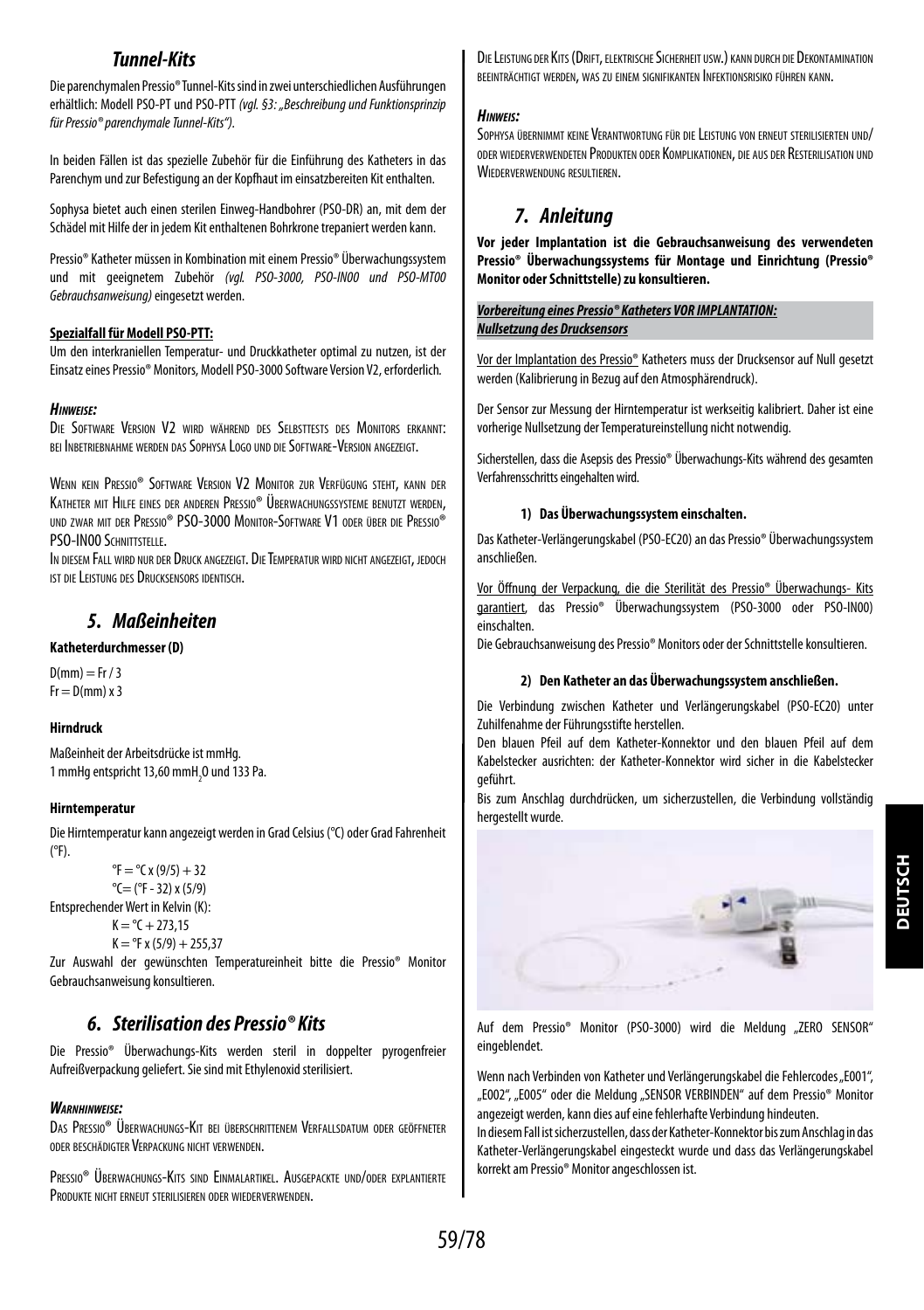#### **3) Vorbereitung des sterilen Wasserbechers**

Eine sterile Kochsalzlösung herstellen (oder auch Sterilwasser benutzen) und einen Becher in steriler Umgebung bereitstellen.

Die sterile Kochsalzlösung (oder das Sterilwasser) in den Becher gießen.



#### *Achtung:*

Die Nullsetzung des Drucksensors erfolgt im flach mit Flüssigkeit (~5 mm) befüllten Behälter. Der Einsatz eines tiefer befüllten Gefässes kann zu einem hydrostatischen Druck führen, der grösser ist als Null (Atmosphärendruck), was in der Folge zu einer fehlerhaften Null-Referenzierung führen würde.

#### **4) Nullsetzung des Katheters**

Den Sensor (Metallteil) vollständig in die Flüssigkeit eintauchen.



Darauf achten, dass der Sensor den Becher nicht berührt*.*

Wenn der Sensor bereit ist, die Nullsetzungstaste betätigen.  $\bigcirc$ 0



## *Hinweis:*

Während der Nullsetzung den Sensor absolut still im Becher eingetaucht halten.

#### *Achtung:*

Darauf achten, dass es während der Nullsetzung des Sensors zu keinem Kontakt mit dem Katheterende kommt. Die Kalibrierung in Bezug auf den Atmosphärendruck könnte dadurch verfälscht werden.

Sicherstellen, dass das Katheterende während der Nullsetzung in das Sterilwasser oder die sterile Kochsalzlösung eingetaucht ist. Eine Nullsetzung des Sensors unter anderen als den empfohlenen Bedingungen kann zur Angabe ungenauer Druckwerte führen.

Anhand des Fortschrittsbalkens kann die korrekte Durchführung der Nullsetzung mitverfolgt werden.

Dieses Vorgang ist innerhalb von ca. 3 Sekunden *abgeschlossen.*



#### **5) Sicherstellen, dass der Nullsetzungsvorgang korrekt durchgeführt wurde.**

Wenn das Ende des Fortschrittsbalkens erreicht ist, zeigt die Meldung "NULL-SENSOR OK – SENSOR EINFÜHREN" an, dass der Vorgang korrekt durchgeführt wurde.

Prüfen, dass auf dem Bildschirm des Pressio® Monitors (oder auf dem Bildschirm des Patienten-Monitors, wenn die Pressio® Schnittstelle benutzt wird) der Wert "0 mmHg" angezeigt wird.

Wenn der Sensor während der Nullsetzung Schwankungen des Parasitendrucks unterworfen oder beschädigt ist, wird auf dem Bildschirm die Meldung "NULL-SENSOR DEFEKT – SENSOR ERSETZEN" angezeigt.

In diesem Fall den Katheterkontakt unterbrechen, wieder aktivieren und die Nullsetzungssequenz von neuem starten.

Wenn erneut eine Fehlermeldung angezeigt wird, den Katheter auswechseln.

Auch die Gebrauchsanweisung des betreffenden Pressio® Überwachungssystems (PSO-3000 oder PSO-IN00, § "Geräteauffälligkeiten: Symptome / empfohlene Maßnahmen") konsultieren.

#### *Hinweis:*

Die Nullsetzung des Sensors kann nur einmalig erfolgen. Wenn ein neuer Nullsetzungsversuch desselben Sensors gestartet wird, wird die Meldung "NULLSETZUNG DES SENSORS SCHON ERFOLGT" ANGEZEIGT.

Die Speicherung der Daten im Katheter-Konvektor-Speicher *(vgl. §3)* ermöglicht es, sowohl den Pressio® Monitor oder Schnittstellen (PSO-3000 Modelle Software V2, PSO-3000 Software V1 und PSO-IN00) zu nutzen, die von den Modellen abweichen, mit Hilfe derer die Nullsetzung erfolgte.

## **Spezialfall für Modell PSO-PTT:**

#### *Hinweis:*

Wenn die mit dem Sensor abgelesene Temperatur weniger als 20°C beträgt, zeigt der Pressio® Monitor an: "- - -". Das bedeutet, dass der Messwert innerhalb des SENSORMESSBEREICHS, ABER AUSSERHALB DES ANZEIGEBEREICHS DES PRESSIO® SYSTEMS LIEGT.

#### *Implantationstechnik*

Bei der Implantation des Pressio® Überwachungssystems sind die in der Neurochirurgie geltenden aseptischen Techniken zu beachten.

Es ist das von Sophysa im Pressio® Überwachungs-Kit mitgelieferte Implantationszubehör zu benutzen.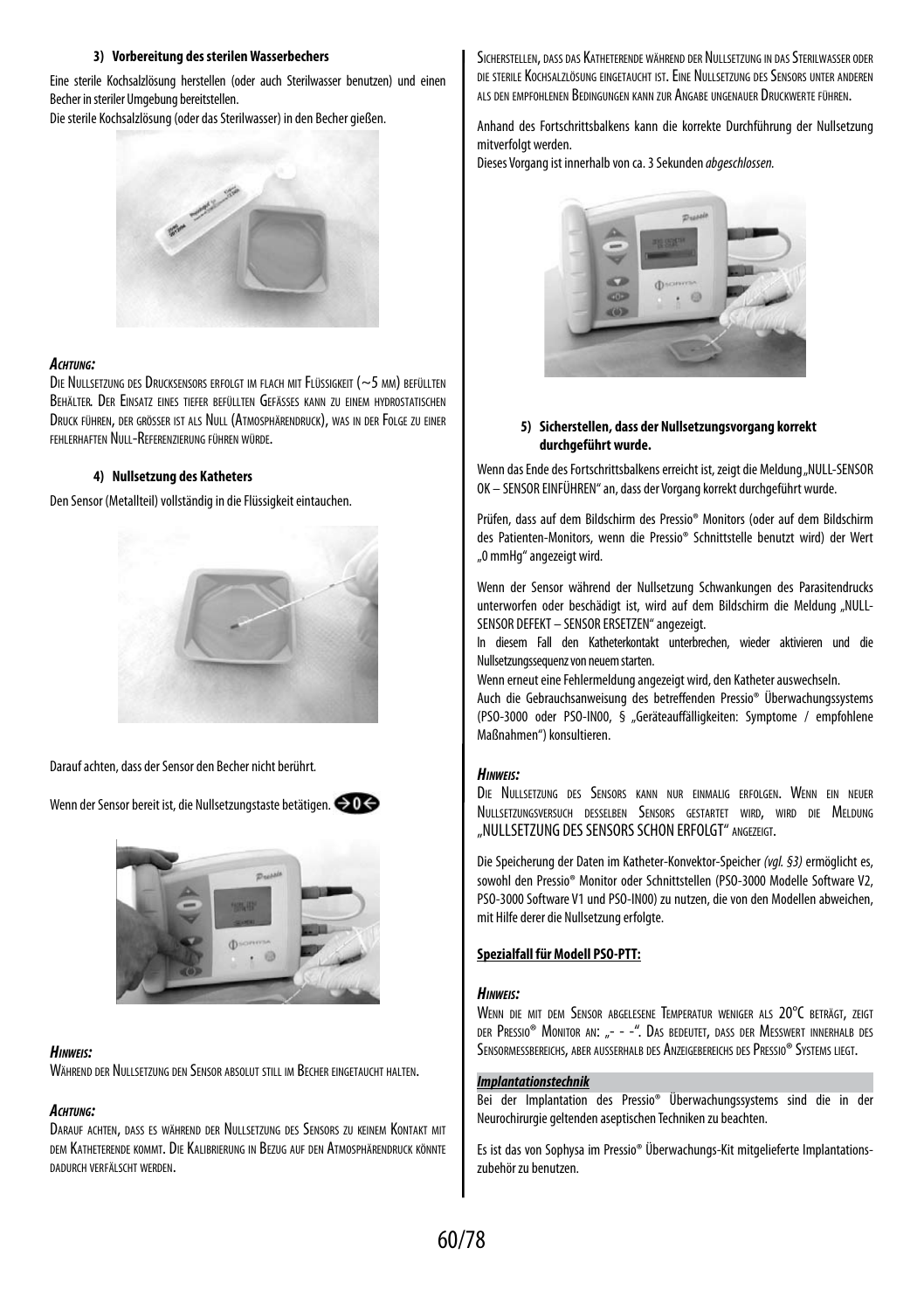Der Chirurg entscheidet sich für eine seiner Erfahrung und Präferenz und dem klinischen Zustand des Patienten entsprechende Operationstechnik.

Letztendlich muss die Implantation der Vorrichtung die Bedingungen einer optimalen Positionierung des Sensors im Parenchym erfüllen.

#### *Achtung:*

Bei Implantation eines Überwachungskatheters stets darauf achten, dass für alle Fälle ein Ersatz-Kitt bereitliegt.

## **Implantationssitus auswählen**

Hinweis zum Implantationssitus: Hauptimplantationsbereiche sind die rechten und linken präfrontalen Standardareale. Diese Region erlaubt es dem Patienten, in der Dekubitusposition seinen Kopf zu drehen, ohne dass dies Einfluss auf die Hirndruck-Überwachungsfunktion hat. Zudem wird der Schnitt in den meisten Fällen unterhalb des Haaransatzes gemacht, was auch unter ästhetischen Gesichtspunkten Vorteile hat.

Der Katheter sollte unterhalb der Kopfhaut verlegt werden, um einerseits eine bessere Befestigung zu gewährleisten und andererseits um das Infektionsrisiko zu verringern.

Die Katheteraustrittsstelle liegt für gewöhnlich 5 cm in hinterer Richtung vom Bohrloch entfernt.

## **Intrakranieller Zugang**

Nachdem die Entscheidung hinsichtlich des Implantationssitus gefallen ist, wird der betreffende Bereich rasiert und aseptisch vorbereitet. Im Schnittbereich wird ein lokales Anästhetikum verabreicht. Dies geschieht normalerweise 2 bis 3 Zentimeter vor der Koronarnaht auf der Pupillenmittellinie.

Ein Schnitt von ca. einem Zentimeter Länge wird bis auf den Knochen gesetzt.

Sicherstellen, dass die Knochenplatte gut exponiert ist. An den Wundrändern die Blutstillung vornehmen.

Der im Kit mitgelieferte verstellbare Anschlag an der Bohrkrone kann durch Lockern der Feststellschraube mit Hilfe des Sechskantschlüssels wie gewünscht eingestellt werden.

Den verstellbaren Anschlag entsprechend der gewählten Bohrtiefe einstellen, danach die Feststellschraube wieder anziehen, damit die eingestellte Anschlagposition beibehalten wird.

## *Warnhinweis:*

Ein nicht ausreichendes Anziehen der Feststellschraube verhindert dies und es besteht das Risiko, dass zu tief gebohrt wird.

Die Bohrkrone wird dann an einem Spiralbohrer befestigt. Die Trepanation wird durch die innere und äußere Schädelbasis vorgenommen. Der Chirurg muss sicherstellen, dass jegliche Gefahr einer Verletzung des Parenchyms bei Durchstoßen der internen Platte vermieden wird.

Nach Durchdringung der inneren Schädelbasis die Bohrkrone zurückziehen und die Öffnung mit steriler physiologischer Kochsalzlösung benetzen.

Die Dura mater inzidieren.

## **Zum Tunneln empfohlene Technik**

- An der ausgewählten Stelle einen kleinen Schnitt für den Katheteraustritt setzen *(Abbildung 3.1).*
- Von diesem Schnitt für das Bohrloch ausgehend die Nadel zum Tunneln zwischen Kopfhaut und Schädelknochen in Richtung ausgewählter Katheteraustrittstelle durchschieben *(Abbildung 3.2).*
- Das Stilett von der Nadel entfernen *(Abbildung 3.3).*
- Den Katheter vorsichtig von der Austrittstelle (distal) in Richtung Implantationssitus (proximal) einfädeln *(Abbildung 3.4).* Sicherstellen, dass mindestens 15 cm Katheter in Richtung des Implantationssitus in die Nadel eingefädelt worden ist.

## *Achtung:*

Das Ende der Nadel zum Tunneln ist scharf: der Katheter muss sehr vorsichtig eingeführt werden.

- Die unterhalb der Kopfhaut verlaufende Nadel oberhalb des Katheterendes entfernen *(Abbildung 3.5).*

## **Katheterimplantation**

## *Warnhinweis:*

Die Implantation von Hirnkathetern sollte nur begrenzt wiederholt werden: häufige interzerebrale Katheterimplantationen können die Entwicklung von Ödemen und Hirnblutungen begünstigen und zu einem Anstieg des Hirndrucks führen.

Sicherstellen, dass der Drucksensor vorher auf Null gesetzt worden ist *(vgl. § "Vorbereitung eines Pressio® Katheters VOR IMPLANTATION: Nullsetzung des Drucksensors").*

## *Warnhinweis:*

DEN .. SENSOR NULL"-VORGANG NICHT ERST DURCHFÜHREN, WENN DER KATHETER SCHON implantiert worden ist; es ist von grundlegender Wichtigkeit, dass der "SENSOR NULL"-Vorgang abgeschlossen wurde, bevor der Katheter implantiert wird, um ihn mit Atmosphärendruck zu kalibrieren.

Zur Durchführung einer parenchymalen Messung des Hirndrucks muss die Implantationstiefe im Zerebralparenchym 1-3 cm betragen.

- Den Katheter bis zur erforderlichen Implantationstiefe in das Parenchym einführen, wobei die jeweilige Schädeldicke zu berücksichtigen ist (Abbildung 3.6). Den Katheter an der Schädelaustrittstelle mit einigen Stichen fixieren.

## **Katheterbefestigung**

- Den Katheter am Implantationssitus festhalten und sehr vorsichtig am auf der Konnektorseite liegenden Ende ziehen, bis der Katheter einen rechten Winkel bildet und flach am Schädel anliegt *(Abbildung 3.7).*
- Den Schnitt über dem Bohrloch gemäß der Standard-Krankenhausroutine schließen.
- Die mitgelieferte Feststellschraube einsetzen, um den Katheter dort, wo er austritt, an der Kopfhaut zu befestigen *(Abbildung 3.8).*
- Um den Katheter an Ort und Stelle zu halten und um damit auf den Katheter keine Spannung ausgeübt wird, den Katheter rollen und die Katheterschleifen fixieren. Sicherstellen, dass auf die Feststellschraube während dieses Verfahrensschritts kein Zug ausgeübt wird.

In dieser Phase zeigt der Pressio® Monitor den durchschnittlichen Hirndruck in mmHg an.

## **Spezialfall für Modell PSO-PTT:**

In dieser Phase zeigt der Pressio® Monitor den durchschnittlichen Hirndruck in mmHg an. Die Temperatur wird ebenfalls eingeblendet und zeigt nach maximal 150 Sekunden einen stabilen, präzisen Wert an.

## *Hinweis:*

Eine präzise Temperaturmessung kann nur erfolgen, wenn der Sensor implantiert ist. Für Temperaturmessungen in der Luft ist der Sensor nicht geeignet.

Nach Herstellung der Verbindung zwischen Katheter und Verlängerungskabel kann bei beiden Modellen (PSO-PB und PSO-PBT) die Instabilität des Druckwerts, das Auftreten der Fehlercodes "E001", "E002", "E005" oder die Meldung "SENSOR ANSCHLIESSEN" auf dem Pressio® Monitor auf eine fehlerhafte Verbindung hindeuten.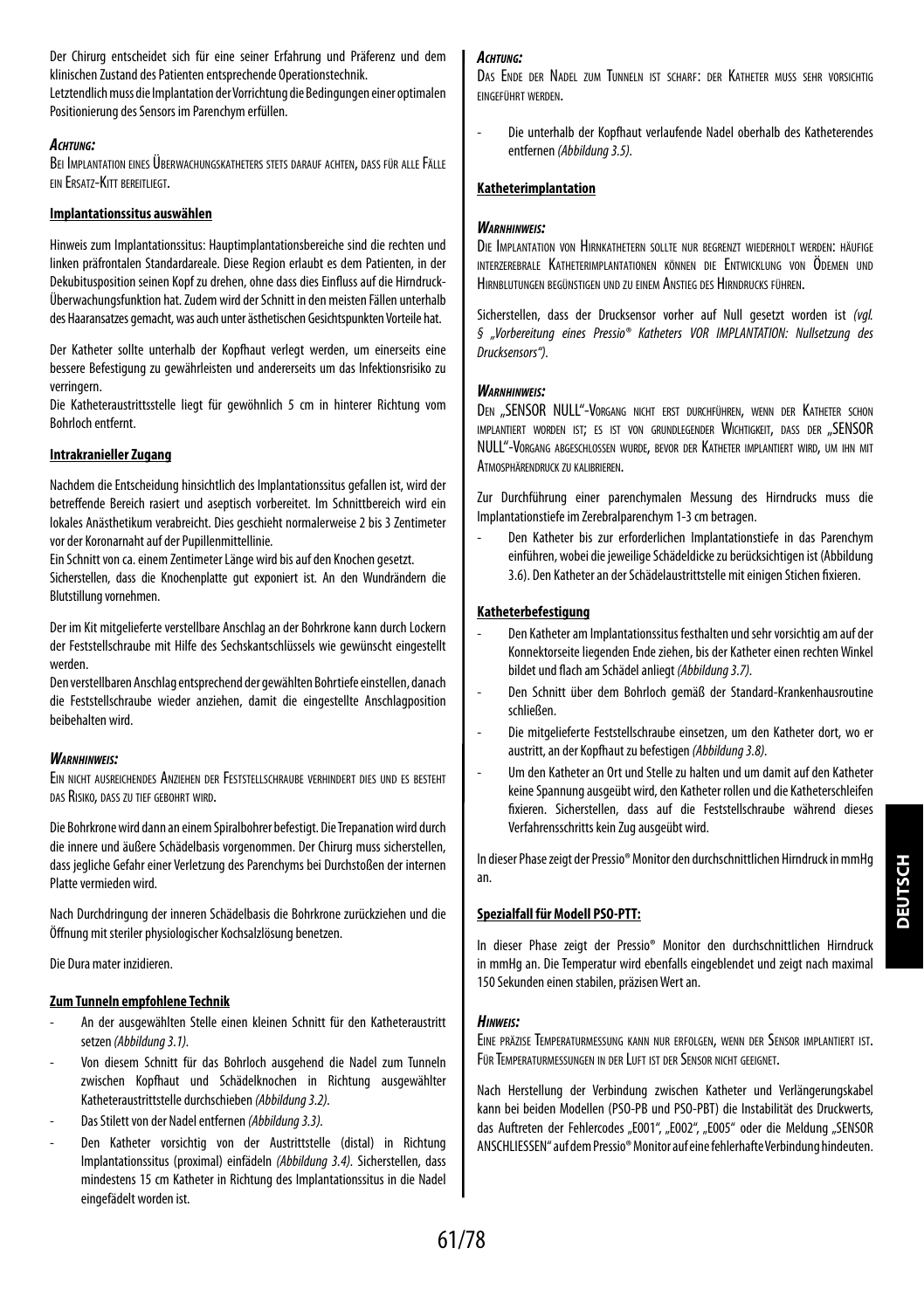In diesem Fall ist sicherzustellen, dass der Katheter-Konnektor bis zum Anschlag in das Katheter-Verlängerungskabel eingesteckt wurde und dass das Verlängerungskabel korrekt am Pressio® Monitor angeschlossen ist.

Das Auftreten der Fehlercodes ..- - -"... 999", .. E001", .. E002", .. E005" oder die Meldung "SENSOR ANSCHLIESSEN" auf dem Pressio® Monitor nach Implantation des Katheters kann bei korrektem Anschluss des Katheters darauf hindeuten, dass der am Katheterende untergebrachte Sensor defekt ist.

In diesem Fall ist eine erneute Positionierung des Katheters erforderlich und wenn diese nicht erfolgreich verläuft, ist der Versuch mit einem neuen Katheter zu wiederholen.

Die maximal empfohlene Implantationsdauer des Katheters beträgt 5 Tage. Nach den ersten 24 Stunden zeigt der Pressio® Monitor die Implantationsdauer des Katheters in Form der Meldung "Implantation: X Tage" an. Diese Meldung wird dann während der gesamten Implantationsphase angezeigt.

Ab dem 6. Implantationstag leuchtet diese Meldung auf dem Pressio® Monitor auf, was bedeutet, dass der Katheter die empfohlene Implantationszeit überschritten hat. Bei Verwendung der Pressio® Schnittstelle leuchtet die Diode, die die Implantationszeit für den Katheter anzeigt, auf, sobald der Katheter die empfohlene Implantationszeit überschritten hat.

Nach Implantation des Katheters kann die Katheterverbindung unterbrochen und mit derselben oder einer anderen Einheit der Pressio® Reihe (PSO-3000 Software V2, PSO-3000 Software V1, PSO-IN00) wieder aktiviert werden, ohne dass eine Rekalibrierung in Bezug auf den Atmosphärendruck notwendig wird. Der Überwachungskatheter hat alle Nullsetzungsdaten im Datenspeicher memoriert.

#### **Anmerkung:**

Der Katheter kann auch subdural implantiert werden.

Die Implantation des Katheters wird in diesen Fällen (diese Fälle entsprechen nicht dem normalen Einsatz) unter der Verantwortung eines erfahrenen Neurochirurgen durchgeführt. Der klinische Zustand des Patienten muss somit besonders sorgfältig überwacht werden.

Den Katheter so legen, dass er einen Winkel bildet. Das Stück zwischen Winkel und Katheterende wird subdural implantiert. Der Winkel muss so beschaffen sein, dass der Sensor bzw. die Sensoren bei implantiertem Katheter in Richtung Kortex zeigen. Bei der Implantation das Katheterende durch die vorperforierte Dura mater einführen und bis in das Innere des Subduralraums vorschieben.

## **Empfohlene Phasen für die Explantation des Katheters**

- Den Pressio® Monitor anhalten.
- Den Katheter vom Verlängerungskabel abschließen.
- Explantation des Katheters.
- Den explantierten Katheter auf Unversehrtheit prüfen.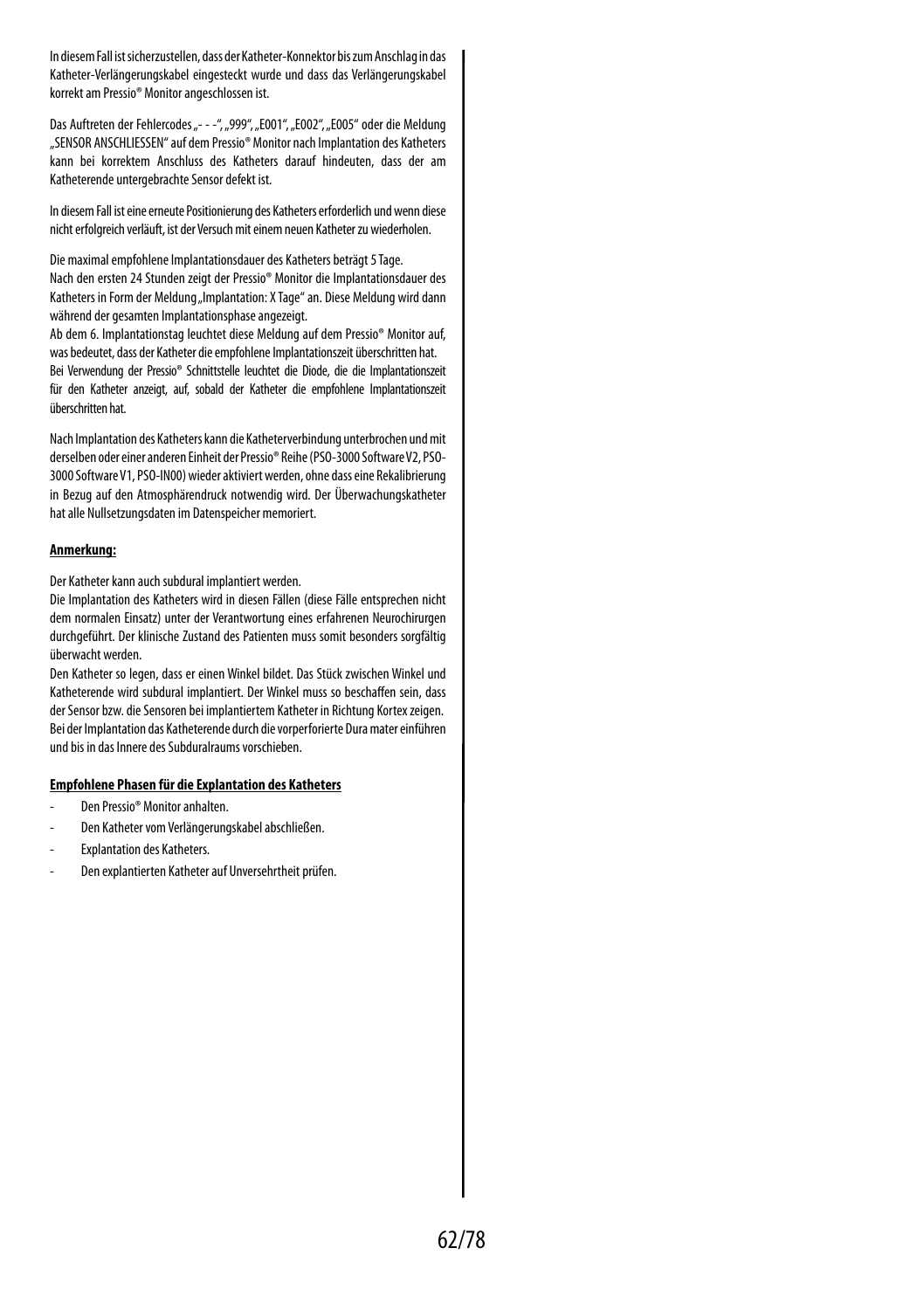*Abbildung 3: Empfohlene Verfahrensschritte für die Implantation der Modelle PSO-PB und PSO-PBT*















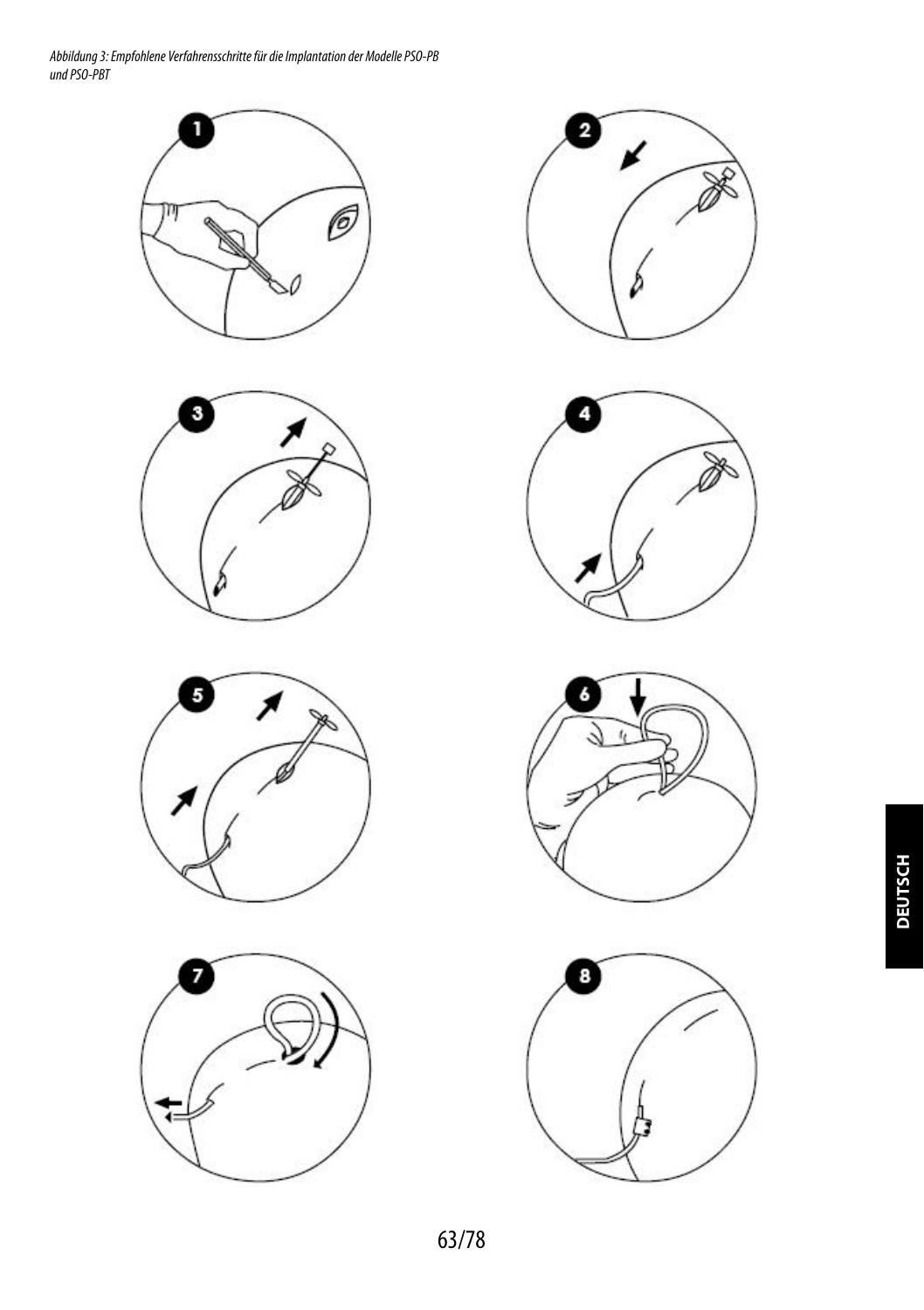## *8. Vorsichtsmaßnahmen für die Überwachung, Pflege und Betreuung von Patienten*

## *Warnhinweis:*

Das Pressio® Überwachungs-Kit nicht einsetzen, wenn kein geschultes Personal für eine kontinuierliche Überwachung zurVerfügung steht.

## *Achtung:*

DER PATIENT SOLLTE NUR VON EINEM ANÄSTHESISTEN, EINEM NEUROCHIRURGEN ODER ENTSPRECHEND qualifiziertem Personal überwacht werden.

Es wird empfohlen, die Klemme am Katheter-Verlängerungskabel zu verwenden, um zu verhindern, dass die Verbindung zum Katheter unterbrochen wird.

Bei der Überwachung darauf achten, dass der Implantationssitus des Katheters gemäß der Standard-Krankenhausroutine überwacht wird.

## *Achtung:*

DEN PATIENTEN VORSICHTIG BEHANDELN, UM EINE UNTERBRECHUNG DER KABELVERBINDUNG oder Bewegungen des implantierten Katheters zu vermeiden. Nach der Betreuung des Patienten die Verbindung des Katheters mit dem Verlängerungskabel und mit dem Pressio® Überwachungssystem überprüfen.

Die Pressio® Katheter reagieren nicht empfindlich auf Auswirkungen einer MRT-Untersuchung, aber die Untersuchung könnte eine Artefaktouelle darstellen.

Ein Pressio® Überwachungssystem und den implantierten Pressio® Katheter nicht gleichzeitigmiteinem Hochfrequenz-Elektrochirurgieinstrument oder einem Defibrillator benutzen. Der Katheter und/oder das Überwachungssystem könnten beschädigt oder die Geräte in ihrer Funktionstüchtigkeit beeinträchtigt werden.

## *9. Komplikationen und Nebenwirkungen*

Zu den Komplikationen, die nach Implantation eines Pressio® Überwachungssystem auftreten können, gehören die typischen Risiken, die mit der Gabe von Arzneimitteln, chirurgischen Eingriffen und der Implantation von Fremdkörpern einhergehen.

## *Infektion*

Die wichtigste Komplikation, die mit diesem Überwachungstyp einhergeht, ist die Infektion.

Die Infektionsrisiken können durch die Einhaltung der für die Handhabung und Implantation des Katheters geltenden aseptischen Techniken und die maximale Implantationsdauer für Katheter (5 Tage) minimiert werden. Sollte die Überwachung nach dieser Zeit fortgeführt werden müssen, ist es ratsam, ein neues System an einem anderen Implantationssitus zu implantieren.

Die Einhaltung der in dieser Gebrauchsanweisung empfohlenen Techniken für das Tunneln können auch zu einer Senkung der Infektionsrisiken beitragen.

**Im Falle einer Infektion ist die Entfernung des Systems parallel zum Beginn einer gezielten Therapie auf allgemeinem oder intrathekalem Wege indiziert.**

## *Hirnblutungen*

Hirnblutungen können auch während der Überwachung dieses Typs beobachtet werden.

Die Wahrscheinlichkeit dieser Komplikation kann durch die Anzahl der zerebralen Schnitte während der Einbringungsphase reduziert werden und dadurch, dass sichergestellt wird, dass dieses Verfahren nur durch erfahrene und kompetente Fachleute durchgeführt wird.

Diese Art der Komplikation erfordert ein rasches Eingreifen eines Arztes.

## *10. Gewährleistung*

Die Leistung des Pressio® Überwachungs-Kits kann nur bei Einsatz von Pressio® Überwachungssystemen und dem entsprechenden Zubehör garantiert werden, dasvon Sophysa entwickelt, getestet und hergestellt wurde.

Sophysa garantiert, dass dieses medizinische Produkt bei Auslieferung frei von Material- und Herstellungsmängeln ist. Darüber hinaus bietet Sophysa weder explizite noch implizite weitere Garantien, einschließlich im Hinblick auf die

Vermarktung oder Adaption für spezifische Verwendungen. Sophysa übernimmt keinerlei Verantwortung für Störungen oder Ereignisse, Komplikationen, Schäden oder Beeinträchtigungen, welche eine direkte oder indirekte Folge der Verwendung dieses Produkts sind. Sophysa bevollmächtigt keine Dritten in ihrem Namen die Verantwortung zu übernehmen.

## *11. Handhabung nach Gebrauch*

## *Vernichtung nach Gebrauch*

Unverpackte, benutzte oder explantierte Pressio® Überwachungs-Kits sind in Übereinstimmung mit den klinikinternen Richtlinien und Bestimmungen zu vernichten.

## *Rücksendung*

Wird ein Pressio® Überwachungs-Kit zu Analysezwecken an Sophysa zurückgeschickt werden muss, falls erforderlich angeben, ob eine Reinigung erfolgt ist.

Für die ordnungsgemäße Bearbeitung einer Rücksendung ist ein RMA-Formular anzufordern und ausgefüllt beizulegen.

## *Hinweis:*

Für eine effektivere Analyse wird empfohlen, die Vorrichtung nicht zu reinigen.

## *12. Symbole*

| REF            | Katalogreferenz                                                                                                                                  |
|----------------|--------------------------------------------------------------------------------------------------------------------------------------------------|
|                | Hersteller                                                                                                                                       |
| STERILE<br>EQ. | Ethylenoxid-Sterilisation                                                                                                                        |
|                | Nicht wiederverwenden                                                                                                                            |
|                | Nicht erneut sterilisieren                                                                                                                       |
|                | Benutzung bis                                                                                                                                    |
| LOT            | Chargennummer                                                                                                                                    |
| SΝ             | Seriennummer                                                                                                                                     |
|                | CE-Kennzeichnung                                                                                                                                 |
|                | Bitte Gebrauchsanweisung konsultieren                                                                                                            |
|                | AUSRÜSTUNG VOM TYP "BF": Ein angemessener<br>Schutzgrad gegen elektrische Schläge mit einem gemäß<br>Typ F isolierten Abschnitt (potentialfrei). |
|                | Temperaturbedingungen für Lagerung und Transport                                                                                                 |
|                | Trocken lagern                                                                                                                                   |
|                | Zerbrechlich, vorsichtig handhaben                                                                                                               |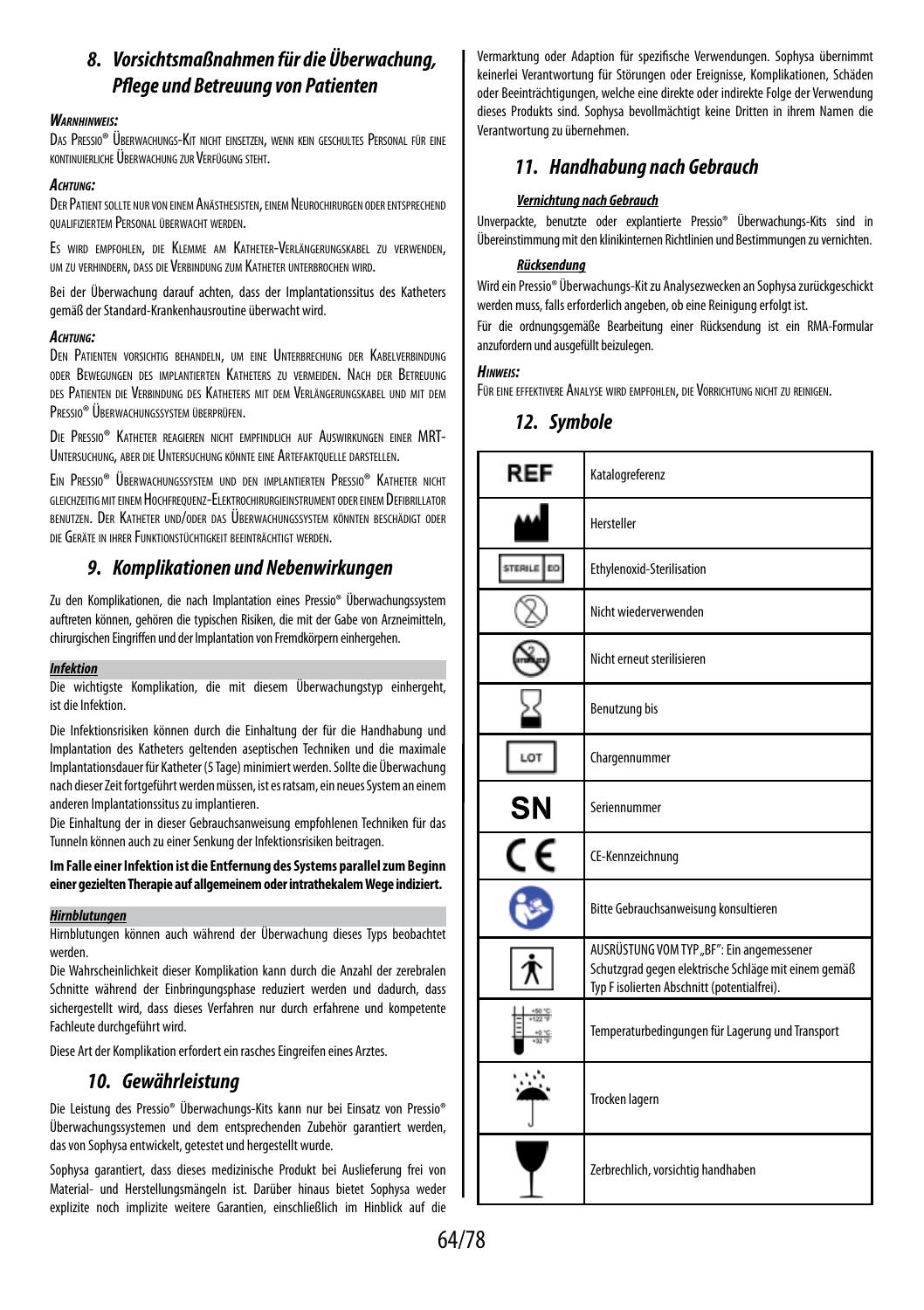## *Technische Spezifikationen*

| Kapseldurchmesser                                                              | $1,2$ mm                                                                                                |  |
|--------------------------------------------------------------------------------|---------------------------------------------------------------------------------------------------------|--|
| Katheterdurchmesser                                                            | 2,1 Fr (0,7 mm)                                                                                         |  |
| Katheterlänge                                                                  | 1000 mm                                                                                                 |  |
| Katheter-Zentimetermarkierung, ausgehend vom proximalen Ende des Katheters     |                                                                                                         |  |
| <b>Druck</b>                                                                   |                                                                                                         |  |
| Sensortyp                                                                      | Piezoresistiv                                                                                           |  |
| Referenzdruck                                                                  | Atmosphärendruck                                                                                        |  |
| Anzeigebereich (komplettes System)                                             | $-40$ to $+100$ mm Hq                                                                                   |  |
| Genauigkeit der Druckmessung<br>(Linearität und Hysterese) (komplettes System) | $\pm$ 2% des Wertes im Bereich 0 bis + 100 mmHg                                                         |  |
| <b>Bandbreite</b>                                                              | $>100$ Hz                                                                                               |  |
| Funktionsumfang Druckentlastung ohne Defekt                                    | $-700$ mmHg bis $+1250$ mmHg                                                                            |  |
| Temperaturkoeffizient                                                          | 0,1 mmHq/°C max.                                                                                        |  |
| Eingangswiderstand                                                             | $667$ $\Omega$                                                                                          |  |
| Ausgangswiderstand                                                             | $810 \Omega$                                                                                            |  |
| Erregerspannung                                                                | 1 bis 8 V AC oder DC                                                                                    |  |
| Drift von Null                                                                 | Weniger als 1 mmHg in den ersten 24 Stunden bei 37°C<br>Weniger als 2 mmHg in der ersten Woche bei 37°C |  |
| Temperatur                                                                     |                                                                                                         |  |
| Sensortyp                                                                      | <b>Thermistor</b>                                                                                       |  |
| Anzeigebereich (komplettes System)                                             | $+20^{\circ}$ C his $+45^{\circ}$ C                                                                     |  |
|                                                                                | $+68^{\circ}$ F bis $+113^{\circ}$ F                                                                    |  |
| Maximale Fehlertoleranz (Genauigkeit) unter Referenzbedingungen                | $\pm$ 0,2°C max. von 25°C bis 45°C                                                                      |  |
| (komplettes System)                                                            | $\pm$ 0,4°C max. von 20°C bis 25°C                                                                      |  |
|                                                                                | $\pm$ 0.4°F max. von 77°F bis 113°F                                                                     |  |
|                                                                                | $\pm$ 0.7°F max. von 68°F bis 77°F                                                                      |  |
| Auflösung (komplettes System)                                                  | $0,1^{\circ}$ C / $0,1^{\circ}$ F                                                                       |  |
| Ableitstrom                                                                    | $<$ 10 $\mu$ A bis 120 VAC                                                                              |  |
| Umgebungsbedingungen während des Einsatzes (komplettes System)                 |                                                                                                         |  |
| Umgebungstemperatur                                                            | 10°C bis 40°C (50°F bis 104°F)                                                                          |  |
| Atmosphärendruck                                                               | 500 hPa bis 1060 hPa                                                                                    |  |
| <b>Relative Feuchtigkeit</b>                                                   | 30% bis 75%                                                                                             |  |
| Bedingungen für Lagerung und Transport                                         |                                                                                                         |  |
| Temperatur                                                                     | 0°C bis 50°C (32°F bis 122°F)                                                                           |  |
| Atmosphärendruck                                                               | 500 hPa bis 1060 hPa                                                                                    |  |
| <b>Relative Feuchtigkeit</b>                                                   | 20% bis 95%                                                                                             |  |
| Gewicht                                                                        | 11 <sub>g</sub>                                                                                         |  |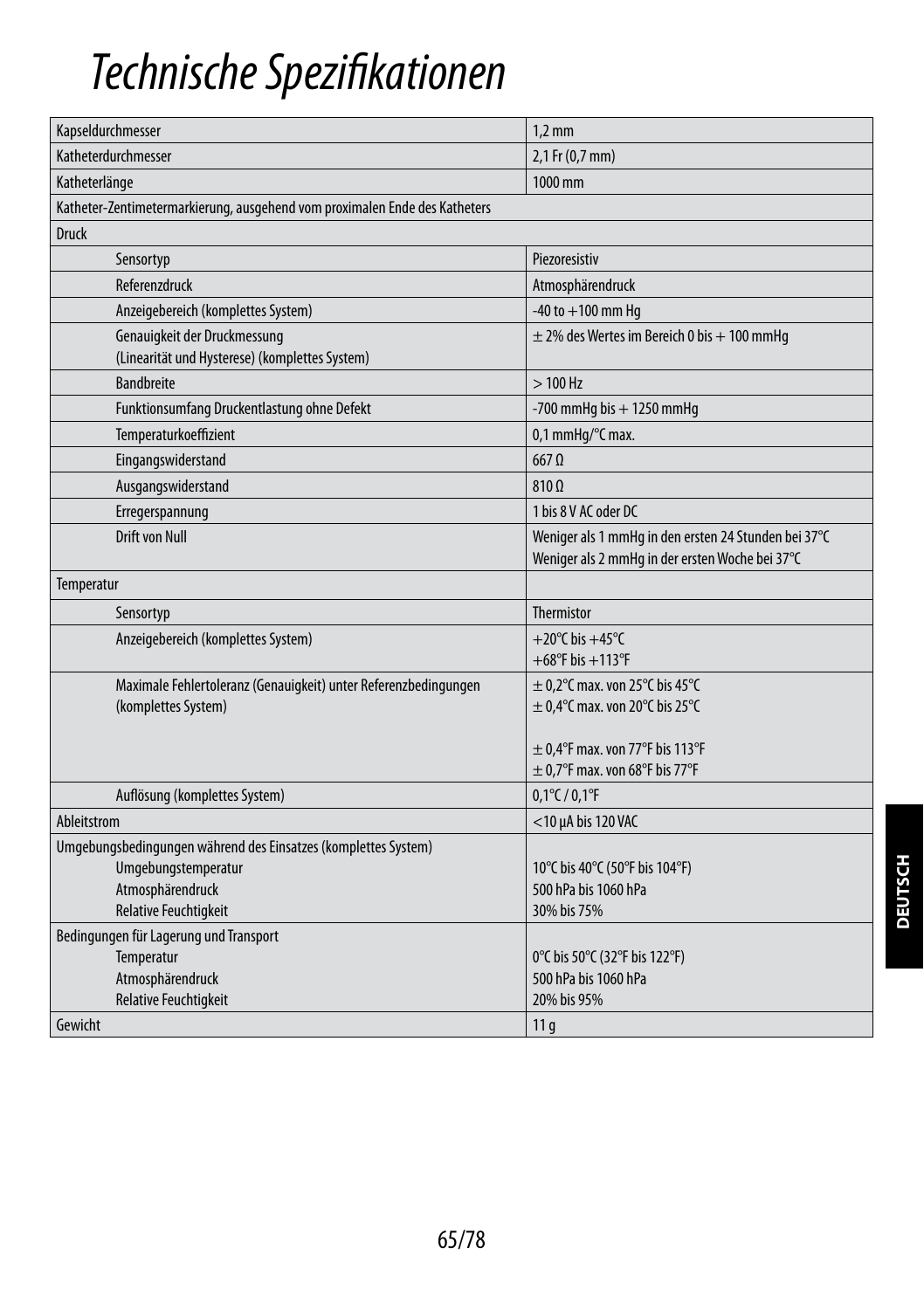## *Referenznummern*

## **Name/Bezeichnung Referenznummer**

| <b>PRESSIO® ÜBERWACHUNGS-KITS</b><br>Nur mit einem Pressio® Überwachungssystem einsetzen.                                  |                 |
|----------------------------------------------------------------------------------------------------------------------------|-----------------|
| Parenchymales Pressio® ICP Überwachungs-Kit mit Bolzen                                                                     | PSO-PB          |
| Parenchymales Pressio® ICP & ICT Überwachungs-Kit mit Bolzen                                                               | PSO-PBT         |
| Pressio® ICP Überwachungs-Kit, parenchymales Tunneln                                                                       | <b>PSO-PT</b>   |
| Pressio® ICP & ICT Überwachungs-Kit, parenchymales Tunneln                                                                 | PSO-PTT         |
| Pressio® ICP Überwachungs-Kit, ventrikuläres Tunneln                                                                       | PSO-VT          |
| mit externer CSF-Drainagefunktion                                                                                          |                 |
| Pressio® ICP & ICT Überwachungs-Kit, ventrikuläres Tunneln<br>mit externer CSF-Drainagefunktion                            | PSO-VTT         |
| PRESSIO® ÜBERWACHUNGSSYSTEME                                                                                               |                 |
| <b>ICP-Monitor</b>                                                                                                         | PS0-3000        |
| Stromversorgungskabel und Katheter-Verlängerungskabel sind enthalten                                                       |                 |
| ICP-Schnittstellen-Kontrolleinheit                                                                                         | PSO-IN00        |
|                                                                                                                            |                 |
| <b>PRESSIO® ZUBEHÖR</b>                                                                                                    |                 |
| Katheter-Verlängerungskabel                                                                                                | <b>PSO-EC20</b> |
| Patienten-Monitorkabel                                                                                                     | PSO-MCxx        |
| Nur mit einem Pressio® Überwachungssystem verwenden.                                                                       |                 |
| PHILIPS (AGILENT) 12 STIFTE                                                                                                | $-MCO1$         |
| SIEMENS (SIRECUST) 10 STIFTE                                                                                               | $-MCO2$         |
| SPACELABS & MINDRAY 6 STIFTE                                                                                               | $-MCO3$         |
| GE DATEX-Ohmeda 10 STIFTE                                                                                                  | $-MCO4$         |
| <b>GE Solar (MARQUETTE) 11 STIFTE</b>                                                                                      | $-MCO5$         |
| <b>HELLIGE 10 STIFTE</b>                                                                                                   | $-MCO6$         |
| <b>SIEMENS 7 STIFTE</b>                                                                                                    | $-MCOZ$         |
| <b>NIHON KOHDEN 5 STIFTE</b>                                                                                               | -MC08           |
| DATASCOPE 6 STIFTE                                                                                                         | $-MC10$         |
| Hirntemperatur-Modul                                                                                                       | PSO-MT00        |
| Ermöglicht die Temperaturanzeige auf dem Patientenmonitor<br>Nur mit einem Pressio® PSO-3000 Überwachungssystem einsetzen. |                 |
| Benutzung mit geeigneten Patienten-Monitorkabeln (Druck und Temperatur).                                                   |                 |
| Patienten-Monitorkabel – Temperatur                                                                                        | PSO-MCT-y       |
| Nur mit Pressio® Hirntemperatur-Modul einsetzen.                                                                           |                 |
| PHILIPS (AGILENT) - 2 STIFTE                                                                                               | $-MCT-A$        |
| SIEMENS - 7 STIFTE                                                                                                         | $-MCT-B$        |
| SPACELABS - 10 STIFTE                                                                                                      | $-MCT-C$        |
| GE Solar (MARQUETTE), GE DATEX-Ohmeda - 11 STIFTE                                                                          | $-MCT-E$        |
| HELLIGE, DATEX-Ohmeda, NIHON KOHDEN, MINDRAY & DATASCOPE - JACK 6,35 mm                                                    | $-MCT-F$        |
| Einweghandbohrer                                                                                                           | PSO-DR          |
| Serielle Schnittstelle                                                                                                     | <b>PSO-TX00</b> |

Änderungen der technischen Daten und Referenznummern vorbehalten. Die Produktverfügbarkeit kann von Land zu Land variieren.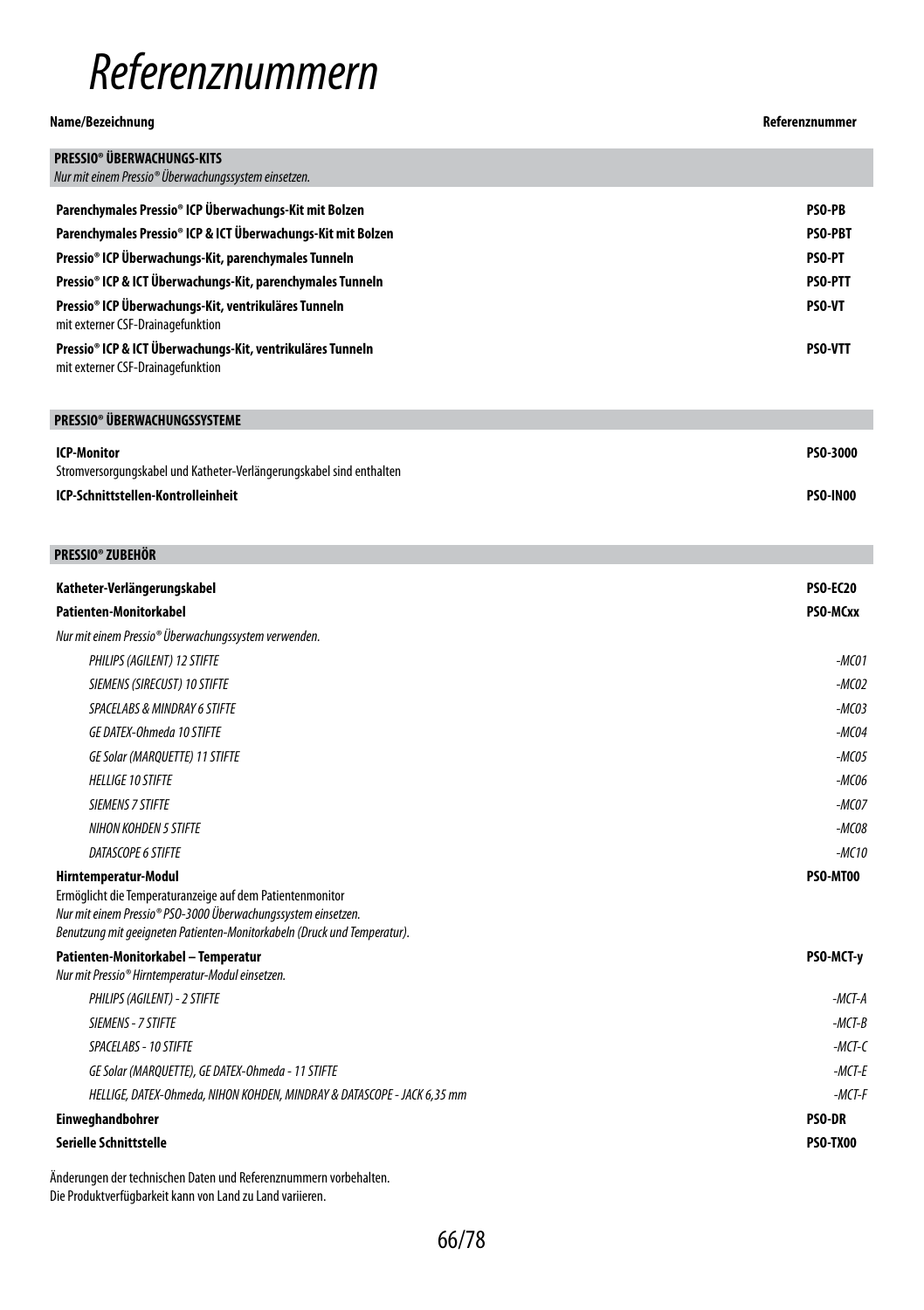# Οδηγίες χρήσης

| 3. Περιγραφή και αρχή λειτουργίας των κιτ παρεγχυματικής διείσδυσης σήραγγας Pressio® 69 |  |
|------------------------------------------------------------------------------------------|--|
|                                                                                          |  |
|                                                                                          |  |
|                                                                                          |  |
|                                                                                          |  |
|                                                                                          |  |
| 8. Προφυλάξεις για την παρακολούθηση, τη φροντίδα και την περίθαλψη του ασθενούς 75      |  |
|                                                                                          |  |
|                                                                                          |  |
|                                                                                          |  |
|                                                                                          |  |
|                                                                                          |  |
|                                                                                          |  |
|                                                                                          |  |
|                                                                                          |  |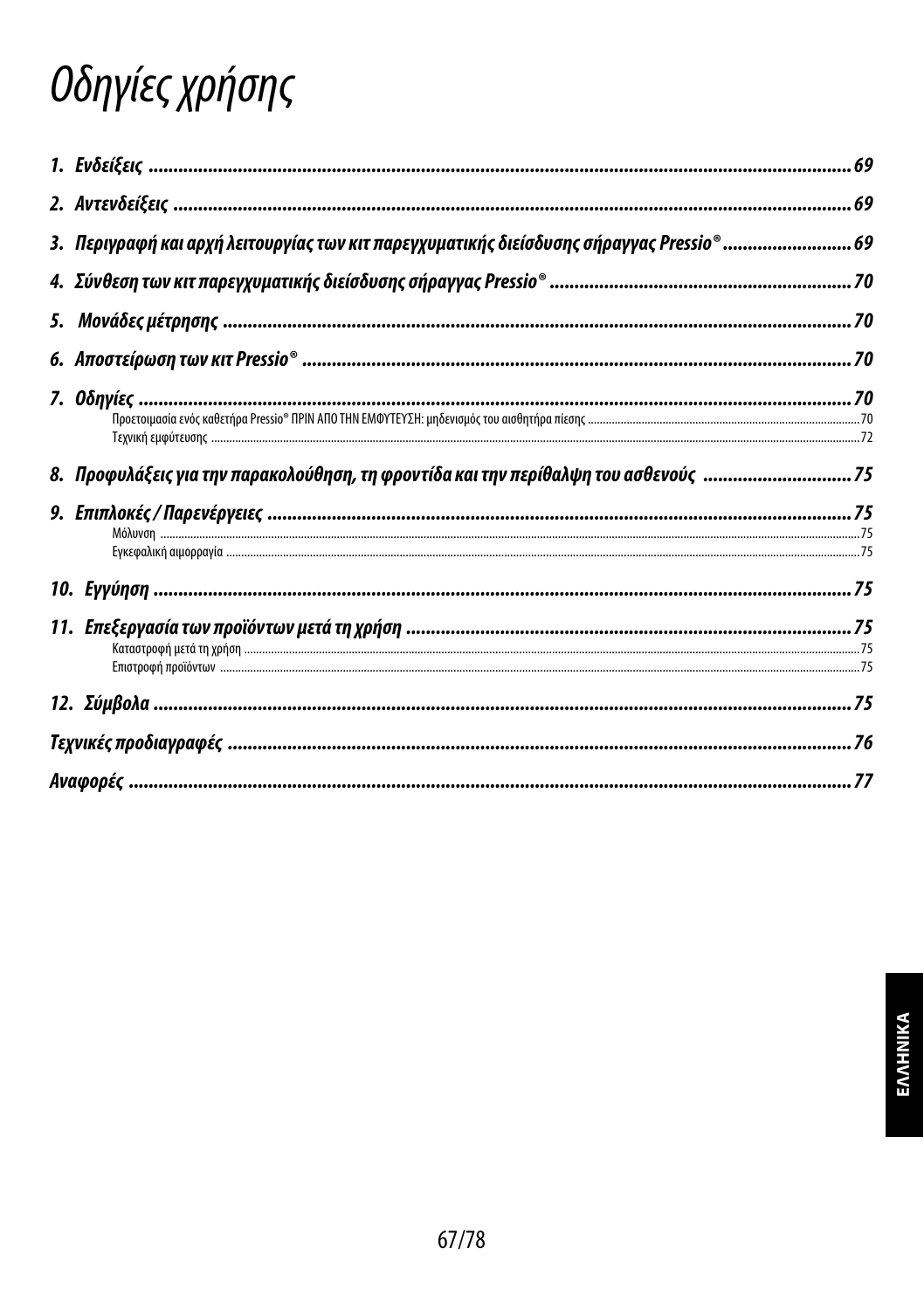*Εικόνα 1: Κιτ παρακολούθησης ενδοκρανιακής πίεσης, παρεγχυματικής διείσδυσης σήραγγας Pressio® (Μοντέλο PSO-PT).*



*Εικόνα 2: Κιτ παρακολούθησης ενδοκρανιακής πίεσης και ενδοκρανιακής θερμοκρασίας, παρεγχυματικής διείσδυσης σήραγγας Pressio® (Μοντέλο PSO-PTΤ)*



αναστολέακαι κλειδί Allen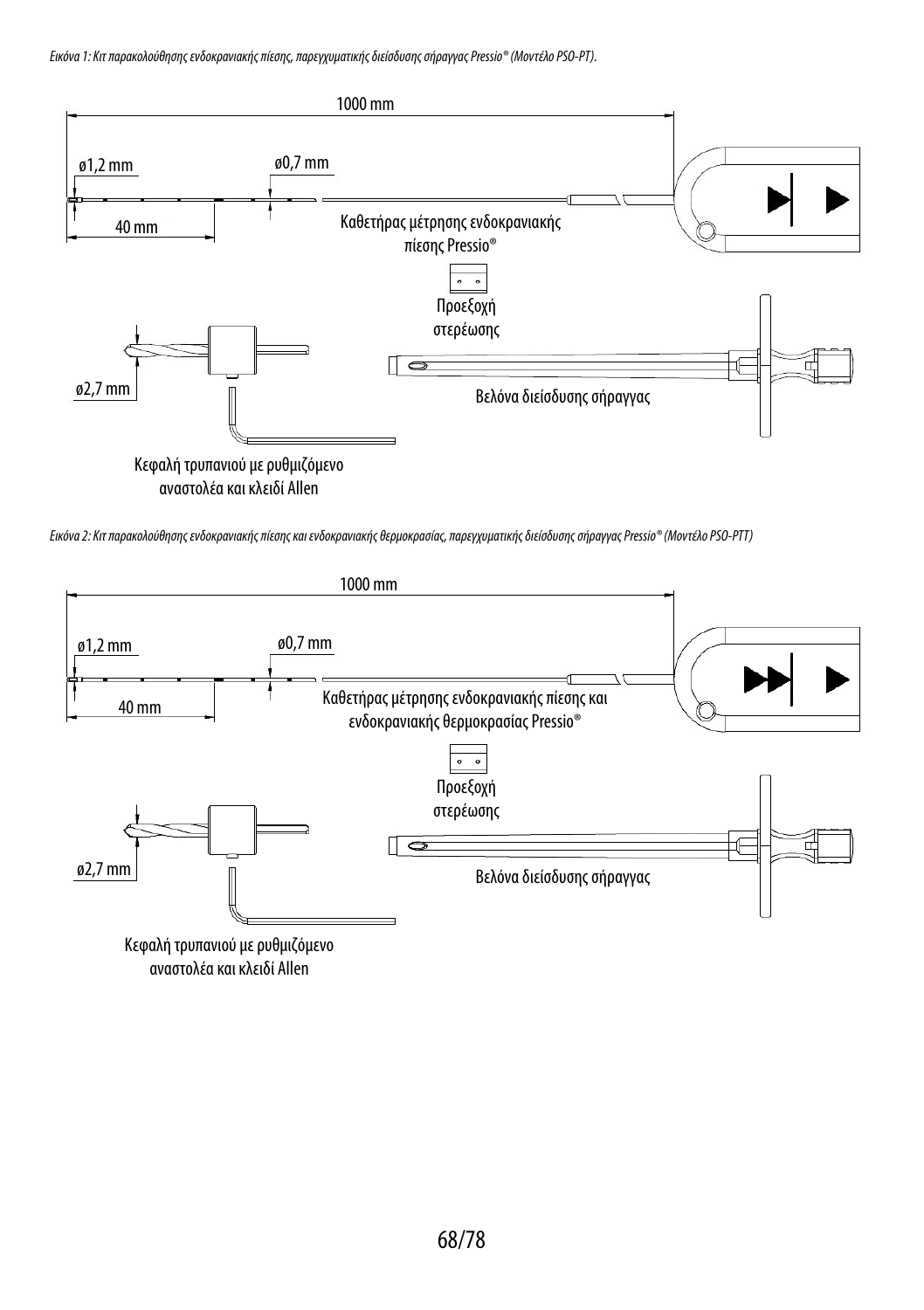Διαβαστε προσεκτικα τις ολητιες χρησης πριν την εμφύτενση της Διαταξής.

## *1. Ενδείξεις*

Η χρήση ενός κιτ παρακολούθησης Pressio® ενδείκνυται στους ασθενείς όπου απαιτείται συνεχής παρακολούθηση της ενδοκρανιακής πίεσης.

Επιπλέον, με το μοντέλο PSO-PTT είναι δυνατή η μέτρηση της ενδοκρανιακής θερμοκρασίας.

## *ΣημείωΣη:*

Οι τιμες ΘΕΡΜΟΚΡΑΣΙΑΣ ΚΑΙ ΠΙΕΣΗΣ ΠΟΥ ΑΝΑΓΡΑΦΟΝΤΑΙ ΣΤΑ ΣΥΣΤΗΜΑΤΑ ΠΑΡΑΚΟΛΟΥΘΗΣΗΣ PRESSIO® ΔΕΝ ΠΡΟΛΙΚΑΖΟΥΝ ΤΗΝ ΚΑΤΑΣΤΑΣΗ ΤΗΣ ΥΓΕΙΑΣ ΤΟΥ ΑΣΘΕΝΟΥΣ.

## *2. Αντενδείξεις*

Οι αντενδείξεις στη χρήση ενός κιτ Pressio® είναι οι εξής:

- οι διαπιστωμένες ή πιθανές μολύνσεις στους ιστούς σε άμεση επαφή με εξαρτήματα του συστήματος παρακολούθησης (μηνιγγίτιδα, κοιλιΐτιδα, σηψαιμία ή βακτηριαιμία) ή άλλη μόλυνση που υπάρχει σε οποιοδήποτε τμήμα του σώματος
- ασθενείς σε αντιθρομβωτική θεραπεία ή με αιμορραγική διάθεση.

## *ΠροείδοΠοίηΣη:*

ΜΗ ΧΡΗΣΙΜΟΠΟΙΕΙΤΕ ΤΟ ΚΙΤ ΠΑΡΑΚΟΛΟΥΘΗΣΗΣ PRESSIO® ΑΝ ΔΕΝ ΥΠΑΡΧΕΙ ΔΙΑΘΕΣΙΜΟ ΕΚΠΑΙΔΕΎΜΕΝΟ προΣΩΠΙΚΟ ΓΙΑ ΝΑ ΠΑΡΕΧΕΙ ΣΥΝΕΧΗ ΠΑΡΑΚΟΛΟΥΘΗΣΗ.

## *3. Περιγραφή και αρχή λειτουργίας των κιτ παρεγχυματικής διείσδυσης σήραγγας Pressio®*

Οι καθετήρες παρακολούθησης Pressio® είναι εμφυτεύσιμες διατάξεις μίας χρήσης.

Οι καθετήρες παρακολούθησης Pressio® είναι τύπου « BF » .

Να χρησιμοποιούνται μόνο με σύστημα παρακολούθησης Pressio®.

## *Προφύλαξη:*

ΣΥΝΔΕΕΤΕ ΑΠΟΚΛΕΙΣΤΙΚΑ ΚΑΘΕΤΗΡΕΣ PRESSIO® ΣΕ ΒΑΘΜΟΝΟΜΗΜΕΝΟ ΕΞΟΠΛΙΣΜΟ PRESSIO®.

## *Κιτ παρακολούθησης ενδοκρανιακής πίεσης Pressio®, παρεγχυματικής διείσδυσης σήραγγας PSO-PT (Εικόνα 1):*

Το κιτ PSO-PT καθιστά εφικτή τη διαρκή παρακολούθηση της ενδοκρανιακής πίεσης. Διαθέτει καθετήρα μήκους 1m με διάμετρο 2,1Fr. Στο άκρο του βρίσκεται μια κάψουλα διαμέτρου 1,2mm που περικλείει έναν αισθητήρα πίεσης πιεζοαντίστασης, τύπου μηκυνσιόμετρου σιλικόνης, που έχει σχεδιαστεί για τοποθέτηση στο εγκεφαλικό παρέγχυμα.

## *Κιτ παρακολούθησης ενδοκρανιακής πίεσης και ενδοκρανιακής θερμοκρασίας Pressio®, παρεγχυματικής διείσδυσης σήραγγας PSO-PTT (Εικόνα 2)*:

Το κιτ PSO-PΤT καθιστά εφικτή τη διαρκή παρακολούθηση της ενδοκρανιακής πίεσης και της ενδοκρανιακής θερμοκρασίας.

Διαθέτει έναν καθετήρα μήκους 1m με διάμετρο 2,1Fr στο άκρο του οποίου βρίσκεται μια κάψουλα διαμέτρου 1,2mm που περικλείει έναν αισθητήρα πίεσης πιεζοαντίστασης, τύπου μηκυνσιόμετρου σιλικόνης, και έναν αισθητήρα θερμοκρασίας θερμικής αντίστασης, που έχει σχεδιαστεί για τοποθέτηση στο εγκεφαλικό παρέγχυμα.

Τα δύο κιτ ξεχωρίζουν οπτικά από τις αντίστοιχες σημάνσεις στο σύνδεσμο τουκαθετήρα.

Και στις δύο περιπτώσεις, ο καθετήρας έχει εκατοστομετρική διαβάθμιση πάνω από 10cm από το εγγύς άκρο, καθώς και ένα σημάδι στα 15cm.

Το άλλο άκρο του καθετήρα αντίθετα από την κάψουλα διαθέτει ένα σύνδεσμο που καθιστά εφικτή τη σύνδεση του καθετήρα με ένα σύστημα παρακολούθησης Pressio® (PSO-3000 ή PSO-IN00) μέσω ενός καλωδίου επέκτασης καθετήρα (PSO-EC20).

Το καλώδιο επέκτασης καθετήρα μεταδίδει τα σήματα μέτρησης με τη μορφή αναλογικών σημάτων από τον αισθητήρα στο σύστημα παρακολούθησης Pressio®.

Ο καθετήρας ανταλλάσσει επίσης ένα ψηφιακό σήμα που περιλαμβάνει δεδομένα, όπως βαθμονόμηση αισθητήρα, τιμή και ημερομηνία κατά την οποία μηδενίστηκε ο αισθητήρας πίεσης, με το σύστημα παρακολούθησης Pressio®.

Τα δεδομένα αυτά αποθηκεύονται στο σύνδεσμο καθετήρα και είναι επομένως ανεξάρτητα από το σύστημα παρακολούθησης Pressio® που χρησιμοποιείται.

## *Προφύλαξη:*

ΜΗΝ ΑΦΗΝΕΤΕ ΤΟΝ ΣΥΝΔΕΣΜΟ ΝΑ ΕΡΘΕΙ ΣΕ ΕΠΑΦΗ ΜΕ ΥΓΡΟ.

Η κάψουλα που περικλείει τον αισθητήρα είναι κατασκευασμένη από τιτάνιο και το περίβλημα του καθετήρα είναι κατασκευασμένο από πολυαμίδιο. Ολόκληρο το μήκος του καθετήρα είναι ακτινοσκιερό.

Τα κιτ παρακολούθησης παρεγχυματικής διείσδυσης σήραγγας Pressio® είναι προϊόντα χωρίς λάτεξ και χωρίς φθαλικές ενώσεις.

Η κεφαλή τρυπανιού [1] παρέχει ενδοκρανιακή πρόσβαση.

Η διάμετρος είναι 3,5mm.

Χάρη στο ρυθμιζόμενο αναστολέα [2] δεν γίνεται υπέρβαση του επιλεγμένου βάθους διάτρησης. Με το κλειδί Allen [3] ρυθμίζεται η θέση του αναστολέα πάνω στην κεφαλή τρυπανιού.



Η βελόνα διείσδυσης σήραγγας [4] δημιουργεί μια δίοδο κάτω από το δέρμα του κρανίου για να περάσει ο καθετήρας.

Με το στιλέτο [5], το οποίο είναι ήδη μέσα στη βελόνα, αποφεύγεται η διάτρηση κατά την εισαγωγή της βελόνας κάτω από το δέρμα. Με την αφαίρεσή του παραμένει μια δίοδος για τον καθετήρα.



Η προεξοχή στερέωσης [6] επιτρέπει στον καθετήρα να προσκολλάται στο δέρμα του κρανίου. Είναι κατασκευασμένη από σιλικόνη.

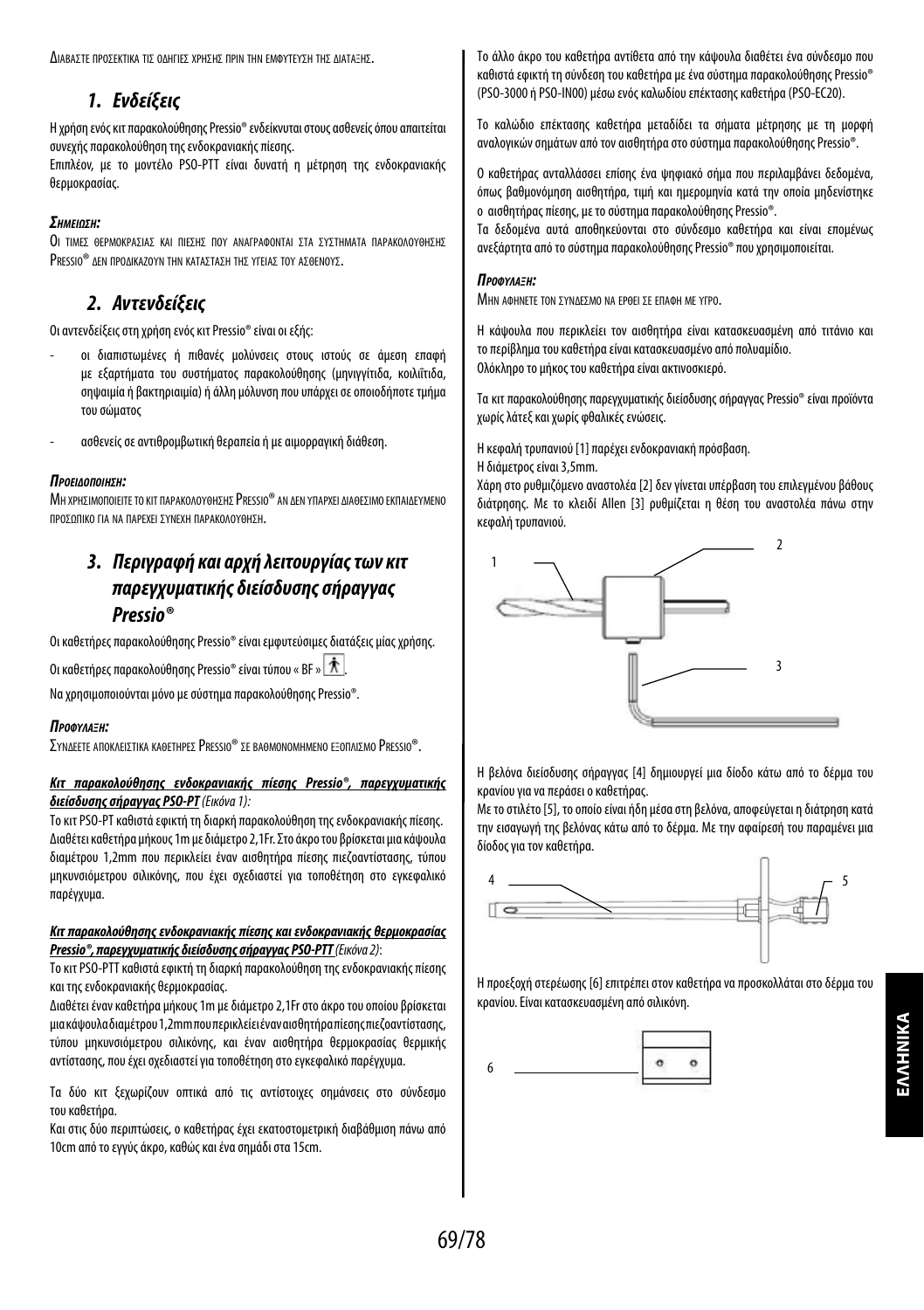## *4. Σύνθεση των κιτ παρεγχυματικής διείσδυσης σήραγγας Pressio®*

Τα κιτ παρεγχυματικής διείσδυσης σήραγγας Pressio® κυκλοφορούν σε δύο διαφορετικά μοντέλα: PSO-PT και PSO-PTT *(βλ. §3: « Περιγραφή και αρχή λειτουργίας των κιτ παρεγχυματικής διείσδυσης σήραγγας Pressio® »).*

Και στα δύο μοντέλα, τα ειδικά εξαρτήματα για την εισαγωγή του καθετήρα στο παρέγχυμα και τη στερέωσή του στο δέρμα του κρανίου περιλαμβάνονται στο κιτ καιείναι έτοιμα προς χρήση.

Η Sophysa προσφέρει επίσης ένα αποστειρωμένο χειροκίνητο τρυπάνι μίας χρήσης (PSO-DR), για τη διάτρηση του κρανίου σε συνδυασμό με την κεφαλή τρυπανιού που παρέχεται με κάθε κιτ.

Οι καθετήρες Pressio® χρησιμοποιούνται με ένα από τα συστήματα παρακολούθησης Pressio® και τα κατάλληλα εξαρτήματα *(βλ. τις οδηγίες χρήσης για τα PSO-3000, PSO-IN00 και PSO-MT00)*.

## **Ειδική περίπτωση για το μοντέλο PSO-PTT:**

Για την καλύτερη δυνατή χρήση ενός καθετήρα ενδοκρανιακής θερμοκρασίας και ενδοκρανιακής πίεσης, πρέπει να χρησιμοποιείται διάταξη παρακολούθησης Pressio®, μοντέλο PSO-3000 με έκδοση λογισμικού V2*.*

## *ΣημείωΣείΣ:*

Η εκλογή V2 τον λομγρωφον Μπορεί να προΣΔιορίΣτει κατά τον Αγτοελείχο της Διαταξής ΠΑΡΑΚΟΛΟΥΘΗΣΗΣ: ΚΑΤΑ ΤΗΝ ΕΚΚΙΝΗΣΗ ΕΜΦΑΝΙΖΕΤΑΙ ΤΟ ΛΟΓΟΤΥΠΟ ΤΗΣ SOPHYSA ΚΑΙ Η ΕΚΛΟΣΗ τον λοΓιγΜικον.

AN ΔΕΝ ΕΧΕΤΕ ΔΙΑΤΑΞΗ ΠΑΡΑΚΟΛΟΥΘΗΣΗΣ PRESSIO® ΜΕ ΕΚΛΟΣΗ ΛΟΓΙΣΜΙΚΟΥ V2, ΜΠΟΡΕΙΤΕ ΝΑ ΧΡΗΣΙΜΟΠΟΙΗΣΕΤΕ ΤΟΝ ΚΑΘΕΤΗΡΑ ΣΕ ΕΝΑ ΑΛΛΟ ΣΥΣΤΗΜΑ ΠΑΡΑΚΟΛΟΥΘΗΣΗΣ PRESSIO®, ΟΠΩΣ Η ΔΙΑΤΑΞΗ ΠΑΡΑΚΟΛΟΥΘΗΣΗΣ PRESSIO® PSO-3000 ΜΕ ΕΚΔΟΣΗ ΔΟΓΙΣΜΙΚΟΎ V1 Η Η ΔΙΑΣΥΝΔΕΣΗ Pressio® PSO-IN00.

Σε αγτη την περιπτοση εμφανισεται μονο η πιεση. Η Θερμοκρασία Δεν εμφανισεται αλλα Η ΑΠΟΛΟΣΗ ΤΟΥ ΑΙΣΘΗΤΗΡΑ ΠΙΕΣΗΣ ΘΑ ΕΙΝΑΙ ΙΔΙΑ.

## *5. Μονάδες μέτρησης*

## **Διάμετροι καθετήρα (D)**

 $D(mm) = Fr / 3$  $Fr = D(mm) \times 3$ 

## **Ενδοκρανιακή πίεση**

Οι πιέσεις λειτουργίας αναφέρονται σε mmHg. 1 mmHg αντιστοιχεί σε 13,60 mmH<sub>2</sub>0 και 133 Pa.

## **Ενδοκρανιακή θερμοκρασία**

Η ενδοκρανιακή θερμοκρασία μπορεί να εμφανιστεί σε βαθμούς Κελσίου (°C) ή σε βαθμούς Φαρενάιτ (°F).

 ${}^{\circ}$ F =  ${}^{\circ}$ C x (9/5) + 32  $^{\circ}$ C= ( $^{\circ}$ F - 32) x (5/9) Ισοδυναμία σε Kelvin (K):  $K = {}^{\circ}C + 273.15$  $K = PF x (5/9) + 255.37$ 

Ανατρέξτε στις οδηγίες χρήσης της διάταξης παρακολούθησης Pressio® για ναεπιλέξετε τη μονάδα θερμοκρασίας που θα προβάλλεται.

## *6. Αποστείρωση των κιτ Pressio®*

Τα κιτ παρακολούθησης Pressio® συσκευάζονται ξεχωριστά σε διπλή αυτοκόλλητη, αποστειρωμένη, μη πυρογενή συσκευασία. Αποστειρώνονται με αιθυλενοξείδιο.

## *ΠροείδοΠοίηΣείΣ:*

ΜΗ χρησιμοποιησετε τα κιτ παρακολογοήσης Pressio® an H αποστειροΜένη σχρκεγάσια εχει ανοιχθει η ύποστει ζημια η αν εχει περασει η ημερομηνια ληξησ.

TA KIT ΠΑΡΑΚΟΛΟΥΘΗΣΗΣ PRESSIO® ΕΙΝΑΙ ΔΙΑΤΑΞΕΙΣ ΜΙΑΣ ΧΡΗΣΗΣ. ΜΗΝ ΤΙΣ ΑΠΟΣΤΕΙΡΟΣΕΤΕ ΚΑΙ ΜΗΝ ΤΙΣ ΧΡΗΣΙΜΟΠΟΙΗΣΕΤΕ ΞΑΝΑ ΜΕΤΑ ΤΗΝ ΑΦΑΙΡΕΣΗ ΑΠΟ ΤΗ ΣΥΣΚΕΥΑΣΙΑ Η/ΚΑΙ ΤΗΝ ΕΚΦΥΤΕΥΣΗ. ΕΝΔΕΧΕΤΑΙ ΝΑ ΕΠΗΡΕΑΣΤΕΙ Η ΑΠΟΔΟΣΗ ΤΟΥΣ (ΑΠΟΚΛΙΣΗ, ΗΛΕΚΤΡΙΚΗ ΑΣΦΑΛΕΙΑ Κ.ΛΠ.) ΚΑΤΑ ΤΗΝ ΑΠΟΛΎΜΑΝΣΗ ΚΑΙ ΥΠΑΡΧΕΙ ΣΟΒΑΡΟΣ ΚΙΝΛΎΝΟΣ ΜΟΛΎΝΣΗΣ.

## *ΣημείωΣη:*

Η Sophysa Δεν φερει εγργυμ Για την απολοχή οποιογλήποτε προϊοντοχ πον εχει αποχτειροφεί Η/ΚΑΙ ΧΡΗΣΙΜΟΠΟΙΗΘΕΙ ΞΑΝΑ, ΟΥΤΕ ΓΙΑ ΕΠΙΠΛΟΚΕΣ ΟΙ ΟΠΟΙΕΣ ΜΠΟΡΕΙ ΝΑ ΠΡΟΚΛΗΘΟΎΝ ΑΠΟ ΑΥΤΕΣ τισ ενεργειεσ.

## *7. Οδηγίες*

**Πριν από την εμφύτευση, συνιστάται να ανατρέξετε στις οδηγίες χρήσης του συστήματος παρακολούθησης Pressio® που χρησιμοποιείται, για την εγκατάσταση και τη ρύθμισή του (σύστημα παρακολούθησης ή διασύνδεση Pressio®).**

## *Προετοιμασία ενός καθετήρα Pressio® ΠΡΙΝ ΑΠΟ ΤΗΝ ΕΜΦΥΤΕΥΣΗ: μηδενισμός του αισθητήρα πίεσης*

Πριν από την εμφύτευση του καθετήρα Pressio®, πρέπει να μηδενιστεί ο αισθητήρας πίεσης (βαθμονόμηση σε σχέση με την ατμοσφαιρική πίεση).

Ο αισθητήρας ενδοκρανιακής θερμοκρασίας έχει βαθμονομηθεί από τον κατασκευαστή. Συνεπώς δεν χρειάζεται να μηδενίσετε από πριν τη ρύθμιση της θερμοκρασίας.

Βεβαιωθείτε ότι διατηρείται η ασηψία του κιτ παρακολούθησης Pressio® σε όλη τηδιάρκεια αυτού του βήματος της διαδικασίας.

## **1) Ενεργοποίηση του συστήματος παρακολούθησης**

Συνδέστε το καλώδιο επέκτασης καθετήρα (PSO-EC20) στο σύστημα παρακολούθησης Pressio®.

Πριν ανοίξετε τη συσκευασία που εγγυάται την κατάσταση αποστείρωσης του κιτ παρακολούθησης Pressio®, ενεργοποιήστε το σύστημα παρακολούθησης Pressio® (PSO-3000 ή PSO-IN00).

Ανατρέξτε στις οδηγίες χρήσης της διάταξης παρακολούθησης ή διασύνδεσης Pressio®.

## **2) Σύνδεση του καθετήρα στο σύστημα παρακολούθησης**

Πραγματοποιήστε τη σύνδεση μεταξύ του καθετήρα και του καλωδίου επέκτασης (PSO-EC20) σύμφωνα με την ακίδα οδηγό.

Ευθυγραμμίστε το μπλε βέλος στο σύνδεσμο του καθετήρα με το μπλε βέλος στο σύνδεσμο του καλωδίου: ο σύνδεσμος του καθετήρα θα καθοδηγηθεί με ασφάλεια μέσα στο σύνδεσμο του καλωδίου.

Ωθήστε μέχρι το τέρμα για να βεβαιωθείτε ότι έχει ολοκληρωθεί η σύνδεση.



Το μήνυμα « ZERO SENSOR » (Μηδενισμός αισθητήρα) εμφανίζεται στη διάταξη παρακολούθησης Pressio® (PSO-3000).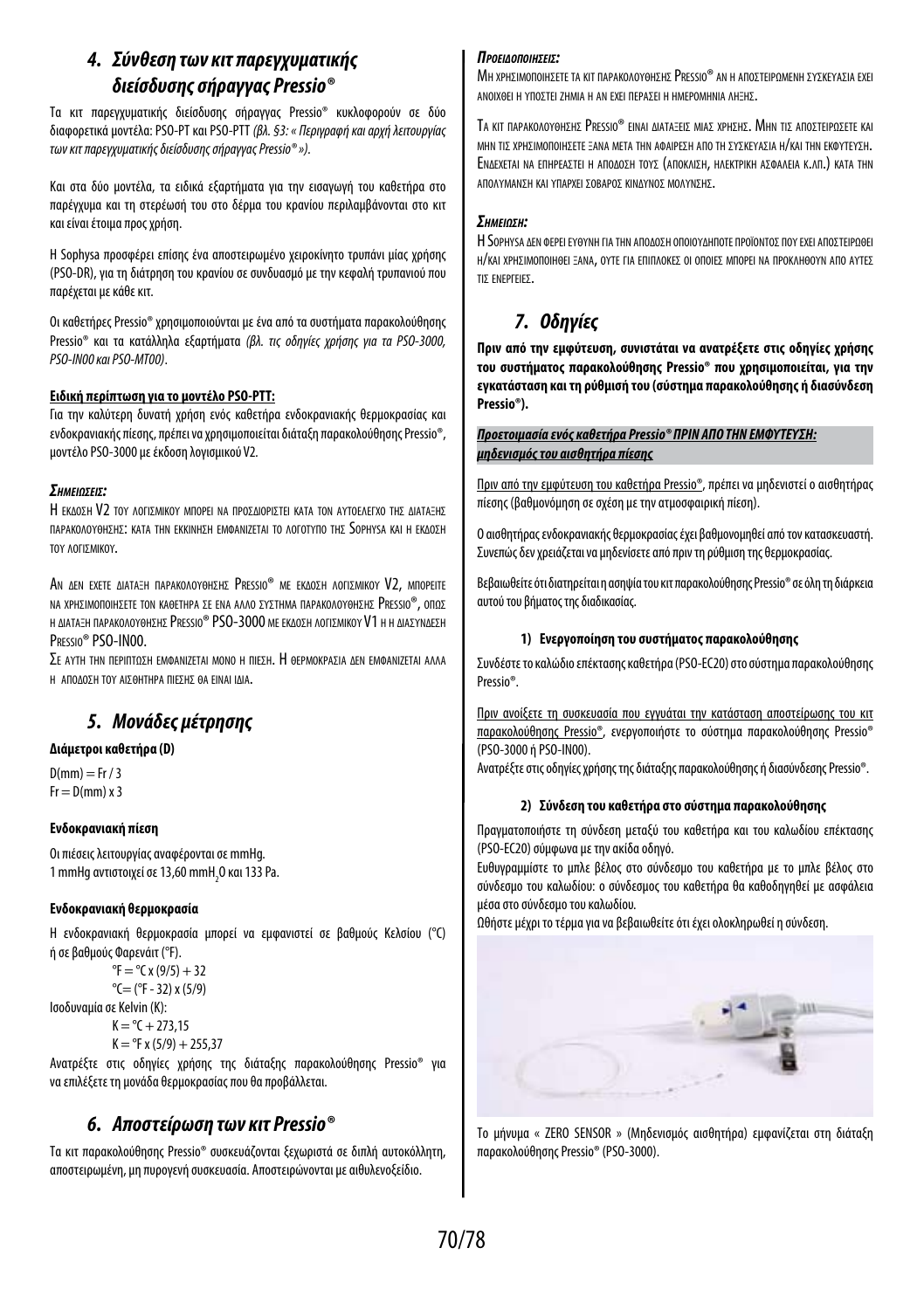Αν εμφανιστούν οι κωδικοί σφάλματος, « E001 », « E002 », « E005 » ή το μήνυμα « CONNECT SENSOR » (Σύνδεση αισθητήρα) στη διάταξη παρακολούθησης Pressio® μετά από τη σύνδεση του καθετήρα στο καλώδιο επέκτασης, ενδέχεται η σύνδεση να μην έγινε σωστά.

Σε αυτήν την περίπτωση, βεβαιωθείτε ότι έχετε ωθήσει τον σύνδεσμο του καθετήρα μέχρι το τέρμα στο καλώδιο επέκτασης του καθετήρα και ότι το καλώδιο είναι σωστά συνδεδεμένο με τη διάταξη παρακολούθησης Pressio®*.*

## **3) Προετοιμασία του δοχείου αποστειρωμένου νερού**

Προετοιμάστε έναν αποστειρωμένο φυσιολογικό ορό (ή ακόμη και αποστειρωμένο νερό) και ένα δοχείο σε ένα αποστειρωμένο περιβάλλον.

Εκχύστε τον αποστειρωμένο φυσιολογικό ορό (ή αποστειρωμένο νερό) στο δοχείο.



#### *Προφύλαξη:*

Ο ΜΗΔΕΝΙΣΜΟΣ ΤΟΥ ΑΙΣΘΗΤΗΡΑ ΠΙΕΣΗΣ ΠΡΕΠΕΙ ΝΑ ΠΡΑΓΜΑΤΟΠΟΙΗΘΕΙ ΣΕ ΡΗΧΟ ΥΓΡΟ (~5MM). Η χρηση ενοσ βαθιού Δοχειού Μπορει να οΔητήΣει Σε ΥΔΡΟΣΤΑΤΙΚΉ ΠΙΕΣΗ ΜΕΓΑΛΎΤΕΡΗ ΑΠΟ το ΜΗΔΕΝ ΤΗΣ ΑΤΜΟΣΦΑΙΡΙΚΗΣ ΠΙΕΣΗΣ, ΠΡΟΚΑΛΩΝΤΑΣ ΕΝΑ ΕΣΦΑΛΜΕΝΟ ΜΗΔΕΝ ΑΝΑΦΟΡΑΣ.

#### **4) Μηδενισμός του καθετήρα**

Βυθίστε πλήρως τον αισθητήρα (μεταλλικό τμήμα) στο υγρό.



Προσέξτε να μην ακουμπήσετε το δοχείο με τον αισθητήρα*.*

Όταν ο αισθητήρας είναι έτοιμος, πιέστε το πλήκτρο μηδενισμού*.*





## *ΣημείωΣη:*

Κατα τη Διαρκεια τον ΜΗΔΕΝΙΣΜΟΥ ΔΙΑΤΗΡΕΙΤΕ ΤΟΝ ΑΙΣΘΗΤΗΡΑ ΕΜΒΑΠΤΙΣΜΕΝΟ ΚΑΙ ΜΗΝ μετακινειτε το Δοχειο.

#### *ΠροφύλαξείΣ:*

Αποφύγετε οποιαΔηποτε επαφη με το ακρο τού καθετηρα κατα το μηΔενισμο τού αισθητηρα. Η RAAMONOMHEH ΣΕ ΣΧΕΣΗ ΜΕ ΤΗΝ ΑΤΜΟΣΦΑΙΡΙΚΗ ΠΙΕΣΗ ΜΠΟΡΕΙ ΝΑ ΠΑΡΑΠΟΙΗΘΕΙ.

Βεβαιωθείτε οτι το ακρο τον καθετήρα είναι εmbaπτιzmeno Στο αποΣτειρωμενο nepo h τοn ΑΠΟΣΤΕΙΡΟΜΕΝΟ ΦΥΣΙΟΛΟΓΙΚΟ ΟΡΟ ΚΑΤΑ ΤΟ ΜΗΛΕΝΙΣΜΟ. Ο ΜΗΛΕΝΙΣΜΟΣ ΤΟΥ ΑΙΣΘΗΤΗΡΑ ΣΕ σύνθηκεσ Διαφορετικεσ απο αύτεσ πού σύνιστωνται μπορει να προκαλεσει ανακριβεισ ενΔειξεισ πιεσησ.

Η κίνηση μιας γραμμής προόδου εργασίας επιτρέπει την παρακολούθηση της σωστής εκτέλεσης του μηδενισμού.

Η διαδικασία διαρκεί περίπου 3 δευτερόλεπτα*.*



## **5) Επιβεβαίωση της σωστής ολοκλήρωσης της διαδικασίας μηδενισμού**

Όταν η γραμμή προόδου φτάσει στο τέλος, το μήνυμα « ZERO SENSOR OK – INSERT SENSOR » (Ο μηδενισμός αισθητήρα ολοκληρώθηκε - τοποθετήστε τον αισθητήρα) υποδηλώνει ότι η διαδικασία εκτελέστηκε σωστά.

Ελέγξτε ότι η οθόνη της διάταξης παρακολούθησης Pressio® εμφανίζει την τιμή «0 mmHg » (ή η οθόνη της διάταξης παρακολούθησης ασθενούς αν χρησιμοποιείται η διασύνδεση Pressio®).

Αν κατά το μηδενισμό ο αισθητήρας υποστεί παρασιτικές διακυμάνσεις πίεσης ή υποστεί βλάβη, στην οθόνη θα εμφανιστεί το μήνυμα « ZERO SENSOR FAILURE – REPLACE SENSOR » (Βλάβη μηδενισμού αισθητήρα - αντικαταστήστε τον αισθητήρα). Σε αυτήν την περίπτωση, αποσυνδέστε και συνδέστε πάλι τον καθετήρα και δοκιμάστε πάλι τα βήματα μηδενισμού.

Αν αποτύχει πάλι, αλλάξτε τον καθετήρα.

Ανατρέξτε επίσης στις οδηγίες χρήσης του συστήματος παρακολούθησης Pressio® που χρησιμοποιείτε (PSO-3000 ή PSO-IN00, § « Ανωμαλία στη λειτουργία: συμπτώματα / προτεινόμενα μέτρα »).

## *ΣημείωΣη:*

Ο ΜΗΛΕΝΙΣΜΟΣ ΤΟΥ ΑΙΣΘΗΤΗΡΑ ΜΠΟΡΕΙ ΝΑ ΓΙΝΕΙ ΜΟΝΟ ΜΙΑ ΦΟΡΑ. ΑΝ ΓΙΝΕΙ ΝΕΑ ΠΡΟΣΠΑΘΕΙΑ ΜΗΔΕΝΙΣΜΟΥ ΤΟΥ ΙΔΙΟΥ ΑΙΣΘΗΤΗΡΑ, ΕΜΦΑΝΙΖΕΤΑΙ ΤΟ ΜΗΝΥΜΑ « SENSOR ALREADY ZEROED » (Ο ΑΙΣΘΗΤΗΡΑΣ ΕΧΕΙ ΗΔΗ ΜΗΔΕΝΙΣΤΕΙ).

Με την αποθήκευση δεδομένων στη μνήμη του συνδέσμου καθετήρα *(βλ. §3)* μπορείτε να χρησιμοποιήσετε διαφορετικές διατάξεις παρακολούθησης ή διασυνδέσεις Pressio® (μοντέλα PSO-3000 με έκδοση λογισμικού V2, PSO-3000 με έκδοση λογισμικού V1 και PSO-IN00) από το μοντέλο στο οποίο πραγματοποιήθηκε ο μηδενισμός.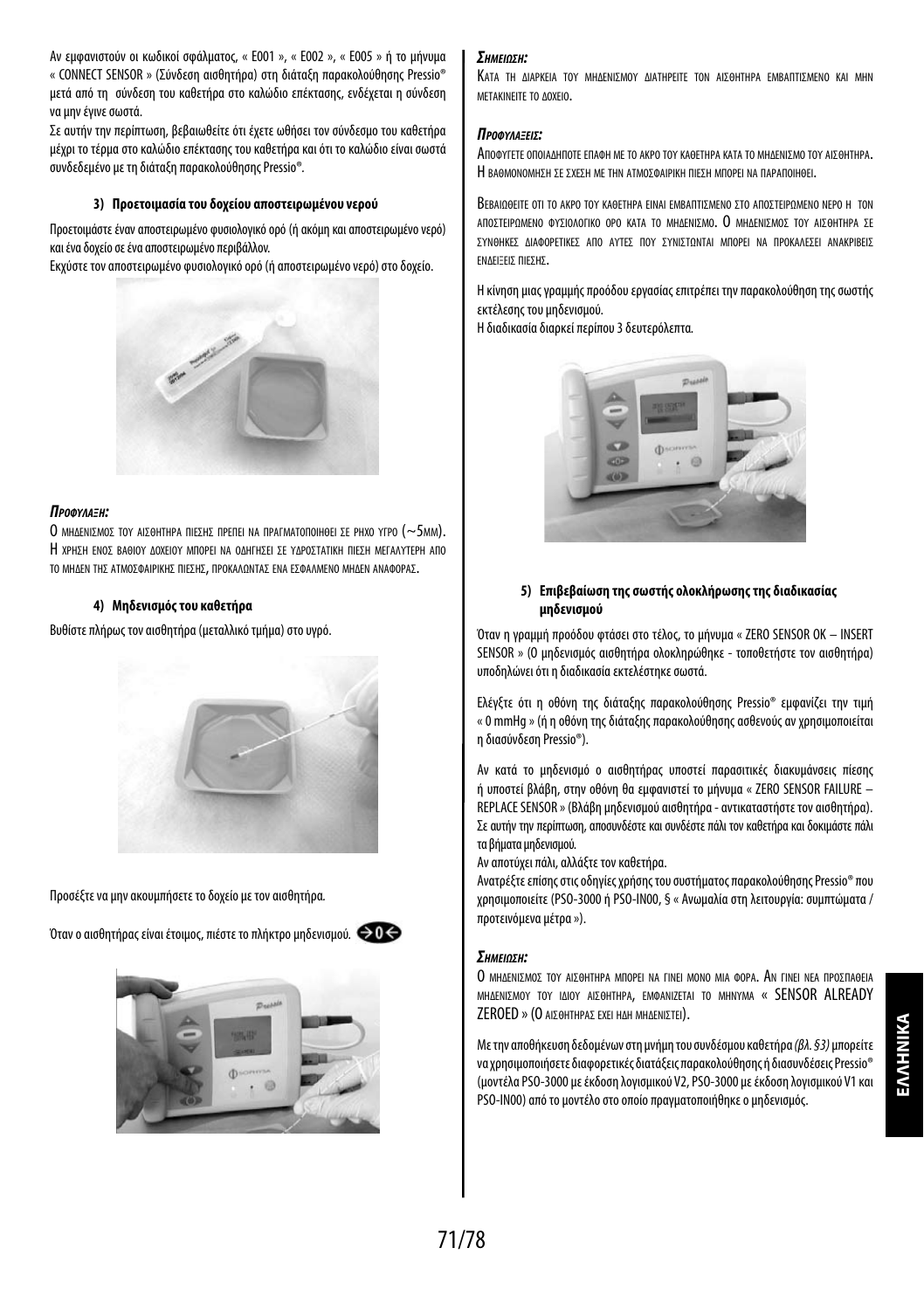## **Ειδική περίπτωση για το μοντέλο PSO-PTT:**

#### *ΣημείωΣη:*

Οταν η ΜΕΤΡΗΣΗ ΤΗΣ ΘΕΡΜΟΚΡΑΣΙΑΣ ΑΠΟ ΤΟΝ ΑΙΣΘΗΤΗΡΑ ΕΙΝΑΙ ΚΑΤΟ ΑΠΟ 20°C, Η ΛΙΑΤΑΞΗ παρακολογομείες Pressio® emmanizei thn enaei=h: « - - - ». Αγτο εμmainei oti h timh ΕΙΝΑΙ ΕΝΤΟΣ ΤΗΣ ΚΛΙΜΑΚΑΣ ΜΕΤΡΗΣΗΣ ΤΟΥ ΑΙΣΘΗΤΗΡΑ ΑΛΛΑ ΕΚΤΟΣ ΤΗΣ ΚΛΙΜΑΚΑΣ ΕΜΦΑΝΙΣΗΣ τον σχοτηματος PRESSIO®.

## *Τεχνική εμφύτευσης*

Η εμφύτευση του καθετήρα Pressio® θα πρέπει να λαμβάνει υπόψη τις τρέχουσες ασηπτικές νευροχειρουργικές πρακτικές.

Χρησιμοποιήστε τα εξαρτήματα εισαγωγής που παρέχονται από τη Sophysa στο κιτ παρακολούθησης Pressio®.

Ο χειρούργος θα επιλέξει την τεχνική ανάλογα με την εμπειρία του και την κλινική κατάσταση του ασθενούς.

Η τελική εμφύτευση της διάταξης πρέπει να πληροί τις συνθήκες για βέλτιστη τοποθέτηση του αισθητήρα στο παρέγχυμα.

#### *Προφύλαξη:*

ΜΗΝ ΠΡΑΓΜΑΤΟΠΟΙΗΣΕΤΕ ΤΗΝ ΕΜΦΥΤΕΥΣΗ ΕΝΟΣ ΚΑΘΕΤΗΡΑ ΠΑΡΑΚΟΛΟΥΘΗΣΗΣ ΧΟΡΙΣ ΝΑ ΕΧΕΤΕ ΔΙΑΘΕΣΙΜΟ ΕΝΑ ΕΦΕΔΡΙΚΟ ΚΙΤ, ΓΙΑ ΤΗΝ ΠΕΡΙΠΤΩΣΗ ΠΟΥ ΘΑ ΧΡΕΙΑΣΤΕΙ.

#### **Επιλογή περιοχής εμφύτευσης**

Ένδειξη της περιοχής εμφύτευσης: οι τυπικές προμετωπιαίες περιοχές δεξιά και αριστερά αποτελούν τις κύριες περιοχές εμφύτευσης. Αυτή η περιοχή επιτρέπει στους ασθενείς να στρέφουν το κεφάλι τους παραμένοντας σε θέση κατάκλισης χωρίς να επηρεάζεται η λειτουργία παρακολούθησης της ενδοκρανιακής πίεσης. Επιπλέον, στις περισσότερες περιπτώσεις, η τομή γίνεται πίσω από το όριο του τριχωτού του μετώπου, για αισθητικούς λόγους.

Συνιστάται να διεισδύει ο καθετήρας κάτω από το δέρμα του κρανίου ώστε να βελτιώνεται η στερέωσή του και να μειώνεται ο κίνδυνος μόλυνσης.

Η θέση στην οποία αναδύεται ο καθετήρας βρίσκεται γενικά 5 cm από την οπή τουτρυπανιού προς τα πίσω.

## **Ενδοκρανιακή πρόσβαση**

Αφού επιλεγεί η θέση εμφύτευσης, η περιοχή πρέπει να ξυριστεί και να αποστειρωθεί. Στην περιοχή της τομής εφαρμόζεται τοπικό αναισθητικό. Αυτό γίνεται γενικά 2 έως 3εκατοστά μπροστά από τη στεφανιαία ραφή στη μέση κοριαία γραμμή.

Γίνεται μια τομή μήκους περίπου ενός εκατοστού έως το οστό.

Βεβαιωθείτε ότι η πλάκα του οστού έχει αποκαλυφθεί καλά και φροντίστε την αιμόσταση στις άκρες του τραύματος.

Ο ρυθμιζόμενος αναστολέας στην κεφαλή τρυπανιού που παρέχεται στο κιτ μπορεί νατοποθετηθεί στη θέση που απαιτείται ξεβιδώνοντας τη βίδα ασφάλισης με το κλειδί Allen.

Τοποθετήστε τον ρυθμιζόμενο αναστολέα ανάλογα με το επιλεγμένο βάθος διάτρησης και βιδώστε πάλι τη βίδα ασφάλισης για να διατηρηθεί η θέση αυτή.

#### *ΠροείδοΠοίηΣη:*

Το ΑΝΕΠΑΡΚΕΣ ΣΦΙΞΙΜΟ ΤΗΣ ΒΙΔΑΣ ΑΣΦΑΛΙΣΗΣ ΘΑ ΕΜΠΟΔΙΣΕΙ ΤΗ ΣΩΣΤΗ ΛΕΙΤΟΥΡΓΙΑ τον ργθΜΙΖΟΜΕΝΟΥ ΑΝΑΣΤΟΛΕΑ, ΜΕ ΚΙΝΔΎΝΟ Η ΔΙΑΤΡΗΣΗ ΝΑ ΠΡΟΧΟΡΗΣΕΙ ΠΟΛΎ ΒΑΘΙΑ.

Στη συνέχεια η κεφαλή τρυπανιού τοποθετείται σε ένα ελικοειδές τρυπάνι και πραγματοποιείται η διάτρηση στην εσωτερική και εξωτερική πλάκα του κρανίου. Ο χειρούργος πρέπει να εξασφαλίσει ότι αποφεύγεται κάθε πιθανότητα τραυματισμού του παρεγχύματος καθώς διαπερνά την εσωτερική πλάκα.

Αφού περάσει την εσωτερική πλάκα, η κεφαλή τρυπανιού αποσύρεται και η οπή πλένεται με αποστειρωμένο φυσιολογικό ορό.

Κάντε τομή στη σκληρή μήνιγγα.

## **Συνιστώμενη τεχνική για διείσδυση σήραγγας**

- Κάντε μια μικρή τομή στην επιλεγμένη θέση για την ανάδυση του καθετήρα *(Εικόνα 3.1).*
- Ξεκινώντας από την τομή της οπής του τρυπανιού, εισάγετε τη βελόνα διείσδυσης σήραγγας ανάμεσα στο δέρμα του κρανίου και το κρανίο προς την κατεύθυνση της επιλεγμένης θέσης για την ανάδυση του καθετήρα *(Εικόνα 3.2).*
- Αφαιρέστε το στιλέτο από τη βελόνα *(Εικόνα 3.3).*
- Με λεπτές κινήσεις, περάστε τον καθετήρα στη βελόνα από τη θέση ανάδυσης (περιφερικά) προς την κατεύθυνση της θέσης εμφύτευσης (εγγύς) *(Εικόνα 3.4).* Βεβαιωθείτε ότι πέρασαν τουλάχιστον 15 cm του καθετήρα μέσα στη βελόνα προς τη θέση εμφύτευσης.

## *Προφύλαξη:*

Το ΑΚΡΟ ΤΗΣ ΒΕΛΟΝΑΣ ΔΙΕΙΣΔΎΣΗΣ ΣΗΡΑΓΓΑΣ ΕΙΝΑΙ ΜΎΤΕΡΟ: ΕΙΣΑΓΕΤΕ ΤΟΝ ΚΑΘΕΤΗΡΑ ΜΕ ΜΕΓΑΛΗ προσοχη.

- Αφαιρέστε τη βελόνα από το δέρμα του κρανίου, πάνω από το άκρο του καθετήρα *(Εικόνα 3.5).*

## **Εμφύτευση καθετήρα**

#### *ΠροείδοΠοίηΣη:*

Περιοριστε την επαναληψη τον ενΔοκρανιακον εμφύτενσεον καθετηρα: οι σύχνες τομες στον ΕΓΚΕΦΑΛΟ ΜΕ ΣΚΟΠΟ ΤΗΝ ΕΙΣΑΓΟΓΗ ΚΑΘΕΤΗΡΑ ΜΠΟΡΟΎΝ ΝΑ ΠΡΟΚΑΛΕΣΟΥΝ ΟΙΛΗΜΑ ΚΑΙ ΕΝΛΟΚΡΑΝΙΑΚΗ αιμορραγια και να εχούν σαν αποτελεσμα την ανοΔο τησ ενΔοκρανιακησ πιεσησ.

Βεβαιωθείτε ότι προηγουμένως έχει μηδενιστεί ο αισθητήρας πίεσης *(βλ. § « ροετοιμασία ενός καθετήρα Pressio® ΠΡΙΝ ΑΠΟ ΤΗΝ ΕΜΦΥΤΕΥΣΗ: μηδενισμός του αισθητήρα »).*

#### *ΠροείδοΠοίηΣη:*

ΜΗΝ ΕΚΤΕΛΕΙΤΕ ΤΗ ΛΕΙΤΟΥΡΓΙΑ « SENSOR ZERO » (ΜΗΛΕΝΙΣΜΟΣ ΑΙΣΘΗΤΗΡΑ) ΜΕΤΑ ΑΠΟ την εμφύτεύση τού καθετηρα. Ειναι σημαντικο να εκτελειτε τη λειτούργια « SENSOR ZERO » (ΜΗΔΕΝΙΣΜΟΣ ΑΙΣΘΗΤΗΡΑ) ΠΡΙΝ ΑΠΟ ΤΗΝ ΕΜΦΥΤΕΥΣΗ ΓΙΑ ΝΑ ΓΙΝΕΤΑΙ Η ΒΑΘΜΟΝΟΜΗΣΗ με ατμοσφαιρικη πιεση.

Για να εκτελέσετε μια παρεγχυματική μέτρηση της ενδοκρανιακής πίεσης, το βάθος της εμφύτευσης πρέπει να είναι 1-3cm στο εγκεφαλικό παρέγχυμα.

- Εισάγετε τον καθετήρα στο παρέγχυμα στο απαιτούμενο βάθος εμφύτευσης λαμβάνοντας υπόψη το πάχος του κρανίου (Εικόνα 3.6). Κάντε ένα μικρό ράμμα στον καθετήρα στο σημείο εξόδου από το κρανίο.

## **Στερέωση του καθετήρα**

- Κρατήστε τον καθετήρα σταθερό στη θέση εμφύτευσης και τραβήξτε πολύ απαλά την άκρη που βρίσκεται στην πλευρά του συνδέσμου μέχρι να σχηματίσει ορθή γωνία και να τεντωθεί πάνω στο κρανίο *(Εικόνα 3.7).*
- Κλείστε την τομή πάνω από την οπή του τρυπανιού σύμφωνα με τις τυπικές διαδικασίες του νοσοκομείου.
- Χρησιμοποιήστε την προεξοχή στερέωσης που παρέχεται για τη στερέωση του καθετήρα στο δέρμα του κρανίου στη θέση ανάδυσης *(Εικόνα 3.8).*
- Για να διατηρηθεί ο καθετήρας στη θέση του και να μειωθεί η ένταση στο σημείο, στρίψτε τον καθετήρα και πιάστε τη θηλιά που σχηματίζεται. Βεβαιωθείτε ότι δεν θα τραβηχτεί η προεξοχή στερέωσης ενώ εκτελείτε αυτά τα στάδια της διαδικασίας.

Σε αυτό το στάδιο, η διάταξη παρακολούθησης Pressio® εμφανίζει τη μέση ενδοκρανιακή πίεση σε mmHg.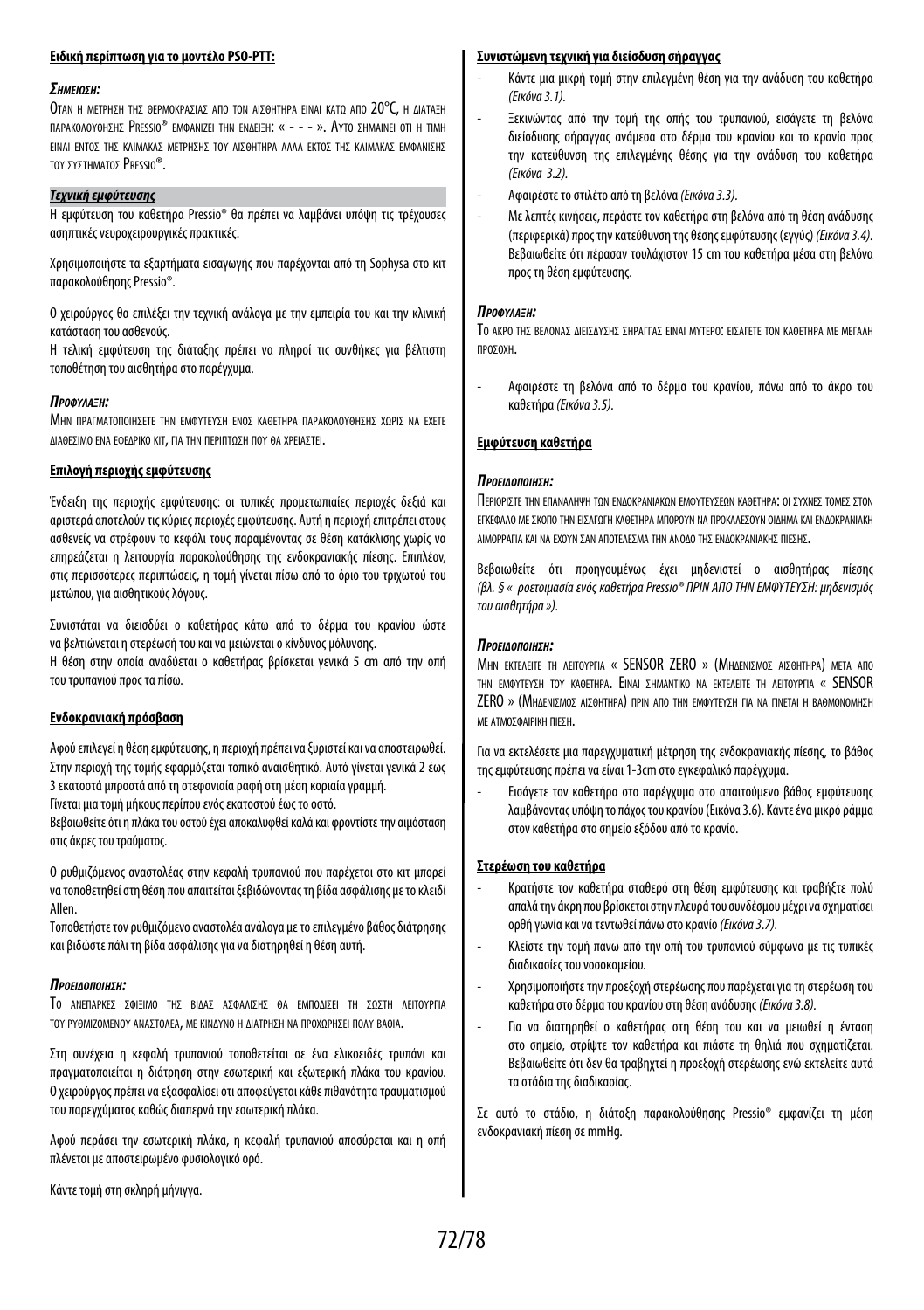# **Ειδική περίπτωση για το μοντέλο PSO-PTT:**

Σε αυτό το στάδιο, η διάταξη παρακολούθησης Pressio® εμφανίζει τη μέση ενδοκρανιακή πίεση σε mmHg. Εμφανίζεται επίσης η θερμοκρασία, η οποία σταθεροποιείται στην ακριβή τιμή της εντός 150 δευτερολέπτων.

# *ΣημείωΣη:*

Η ΜΕΤΡΗΣΗ ΤΗΣ ΘΕΡΜΟΚΡΑΣΙΑΣ ΜΠΟΡΕΙ ΝΑ ΕΙΝΑΙ ΑΚΡΙΒΗΣ ΜΟΝΟ ΜΕ ΤΗΝ ΕΜΦΥΤΕΥΣΗ ΤΟΥ ΑΙΣΘΗΤΗΡΑ. Ο ΑΙΣΘΗΤΗΡΑΣ ΔΕΝ ΕΙΝΑΙ ΚΑΤΑΛΛΗΛΟΣ ΓΙΑ ΜΕΤΡΗΣΗ ΤΗΣ ΘΕΡΜΟΚΡΑΣΙΑΣ ΣΤΗΝ ατμοσφαιρα.

Και στις δύο περιπτώσεις (PSO-PT και PSO-PTT), η αστάθεια στην τιμή πίεσης, η εμφάνιση κωδικών σφάλματος « E001 », « E002 », « E005 » ή του μηνύματος « CONNECT SENSOR » (Σύνδεση αισθητήρα) στη διάταξη παρακολούθησης Pressio® μετά από τη σύνδεση του καθετήρα στο καλώδιο επέκτασης, ενδέχεται να αποτελεί ένδειξη ότι σύνδεση δεν έγινε σωστά.

Σε αυτήν την περίπτωση, βεβαιωθείτε ότι έχετε ωθήσει τον σύνδεσμο του καθετήρα μέχρι το τέρμα στο καλώδιο επέκτασης του καθετήρα και ότι το καλώδιο είναι σωστά συνδεδεμένο με τη διάταξη παρακολούθησης Pressio®.

Αν εμφανιστούν οι κωδικοί σφάλματος « - - - », « 999 », « E001 », « E002 », « E005 » ή το μήνυμα « CONNECT SENSOR » (Σύνδεση αισθητήρα) στη διάταξη παρακολούθησης Pressio® μετά από την εμφύτευση του καθετήρα, παρόλο που ο καθετήρας έχει συνδεθεί σωστά, μπορεί να αποτελεί ένδειξη ότι ο αισθητήρας στο άκρο του καθετήρα έχει υποστεί βλάβη.

Σε αυτήν την περίπτωση, δοκιμάστε να επανατοποθετήσετε τον καθετήρα, και αν δεν έχει αποτέλεσμα, δοκιμάστε με έναν νέο καθετήρα.

Η μέγιστη συνιστώμενη διάρκεια εμφύτευσης του καθετήρα είναι 5 ημέρες.

Μετά από τις πρώτες 24 ώρες, η διάταξη παρακολούθησης Pressio® εμφανίζει τη διάρκεια εμφύτευσης του καθετήρα με τη μορφή μηνύματος « Implantation: Xdays » (Εμφύτευση: Χ ημέρες). Αυτό εμφανίζεται σε όλη τη διάρκεια της περιόδου εμφύτευσης.

Το μήνυμα αυτό αρχίζει να αναβοσβήνει στη διάταξη παρακολούθησης Pressio® από την 6η ημέρα της εμφύτευσης, δηλώνοντας ότι έχει γίνει υπέρβαση της συνιστώμενης διάρκειας εμφύτευσης του καθετήρα.

Αν χρησιμοποιείται η διασύνδεση Pressio®, η ενδεικτική λυχνία που δείχνει τη διάρκεια εμφύτευσης του καθετήρα θα αναβοσβήσει μόλις γίνει υπέρβαση της συνιστώμενης διάρκειας εμφύτευσης του καθετήρα.

Μόλις εμφυτευθεί ο καθετήρας, μπορεί να αποσυνδεθεί και να συνδεθεί πάλι στην ίδια ή διαφορετική μονάδα της σειράς Pressio® (PSO-3000 με έκδοση λογισμικού V2, PSO-3000 με έκδοση λογισμικού V1, PSO-IN00) χωρίς την ανάγκη επαναληπτικής βαθμονόμησης στην ατμοσφαιρική πίεση. Μάλιστα, ο καθετήρας παρακολούθησης διατηρεί όλα τα δεδομένα μηδενισμού στη μνήμη.

# **Παρατήρηση:**

Η εμφύτευση του καθετήρα μπορεί να γίνει και υποσκληρίδια.

Η εμφύτευση του καθετήρα σε τέτοιες περιπτώσεις (οι οποίες δεν αποτελούν τη συνήθη χρήση του) πραγματοποιείται υπό την ευθύνη αναισθησιολόγου ή έμπειρου νευροχειρουργού. Συνεπώς, η κλινική κατάσταση του ασθενούς πρέπει να παρακολουθείται στενά.

Διπλώστε τον καθετήρα για να σχηματίσετε γωνία. Το τμήμα ανάμεσα στη γωνία και το άκρο του καθετήρα θα εμφυτευτεί υποσκληρίδια. Η γωνία πρέπει να σχηματιστεί έτσι ώστε ο αισθητήρας ή οι αισθητήρες να είναι στραμμένοι με κατεύθυνση προς τον φλοιό μετά από την εμφύτευση.

Για να εμφυτεύσετε τον καθετήρα, εισάγετε το άκρο του μέσα από την οπή που έχει ήδη ανοιχτεί στη σκληρή μήνιγγα και ωθήστε μέχρι να φτάσει στο εσωτερικό τουυποσκληρίδιου χώρου.

#### **Συνιστώμενα στάδια για την εκφύτευση του καθετήρα**

- Σταματήστε τη λειτουργία της διάταξης παρακολούθησης Pressio®.
- Αποσυνδέστε τον καθετήρα από το καλώδιο επέκτασης.
- Προχωρήστε στην εκφύτευση του καθετήρα.
- Ελέγξτε την ακεραιότητα του εκφυτευμένου καθετήρα.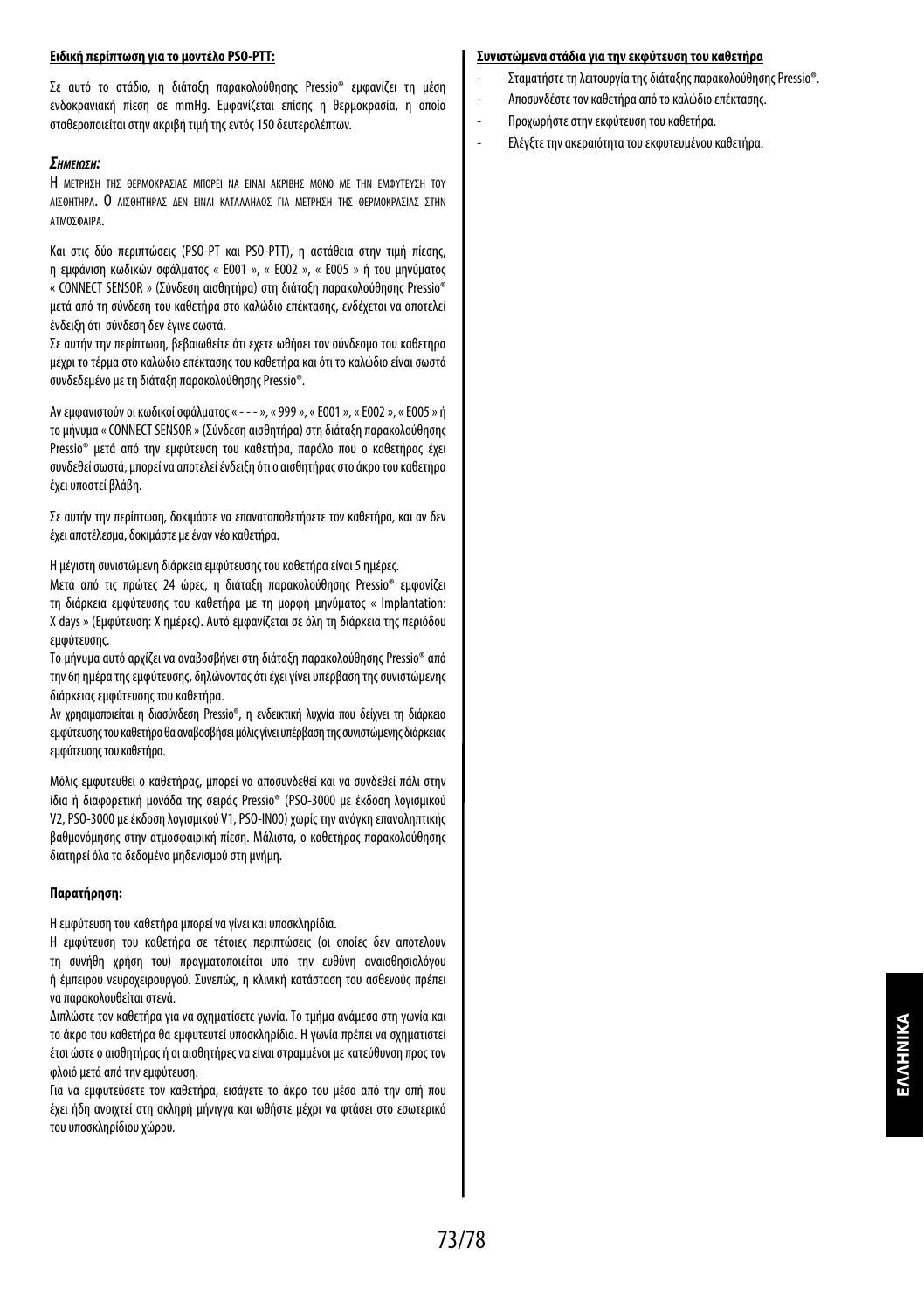









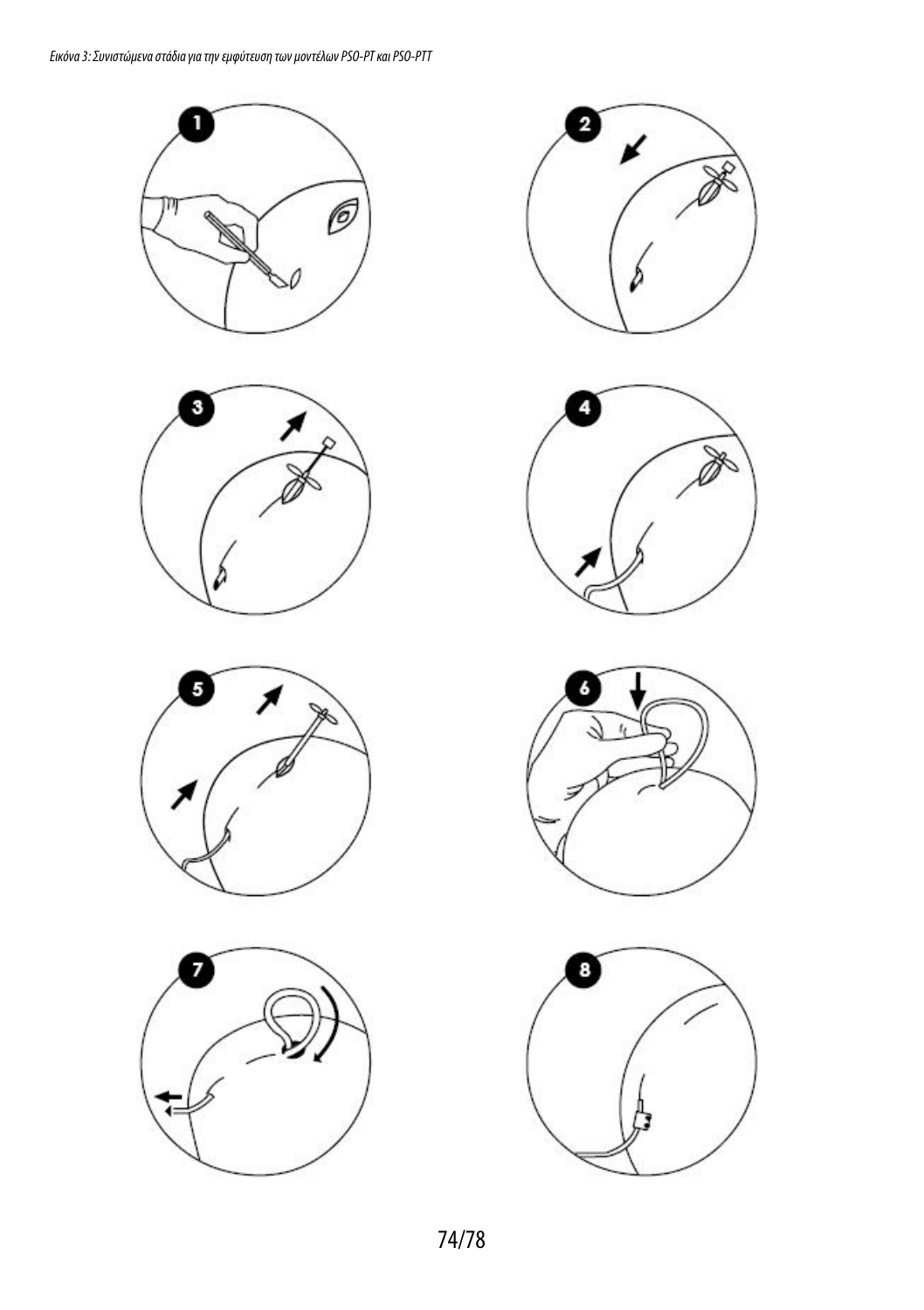# *8. Προφυλάξεις για την παρακολούθηση, τη φροντίδα και την περίθαλψη του ασθενούς*

# *ΠροείδοΠοίηΣη:*

ΜΗ χρησιμοποιείτε το κιτ παρακολογθησης Pressio® an Δεν γπαρχει Διαθεσιμο εκπαιΔεγμένο προσωπικο για να παρεχει σύνεχη παρακολούθηση.

# *ΠροφύλαξείΣ:*

Ο ΑΣΘΕΝΗΣ ΠΡΕΠΕΙ ΝΑ ΠΑΡΑΚΟΛΟΥΘΕΙΤΑΙ ΜΟΝΟ ΑΠΟ ΑΝΑΙΣΘΗΣΙΟΛΟΓΟ, ΝΕΥΡΟΧΕΙΡΟΥΡΓΟ Η ΑΛΛΟ εξειλικενΜεΝΟ ΑΤΟΜΟ.

ΣΥΝΙΣΤΑΤΑΙ ΝΑ ΧΡΗΣΙΜΟΠΟΙΕΙΤΑΙ ΤΟ ΚΛΙΠ ΣΤΟ ΚΑΛΟΛΙΟ ΕΠΕΚΤΑΣΗΣ ΚΑΘΕΤΗΡΑ ΓΙΑ ΤΗΝ ΑΠΟΦΥΓΗ τύχαιασ αποσύνΔεσησ τού καθετηρα.

Κατά την παρακολούθηση, φροντίστε τη θέση εμφύτευσης του καθετήρα σύμφωνα μετις τυπικές διαδικασίες του νοσοκομείου.

#### *ΠροφύλαξείΣ:*

ΦροΝΤΙΣΤΕ ΤΟΝ ΑΣΘΕΝΗ ΜΕ ΠΡΟΣΟΧΗ ΓΙΑ ΤΗΝ ΑΠΟΦΥΓΗ ΤΥΧΟΝ ΑΠΟΣΥΝΛΕΣΗΣ ΤΟΥ ΚΑΛΟΛΙΟΥ Η ΤΥΧΟΝ ΜΕΤΑΚΙΝΗΣΗΣ ΤΟΥ ΕΜΦΥΤΕΥΜΕΝΟΥ ΚΑΘΕΤΗΡΑ. ΕΛΕΓΞΤΕ ΤΗ ΣΥΝΔΕΣΗ ΤΟΥ ΚΑΘΕΤΗΡΑ ΜΕ ΤΟ καλολιο επεκτασησ και το σχοτημα παρακολογοήσηση Pressio® αφον φροντισετε τον ασθενή.

Οι καθετηρες Pressio® Δεν ειναι εγαιΣθητοι ΣτιΣ επιΔραΣειΣ πον Μπορει να προκγψογν κατα τη Διαρκεια ΜΙΑΣ ΕΞΕΤΑΣΗΣ MRI ΑΛΛΑ ΜΠΟΡΟΥΝ ΝΑ ΑΠΟΤΕΛΟΥΝ ΠΗΓΗ ΠΑΡΑΜΟΡΦΩΣΕΩΝ.

ΜΗ ΧΡΗΣΙΜΟΠΟΙΕΙΤΕ ΤΟ ΚΙΤ ΠΑΡΑΚΟΛΟΥΘΗΣΗΣ PRESSIO® ΚΑΙ ΤΟΝ ΕΜΦΥΤΕΥΜΕΝΟ ΚΑΘΕΤΗΡΑ PRESSIO® ΤΑΥΤΟΧΡΟΝΑ ΜΕ ΗΛΕΚΤΡΟΧΕΙΡΟΥΡΓΙΚΟ ΟΡΓΑΝΟ ΥΨΗΛΗΣ ΣΥΧΝΟΤΗΤΑΣ Η ΑΠΙΝΙΔΩΤΗ. Ο καρετηρασ Η/και το σχετηνα παρακολογθησησ ενΔεχεται να γποζτογν Βλαβη Η ΝΑ ΛΙΑΤΑΡΑΧΤΕΙ Η ΛΕΙΤΟΥΡΓΙΑ ΤΟΥΣ.

# *9. Επιπλοκές / Παρενέργειες*

Οι επιπλοκές οι οποίες μπορεί να προκύψουν από την εμφύτευση ενός συστήματος παρακολούθησης Pressio® περιλαμβάνουν τους εγγενείς κινδύνους από τυχόν χειρουργική επέμβαση και την εισαγωγή ενός ξένου σώματος.

### *Μόλυνση*

Η κύρια επιπλοκή που σχετίζεται με αυτόν τον τύπο παρακολούθησης είναι η μόλυνση.

Οι κίνδυνοι μόλυνσης μπορεί να μειωθούν αν τηρηθούν οι τεχνικές ασηψίας για το χειρισμό και την εμφύτευση του καθετήρα καθώς επίσης και αν τηρηθεί η μέγιστη διάρκεια εμφύτευσης του καθετήρα (5 ημέρες). Αν η παρακολούθηση πρέπει να συνεχιστεί μετά από αυτό το διάστημα, συνιστάται η τοποθέτηση ενός νέου συστήματος σε άλλη θέση.

Η τήρηση της τεχνικής διείσδυσης σήραγγας που συνιστάται στις παρούσες οδηγίες χρήσης συμβάλλει επίσης στη μείωση του κινδύνου μόλυνσης.

# **Αν υπάρχει μόλυνση, ενδείκνυται η αφαίρεση του συστήματος ταυτόχρονα με την έναρξη ειδικής αγωγής μέσω γενικής ή υπαραχνοειδής οδού.**

# *Εγκεφαλική αιμορραγία*

Μπορεί να παρατηρηθεί επίσης εγκεφαλική αιμορραγία κατά τη διάρκεια παρακολούθησης αυτού του τύπου.

Η πιθανότητα αυτής της επιπλοκής μπορεί να μειωθεί περιορίζοντας τον αριθμό των εγκεφαλικών τομών κατά τη διάρκεια της επέμβασης εισαγωγής και εξασφαλίζοντας ότι η επέμβαση πραγματοποιείται από εκπαιδευμένους, καταρτισμένους επαγγελματίες.

Οι επιπλοκές αυτές απαιτούν την ταχεία παρέμβαση του ιατρού.

# *10. Εγγύηση*

Η απόδοση του κιτ παρακολούθησης Pressio® είναι εγγυημένη μόνο εντός της σειράς των συστημάτων παρακολούθησης Pressio® και των εξαρτημάτων που έχουν σχεδιαστεί, ελεγχθεί και κατασκευαστεί από την Sophysa.

Η Sophysa εγγυάται ότι αυτή η ιατρική συσκευή δεν φέρει ελαττώματα ως προς τα υλικά ή την κατασκευή. Εκτός από αυτήν την εγγύηση, η Sophysa δεν παρέχει καμία άλλη εγγύηση, ρητή ή σιωπηρή, συμπεριλαμβανομένου του μάρκετινγκ ή της προσαρμογής για συγκεκριμένη χρήση. Η Sophysa δεν φέρει καμία ευθύνη για τυχόν συμβάν, επιπλοκή, ζημιά ή βλάβη οποιασδήποτε φύσης που προκύπτει άμεσα ή έμμεσα από τη χρήση αυτής της συσκευής. Η Sophysa δεν εξουσιοδοτεί κανέναν νααναλάβει ευθύνες εκ μέρους της για τα προϊόντα της.

# *11. Επεξεργασία των προϊόντων μετά τη χρήση*

# *Καταστροφή μετά τη χρήση*

Τα κιτ παρακολούθησης Pressio® τα οποία έχουν βγει από τη συσκευασία, έχουν χρησιμοποιηθεί ή εκφυτευθεί, θα πρέπει να καταστρέφονται σύμφωνα με τις διαδικασίες που ισχύουν στην ιατρική.

# *Επιστροφή προϊόντων*

Εάν ένα εκφυτευμένο κιτ παρακολούθησης Pressio® πρέπει να επιστραφεί στη Sophysa για ανάλυση, θα πρέπει να επιστραφεί δηλώνοντας, εάν χρειάζεται, εάν έχει καθαριστεί.

Για τη σωστή αξιολόγηση του επιστραφέντος προϊόντος, θα πρέπει να συνοδεύεται από μια επεξηγηματική φόρμα Εξουσιοδότησης επιστροφής στον κατασκευαστή.

#### *ΣημείωΣη:*

Για πιο αποτελεχωατική αναλύχη, σχηματαται να ΜΗΝ ΓΙΝΕΤΑΙ ΚΑΘΑΡΙΣΜΟΣ ΤΗΣ ΔΙΑΤΑΞΗΣ.

# *12. Σύμβολα*

| REF                         | Αναφορά καταλόγου                                                                                                                                            |
|-----------------------------|--------------------------------------------------------------------------------------------------------------------------------------------------------------|
|                             | Κατασκευαστής                                                                                                                                                |
| <b>STERILE</b><br><b>EO</b> | Μέθοδος αποστείρωσης με τη χρήση οξειδίου του<br>αιθυλενίου                                                                                                  |
|                             | Μιας χρήσης                                                                                                                                                  |
|                             | Να μην αποστειρώνεται ξανά                                                                                                                                   |
|                             | Χρήση έως                                                                                                                                                    |
| LOT                         | Κωδικός παρτίδας                                                                                                                                             |
| SΝ                          | Αριθμός σειράς                                                                                                                                               |
|                             | Σήμανση συμμόρφωσης CE                                                                                                                                       |
|                             | Ανατρέξτε στις οδηγίες χρήσης                                                                                                                                |
|                             | ΕΞΟΠΛΙΣΜΟΣ ΤΥΠΟΥ ΒΕ: Παρέχει τον κατάλληλο<br>βαθμό προστασίας έναντι του κινδύνου<br>ηλεκτροπληξίας, καθώς διαθέτει μονωμένο τμήμα<br>Τύπου F (προστασίας). |
|                             | Συνθήκες θερμοκρασίας για αποθήκευση<br>και μεταφορά                                                                                                         |
|                             | Φυλάσσετε σε ξηρό μέρος                                                                                                                                      |
|                             | Προσοχή, εύθραυστο                                                                                                                                           |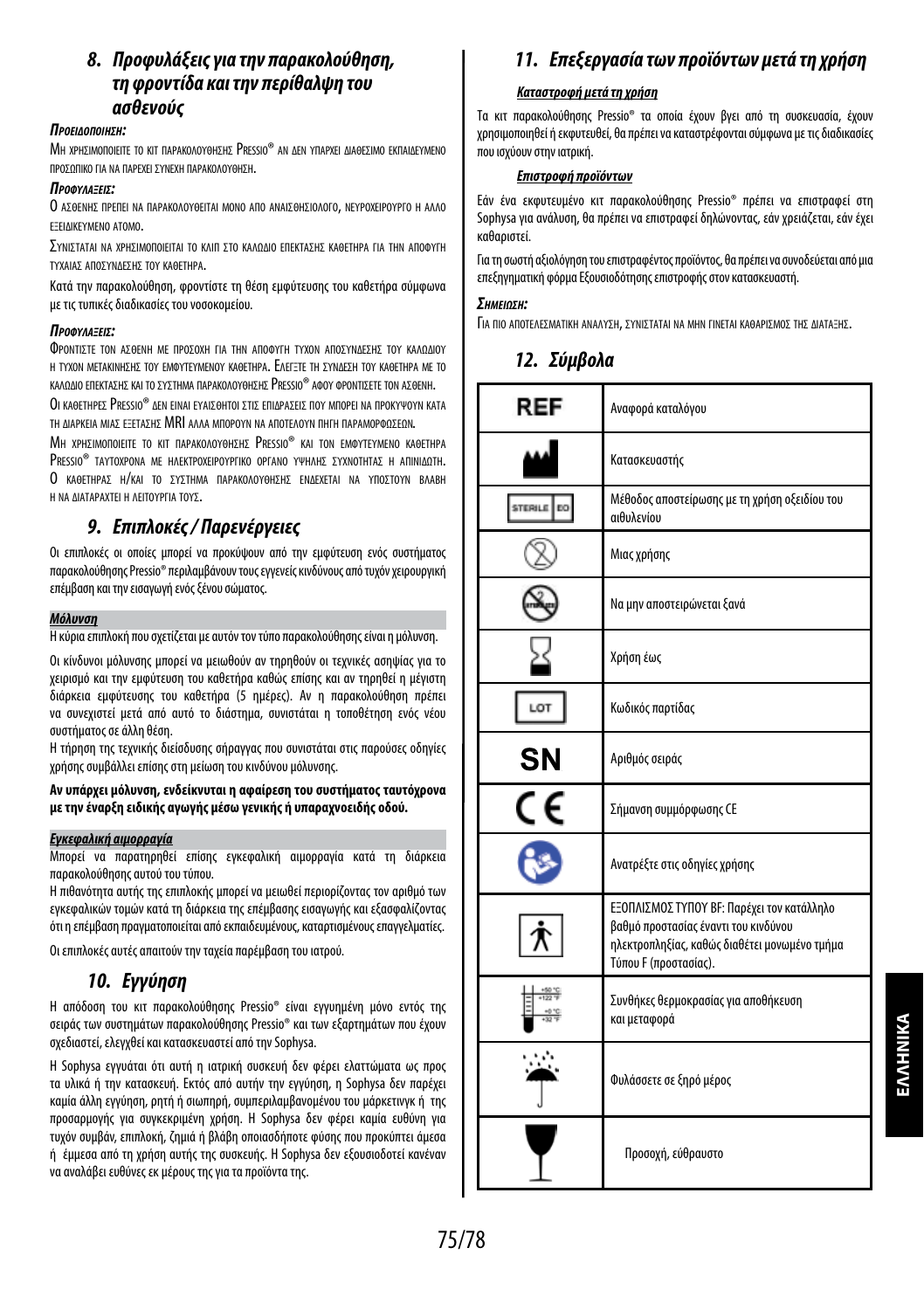# *Τεχνικές προδιαγραφές*

| Διάμετρος κάψουλας                                                           | 1,2mm                                                                                                   |  |
|------------------------------------------------------------------------------|---------------------------------------------------------------------------------------------------------|--|
| Διάμετρος καθετήρα                                                           | 2,1 Fr (0,7mm)                                                                                          |  |
| Μήκος καθετήρα                                                               | 1000mm                                                                                                  |  |
| Ο καθετήρας έχει σημάδι σε κάθε cm από το εγγύς άκρο                         |                                                                                                         |  |
| Πίεση                                                                        |                                                                                                         |  |
| Τύπος αισθητήρα                                                              | Πιεζοαντίστασης                                                                                         |  |
| Πίεση αναφοράς                                                               | Ατμοσφαιρική πίεση                                                                                      |  |
| Εύρος εμφάνισης (πλήρες σύστημα)                                             | $-40$ έως $+100$ mm Hg                                                                                  |  |
| Ακρίβεια της μέτρησης πίεσης<br>(Γραμμικότητα και υστέρηση) (πλήρες σύστημα) | $\pm$ 2% ένδειξη στο εύρος 0 έως +100 mmHg                                                              |  |
| Εύρος συχνοτήτων                                                             | $>100$ Hz                                                                                               |  |
| Λειτουργικό εύρος υπερπίεσης χωρίς βλάβη                                     | -700 mmHg $\text{\&} \omega \text{\&} + 1250$ mmHg                                                      |  |
| Συντελεστής θερμοκρασίας                                                     | 0,1 mmHg/°C μέγ.                                                                                        |  |
| Αντίσταση εισόδου                                                            | $667$ $\Omega$                                                                                          |  |
| Αντίσταση εξόδου                                                             | $810 \Omega$                                                                                            |  |
| Διέγερση τάσης                                                               | 1 έως 8 V AC ή DC                                                                                       |  |
| Απόκλιση από το μηδέν                                                        | Λιγότερο από 1 mmHq τις πρώτες 24 ώρες στους 37°C<br>Λιγότερο από 2 mmHq την πρώτη εβδομάδα, στους 37°C |  |
| θερμοκρασία                                                                  |                                                                                                         |  |
| Τύπος αισθητήρα                                                              | θερμική αντίσταση                                                                                       |  |
| Εύρος εμφάνισης (πλήρες σύστημα)                                             | $+20^{\circ}$ C έως $+45^{\circ}$ C                                                                     |  |
|                                                                              | $+68$ °F έως $+113$ °F                                                                                  |  |
| Μέγιστο επιτρεπόμενο σφάλμα (ακρίβεια) στις συνθήκες αναφοράς                | ± 0,2° Cμέγ. από 25° Cέως 45° C                                                                         |  |
| (πλήρες σύστημα)                                                             | $\pm$ 0,4°C μέγ. από 20°C έως 25°C                                                                      |  |
|                                                                              | $\pm$ 0,4°F μέγ. από 77°F έως 113°F                                                                     |  |
|                                                                              | $\pm$ 0,7°F μέγ. από 68°F έως 77°F                                                                      |  |
| Ανάλυση (πλήρες σύστημα)                                                     | $0,1^{\circ}$ C / $0,1^{\circ}$ F                                                                       |  |
| Ρεύμα διαρροής                                                               | <10 μΑ έως 120 VAC                                                                                      |  |
| Περιβαλλοντικές συνθήκες κατά τη χρήση (πλήρες σύστημα)                      |                                                                                                         |  |
| Θερμοκρασία περιβάλλοντος                                                    | 10°C έως 40°C (50°F έως 104°F)                                                                          |  |
| Ατμοσφαιρική πίεση                                                           | 500 hPa έως 1060 hPa                                                                                    |  |
| Σχετική υγρασία                                                              | 30% έως 75%                                                                                             |  |
| Συνθήκες αποθήκευσης / μεταφοράς                                             |                                                                                                         |  |
| θερμοκρασία                                                                  | 0°C έως 50°C (32°F έως 122°F)                                                                           |  |
| Ατμοσφαιρική πίεση                                                           | 500 hPa έως 1060 hPa                                                                                    |  |
| Σχετική υγρασία                                                              | 20% έως 95%                                                                                             |  |
| Βάρος                                                                        | 11q                                                                                                     |  |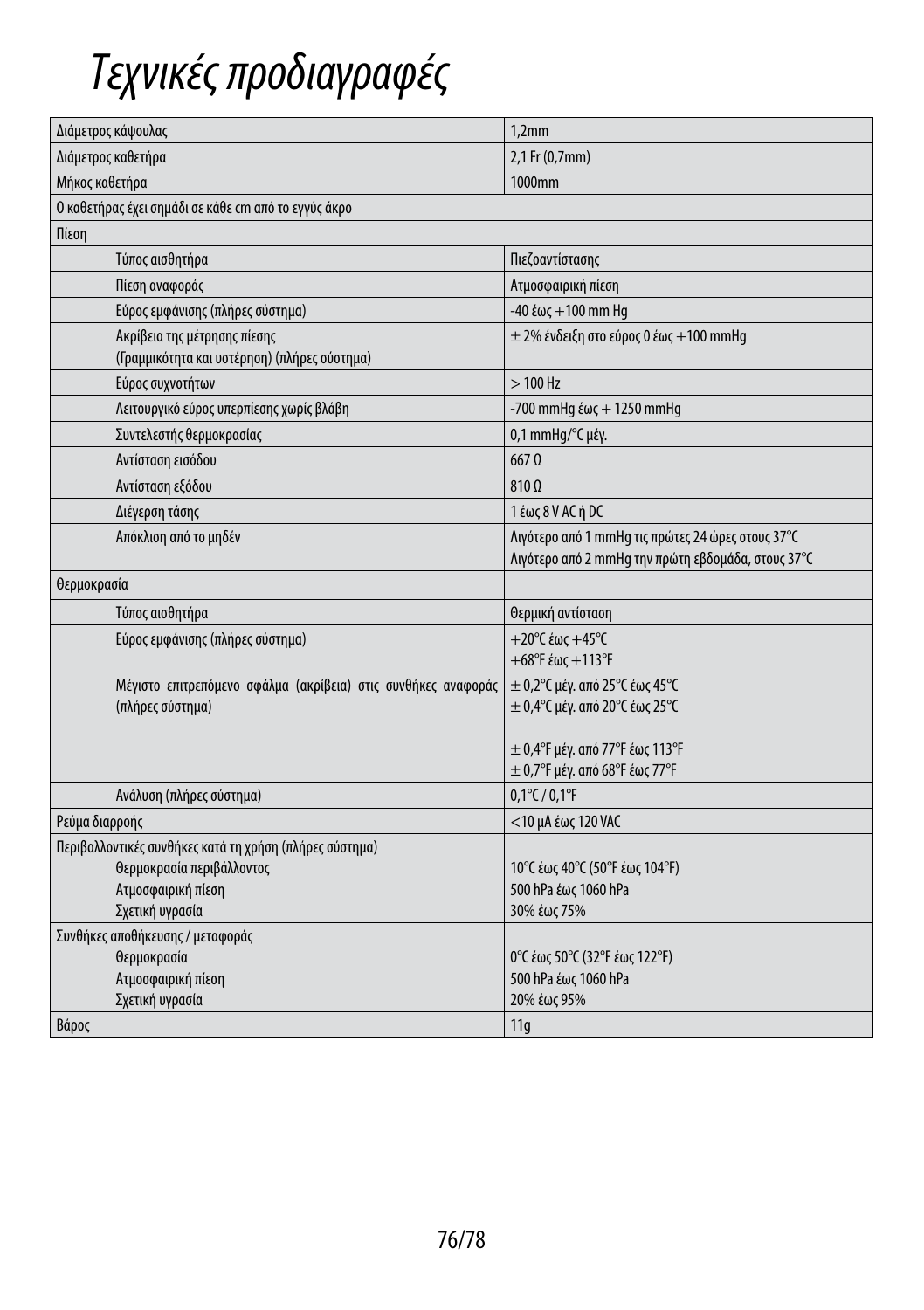

**ΣΥΣΤΗΜΑΤΑ ΠΑΡΑΚΟΛΟΥΘΗΣΗΣ PRESSIO®**

# **Όνομα/Περιγραφή Κωδικός αναφοράς**

| ΚΙΤ ΠΑΡΑΚΟΛΟΥΘΗΣΗΣ PRESSIO®<br>- Να χρησιμοποιούνται μόνο με σύστημα παρακολούθησης Pressio®.                                                               |                |
|-------------------------------------------------------------------------------------------------------------------------------------------------------------|----------------|
| Κιτ παρακολούθησης ενδοκρανιακής πίεσης, παρεγχυματικό με κοχλία Pressio®                                                                                   | <b>PSO-PB</b>  |
| Κιτ παρακολούθησης ενδοκρανιακής πίεσης και ενδοκρανιακής θερμοκρασίας, παρεγχυματικό με κοχλία Pressio®                                                    | <b>PSO-PBT</b> |
| Κιτ παρακολούθησης ενδοκρανιακής πίεσης, παρεγχυματικής διείσδυσης σήραγγας Pressio®                                                                        | <b>PSO-PT</b>  |
| Κιτ παρακολούθησης ενδοκρανιακής πίεσης και ενδοκρανιακής θερμοκρασίας, παρεγχυματικής διείσδυσης σήραγγας Pressio®                                         | <b>PSO-PTT</b> |
| Κιτ παρακολούθησης ενδοκρανιακής πίεσης Pressio®, κοιλιακής διείσδυσης σήραγγας<br>με λειτουργία εξωτερικής παροχέτευσης ΕΝΥ                                | <b>PSO-VT</b>  |
| Κιτ παρακολούθησης ενδοκρανιακής πίεσης και ενδοκρανιακής θερμοκρασίας, κοιλιακής διείσδυσης σήραγγας Pressio®<br>με λειτουργία εξωτερικής παροχέτευσης ΕΝΥ | <b>PSO-VTT</b> |

| Διάταξη παρακολούθησης ενδοκρανιακής πίεσης                            | <b>PSO-3000</b> |
|------------------------------------------------------------------------|-----------------|
| Περιλαμβάνεται καλώδιο παροχής ρεύματος και καλώδιο επέκτασης καθετήρα |                 |
| Μονάδα ελέγχου διασύνδεσης ενδοκρανιακής πίεσης                        | <b>PSO-IN00</b> |

| <b>EEAPTHMATA PRESSIO<sup>®</sup></b>                                                                                                                                                                                                                                                                               |                   |
|---------------------------------------------------------------------------------------------------------------------------------------------------------------------------------------------------------------------------------------------------------------------------------------------------------------------|-------------------|
| Καλώδιο επέκτασης καθετήρα                                                                                                                                                                                                                                                                                          | <b>PSO-EC20</b>   |
| Καλώδιο διάταξης παρακολούθησης ασθενούς                                                                                                                                                                                                                                                                            | PSO-MCxx          |
| Na χρησιμοποιούνται μόνο με σύστημα παρακολούθησης Pressio®.                                                                                                                                                                                                                                                        |                   |
| PHILIPS (AGILENT) 12 AKIΔEΣ                                                                                                                                                                                                                                                                                         | $-MCO1$           |
| SIEMENS (SIRECUST) 10 ΑΚΙΔΕΣ                                                                                                                                                                                                                                                                                        | -MCO <sub>2</sub> |
| SPACELABS & MINDRAY 6 ΑΚΙΔΕΣ                                                                                                                                                                                                                                                                                        | $-MCO3$           |
| GE DATEX-Ohmeda 10 ΑΚΙΔΕΣ                                                                                                                                                                                                                                                                                           | $-MCO4$           |
| GE Solar (MAROUETTE) 11 ΑΚΙΔΕΣ                                                                                                                                                                                                                                                                                      | $-MCO5$           |
| <b>HELLIGE 10 AKIAES</b>                                                                                                                                                                                                                                                                                            | $-MCO6$           |
| <b>SIEMENS 7 ΑΚΙΔΕΣ</b>                                                                                                                                                                                                                                                                                             | -MC07             |
| ΝΙΗΟΝ ΚΟΗDEN 5 ΑΚΙΛΕΣ                                                                                                                                                                                                                                                                                               | -MC08             |
| DATASCOPE 6 ΑΚΙΔΕΣ                                                                                                                                                                                                                                                                                                  | -MC10             |
| Μονάδα ενδοκρανιακής θερμοκρασίας<br>Επιτρέπει την προβολή της τιμής της θερμοκρασίας στη διάταξη παρακολούθησης ασθενούς<br>Na χρησιμοποιείται μόνο με σύστημα παρακολούθησης Pressio® PSO-3000.<br>Να χρησιμοποιείται μόνο με κατάλληλα καλώδια (πίεσης και θερμοκρασίας) για τη διάταξη παρακολούθησης ασθενούς. | PSO-MT00          |

| Καλώδιο διάταξης παρακολούθησης ασθενούς - θερμοκρασία<br>Na χρησιμοποιείται μόνο με τη μονάδα ενδοκρανιακής θερμοκρασίας Pressio®. | <b>PSO-MCT-v</b> |
|-------------------------------------------------------------------------------------------------------------------------------------|------------------|
| PHILIPS (AGILENT) - 2 ΑΚΙΔΕΣ                                                                                                        | -MCT-A           |
| SIEMENS - 7 ΑΚΙΔΕΣ                                                                                                                  | $-MCT-B$         |
| SPACELABS - 10 ΑΚΙΛΕΣ                                                                                                               | -MCT-C           |
| GE Solar (MAROUETTE). GE DATEX-Ohmeda - 11 ΑΚΙΔΕΣ                                                                                   | -MCT-E           |
| HELLIGE. DATEX-Ohmeda. NIHON KOHDEN. MINDRAY & DATASCOPE - ΒΥΣΜΑ 6.35mm                                                             | -MCT-F           |
| Χειροκίνητο τρυπάνι μίας χρήσης                                                                                                     | <b>PSO-DR</b>    |
| Σειριακός πομπός                                                                                                                    | PSO-TX00         |

Οι τεχνικές προδιαγραφές και η λίστα κωδικών αναφορών προϊόντων μπορεί να τροποποιηθούν χωρίς ειδοποίηση. Η διαθεσιμότητα μπορεί να διαφέρει ανάλογα με τη χώρα.